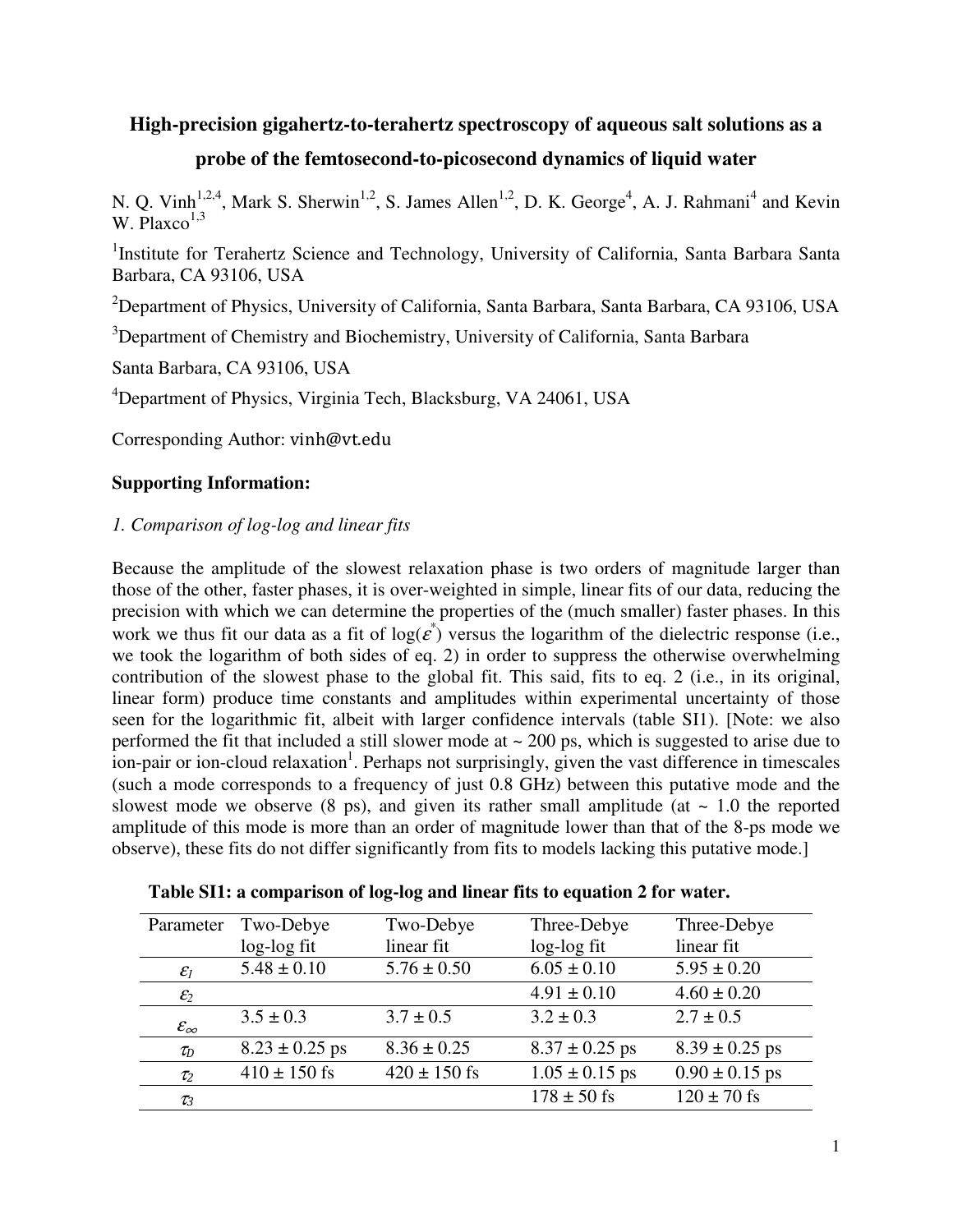#### *2. Measurement of conductivity (*σ*)*

We have measured the electrical conductivity of NaCl solutions using a portable EC/TDS/NaCl/Temperature Meter (HI98360N) from Hanna instruments. The instrument allows us to measure conductivity over the range 0 to 50 S/m with high accuracy.



Figure SI1: The conductivity of NaCl solutions increases monotonically with increasing salt concentration.

*3. Fit residuals* 



**Figure SI2**: Shown are the residuals for fits of (**top row**) the two-Debye model, (**middle row**) the two-Debye-plus-resonance model, and (**bottom row**) the three-Debye model for (**left**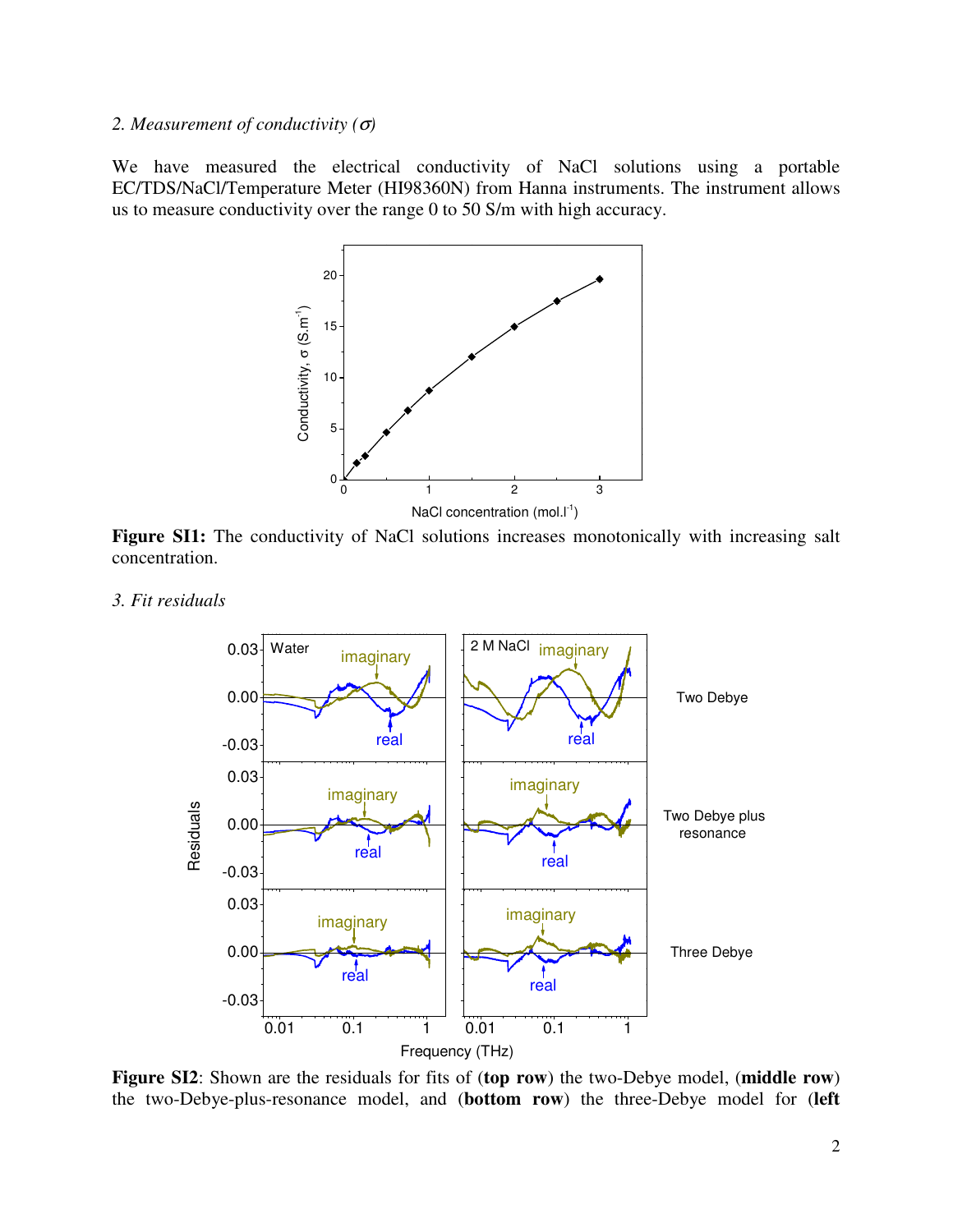**column**) water and (**right column**) 2 M NaCl. Even when taking into account the two additional parameters (relative to the two-Debye model), the three-Debye model achieves a statistically significantly improved fit (see discussion in text). While improved over the two-Debye model, the fit of the two-Debye-plus-resonance model is nevertheless poorer than that of the three-Debye model even though the latter contains one more fitted parameter.

**Table SI2:** A comparison of fit statistics for two-Debye, two-Debye-plus-resonance, and three-Debye models for water and 2 M NaCl. The three-Debye model provides a statistically significant improvement in the fits of both the real and the imaginary components relative to other two models.

|                                 | Water                 |                     |                       |
|---------------------------------|-----------------------|---------------------|-----------------------|
|                                 | Two-Debye             | Two-Debye-plus-     | Three-Debye           |
|                                 | model                 | resonance model     | model                 |
| Number of floating              |                       |                     |                       |
| parameters in model             | 5                     |                     |                       |
| Adjusted $R^2$                  | 0.99979               | 0.99993             | 0.99997               |
| Reduced $\chi^2$                | $3.65 \times 10^{-5}$ | $1.30\times10^{-5}$ | $4.65 \times 10^{-6}$ |
| Root-mean-squared residuals:    |                       |                     |                       |
| real component                  | 0.007                 | 0.004               | 0.002                 |
| Root-mean-squared residuals:    |                       |                     |                       |
| imaginary component             | 0.005                 | 0.004               | 0.002                 |
| Serial correlation of residuals |                       |                     |                       |
| $(R2)$ : real component         | 0.995                 | 0.980               | 0.954                 |
| Serial correlation of residuals |                       |                     |                       |
| $(R^2)$ : imaginary component   | 0.992                 | 0.985               | 0.945                 |

### **2 M NaCl**

|                                 | Two-Debye           | Two-Debye-plus-     | Three-Debye         |
|---------------------------------|---------------------|---------------------|---------------------|
|                                 | model               | resonance model     | model               |
| Adjusted $R^2$                  | 0.99909             | 0.99788             | 0.99990             |
| Reduced $\chi^2$                | $1.17\times10^{-4}$ | $2.72\times10^{-4}$ | $1.32\times10^{-5}$ |
| Root-mean-squared residuals:    |                     |                     |                     |
| real part                       | 0.011               | 0.014               | 0.004               |
| Root-mean-squared residuals:    |                     |                     |                     |
| imaginary component             | 0.011               | 0.019               | 0.003               |
| Serial correlation of residuals |                     |                     |                     |
| $(R2)$ : real component         | 0.997               | 0.998               | 0.976               |
| Serial correlation of residuals |                     |                     |                     |
| $(R2)$ : imaginary component    | 0.996               | 0.998               | 0.946               |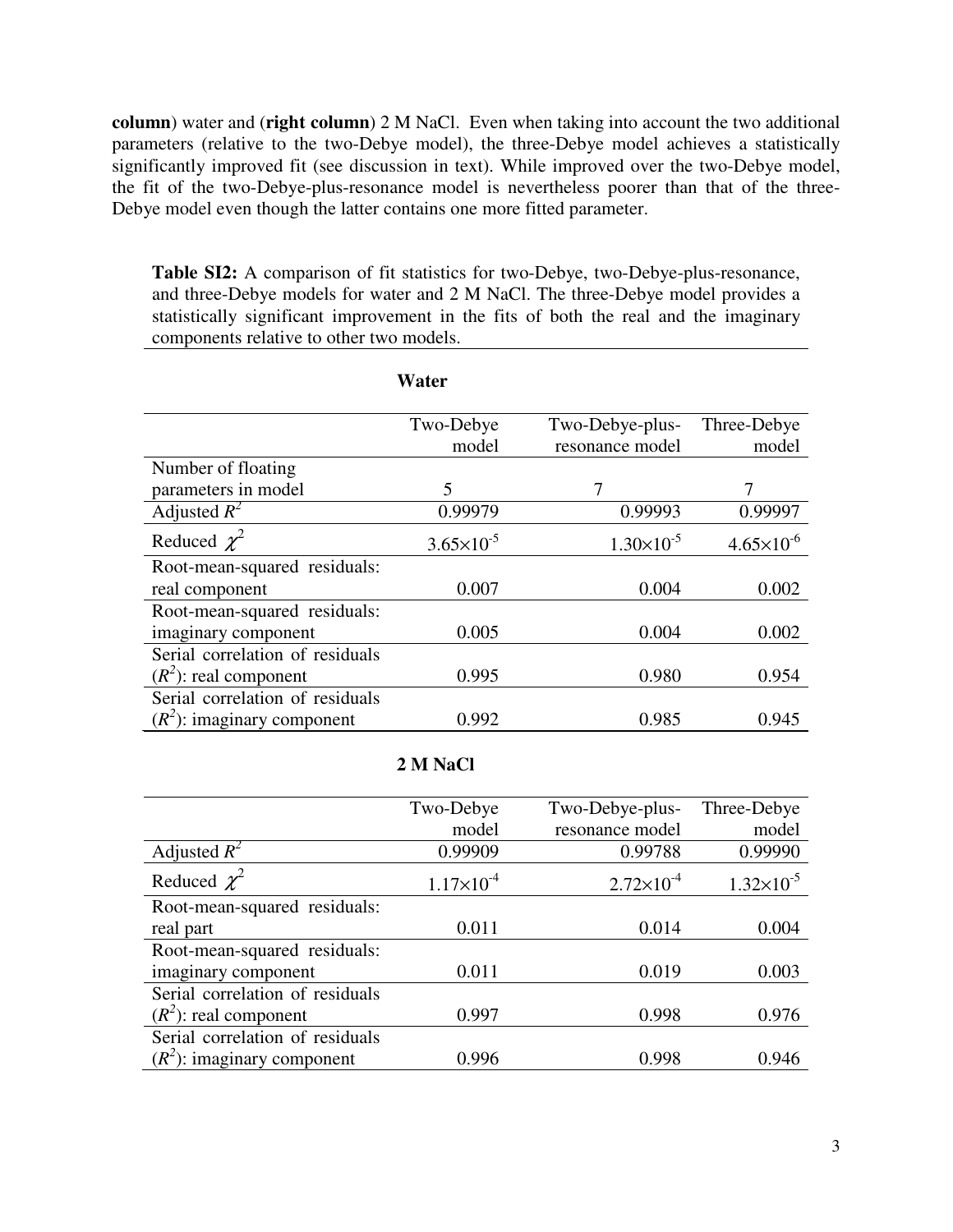#### *4. Two-Debye-plus-resonance model and salt solution data.*

We also fitted our salt solution data to a two-Debye-plus-resonance model (*n* = 2):

$$
\varepsilon^* = \varepsilon_{\infty} + \Delta \varepsilon_u + \Delta \varepsilon_{sw} + \sum_{j=1}^n \frac{(\varepsilon_{j-1} - \varepsilon_j)}{1 + i2\pi v \tau_j} + i \frac{\sigma}{2\pi v \varepsilon_0} + \frac{A_{\text{osc}}/(2\pi)^2}{v_{\text{osc}}^2 - v^2 + i v (k_{\text{osc}}/2\pi)} \tag{SI1}
$$

For this fit we vary the parameters  $\varepsilon_1$ ,  $\varepsilon_{\infty}$ ,  $\tau_{\rm D}$ ,  $\tau_{\rm 2}$ ,  $A_{\rm osc}$ ,  $V_{\rm osc}$  and  $k_{\rm osc}$  but fix the electrical conductivity,  $\sigma$ , to our independently measured values (see Fig. SI1) and the static dielectric constant,  $\varepsilon_s$ , to previous literature values<sup>2</sup>. For 2 M NaCl we obtain best-fit values of  $\varepsilon_1 = 6.76 \pm 10^{-10}$ 0.20,  $\varepsilon_{\infty} = 3.9 \pm 0.3$ ,  $\tau_{\text{D}} = 7.29 \pm 0.55$  ps,  $\tau_{\text{2}} = 0.42 \pm 0.15$  ps,  $A_{\text{osc}}/(2\pi)^2 = 6.14 \pm 0.50$  THz<sup>2</sup>,  $v_{\text{osc}}$  $= 1.1 \pm 0.1$  THz, and  $k_{\text{osc}} = 2.2 \pm 0.5$  THz. We find, however, that although the fit is reasonably good, the best-fit values of both  $\tau_D$  and  $\tau_D$  differ rather significantly with estimates from the prior literature (Table 1). Moreover, the fit statistics for the two-Debye-plus-resonance model (adjusted  $R^2 = 0.99788$  and  $\chi^2 = 2.74 \times 10^{-4}$ ) are significantly poorer than those for the three-Debye model (adjusted  $R^2 = 0.99990$  and  $\chi^2 = 1.32 \times 10^{-5}$ ), as are its fit residuals (root-meansquared residuals: 0.014 for the real component and 0.019 for the imaginary component; Fig. SI2 and table SI2) and their serial correlations ( $R^2$  of 0.998 for both the real and imaginary components). It thus appears that, as it does for pure water, the three Debye model accurately captures the femtosecond to picosecond relaxational dynamics of water even in the presence of very high concentrations of salt.

#### *5. The size the of hydration shell*

The salt dependence of the amplitude of the slowest (8 ps) relaxation provides a means of determining the number of water molecules, *N*(*c*), so tightly bound to ions that they do not contribute to this relaxation process. This analysis has been performed for a large number of ionic solutions by Buchner *et al.*<sup>2</sup> and Kaatze *et al.*<sup>3</sup> using the relationship:

$$
N(c_{el}) = \left(c_{\rm s} - \frac{\Delta \varepsilon_{\rm sol} + \Delta_{\rm kd}\varepsilon(c)}{\Delta \varepsilon_{\rm pure}} c_{\rm pure}\right) / c_{el}
$$
(SI2)

where  $c_s$  is the concentration of water in the solution,  $c_{pure} = 55.56$  M is the molar concentration of pure water,  $\Delta \varepsilon_{\text{sol}} = \varepsilon (c_{el}) - \varepsilon_{\infty} (c_{el})$  is the dielectric strength of the solution at the NaCl concentration  $c_{el}$ ,  $\Delta \varepsilon_{pure}$  is the dielectric strength of pure water, and  $\Delta_{kd}\varepsilon(c_{el})$  is the decrease of the relaxation strength of an ion due to the kinetic depolarization effect at the given NaCl concentration. This last term depends on the NaCl concentration via the relationship:

$$
\Delta_{kd}\varepsilon(c_{el}) = \frac{2}{3}\frac{\varepsilon(0) - \varepsilon_{\infty}(c_{el})}{\varepsilon(0)}\frac{\tau_D(0)}{\varepsilon_0}\sigma(c_{el})
$$
\n(SI3)

where  $\sigma$  is the electrical conductivity of the solution (Fig. SI1). As noted in the text, the results we obtain suggest that  $4.8 \pm 0.5$  water molecules are bound per equivalent of electrolyte, a value quite close to previous reports<sup>2, 4</sup>.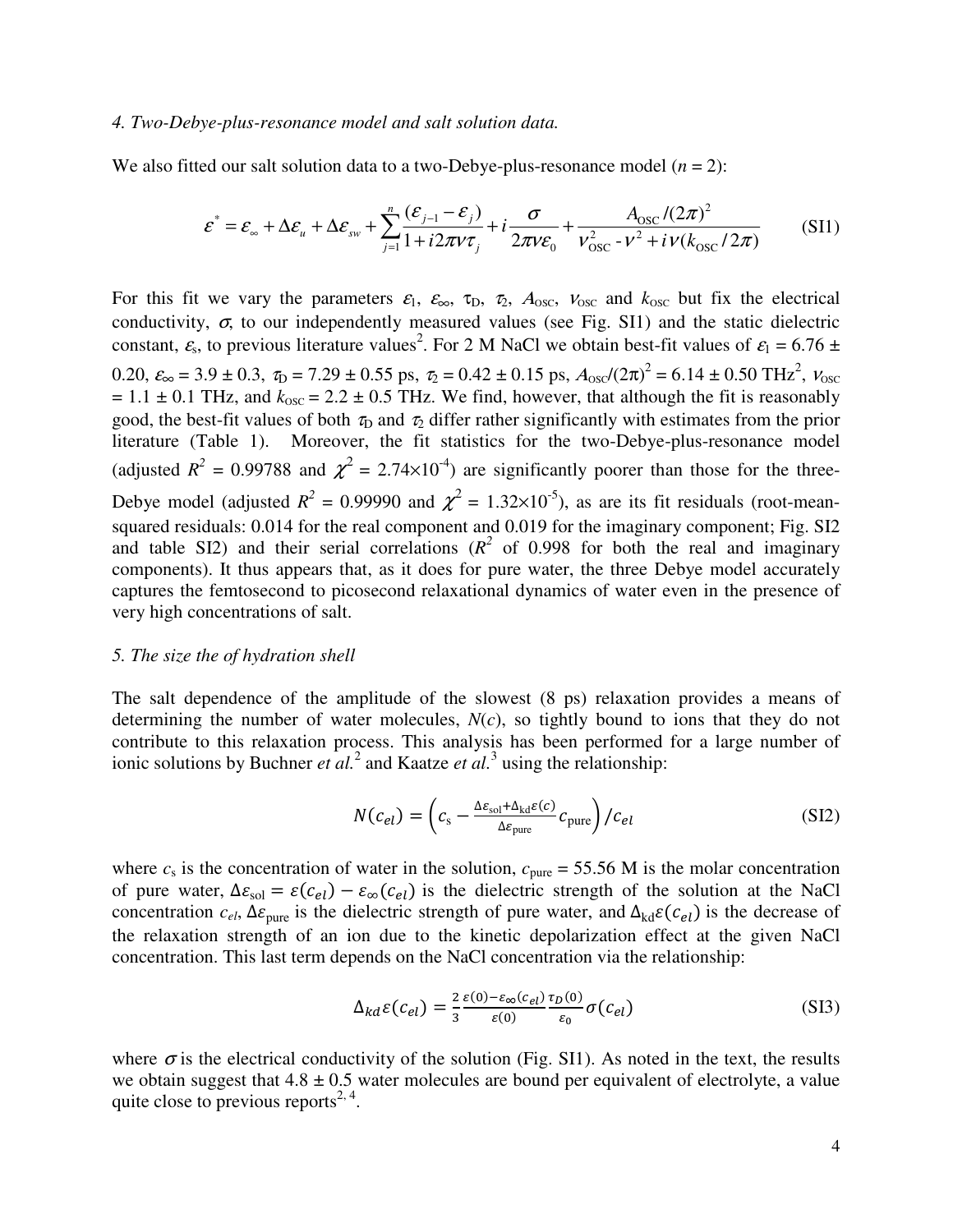*6. The gigahertz-to-terahertz absorption and refractive index of pure liquid water and aqueous salt solutions.*

| Frequency | Water      |             | <b>NaCl 0.5 M</b> |             | NaCl 0.75 M |             | NaCl 1.0 M |             | NaCl 1.5 M |             | NaCl 2.0 M |             | <b>NaCl 3.0 M</b> |             |
|-----------|------------|-------------|-------------------|-------------|-------------|-------------|------------|-------------|------------|-------------|------------|-------------|-------------------|-------------|
| GHz       | $a$ (cm-1) | $\mathbf n$ | $a$ (cm-1)        | $\mathbf n$ | $a$ (cm-1)  | $\mathbf n$ | $a$ (cm-1) | $\mathbf n$ | $a$ (cm-1) | $\mathbf n$ | $a$ (cm-1) | $\mathbf n$ | $a$ (cm-1)        | $\mathbf n$ |
| 5.902     | 2.960      | 8.580       | 4.783             | 8.268       | 5.572       | 8.196       | 6.349      | 8.180       | 7.723      | 8.093       | 8.890      | 8.040       | 10.691            | 8.029       |
| 5.916     | 2.973      | 8.579       | 4.794             | 8.266       | 5.582       | 8.195       | 6.359      | 8.178       | 7.732      | 8.091       | 8.901      | 8.038       | 10.698            | 8.031       |
| 5.929     | 2.986      | 8.578       | 4.804             | 8.265       | 5.595       | 8.193       | 6.370      | 8.176       | 7.743      | 8.089       | 8.911      | 8.035       | 10.711            | 8.028       |
| 5.943     | 2.999      | 8.576       | 4.817             | 8.264       | 5.607       | 8.193       | 6.383      | 8.175       | 7.752      | 8.087       | 8.921      | 8.034       | 10.728            | 8.022       |
| 5.957     | 3.012      | 8.575       | 4.826             | 8.263       | 5.617       | 8.192       | 6.393      | 8.173       | 7.762      | 8.085       | 8.931      | 8.029       | 10.747            | 8.021       |
| 5.970     | 3.025      | 8.574       | 4.839             | 8.263       | 5.630       | 8.191       | 6.405      | 8.172       | 7.776      | 8.083       | 8.944      | 8.027       | 10.755            | 8.020       |
| 5.984     | 3.038      | 8.573       | 4.852             | 8.260       | 5.641       | 8.190       | 6.417      | 8.170       | 7.783      | 8.080       | 8.953      | 8.025       | 10.773            | 8.018       |
| 5.998     | 3.052      | 8.572       | 4.862             | 8.259       | 5.652       | 8.188       | 6.426      | 8.168       | 7.799      | 8.078       | 8.963      | 8.023       | 10.782            | 8.014       |
| 6.012     | 3.065      | 8.570       | 4.875             | 8.259       | 5.664       | 8.189       | 6.437      | 8.167       | 7.808      | 8.076       | 8.973      | 8.020       | 10.800            | 8.008       |
| 6.026     | 3.078      | 8.569       | 4.888             | 8.258       | 5.675       | 8.185       | 6.450      | 8.165       | 7.819      | 8.074       | 8.984      | 8.017       | 10.804            | 8.002       |
| 6.039     | 3.092      | 8.568       | 4.899             | 8.257       | 5.687       | 8.185       | 6.463      | 8.163       | 7.829      | 8.073       | 8.996      | 8.014       | 10.825            | 8.005       |
| 6.053     | 3.105      | 8.567       | 4.909             | 8.256       | 5.698       | 8.184       | 6.473      | 8.162       | 7.841      | 8.070       | 9.008      | 8.013       | 10.836            | 7.999       |
| 6.067     | 3.119      | 8.565       | 4.923             | 8.255       | 5.711       | 8.182       | 6.485      | 8.160       | 7.852      | 8.068       | 9.021      | 8.008       | 10.845            | 7.994       |
| 6.081     | 3.132      | 8.564       | 4.933             | 8.253       | 5.724       | 8.182       | 6.496      | 8.159       | 7.862      | 8.066       | 9.027      | 8.007       | 10.851            | 7.991       |
| 6.095     | 3.146      | 8.563       | 4.946             | 8.253       | 5.735       | 8.180       | 6.508      | 8.158       | 7.875      | 8.064       | 9.043      | 8.004       | 10.865            | 7.987       |
| 6.109     | 3.159      | 8.562       | 4.959             | 8.252       | 5.748       | 8.180       | 6.520      | 8.156       | 7.886      | 8.062       | 9.051      | 8.001       | 10.882            | 7.992       |
| 6.124     | 3.172      | 8.560       | 4.972             | 8.250       | 5.760       | 8.178       | 6.533      | 8.154       | 7.898      | 8.060       | 9.061      | 7.999       | 10.902            | 7.986       |
| 6.138     | 3.187      | 8.559       | 4.985             | 8.249       | 5.772       | 8.177       | 6.544      | 8.153       | 7.907      | 8.058       | 9.074      | 7.997       | 10.909            | 7.975       |
| 6.152     | 3.201      | 8.558       | 4.997             | 8.248       | 5.785       | 8.177       | 6.556      | 8.151       | 7.921      | 8.056       | 9.086      | 7.994       | 10.916            | 7.971       |
| 6.166     | 3.215      | 8.556       | 5.009             | 8.247       | 5.797       | 8.174       | 6.568      | 8.150       | 7.932      | 8.054       | 9.098      | 7.991       | 10.923            | 7.967       |
| 6.180     | 3.229      | 8.555       | 5.022             | 8.247       | 5.810       | 8.174       | 6.579      | 8.148       | 7.942      | 8.052       | 9.109      | 7.989       | 10.939            | 7.966       |
| 6.194     | 3.243      | 8.554       | 5.035             | 8.245       | 5.822       | 8.172       | 6.592      | 8.147       | 7.956      | 8.050       | 9.120      | 7.986       | 10.958            | 7.961       |
| 6.209     | 3.257      | 8.552       | 5.049             | 8.244       | 5.836       | 8.170       | 6.605      | 8.145       | 7.968      | 8.047       | 9.133      | 7.984       | 10.964            | 7.960       |
| 6.223     | 3.271      | 8.551       | 5.061             | 8.242       | 5.849       | 8.170       | 6.617      | 8.142       | 7.979      | 8.046       | 9.142      | 7.981       | 10.974            | 7.958       |
| 6.237     | 3.285      | 8.550       | 5.074             | 8.241       | 5.861       | 8.167       | 6.629      | 8.141       | 7.988      | 8.043       | 9.155      | 7.979       | 10.991            | 7.954       |
| 6.252     | 3.299      | 8.549       | 5.087             | 8.241       | 5.875       | 8.167       | 6.642      | 8.140       | 8.003      | 8.041       | 9.167      | 7.976       | 11.003            | 7.949       |
| 6.266     | 3.313      | 8.547       | 5.099             | 8.239       | 5.886       | 8.165       | 6.654      | 8.138       | 8.014      | 8.039       | 9.179      | 7.973       | 11.013            | 7.949       |
| 6.281     | 3.328      | 8.546       | 5.115             | 8.238       | 5.900       | 8.164       | 6.666      | 8.136       | 8.023      | 8.037       | 9.189      | 7.971       | 11.032            | 7.944       |
| 6.295     | 3.342      | 8.545       | 5.128             | 8.236       | 5.914       | 8.163       | 6.680      | 8.134       | 8.038      | 8.035       | 9.203      | 7.968       | 11.040            | 7.942       |
| 6.310     | 3.357      | 8.543       | 5.140             | 8.235       | 5.926       | 8.161       | 6.690      | 8.133       | 8.046      | 8.033       | 9.216      | 7.965       | 11.053            | 7.940       |
| 6.324     | 3.371      | 8.542       | 5.153             | 8.234       | 5.939       | 8.160       | 6.703      | 8.131       | 8.062      | 8.030       | 9.225      | 7.963       | 11.068            | 7.935       |
| 6.339     | 3.386      | 8.540       | 5.166             | 8.233       | 5.953       | 8.158       | 6.717      | 8.130       | 8.073      | 8.028       | 9.240      | 7.961       | 11.079            | 7.931       |
| 6.353     | 3.401      | 8.539       | 5.179             | 8.231       | 5.965       | 8.157       | 6.728      | 8.127       | 8.083      | 8.027       | 9.250      | 7.958       | 11.093            | 7.929       |
| 6.368     | 3.415      | 8.538       | 5.191             | 8.230       | 5.978       | 8.155       | 6.741      | 8.126       | 8.097      | 8.024       | 9.263      | 7.955       | 11.109            | 7.926       |
| 6.383     | 3.430      | 8.536       | 5.207             | 8.229       | 5.993 8.154 |             | 6.753      | 8.124       | 8.107      | 8.023       |            | 9.274 7.953 | 11.112            | 7.921       |
| 6.397     | 3.445      | 8.535       | 5.219             | 8.228       | 6.005       | 8.152       | 6.765      | 8.122       | 8.118      | 8.019       | 9.287      | 7.950       | 11.128            | 7.918       |
| 6.412     | 3.459      | 8.534       | 5.232             | 8.226       | 6.017       | 8.151       | 6.776      | 8.120       | 8.133      | 8.018       | 9.298      | 7.948       | 11.145            | 7.916       |
| 6.427     | 3.474      | 8.532       | 5.244             | 8.226       | 6.031       | 8.150       | 6.790      | 8.119       | 8.143      | 8.017       | 9.310      | 7.944       | 11.151            | 7.913       |
| 6.442     | 3.490      | 8.531       | 5.259             | 8.223       | 6.042       | 8.148       | 6.803      | 8.117       | 8.155      | 8.015       | 9.321      | 7.943       | 11.166            | 7.906       |
| 6.457     | 3.505      | 8.529       | 5.271             | 8.223       | 6.055       | 8.147       | 6.814      | 8.115       | 8.168      | 8.011       | 9.332      | 7.939       | 11.180            | 7.907       |
| 6.471     | 3.520      | 8.528       | 5.285             | 8.222       | 6.070       | 8.146       | 6.825      | 8.113       | 8.180      | 8.009       | 9.345      | 7.937       | 11.195            | 7.904       |
| 6.486     | 3.535      | 8.526       | 5.299             | 8.220       | 6.084       | 8.144       | 6.840      | 8.113       | 8.190      | 8.007       | 9.358      | 7.934       | 11.206            | 7.896       |
| 6.501     | 3.550      | 8.525       | 5.314             | 8.219       | 6.095       | 8.142       | 6.852      | 8.110       | 8.206      | 8.005       | 9.371      | 7.931       | 11.210            | 7.895       |
| 6.516     | 3.566      | 8.524       | 5.328             | 8.218       | 6.108       | 8.141       | 6.865      | 8.109       | 8.219      | 8.004       | 9.383      | 7.929       | 11.231            | 7.895       |
| 6.531     | 3.581      | 8.522       | 5.342             | 8.217       | 6.121       | 8.139       | 6.878      | 8.107       | 8.232      | 8.002       | 9.395      | 7.927       | 11.242            | 7.891       |
| 6.546     | 3.596      | 8.521       | 5.354             | 8.215       | 6.135       | 8.138       | 6.889      | 8.106       | 8.243      | 7.999       | 9.405      | 7.924       | 11.260            | 7.889       |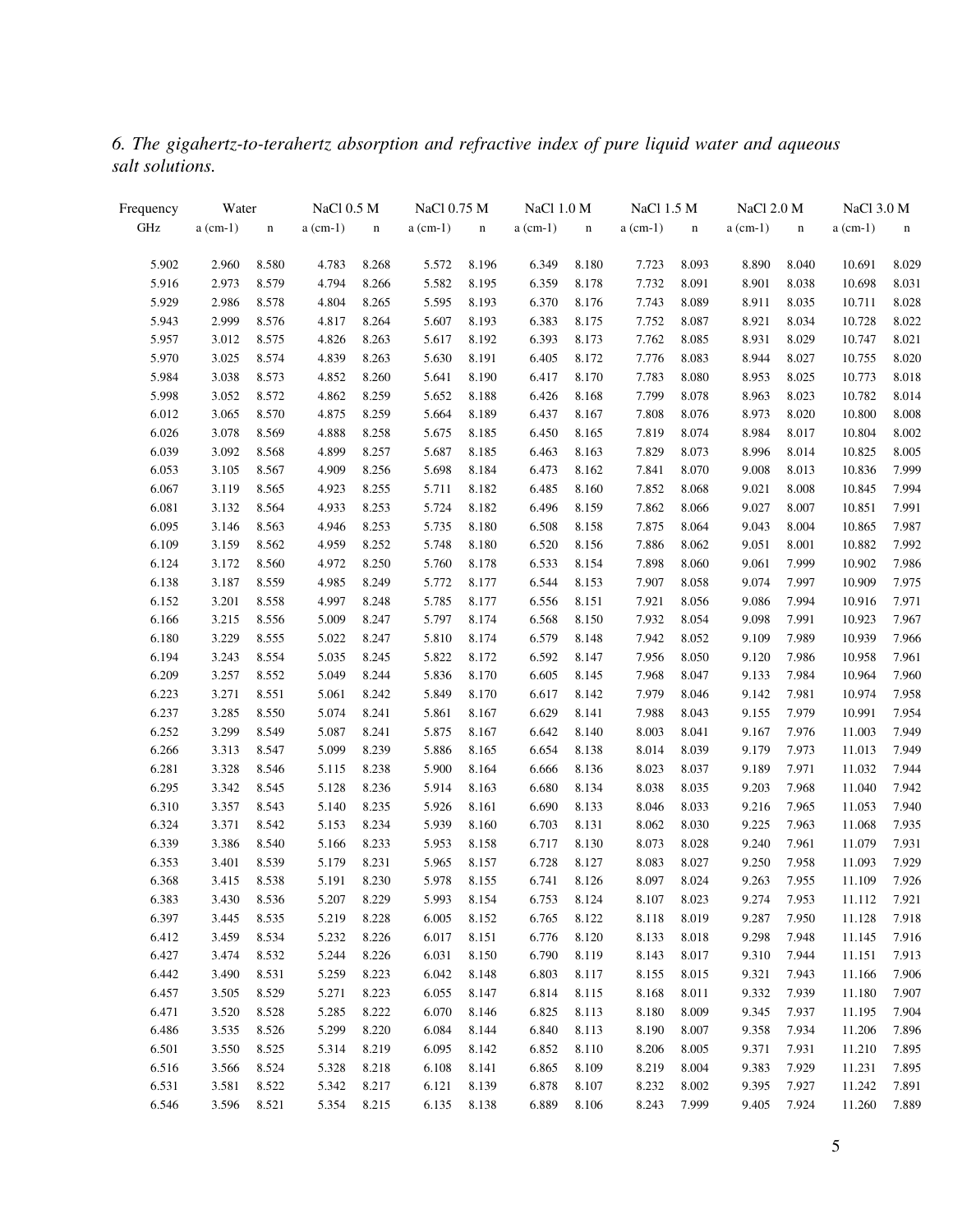| 6.561 | 3.612 | 8.519 | 5.370 | 8.214 | 6.150 | 8.136 | 6.904 | 8.104 | 8.255 | 7.997 | 9.417  | 7.921 | 11.281           | 7.889 |
|-------|-------|-------|-------|-------|-------|-------|-------|-------|-------|-------|--------|-------|------------------|-------|
| 6.577 | 3.627 | 8.518 | 5.383 | 8.213 | 6.163 | 8.135 | 6.918 | 8.103 | 8.271 | 7.996 | 9.431  | 7.920 | 11.295           | 7.885 |
| 6.592 | 3.642 | 8.517 | 5.397 | 8.212 | 6.176 | 8.134 | 6.930 | 8.100 | 8.283 | 7.993 | 9.444  | 7.917 | 11.313           | 7.879 |
| 6.607 | 3.658 | 8.515 | 5.412 | 8.211 | 6.189 | 8.132 | 6.944 | 8.099 | 8.294 | 7.990 | 9.455  | 7.914 | 11.308           | 7.878 |
| 6.622 | 3.675 | 8.514 | 5.426 | 8.209 | 6.203 | 8.131 | 6.956 | 8.098 | 8.309 | 7.989 | 9.469  | 7.912 | 11.332           | 7.872 |
| 6.637 | 3.690 | 8.512 | 5.441 | 8.208 | 6.216 | 8.129 | 6.971 | 8.096 | 8.320 | 7.988 | 9.483  | 7.910 | 11.350           | 7.869 |
| 6.653 | 3.706 | 8.511 | 5.455 | 8.207 | 6.231 | 8.128 | 6.984 | 8.094 | 8.333 | 7.985 | 9.495  | 7.907 | 11.357           | 7.868 |
| 6.668 | 3.722 | 8.509 | 5.470 | 8.205 | 6.243 | 8.126 | 6.998 | 8.092 | 8.347 | 7.983 | 9.508  | 7.905 | 11.371           | 7.867 |
| 6.683 | 3.738 | 8.508 | 5.485 | 8.204 | 6.259 | 8.126 | 7.012 | 8.091 | 8.360 | 7.981 | 9.521  | 7.902 | 11.381           | 7.861 |
| 6.699 | 3.754 | 8.506 | 5.500 | 8.203 | 6.274 | 8.123 | 7.025 | 8.089 | 8.370 | 7.979 | 9.533  | 7.899 | 11.404           | 7.860 |
| 6.714 | 3.770 | 8.505 | 5.515 | 8.201 | 6.289 | 8.123 | 7.040 | 8.087 | 8.384 | 7.976 | 9.547  | 7.897 | 11.419           | 7.855 |
|       | 3.787 | 8.503 | 5.530 | 8.200 | 6.301 | 8.120 | 7.053 | 8.085 |       | 7.975 | 9.560  | 7.894 |                  | 7.853 |
| 6.730 | 3.803 | 8.502 | 5.546 | 8.198 | 6.316 | 8.119 | 7.067 | 8.084 | 8.398 | 7.972 | 9.573  | 7.892 | 11.435<br>11.449 | 7.854 |
| 6.745 |       |       |       |       |       |       |       |       | 8.412 |       |        |       |                  |       |
| 6.761 | 3.819 | 8.500 | 5.557 | 8.197 | 6.330 | 8.119 | 7.079 | 8.082 | 8.422 | 7.971 | 9.586  | 7.889 | 11.459           | 7.850 |
| 6.776 | 3.836 | 8.498 | 5.573 | 8.196 | 6.345 | 8.116 | 7.093 | 8.079 | 8.438 | 7.968 | 9.598  | 7.886 | 11.483           | 7.845 |
| 6.792 | 3.852 | 8.497 | 5.588 | 8.194 | 6.360 | 8.115 | 7.107 | 8.078 | 8.452 | 7.966 | 9.610  | 7.883 | 11.492           | 7.843 |
| 6.808 | 3.868 | 8.496 | 5.603 | 8.192 | 6.372 | 8.113 | 7.122 | 8.076 | 8.464 | 7.965 | 9.624  | 7.881 | 11.496           | 7.839 |
| 6.823 | 3.885 | 8.494 | 5.616 | 8.192 | 6.386 | 8.112 | 7.134 | 8.075 | 8.478 | 7.962 | 9.636  | 7.878 | 11.524           | 7.837 |
| 6.839 | 3.902 | 8.492 | 5.633 | 8.189 | 6.403 | 8.110 | 7.149 | 8.073 | 8.493 | 7.959 | 9.649  | 7.875 | 11.536           | 7.833 |
| 6.855 | 3.919 | 8.491 | 5.645 | 8.188 | 6.414 | 8.109 | 7.164 | 8.071 | 8.505 | 7.957 | 9.664  | 7.873 | 11.554           | 7.830 |
| 6.871 | 3.936 | 8.489 | 5.662 | 8.187 | 6.430 | 8.108 | 7.176 | 8.069 | 8.519 | 7.956 | 9.676  | 7.871 | 11.569           | 7.825 |
| 6.887 | 3.952 | 8.488 | 5.677 | 8.185 | 6.445 | 8.106 | 7.190 | 8.067 | 8.533 | 7.953 | 9.690  | 7.869 | 11.577           | 7.824 |
| 6.902 | 3.969 | 8.486 | 5.690 | 8.184 | 6.458 | 8.105 | 7.203 | 8.066 | 8.545 | 7.952 | 9.703  | 7.866 | 11.599           | 7.823 |
| 6.918 | 3.986 | 8.485 | 5.708 | 8.183 | 6.472 | 8.103 | 7.217 | 8.064 | 8.559 | 7.950 | 9.714  | 7.863 | 11.601           | 7.818 |
| 6.934 | 4.003 | 8.483 | 5.723 | 8.181 | 6.489 | 8.103 | 7.233 | 8.063 | 8.573 | 7.948 | 9.729  | 7.861 | 11.616           | 7.813 |
| 6.950 | 4.019 | 8.481 | 5.738 | 8.179 | 6.502 | 8.100 | 7.245 | 8.061 | 8.586 | 7.945 | 9.742  | 7.858 | 11.640           | 7.809 |
| 6.966 | 4.037 | 8.480 | 5.752 | 8.179 | 6.519 | 8.098 | 7.262 | 8.059 | 8.595 | 7.919 | 9.755  | 7.855 | 11.636           | 7.810 |
| 6.982 | 4.054 | 8.478 | 5.766 | 8.177 | 6.530 | 8.097 | 7.276 | 8.058 | 8.610 | 7.918 | 9.770  | 7.854 | 11.669           | 7.809 |
| 6.998 | 4.072 | 8.477 | 5.782 | 8.176 | 6.546 | 8.095 | 7.290 | 8.055 | 8.624 | 7.916 | 9.783  | 7.852 | 11.684           | 7.800 |
| 7.015 | 4.089 | 8.475 | 5.797 | 8.175 | 6.560 | 8.094 | 7.305 | 8.054 | 8.639 | 7.914 | 9.796  | 7.848 | 11.688           | 7.797 |
| 7.031 | 4.106 | 8.473 | 5.812 | 8.174 | 6.575 | 8.093 | 7.319 | 8.052 | 8.653 | 7.912 | 9.810  | 7.846 | 11.714           | 7.794 |
| 7.047 | 4.124 | 8.472 | 5.829 | 8.172 | 6.591 | 8.091 | 7.333 | 8.050 | 8.664 | 7.910 | 9.821  | 7.844 | 11.728           | 7.796 |
| 7.063 | 4.142 | 8.470 | 5.846 | 8.170 | 6.606 | 8.090 | 7.348 | 8.049 | 8.679 | 7.909 | 9.837  | 7.841 | 11.740           | 7.791 |
| 7.079 | 4.159 | 8.469 | 5.862 | 8.169 | 6.623 | 8.090 | 7.364 | 8.047 | 8.693 | 7.906 | 9.852  | 7.839 | 11.770           | 7.788 |
| 7.096 | 4.177 | 8.467 | 5.878 | 8.168 | 6.637 | 8.087 | 7.378 | 8.045 | 8.708 | 7.904 | 9.866  | 7.836 | 11.772           | 7.784 |
| 7.112 | 4.194 | 8.465 | 5.894 | 8.167 | 6.655 | 8.087 | 7.393 | 8.044 | 8.724 | 7.902 | 9.880  | 7.833 | 11.796           | 7.781 |
| 7.129 | 4.212 | 8.464 | 5.910 | 8.165 | 6.668 | 8.084 | 7.410 | 8.041 | 8.737 | 7.900 | 9.893  | 7.832 | 11.794           | 7.780 |
| 7.145 | 4.230 | 8.462 | 5.925 | 8.164 | 6.684 | 8.084 | 7.424 | 8.040 | 8.752 | 7.898 | 9.907  | 7.829 | 11.829           | 7.778 |
| 7.161 | 4.247 | 8.460 | 5.943 | 8.163 | 6.701 | 8.082 | 7.440 | 8.038 | 8.768 | 7.896 | 9.923  | 7.827 | 11.832           | 7.774 |
| 7.178 | 4.266 | 8.459 | 5.959 | 8.161 | 6.717 | 8.081 | 7.455 | 8.036 | 8.781 | 7.894 | 9.935  | 7.824 | 11.853           | 7.770 |
| 7.194 | 4.285 | 8.457 | 5.976 | 8.160 | 6.733 | 8.079 | 7.471 | 8.035 | 8.795 | 7.891 | 9.951  | 7.822 | 11.876           | 7.768 |
| 7.211 | 4.303 | 8.455 | 5.994 | 8.159 | 6.749 | 8.078 | 7.486 | 8.033 | 8.810 | 7.890 | 9.966  | 7.819 | 11.880           | 7.763 |
| 7.228 | 4.321 | 8.453 | 6.007 | 8.157 | 6.765 | 8.076 | 7.501 | 8.031 | 8.823 | 7.887 | 9.977  | 7.817 | 11.890           | 7.762 |
| 7.244 | 4.339 | 8.452 | 6.027 | 8.155 | 6.779 | 8.075 | 7.516 | 8.029 | 8.840 | 7.886 | 9.992  | 7.814 | 11.922           | 7.759 |
| 7.261 | 4.358 | 8.450 | 6.042 | 8.154 | 6.797 | 8.074 | 7.533 | 8.026 | 8.855 | 7.884 | 10.008 | 7.812 | 11.943           | 7.755 |
| 7.278 | 4.376 | 8.448 | 6.056 | 8.152 | 6.812 | 8.071 | 7.546 | 8.026 | 8.868 | 7.882 | 10.019 | 7.809 | 11.966           | 7.752 |
| 7.295 | 4.395 | 8.447 | 6.074 | 8.151 | 6.827 | 8.070 | 7.561 | 8.023 | 8.883 | 7.880 | 10.033 | 7.807 | 11.968           | 7.747 |
| 7.311 | 4.413 | 8.445 | 6.092 | 8.149 | 6.844 | 8.068 | 7.577 | 8.021 | 8.898 | 7.877 | 10.049 | 7.803 | 11.987           | 7.747 |
| 7.328 | 4.432 | 8.443 | 6.109 | 8.147 | 6.859 | 8.066 | 7.594 | 8.020 | 8.910 | 7.876 | 10.062 | 7.802 | 12.003           | 7.742 |
| 7.345 | 4.451 | 8.442 | 6.127 | 8.147 | 6.876 | 8.065 | 7.609 | 8.018 | 8.927 | 7.873 | 10.080 | 7.799 | 12.020           | 7.738 |
| 7.362 | 4.470 | 8.440 | 6.144 | 8.144 | 6.892 | 8.064 | 7.626 | 8.016 | 8.940 | 7.871 | 10.092 | 7.797 | 12.039           | 7.734 |
| 7.379 | 4.489 | 8.438 | 6.161 | 8.143 | 6.907 | 8.062 | 7.638 | 8.015 | 8.956 | 7.869 | 10.107 | 7.794 | 12.056           | 7.738 |
| 7.396 | 4.507 | 8.436 | 6.175 | 8.142 | 6.926 | 8.062 | 7.657 | 8.013 | 8.971 | 7.869 | 10.124 | 7.792 | 12.074           | 7.728 |
| 7.413 | 4.527 | 8.435 | 6.193 | 8.140 | 6.939 | 8.059 | 7.670 | 8.011 | 8.986 | 7.865 | 10.136 | 7.791 | 12.087           | 7.724 |
|       |       |       |       |       |       |       |       |       |       |       |        |       |                  |       |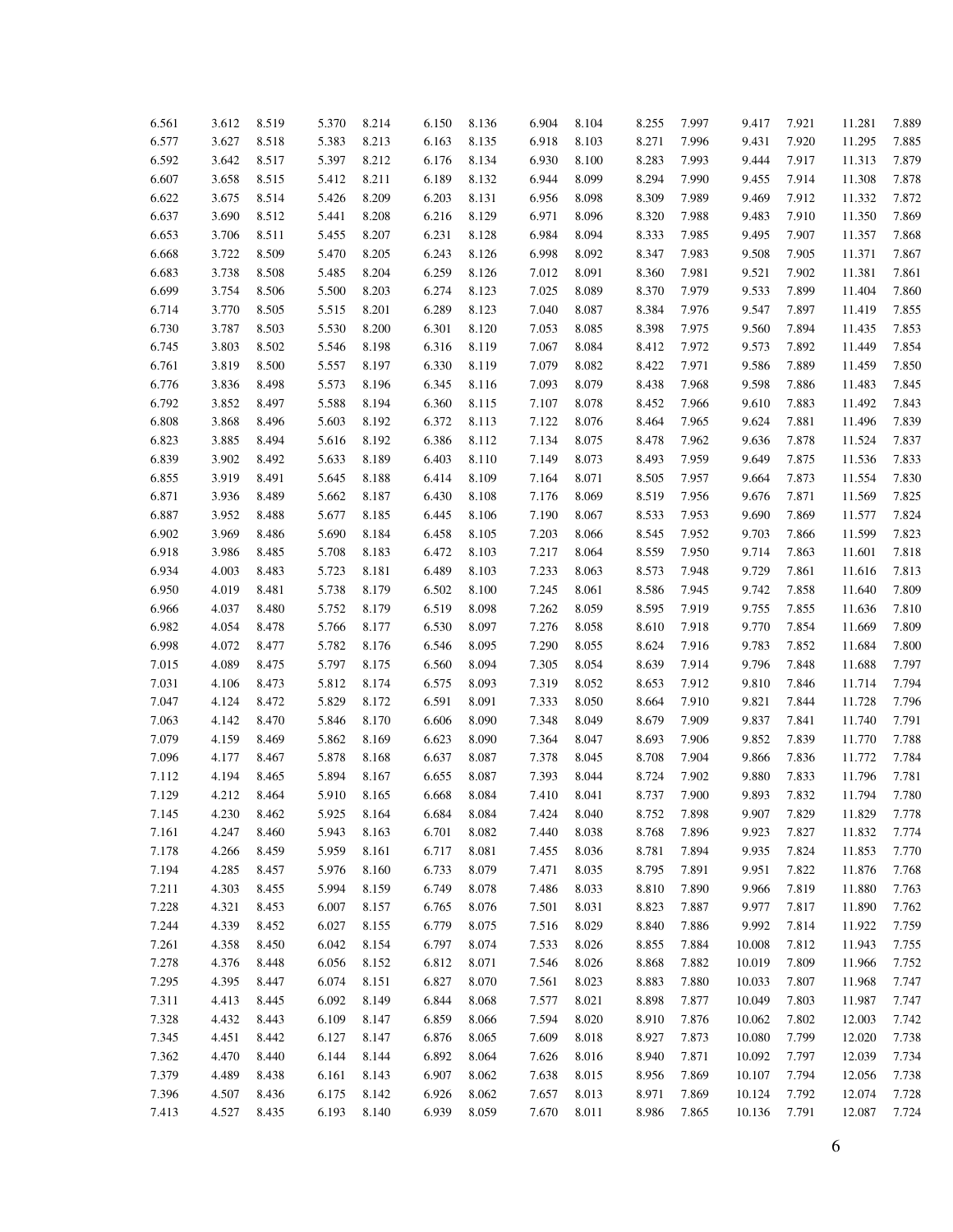| 7.430 | 4.545 | 8.433 | 6.210 | 8.139 | 6.956 | 8.058 | 7.688 | 8.008 | 9.002 | 7.865 | 10.153 | 7.788 | 12.110 | 7.722 |
|-------|-------|-------|-------|-------|-------|-------|-------|-------|-------|-------|--------|-------|--------|-------|
| 7.447 | 4.565 | 8.431 | 6.225 | 8.138 | 6.973 | 8.057 | 7.703 | 8.007 | 9.018 | 7.862 | 10.166 | 7.786 | 12.118 | 7.718 |
| 7.464 | 4.585 | 8.429 | 6.242 | 8.136 | 6.988 | 8.054 | 7.717 | 8.005 | 9.031 | 7.861 | 10.178 | 7.782 | 12.145 | 7.716 |
| 7.482 | 4.603 | 8.427 | 6.263 | 8.135 | 7.005 | 8.053 | 7.736 | 8.003 | 9.049 | 7.858 | 10.198 | 7.780 | 12.157 | 7.712 |
| 7.499 | 4.623 | 8.426 | 6.279 | 8.134 | 7.025 | 8.052 | 7.751 | 8.002 | 9.062 | 7.856 | 10.212 | 7.778 | 12.181 | 7.710 |
| 7.516 | 4.644 | 8.424 | 6.294 | 8.132 | 7.038 | 8.050 | 7.768 | 8.000 | 9.079 | 7.854 | 10.225 | 7.776 | 12.186 | 7.706 |
| 7.534 | 4.663 | 8.422 | 6.316 | 8.131 | 7.057 | 8.050 | 7.784 | 7.998 | 9.096 | 7.853 | 10.242 | 7.774 | 12.212 | 7.703 |
| 7.551 | 4.682 | 8.420 | 6.333 | 8.130 | 7.073 | 8.048 | 7.802 | 7.996 | 9.112 | 7.851 | 10.256 | 7.771 | 12.228 | 7.698 |
| 7.568 | 4.702 | 8.418 | 6.350 | 8.128 | 7.090 | 8.045 | 7.819 | 7.995 | 9.127 | 7.850 | 10.273 | 7.769 | 12.251 | 7.699 |
| 7.586 | 4.722 | 8.416 | 6.367 | 8.126 | 7.107 | 8.045 | 7.833 | 7.992 | 9.143 | 7.848 | 10.289 | 7.767 | 12.260 | 7.691 |
| 7.603 | 4.742 | 8.414 | 6.386 | 8.125 | 7.125 | 8.044 | 7.850 | 7.990 | 9.158 | 7.845 | 10.303 | 7.764 | 12.287 | 7.690 |
| 7.621 | 4.761 | 8.413 | 6.405 | 8.124 | 7.142 | 8.042 | 7.870 | 7.988 | 9.175 | 7.844 | 10.320 | 7.761 | 12.298 | 7.687 |
| 7.638 | 4.782 | 8.411 | 6.424 | 8.122 | 7.160 | 8.040 | 7.884 | 7.986 | 9.193 | 7.841 | 10.336 | 7.760 | 12.303 | 7.684 |
| 7.656 | 4.802 | 8.409 | 6.441 | 8.120 | 7.178 | 8.039 | 7.901 | 7.985 | 9.209 | 7.839 | 10.350 | 7.757 | 12.339 | 7.680 |
| 7.674 | 4.822 | 8.407 | 6.460 | 8.119 | 7.196 | 8.037 | 7.918 | 7.983 | 9.227 | 7.838 | 10.368 | 7.755 | 12.361 | 7.674 |
| 7.691 | 4.842 | 8.405 | 6.477 | 8.117 | 7.214 | 8.035 | 7.937 | 7.982 | 9.243 | 7.836 | 10.382 | 7.752 | 12.373 | 7.674 |
| 7.709 | 4.862 | 8.403 | 6.496 | 8.115 | 7.233 | 8.034 | 7.954 | 7.980 | 9.260 | 7.833 | 10.399 | 7.750 | 12.397 | 7.669 |
| 7.727 | 4.882 | 8.401 | 6.512 | 8.115 | 7.248 | 8.032 | 7.969 | 7.978 | 9.275 | 7.831 | 10.414 | 7.747 | 12.405 | 7.665 |
| 7.745 | 4.904 | 8.400 | 6.532 | 8.112 | 7.266 | 8.030 | 7.987 | 7.976 | 9.292 | 7.829 | 10.431 | 7.746 | 12.425 | 7.662 |
| 7.762 | 4.924 | 8.398 | 6.549 | 8.111 | 7.285 | 8.028 | 8.006 | 7.974 | 9.309 | 7.827 | 10.446 | 7.742 | 12.445 | 7.657 |
| 7.780 | 4.945 | 8.396 | 6.568 | 8.110 | 7.304 | 8.027 | 8.022 | 7.973 | 9.325 | 7.825 | 10.463 | 7.740 | 12.457 | 7.657 |
| 7.798 | 4.966 | 8.394 | 6.590 | 8.107 | 7.323 | 8.025 | 8.042 | 7.972 | 9.343 | 7.823 | 10.480 | 7.737 | 12.480 | 7.650 |
| 7.816 | 4.986 | 8.392 | 6.606 | 8.106 | 7.339 | 8.024 | 8.059 | 7.968 | 9.361 | 7.821 | 10.497 | 7.734 | 12.501 | 7.649 |
| 7.834 | 5.007 | 8.390 | 6.626 | 8.106 | 7.357 | 8.021 | 8.075 | 7.967 | 9.377 | 7.819 | 10.511 | 7.731 | 12.509 | 7.644 |
| 7.852 | 5.028 | 8.388 | 6.645 | 8.103 | 7.377 | 8.020 | 8.092 | 7.966 | 9.392 | 7.817 | 10.531 | 7.730 | 12.538 | 7.642 |
| 7.870 | 5.049 | 8.386 | 6.660 | 8.102 | 7.393 | 8.019 | 8.113 | 7.964 | 9.409 | 7.815 | 10.546 | 7.728 | 12.548 | 7.638 |
| 7.889 | 5.070 | 8.384 | 6.682 | 8.100 | 7.411 | 8.017 | 8.130 | 7.961 | 9.428 | 7.813 | 10.561 | 7.725 | 12.557 | 7.637 |
| 7.907 | 5.091 | 8.382 | 6.702 | 8.099 | 7.433 | 8.016 | 8.147 | 7.960 | 9.445 | 7.811 | 10.580 | 7.723 | 12.581 | 7.635 |
| 7.925 | 5.112 | 8.380 | 6.717 | 8.097 | 7.448 | 8.013 | 8.162 | 7.958 | 9.460 | 7.810 | 10.597 | 7.720 | 12.603 | 7.627 |
| 7.943 | 5.134 | 8.378 | 6.740 | 8.097 | 7.470 | 8.013 | 8.186 | 7.957 | 9.480 | 7.807 | 10.615 | 7.717 | 12.608 | 7.624 |
| 7.962 | 5.156 | 8.376 | 6.760 | 8.094 | 7.488 | 8.011 | 8.206 | 7.953 | 9.497 | 7.805 | 10.627 | 7.715 | 12.646 | 7.622 |
| 7.980 | 5.178 | 8.374 | 6.779 | 8.091 | 7.509 | 8.008 | 8.221 | 7.952 | 9.514 | 7.804 | 10.645 | 7.713 | 12.644 | 7.620 |
| 7.998 | 5.199 | 8.372 | 6.800 | 8.092 | 7.527 | 8.008 | 8.238 | 7.949 | 9.533 | 7.802 | 10.663 | 7.710 | 12.656 | 7.616 |
| 8.017 | 5.221 | 8.370 | 6.820 | 8.090 | 7.547 | 8.006 | 8.258 | 7.948 | 9.548 | 7.799 | 10.678 | 7.708 | 12.676 | 7.612 |
| 8.035 | 5.243 | 8.368 | 6.837 | 8.087 | 7.565 | 8.003 | 8.277 | 7.945 | 9.566 | 7.797 | 10.698 | 7.704 | 12.698 | 7.608 |
| 8.054 | 5.265 | 8.366 | 6.860 | 8.086 | 7.584 | 8.004 | 8.295 | 7.944 | 9.584 | 7.796 | 10.713 | 7.702 | 12.725 | 7.608 |
| 8.072 | 5.286 | 8.364 | 6.878 | 8.085 | 7.605 | 8.001 | 8.311 | 7.942 | 9.603 | 7.793 | 10.728 | 7.700 | 12.734 | 7.603 |
| 8.091 | 5.308 | 8.362 | 6.898 | 8.083 | 7.623 | 7.998 | 8.332 | 7.940 | 9.620 | 7.791 | 10.747 | 7.697 | 12.755 | 7.599 |
| 8.110 | 5.330 | 8.360 | 6.919 | 8.081 | 7.642 | 7.997 | 8.352 | 7.938 | 9.637 | 7.789 | 10.761 | 7.696 | 12.781 | 7.597 |
| 8.128 | 5.352 | 8.358 | 6.938 | 8.078 | 7.664 | 7.996 | 8.370 | 7.936 | 9.657 | 7.787 | 10.782 | 7.692 | 12.794 | 7.593 |
|       |       |       |       |       |       |       |       |       | 9.672 |       |        |       |        |       |
| 8.147 | 5.375 | 8.356 | 6.959 | 8.078 | 7.678 | 7.995 | 8.387 | 7.934 |       | 7.784 | 10.798 | 7.690 | 12.800 | 7.591 |
| 8.166 | 5.397 | 8.354 | 6.984 | 8.076 | 7.700 | 7.993 | 8.408 | 7.933 | 9.691 | 7.783 | 10.813 | 7.688 | 12.837 | 7.584 |
| 8.185 | 5.419 | 8.352 | 7.000 | 8.074 | 7.721 | 7.991 | 8.427 | 7.931 | 9.710 | 7.780 | 10.827 | 7.685 | 12.854 | 7.582 |
| 8.204 | 5.441 | 8.350 | 7.019 | 8.071 | 7.739 | 7.988 | 8.448 | 7.928 | 9.726 | 7.778 | 10.848 | 7.682 | 12.887 | 7.579 |
| 8.222 | 5.463 | 8.348 | 7.043 | 8.071 | 7.761 | 7.987 | 8.464 | 7.926 | 9.746 | 7.777 | 10.867 | 7.680 | 12.895 | 7.576 |
| 8.241 | 5.487 | 8.346 | 7.063 | 8.070 | 7.779 | 7.986 | 8.482 | 7.925 | 9.763 | 7.774 | 10.883 | 7.678 | 12.916 | 7.571 |
| 8.260 | 5.510 | 8.344 | 7.084 | 8.068 | 7.802 | 7.984 | 8.504 | 7.922 | 9.785 | 7.773 | 10.901 | 7.676 | 12.940 | 7.567 |
| 8.279 | 5.532 | 8.342 | 7.104 | 8.066 | 7.820 | 7.982 | 8.521 | 7.921 | 9.802 | 7.770 | 10.921 | 7.673 | 12.936 | 7.565 |
| 8.299 | 5.554 | 8.339 | 7.125 | 8.064 | 7.840 | 7.980 | 8.543 | 7.918 | 9.820 | 7.767 | 10.938 | 7.671 | 12.967 | 7.560 |
| 8.318 | 5.578 | 8.337 | 7.146 | 8.062 | 7.861 | 7.978 | 8.565 | 7.916 | 9.840 | 7.765 | 10.956 | 7.668 | 12.987 | 7.556 |
| 8.337 | 5.602 | 8.335 | 7.168 | 8.060 | 7.884 | 7.977 | 8.582 | 7.914 | 9.857 | 7.764 | 10.975 | 7.666 | 13.015 | 7.553 |
| 8.356 | 5.624 | 8.333 | 7.192 | 8.059 | 7.902 | 7.975 | 8.600 | 7.912 | 9.875 | 7.761 | 10.993 | 7.662 | 13.023 | 7.549 |
| 8.375 | 5.648 | 8.331 | 7.213 | 8.057 | 7.923 | 7.973 | 8.622 | 7.910 | 9.894 | 7.759 | 11.012 | 7.659 | 13.042 | 7.543 |
| 8.395 | 5.672 | 8.330 | 7.234 | 8.055 | 7.943 | 7.972 | 8.643 | 7.907 | 9.915 | 7.757 | 11.028 | 7.658 | 13.059 | 7.542 |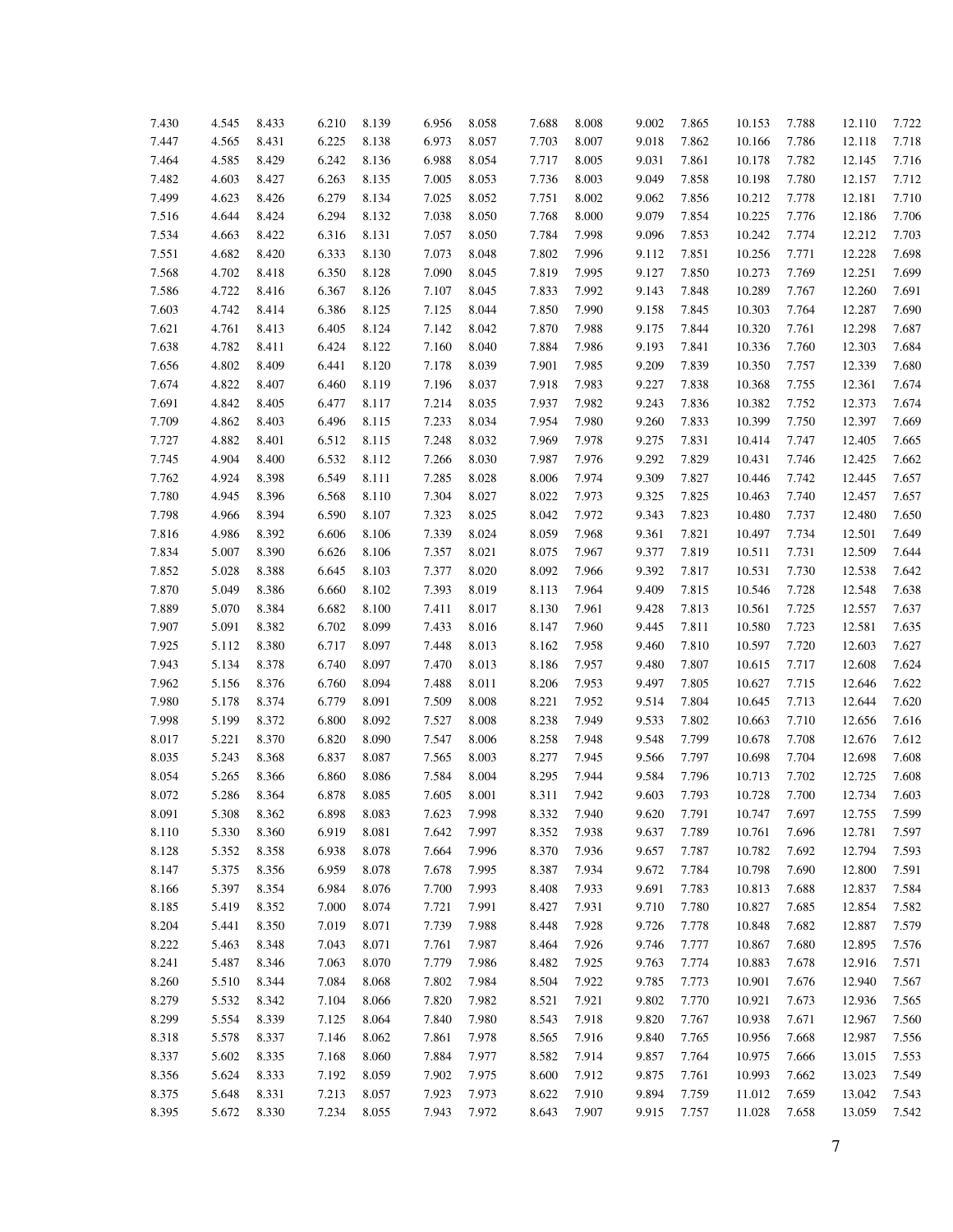| 8.414 | 5.698 | 8.331 | 7.254 | 8.053 | 7.964 | 7.969 | 8.663 | 7.905 | 9.932  | 7.755 | 11.044 | 7.655 | 13.079 | 7.539 |
|-------|-------|-------|-------|-------|-------|-------|-------|-------|--------|-------|--------|-------|--------|-------|
| 8.433 | 5.722 | 8.329 | 7.274 | 8.051 | 7.985 | 7.967 | 8.679 | 7.903 | 9.952  | 7.753 | 11.065 | 7.652 | 13.094 | 7.535 |
| 8.453 | 5.746 | 8.327 | 7.296 | 8.049 | 8.008 | 7.965 | 8.701 | 7.902 | 9.971  | 7.750 | 11.084 | 7.649 | 13.133 | 7.532 |
| 8.472 | 5.770 | 8.325 | 7.319 | 8.048 | 8.026 | 7.963 | 8.721 | 7.899 | 9.989  | 7.748 | 11.099 | 7.648 | 13.140 | 7.529 |
| 8.492 | 5.793 | 8.323 | 7.342 | 8.046 | 8.045 | 7.962 | 8.741 | 7.897 | 10.008 | 7.746 | 11.122 | 7.645 | 13.172 | 7.527 |
| 8.511 | 5.818 | 8.320 | 7.361 | 8.045 | 8.066 | 7.959 | 8.761 | 7.895 | 10.026 | 7.745 | 11.137 | 7.643 | 13.174 | 7.521 |
| 8.531 | 5.842 | 8.318 | 7.381 | 8.042 | 8.088 | 7.957 | 8.781 | 7.893 | 10.045 | 7.743 | 11.154 | 7.640 | 13.188 | 7.517 |
| 8.551 | 5.866 | 8.316 | 7.406 | 8.041 | 8.111 | 7.957 | 8.799 | 7.890 | 10.067 | 7.740 | 11.174 | 7.638 | 13.223 | 7.514 |
| 8.570 | 5.890 | 8.314 | 7.429 | 8.038 | 8.129 | 7.954 | 8.819 | 7.888 | 10.082 | 7.737 | 11.190 | 7.636 | 13.221 | 7.510 |
| 8.590 | 5.914 | 8.312 | 7.448 | 8.037 | 8.151 | 7.951 | 8.843 | 7.887 | 10.102 | 7.736 | 11.208 | 7.633 | 13.264 | 7.508 |
| 8.610 | 5.938 | 8.309 | 7.469 | 8.036 | 8.173 | 7.951 | 8.862 | 7.882 | 10.123 | 7.734 | 11.229 | 7.631 | 13.281 | 7.506 |
| 8.630 | 5.963 | 8.307 | 7.491 | 8.034 | 8.196 | 7.948 | 8.881 | 7.881 | 10.144 | 7.731 | 11.246 | 7.629 | 13.310 | 7.501 |
| 8.650 | 5.987 | 8.305 | 7.516 | 8.032 | 8.214 | 7.947 | 8.905 | 7.879 | 10.159 | 7.729 | 11.265 | 7.627 | 13.321 | 7.496 |
| 8.670 | 6.012 | 8.303 | 7.536 | 8.030 | 8.236 | 7.945 | 8.925 | 7.879 | 10.181 | 7.728 | 11.284 | 7.623 | 13.339 | 7.494 |
| 8.690 | 6.036 | 8.300 | 7.559 | 8.027 | 8.258 | 7.943 | 8.942 | 7.876 | 10.203 | 7.726 | 11.304 | 7.622 | 13.335 | 7.490 |
| 8.710 | 6.062 | 8.298 | 7.583 | 8.027 | 8.281 | 7.942 | 8.962 | 7.874 | 10.221 | 7.724 | 11.323 | 7.619 | 13.365 | 7.488 |
| 8.730 | 6.087 | 8.296 | 7.607 | 8.023 | 8.305 | 7.940 | 8.989 | 7.873 | 10.243 | 7.721 | 11.344 | 7.616 | 13.393 | 7.485 |
| 8.750 | 6.113 | 8.293 | 7.629 | 8.022 | 8.325 | 7.939 | 9.004 | 7.869 | 10.263 | 7.719 | 11.361 | 7.614 | 13.408 | 7.480 |
| 8.770 | 6.138 | 8.291 | 7.655 | 8.022 | 8.352 | 7.937 | 9.030 | 7.869 | 10.288 | 7.718 | 11.384 | 7.613 | 13.430 | 7.473 |
| 8.790 | 6.163 | 8.289 | 7.681 | 8.019 | 8.371 | 7.934 | 9.050 | 7.865 | 10.308 | 7.716 | 11.407 | 7.609 | 13.444 | 7.474 |
| 8.810 | 6.188 | 8.286 | 7.706 | 8.016 | 8.397 | 7.931 | 9.076 | 7.864 | 10.330 | 7.712 | 11.432 | 7.605 | 13.462 | 7.469 |
| 8.831 | 6.213 | 8.284 | 7.722 | 8.014 | 8.420 | 7.929 | 9.096 | 7.862 | 10.348 | 7.711 | 11.447 | 7.603 | 13.472 | 7.469 |
| 8.851 | 6.238 | 8.282 | 7.750 | 8.013 | 8.445 | 7.927 | 9.122 | 7.859 | 10.372 | 7.708 | 11.469 | 7.601 | 13.506 | 7.462 |
| 8.872 | 6.264 | 8.279 | 7.772 | 8.012 | 8.464 | 7.926 | 9.140 | 7.858 | 10.394 | 7.705 | 11.487 | 7.599 | 13.530 | 7.459 |
| 8.892 | 6.289 | 8.277 | 7.796 | 8.008 | 8.487 | 7.922 | 9.163 | 7.855 | 10.415 | 7.703 | 11.504 | 7.596 | 13.529 | 7.457 |
| 8.913 | 6.314 | 8.275 | 7.823 | 8.007 | 8.511 | 7.922 | 9.190 | 7.853 | 10.435 | 7.701 | 11.528 | 7.593 | 13.559 | 7.454 |
| 8.933 | 6.340 | 8.273 | 7.844 | 8.006 | 8.532 | 7.919 | 9.208 | 7.849 | 10.454 | 7.698 | 11.548 | 7.590 | 13.568 | 7.449 |
| 8.954 | 6.366 | 8.270 | 7.867 | 8.002 | 8.554 | 7.918 | 9.230 | 7.849 | 10.473 | 7.696 | 11.565 | 7.588 | 13.594 | 7.447 |
| 8.974 | 6.392 | 8.268 | 7.891 | 8.002 | 8.579 | 7.917 | 9.254 | 7.848 | 10.497 | 7.694 | 11.583 | 7.585 | 13.632 | 7.445 |
| 8.995 | 6.419 | 8.265 | 7.913 | 7.999 | 8.597 | 7.914 | 9.274 | 7.843 | 10.516 | 7.692 | 11.603 | 7.583 | 13.645 | 7.440 |
| 9.016 | 6.445 | 8.263 | 7.936 | 7.998 | 8.621 | 7.913 | 9.297 | 7.843 | 10.539 | 7.690 | 11.625 | 7.580 | 13.664 | 7.437 |
| 9.037 | 6.471 | 8.260 | 7.960 | 7.996 | 8.646 | 7.910 | 9.318 | 7.839 | 10.560 | 7.687 | 11.644 | 7.577 | 13.694 | 7.435 |
| 9.057 | 6.497 | 8.258 | 7.987 | 7.996 | 8.667 | 7.908 | 9.339 | 7.837 | 10.580 | 7.687 | 11.662 | 7.575 | 13.703 | 7.430 |
| 9.078 | 6.523 | 8.256 | 8.007 | 7.991 | 8.688 | 7.907 | 9.360 | 7.836 | 10.602 | 7.683 | 11.683 | 7.573 | 13.751 | 7.426 |
| 9.099 | 6.550 | 8.253 | 8.032 | 7.990 | 8.713 | 7.905 | 9.382 | 7.834 | 10.620 | 7.682 | 11.705 | 7.571 | 13.760 | 7.422 |
| 9.120 | 6.576 | 8.251 | 8.051 | 7.988 | 8.736 | 7.902 | 9.401 | 7.831 | 10.642 | 7.680 | 11.724 | 7.568 | 13.792 | 7.420 |
| 9.141 | 6.603 | 8.248 | 8.082 | 7.987 | 8.761 | 7.901 | 9.427 | 7.828 | 10.664 | 7.677 | 11.743 | 7.566 | 13.797 | 7.416 |
| 9.162 | 6.630 | 8.246 | 8.106 | 7.984 | 8.784 | 7.899 | 9.449 | 7.827 | 10.687 | 7.675 | 11.768 | 7.564 | 13.821 | 7.410 |
| 9.183 | 6.657 | 8.243 | 8.131 | 7.981 | 8.810 | 7.897 | 9.469 | 7.824 | 10.707 | 7.672 | 11.786 | 7.561 | 13.853 | 7.406 |
| 9.205 | 6.684 | 8.241 | 8.156 | 7.980 | 8.835 | 7.896 | 9.489 | 7.823 | 10.732 | 7.671 | 11.807 | 7.560 | 13.876 | 7.404 |
| 9.226 | 6.711 | 8.238 | 8.186 | 7.978 | 8.860 | 7.894 | 9.517 | 7.822 | 10.756 | 7.670 | 11.833 | 7.559 | 13.898 | 7.398 |
| 9.247 | 6.739 | 8.236 | 8.208 | 7.977 | 8.888 | 7.891 | 9.542 | 7.819 | 10.779 | 7.668 | 11.854 | 7.555 | 13.899 | 7.397 |
| 9.268 | 6.767 | 8.234 | 8.242 | 7.974 | 8.918 | 7.890 | 9.573 | 7.815 | 10.807 | 7.667 | 11.882 | 7.553 | 13.936 | 7.392 |
| 9.290 | 6.793 | 8.231 | 8.269 | 7.971 | 8.944 | 7.886 | 9.600 | 7.814 | 10.832 | 7.664 | 11.906 | 7.550 | 13.946 | 7.387 |
| 9.311 | 6.821 | 8.229 | 8.300 | 7.971 | 8.971 | 7.885 | 9.625 | 7.812 | 10.857 | 7.661 | 11.932 | 7.547 | 13.979 | 7.384 |
| 9.333 | 6.848 | 8.226 | 8.321 | 7.968 | 8.996 | 7.882 | 9.653 | 7.810 | 10.883 | 7.658 | 11.957 | 7.544 | 14.005 | 7.377 |
| 9.354 | 6.876 | 8.223 | 8.368 | 7.954 | 9.003 | 7.887 | 9.677 | 7.807 | 10.918 | 7.662 | 12.003 | 7.546 | 13.954 | 7.364 |
| 9.376 | 6.904 | 8.221 | 8.395 | 7.951 | 9.034 | 7.885 | 9.743 | 7.796 | 10.946 | 7.659 | 12.024 | 7.544 | 13.969 | 7.359 |
| 9.397 | 6.931 | 8.218 | 8.409 | 7.950 | 9.065 | 7.882 | 9.762 | 7.795 | 10.966 | 7.657 | 12.036 | 7.541 | 13.996 | 7.357 |
| 9.419 | 6.959 | 8.216 | 8.439 | 7.947 | 9.085 | 7.880 | 9.782 | 7.793 | 10.987 | 7.656 | 12.072 | 7.538 | 14.004 | 7.353 |
| 9.441 | 6.987 | 8.213 | 8.468 | 7.945 | 9.108 | 7.877 | 9.812 | 7.790 | 11.004 | 7.653 | 12.087 | 7.535 | 14.030 | 7.350 |
| 9.462 | 7.015 | 8.211 | 8.496 | 7.943 | 9.144 | 7.876 | 9.845 | 7.788 | 11.035 | 7.651 | 12.102 | 7.533 | 14.048 | 7.348 |
| 9.484 | 7.044 | 8.208 | 8.520 | 7.939 | 9.172 | 7.872 | 9.852 | 7.785 | 11.070 | 7.647 | 12.133 | 7.530 | 14.075 | 7.345 |
| 9.506 | 7.073 | 8.205 | 8.541 | 7.938 | 9.178 | 7.872 | 9.887 | 7.784 | 11.084 | 7.646 | 12.146 | 7.529 | 14.089 | 7.341 |
|       |       |       |       |       |       |       |       |       |        |       |        |       |        |       |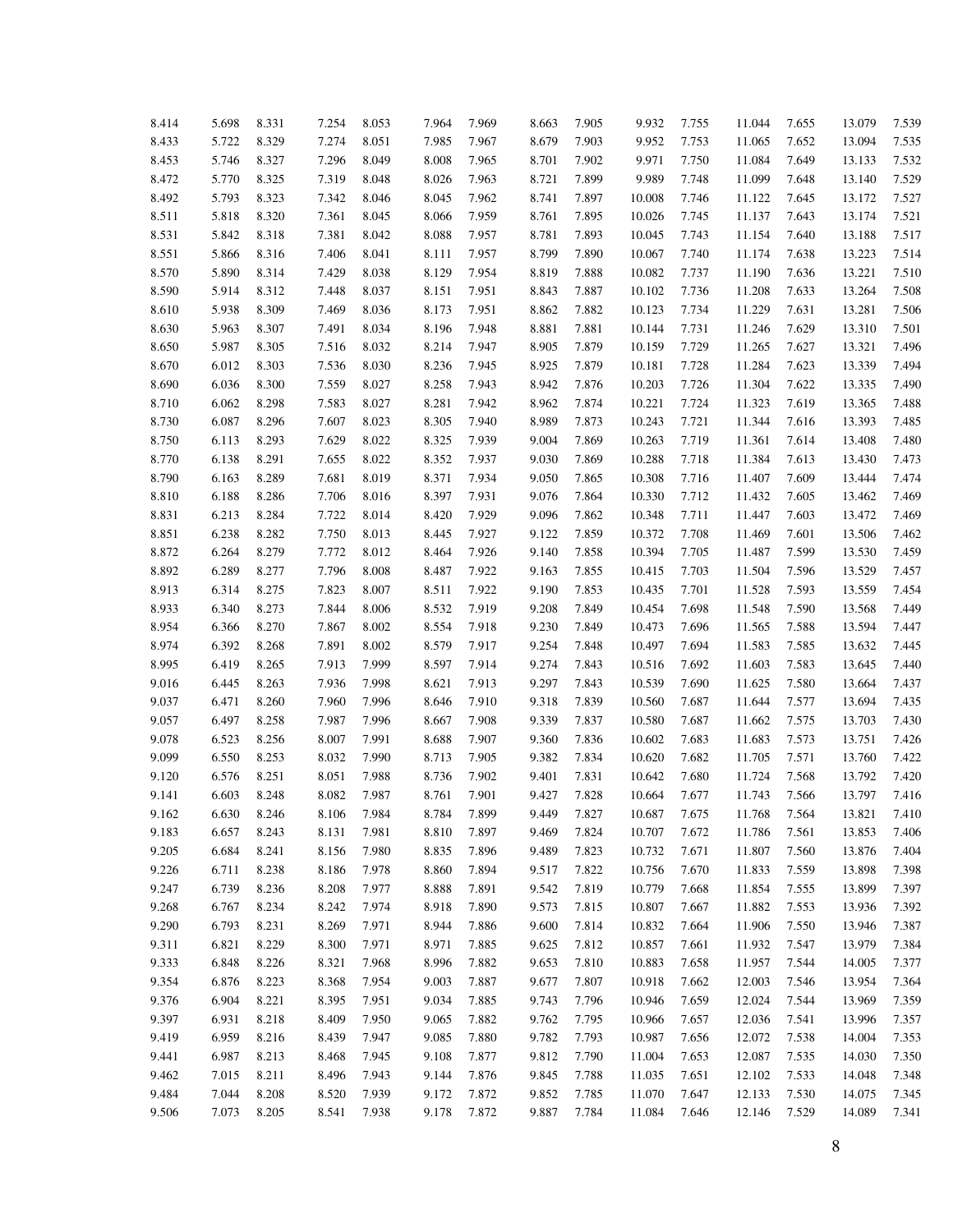| 9.528  | 7.101 | 8.203 | 8.573  | 7.935 | 9.204  | 7.869 | 9.904  | 7.781 | 11.115           | 7.644 | 12.179 | 7.525 | 14.120 | 7.337 |
|--------|-------|-------|--------|-------|--------|-------|--------|-------|------------------|-------|--------|-------|--------|-------|
| 9.550  | 7.129 | 8.200 | 8.587  | 7.933 | 9.244  | 7.868 | 9.935  | 7.779 | 11.123           | 7.640 | 12.206 | 7.524 | 14.135 | 7.334 |
| 9.572  | 7.159 | 8.198 | 8.617  | 7.930 | 9.270  | 7.865 | 9.951  | 7.777 | 11.151           | 7.637 | 12.211 | 7.520 | 14.166 | 7.331 |
| 9.594  | 7.187 | 8.195 | 8.645  | 7.929 | 9.300  | 7.863 | 9.994  | 7.775 | 11.168           | 7.636 | 12.254 | 7.518 | 14.191 | 7.328 |
| 9.616  | 7.216 | 8.192 | 8.672  | 7.926 | 9.326  | 7.860 | 10.008 | 7.771 | 11.200           | 7.634 | 12.269 | 7.516 | 14.213 | 7.325 |
| 9.638  | 7.244 | 8.190 | 8.701  | 7.923 | 9.342  | 7.857 | 10.033 | 7.770 | 11.220           | 7.632 | 12.282 | 7.513 | 14.230 | 7.323 |
| 9.661  | 7.273 | 8.187 | 8.735  | 7.922 | 9.363  | 7.856 | 10.063 | 7.767 | 11.256           | 7.629 | 12.315 | 7.510 | 14.242 | 7.319 |
| 9.683  | 7.303 | 8.185 | 8.763  | 7.918 | 9.386  | 7.853 | 10.089 | 7.764 | 11.280           | 7.627 | 12.338 | 7.507 | 14.272 | 7.316 |
| 9.705  | 7.332 | 8.182 | 8.785  | 7.916 | 9.423  | 7.851 | 10.110 | 7.763 | 11.303           | 7.624 | 12.359 | 7.506 | 14.296 | 7.313 |
| 9.727  | 7.361 | 8.179 | 8.818  | 7.914 | 9.456  | 7.848 | 10.135 | 7.760 | 11.324           | 7.621 | 12.379 | 7.502 | 14.312 | 7.310 |
| 9.750  | 7.391 | 8.177 | 8.841  | 7.911 | 9.466  | 7.846 | 10.161 | 7.758 | 11.339           | 7.620 | 12.409 | 7.499 | 14.339 | 7.306 |
| 9.772  | 7.420 | 8.174 | 8.871  | 7.909 | 9.498  | 7.843 | 10.187 | 7.756 | 11.368           | 7.617 | 12.427 | 7.499 | 14.355 | 7.303 |
| 9.795  | 7.450 | 8.171 | 8.892  | 7.906 | 9.531  | 7.841 | 10.220 | 7.753 | 11.396           | 7.613 | 12.446 | 7.494 | 14.371 | 7.300 |
| 9.817  | 7.481 | 8.168 | 8.909  | 7.904 | 9.557  | 7.839 | 10.249 | 7.751 | 11.407           | 7.611 | 12.483 | 7.492 | 14.407 | 7.297 |
|        | 7.510 | 8.166 | 8.939  | 7.902 | 9.579  | 7.836 | 10.271 | 7.749 | 11.439           | 7.608 | 12.491 | 7.490 | 14.420 | 7.293 |
| 9.840  | 7.539 | 8.163 | 8.973  | 7.898 | 9.599  | 7.834 | 10.283 | 7.747 |                  | 7.607 |        | 7.487 |        | 7.290 |
| 9.863  | 7.569 | 8.160 | 8.997  | 7.896 |        |       | 10.310 | 7.744 | 11.464<br>11.494 | 7.604 | 12.513 |       | 14.436 | 7.287 |
| 9.886  |       |       |        |       | 9.631  | 7.831 |        |       |                  |       | 12.544 | 7.486 | 14.455 |       |
| 9.908  | 7.600 | 8.158 | 9.017  | 7.894 | 9.658  | 7.830 | 10.344 | 7.742 | 11.505           | 7.602 | 12.567 | 7.482 | 14.480 | 7.285 |
| 9.931  | 7.630 | 8.155 | 9.046  | 7.891 | 9.695  | 7.828 | 10.367 | 7.739 | 11.539           | 7.600 | 12.597 | 7.479 | 14.503 | 7.282 |
| 9.954  | 7.661 | 8.152 | 9.080  | 7.889 | 9.719  | 7.826 | 10.406 | 7.736 | 11.571           | 7.598 | 12.614 | 7.478 | 14.526 | 7.279 |
| 9.977  | 7.690 | 8.149 | 9.112  | 7.887 | 9.747  | 7.823 | 10.433 | 7.734 | 11.581           | 7.595 | 12.637 | 7.474 | 14.552 | 7.276 |
| 10.000 | 7.721 | 8.147 | 9.137  | 7.884 | 9.772  | 7.820 | 10.451 | 7.731 | 11.608           | 7.592 | 12.666 | 7.473 | 14.569 | 7.273 |
| 10.023 | 7.752 | 8.144 | 9.164  | 7.882 | 9.798  | 7.818 | 10.468 | 7.730 | 11.649           | 7.589 | 12.687 | 7.469 | 14.608 | 7.269 |
| 10.046 | 7.782 | 8.141 | 9.188  | 7.879 | 9.833  | 7.814 | 10.501 | 7.727 | 11.674           | 7.588 | 12.705 | 7.467 | 14.628 | 7.267 |
| 10.069 | 7.813 | 8.138 | 9.229  | 7.878 | 9.850  | 7.812 | 10.528 | 7.725 | 11.695           | 7.584 | 12.740 | 7.463 | 14.646 | 7.264 |
| 10.093 | 7.845 | 8.135 | 9.260  | 7.875 | 9.890  | 7.811 | 10.554 | 7.723 | 11.720           | 7.582 | 12.760 | 7.462 | 14.660 | 7.259 |
| 10.116 | 7.876 | 8.133 | 9.274  | 7.872 | 9.902  | 7.807 | 10.589 | 7.719 | 11.731           | 7.578 | 12.784 | 7.459 | 14.695 | 7.256 |
| 10.139 | 7.907 | 8.130 | 9.304  | 7.869 | 9.939  | 7.806 | 10.611 | 7.716 | 11.775           | 7.577 | 12.802 | 7.455 | 14.712 | 7.253 |
| 10.162 | 7.937 | 8.127 | 9.334  | 7.867 | 9.959  | 7.804 | 10.635 | 7.714 | 11.798           | 7.574 | 12.840 | 7.454 | 14.732 | 7.250 |
| 10.186 | 7.969 | 8.124 | 9.366  | 7.863 | 9.985  | 7.800 | 10.660 | 7.711 | 11.818           | 7.572 | 12.863 | 7.451 | 14.768 | 7.246 |
| 10.209 | 8.002 | 8.121 | 9.404  | 7.862 | 10.015 | 7.798 | 10.686 | 7.710 | 11.852           | 7.569 | 12.884 | 7.448 | 14.777 | 7.244 |
| 10.233 | 8.033 | 8.118 | 9.427  | 7.859 | 10.054 | 7.795 | 10.713 | 7.706 | 11.865           | 7.566 | 12.902 | 7.445 | 14.806 | 7.242 |
| 10.257 | 8.064 | 8.116 | 9.449  | 7.857 | 10.084 | 7.793 | 10.756 | 7.705 | 11.889           | 7.563 | 12.928 | 7.443 | 14.822 | 7.237 |
| 10.280 | 8.097 | 8.113 | 9.487  | 7.854 | 10.103 | 7.791 | 10.770 | 7.702 | 11.914           | 7.561 | 12.949 | 7.441 | 14.856 | 7.235 |
| 10.304 | 8.128 | 8.110 | 9.511  | 7.852 | 10.142 | 7.788 | 10.814 | 7.700 | 11.948           | 7.559 | 12.981 | 7.437 | 14.867 | 7.231 |
| 10.328 | 8.161 | 8.107 | 9.550  | 7.848 | 10.166 | 7.785 | 10.824 | 7.698 | 11.981           | 7.556 | 12.998 | 7.435 | 14.896 | 7.229 |
| 10.351 | 8.193 | 8.104 | 9.565  | 7.846 | 10.183 | 7.782 | 10.869 | 7.695 | 11.999           | 7.554 | 13.036 | 7.433 | 14.927 | 7.225 |
| 10.375 | 8.225 | 8.101 | 9.606  | 7.844 | 10.213 | 7.780 | 10.892 | 7.692 | 12.020           | 7.551 | 13.060 | 7.430 | 14.949 | 7.221 |
| 10.399 | 8.257 | 8.098 | 9.638  | 7.840 | 10.248 | 7.777 | 10.910 | 7.689 | 12.047           | 7.548 | 13.089 | 7.427 | 14.978 | 7.219 |
| 10.423 | 8.289 | 8.095 | 9.658  | 7.839 | 10.273 | 7.776 | 10.937 | 7.686 | 12.073           | 7.546 | 13.101 | 7.424 | 14.988 | 7.216 |
| 10.447 | 8.321 | 8.092 | 9.683  | 7.836 | 10.315 | 7.772 | 10.979 | 7.685 | 12.103           | 7.544 | 13.136 | 7.422 | 15.019 | 7.212 |
| 10.471 | 8.356 | 8.089 | 9.719  | 7.833 | 10.336 | 7.770 | 11.001 | 7.681 | 12.124           | 7.540 | 13.170 | 7.420 | 15.039 | 7.210 |
| 10.495 | 8.388 | 8.086 | 9.747  | 7.830 | 10.375 | 7.767 | 11.031 | 7.679 | 12.150           | 7.538 | 13.187 | 7.417 | 15.066 | 7.206 |
| 10.520 | 8.421 | 8.083 | 9.789  | 7.828 | 10.399 | 7.765 | 11.067 | 7.677 | 12.181           | 7.535 | 13.211 | 7.413 | 15.094 | 7.204 |
| 10.544 | 8.455 | 8.080 | 9.820  | 7.826 | 10.436 | 7.763 | 11.088 | 7.673 | 12.204           | 7.533 | 13.242 | 7.411 | 15.113 | 7.199 |
| 10.568 | 8.488 | 8.077 | 9.852  | 7.823 | 10.466 | 7.760 | 11.112 | 7.671 | 12.243           | 7.530 | 13.271 | 7.408 | 15.136 | 7.196 |
| 10.593 | 8.521 | 8.074 | 9.870  | 7.819 | 10.494 | 7.757 | 11.140 | 7.669 | 12.260           | 7.527 | 13.287 | 7.406 | 15.168 | 7.193 |
| 10.617 | 8.555 | 8.071 | 9.900  | 7.816 | 10.526 | 7.754 | 11.175 | 7.666 | 12.288           | 7.525 | 13.318 | 7.404 | 15.184 | 7.191 |
| 10.641 | 8.588 | 8.068 | 9.932  | 7.814 | 10.551 | 7.753 | 11.214 | 7.664 | 12.323           | 7.523 | 13.340 | 7.401 | 15.196 | 7.189 |
| 10.666 | 8.621 | 8.065 | 9.974  | 7.811 | 10.573 | 7.750 | 11.237 | 7.661 | 12.358           | 7.520 | 13.367 | 7.397 | 15.250 | 7.183 |
| 10.691 | 8.656 | 8.062 | 10.004 | 7.809 | 10.605 | 7.748 | 11.273 | 7.659 | 12.369           | 7.517 | 13.385 | 7.395 | 15.265 | 7.181 |
| 10.715 | 8.689 | 8.059 | 10.029 | 7.806 | 10.632 | 7.745 | 11.289 | 7.656 | 12.413           | 7.515 | 13.415 | 7.393 | 15.292 | 7.178 |
| 10.740 | 8.723 | 8.056 | 10.050 | 7.802 | 10.666 | 7.741 | 11.328 | 7.653 | 12.426           | 7.512 | 13.440 | 7.389 | 15.317 | 7.175 |
| 10.765 | 8.756 | 8.053 | 10.100 | 7.800 | 10.691 | 7.740 | 11.360 | 7.651 | 12.460           | 7.509 | 13.477 | 7.386 | 15.335 | 7.171 |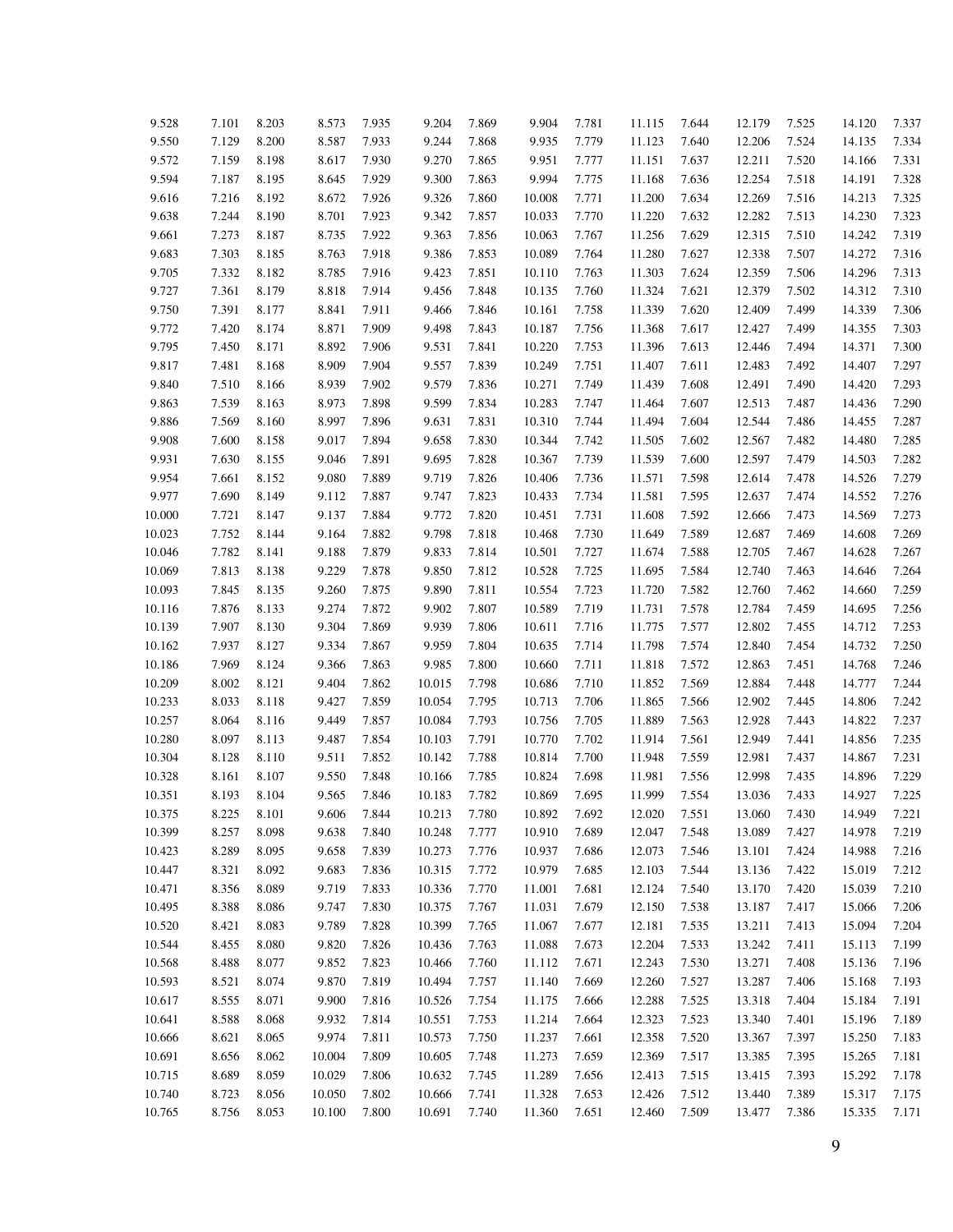| 10.789 | 8.790  | 8.050 |        | 7.798 | 10.727 | 7.736 | 11.389 | 7.647 | 12.494 | 7.506 |        | 7.385 |        | 7.168 |
|--------|--------|-------|--------|-------|--------|-------|--------|-------|--------|-------|--------|-------|--------|-------|
|        |        |       | 10.112 |       |        |       |        |       |        |       | 13.503 |       | 15.356 |       |
| 10.814 | 8.825  | 8.047 | 10.150 | 7.795 | 10.758 | 7.735 | 11.417 | 7.644 | 12.523 | 7.505 | 13.524 | 7.382 | 15.388 | 7.164 |
| 10.839 | 8.859  | 8.044 | 10.192 | 7.793 | 10.787 | 7.730 | 11.433 | 7.643 | 12.549 | 7.501 | 13.560 | 7.378 | 15.408 | 7.162 |
| 10.864 | 8.893  | 8.040 | 10.224 | 7.790 | 10.823 | 7.727 | 11.466 | 7.639 | 12.565 | 7.500 | 13.589 | 7.375 | 15.433 | 7.159 |
| 10.889 | 8.928  | 8.037 | 10.245 | 7.787 | 10.847 | 7.725 | 11.510 | 7.637 | 12.604 | 7.496 | 13.616 | 7.373 | 15.451 | 7.155 |
| 10.914 | 8.963  | 8.034 | 10.276 | 7.783 | 10.879 | 7.722 | 11.538 | 7.634 | 12.637 | 7.494 | 13.639 | 7.371 | 15.480 | 7.152 |
| 10.940 | 8.997  | 8.031 | 10.322 | 7.781 | 10.915 | 7.720 | 11.571 | 7.632 | 12.652 | 7.490 | 13.663 | 7.367 | 15.506 | 7.149 |
| 10.965 | 9.032  | 8.028 | 10.337 | 7.778 | 10.954 | 7.717 | 11.594 | 7.628 | 12.693 | 7.488 | 13.694 | 7.365 | 15.532 | 7.147 |
| 10.990 | 9.067  | 8.025 | 10.379 | 7.776 | 10.989 | 7.714 | 11.622 | 7.627 | 12.706 | 7.486 | 13.717 | 7.362 | 15.565 | 7.143 |
| 11.015 | 9.102  | 8.022 | 10.420 | 7.773 | 11.018 | 7.712 | 11.647 | 7.623 | 12.746 | 7.483 | 13.753 | 7.359 | 15.585 | 7.140 |
| 11.041 | 9.137  | 8.018 | 10.439 | 7.769 | 11.051 | 7.710 | 11.682 | 7.620 | 12.778 | 7.481 | 13.781 | 7.357 | 15.605 | 7.136 |
| 11.066 | 9.173  | 8.015 | 10.471 | 7.767 | 11.080 | 7.707 | 11.713 | 7.618 | 12.803 | 7.478 | 13.791 | 7.354 | 15.637 | 7.133 |
| 11.092 | 9.208  | 8.012 | 10.501 | 7.764 | 11.113 | 7.703 | 11.757 | 7.615 | 12.841 | 7.474 | 13.826 | 7.351 | 15.657 | 7.129 |
| 11.117 | 9.244  | 8.009 | 10.550 | 7.761 | 11.144 | 7.700 | 11.776 | 7.613 | 12.864 | 7.472 | 13.856 | 7.349 | 15.694 | 7.127 |
| 11.143 | 9.279  | 8.006 | 10.576 | 7.758 | 11.170 | 7.698 | 11.819 | 7.609 | 12.880 | 7.469 | 13.892 | 7.344 | 15.716 | 7.123 |
| 11.169 | 9.315  | 8.003 | 10.616 | 7.755 | 11.195 | 7.696 | 11.843 | 7.607 | 12.915 | 7.467 | 13.922 | 7.343 | 15.742 | 7.119 |
| 11.194 | 9.351  | 8.000 | 10.635 | 7.752 | 11.238 | 7.692 | 11.866 | 7.603 | 12.951 | 7.462 | 13.939 | 7.339 | 15.766 | 7.116 |
| 11.220 | 9.387  | 7.996 | 10.665 | 7.749 | 11.278 | 7.689 | 11.905 | 7.602 | 12.972 | 7.461 | 13.975 | 7.338 | 15.788 | 7.113 |
| 11.246 | 9.423  | 7.993 | 10.706 | 7.746 | 11.303 | 7.687 | 11.930 | 7.598 | 13.010 | 7.459 | 14.008 | 7.334 | 15.809 | 7.111 |
| 11.272 | 9.459  | 7.990 | 10.742 | 7.744 | 11.328 | 7.683 | 11.973 | 7.595 | 13.029 | 7.454 | 14.027 | 7.331 | 15.849 | 7.107 |
| 11.298 | 9.496  | 7.986 | 10.765 | 7.740 | 11.359 | 7.682 | 11.997 | 7.592 | 13.067 | 7.452 | 14.056 | 7.328 | 15.861 | 7.103 |
| 11.324 | 9.533  | 7.983 | 10.812 | 7.738 | 11.392 | 7.679 | 12.037 | 7.590 | 13.104 | 7.450 | 14.088 | 7.325 | 15.895 | 7.102 |
| 11.350 | 9.570  | 7.979 | 10.845 | 7.735 | 11.424 | 7.675 | 12.062 | 7.586 | 13.120 | 7.446 | 14.104 | 7.323 | 15.929 | 7.098 |
| 11.376 | 9.607  | 7.976 | 10.864 | 7.732 | 11.475 | 7.673 | 12.104 | 7.583 | 13.148 | 7.444 | 14.140 | 7.320 | 15.940 | 7.095 |
| 11.403 | 9.644  | 7.973 | 10.908 | 7.729 | 11.491 | 7.669 | 12.127 | 7.581 | 13.180 | 7.441 | 14.160 | 7.316 | 15.981 | 7.092 |
| 11.429 | 9.680  | 7.970 | 10.952 | 7.726 | 11.523 | 7.667 | 12.154 | 7.578 | 13.221 | 7.438 | 14.206 | 7.315 | 16.008 | 7.087 |
| 11.455 | 9.717  | 7.967 | 10.975 | 7.723 | 11.557 | 7.665 | 12.195 | 7.577 | 13.241 | 7.435 | 14.221 | 7.312 | 16.028 | 7.085 |
| 11.482 | 9.755  | 7.963 | 11.002 | 7.721 | 11.592 | 7.661 | 12.225 | 7.573 | 13.283 | 7.433 | 14.256 | 7.308 | 16.044 | 7.081 |
| 11.508 | 9.792  | 7.960 | 11.040 | 7.718 | 11.631 | 7.659 | 12.259 | 7.571 | 13.308 | 7.429 | 14.290 | 7.306 | 16.073 | 7.078 |
| 11.535 | 9.828  | 7.957 | 11.081 | 7.715 | 11.672 | 7.655 | 12.286 | 7.567 | 13.345 | 7.426 | 14.325 | 7.302 | 16.105 | 7.075 |
| 11.561 | 9.866  | 7.953 | 11.109 | 7.712 | 11.692 | 7.653 | 12.326 | 7.563 | 13.372 | 7.424 | 14.347 | 7.300 | 16.139 | 7.072 |
| 11.588 | 9.904  | 7.950 | 11.150 | 7.709 | 11.729 | 7.649 | 12.361 | 7.561 | 13.405 | 7.422 | 14.365 | 7.298 | 16.157 | 7.068 |
| 11.614 | 9.941  | 7.947 | 11.182 | 7.705 | 11.776 | 7.645 | 12.380 | 7.557 | 13.429 | 7.419 | 14.408 | 7.294 | 16.186 | 7.066 |
| 11.641 | 9.978  | 7.943 | 11.219 | 7.702 | 11.797 | 7.643 | 12.415 | 7.555 | 13.466 | 7.416 | 14.438 | 7.291 | 16.226 | 7.062 |
| 11.668 | 10.017 | 7.940 | 11.250 | 7.698 | 11.841 | 7.641 | 12.448 | 7.552 | 13.492 | 7.412 | 14.470 | 7.287 | 16.253 | 7.059 |
| 11.695 | 10.055 | 7.936 | 11.287 | 7.697 | 11.881 | 7.638 | 12.499 | 7.550 | 13.518 | 7.409 | 14.501 | 7.285 | 16.278 | 7.055 |
| 11.722 | 10.093 | 7.933 | 11.333 | 7.693 | 11.911 | 7.635 | 12.532 | 7.548 | 13.549 | 7.407 | 14.531 | 7.281 | 16.308 | 7.053 |
| 11.749 | 10.132 | 7.929 | 11.354 | 7.690 | 11.943 | 7.631 | 12.552 | 7.544 | 13.598 | 7.404 | 14.555 | 7.279 | 16.317 | 7.050 |
| 11.776 | 10.170 | 7.926 | 11.386 | 7.686 | 11.984 | 7.628 | 12.588 | 7.540 | 13.613 | 7.402 | 14.580 | 7.276 | 16.358 | 7.047 |
| 11.803 | 10.209 | 7.922 | 11.440 | 7.684 | 12.018 | 7.626 | 12.621 | 7.538 | 13.654 | 7.398 | 14.619 | 7.274 | 16.375 | 7.043 |
| 11.830 | 10.247 | 7.919 | 11.466 | 7.680 | 12.044 | 7.622 | 12.652 | 7.535 | 13.691 | 7.395 | 14.636 | 7.271 | 16.407 | 7.039 |
| 11.858 | 10.286 | 7.916 | 11.497 | 7.677 | 12.074 | 7.619 | 12.700 | 7.531 | 13.726 | 7.391 | 14.682 | 7.267 | 16.428 | 7.037 |
| 11.885 | 10.324 | 7.912 | 11.530 | 7.675 | 12.107 | 7.617 | 12.721 | 7.529 | 13.756 | 7.390 | 14.703 | 7.265 | 16.465 | 7.033 |
| 11.912 | 10.363 | 7.909 | 11.569 | 7.671 | 12.150 | 7.612 | 12.755 | 7.526 | 13.775 | 7.385 | 14.742 | 7.261 | 16.494 | 7.030 |
| 11.940 | 10.401 | 7.905 | 11.610 | 7.668 | 12.181 | 7.610 | 12.802 | 7.522 | 13.810 | 7.383 | 14.766 | 7.259 | 16.525 | 7.026 |
| 11.967 | 10.441 | 7.902 | 11.647 | 7.666 | 12.224 | 7.607 | 12.828 | 7.519 | 13.836 | 7.381 | 14.795 | 7.256 | 16.555 | 7.024 |
| 11.995 | 10.481 | 7.898 | 11.694 | 7.661 | 12.259 | 7.604 | 12.868 | 7.516 | 13.884 | 7.378 | 14.819 | 7.253 | 16.581 | 7.021 |
| 12.023 | 10.522 | 7.894 | 11.715 | 7.659 | 12.304 | 7.601 | 12.892 | 7.514 | 13.902 | 7.374 | 14.857 | 7.249 | 16.598 | 7.016 |
| 12.050 | 10.560 | 7.891 | 11.761 | 7.655 | 12.323 | 7.599 | 12.933 | 7.510 | 13.951 | 7.372 | 14.899 | 7.246 | 16.636 | 7.013 |
| 12.078 | 10.600 | 7.888 | 11.797 | 7.653 | 12.375 | 7.595 | 12.964 | 7.508 | 13.973 | 7.369 | 14.920 | 7.244 | 16.654 | 7.011 |
| 12.106 | 10.640 | 7.884 | 11.837 | 7.649 | 12.393 | 7.592 | 13.008 | 7.505 | 14.004 | 7.365 | 14.955 | 7.241 | 16.697 | 7.007 |
| 12.134 | 10.680 | 7.881 | 11.866 | 7.646 | 12.440 | 7.588 | 13.029 | 7.502 | 14.043 | 7.362 | 14.977 | 7.239 | 16.714 | 7.004 |
| 12.162 | 10.720 | 7.877 | 11.900 | 7.644 | 12.476 | 7.585 | 13.070 | 7.499 | 14.081 | 7.359 | 15.013 | 7.234 | 16.740 | 7.001 |
| 12.190 | 10.761 | 7.873 | 11.940 | 7.641 | 12.512 | 7.583 | 13.101 | 7.495 | 14.103 | 7.357 | 15.041 | 7.231 | 16.772 | 6.998 |
|        |        |       |        |       |        |       |        |       |        |       |        |       |        |       |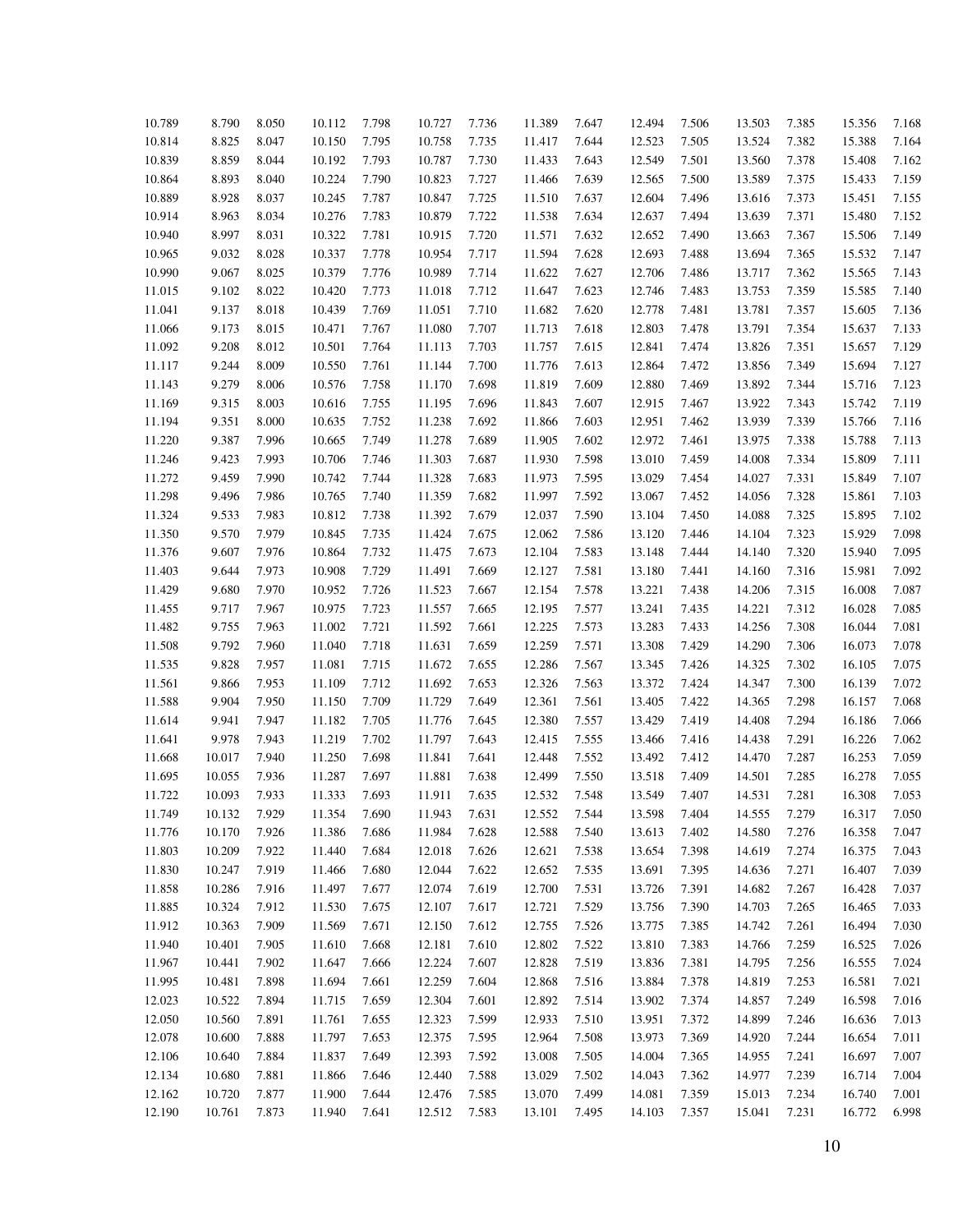| 12.218 | 10.801 | 7.870 | 11.982 | 7.638 | 12.540           | 7.579 | 13.142 | 7.493 | 14.131           | 7.353 | 15.075 | 7.228 | 16.807 | 6.994 |
|--------|--------|-------|--------|-------|------------------|-------|--------|-------|------------------|-------|--------|-------|--------|-------|
| 12.246 | 10.841 | 7.866 | 12.027 | 7.634 | 12.589           | 7.575 | 13.177 | 7.489 | 14.167           | 7.351 | 15.119 | 7.226 | 16.831 | 6.991 |
| 12.274 | 10.881 | 7.862 | 12.050 | 7.630 | 12.627           | 7.574 | 13.207 | 7.486 | 14.212           | 7.347 | 15.147 | 7.223 | 16.860 | 6.988 |
| 12.303 | 10.921 | 7.859 | 12.096 | 7.628 | 12.665           | 7.570 | 13.244 | 7.483 | 14.234           | 7.344 | 15.178 | 7.220 | 16.887 | 6.984 |
| 12.331 | 10.964 | 7.855 | 12.123 | 7.623 | 12.700           | 7.566 | 13.282 | 7.480 | 14.285           | 7.342 | 15.209 | 7.216 | 16.916 | 6.981 |
| 12.359 | 11.004 | 7.852 | 12.167 | 7.621 | 12.737           | 7.563 | 13.322 | 7.476 | 14.313           | 7.338 | 15.243 | 7.212 | 16.954 | 6.977 |
| 12.388 | 11.046 | 7.848 | 12.200 | 7.618 | 12.770           | 7.561 | 13.352 | 7.474 | 14.350           | 7.335 | 15.273 | 7.210 | 16.983 | 6.974 |
| 12.417 | 11.089 | 7.844 | 12.235 | 7.614 | 12.801           | 7.557 | 13.401 | 7.470 | 14.373           | 7.332 | 15.302 | 7.208 | 17.003 | 6.971 |
| 12.445 | 11.129 | 7.841 | 12.291 | 7.610 | 12.850           | 7.554 | 13.431 | 7.468 | 14.404           | 7.329 | 15.330 | 7.203 | 17.047 | 6.967 |
| 12.474 | 11.170 | 7.837 | 12.326 | 7.607 | 12.882           | 7.551 | 13.460 | 7.464 | 14.437           | 7.327 | 15.376 | 7.202 | 17.072 | 6.963 |
| 12.503 | 11.210 | 7.833 | 12.368 | 7.605 | 12.927           | 7.548 | 13.511 | 7.461 | 14.479           | 7.323 | 15.398 | 7.198 | 17.093 | 6.961 |
| 12.531 | 11.252 | 7.830 | 12.402 | 7.601 | 12.956           | 7.544 | 13.547 | 7.458 | 14.509           | 7.321 | 15.429 | 7.195 | 17.132 | 6.958 |
| 12.560 | 11.294 | 7.826 | 12.446 | 7.598 | 12.991           | 7.541 | 13.567 | 7.454 | 14.539           | 7.316 | 15.465 | 7.191 | 17.154 | 6.954 |
| 12.589 | 11.336 | 7.822 | 12.469 | 7.595 | 13.034           | 7.537 | 13.605 | 7.453 | 14.581           | 7.313 | 15.496 | 7.189 | 17.180 | 6.951 |
| 12.618 | 11.378 | 7.819 | 12.524 | 7.592 | 13.077           | 7.535 | 13.657 | 7.448 | 14.620           | 7.311 | 15.541 | 7.186 | 17.227 | 6.947 |
| 12.647 | 11.420 | 7.815 | 12.562 | 7.588 | 13.102           | 7.532 | 13.690 | 7.446 | 14.645           | 7.308 | 15.558 | 7.182 | 17.247 | 6.944 |
| 12.677 | 11.463 | 7.811 | 12.598 | 7.584 | 13.151           | 7.529 | 13.722 | 7.441 | 14.680           | 7.304 | 15.594 | 7.179 | 17.286 | 6.941 |
| 12.706 | 11.506 | 7.807 | 12.628 | 7.581 | 13.183           | 7.525 | 13.761 | 7.440 | 14.724           | 7.302 | 15.634 | 7.177 | 17.310 | 6.937 |
| 12.735 | 11.548 | 7.804 | 12.664 | 7.578 | 13.233           | 7.521 | 13.797 | 7.436 | 14.764           | 7.299 | 15.668 | 7.174 | 17.345 | 6.935 |
| 12.764 | 11.590 | 7.800 | 12.714 | 7.574 | 13.272           | 7.518 | 13.845 | 7.433 | 14.784           | 7.295 | 15.700 | 7.170 | 17.374 | 6.931 |
| 12.794 | 11.632 | 7.796 | 12.760 | 7.571 | 13.307           | 7.515 | 13.868 | 7.429 | 14.835           | 7.291 | 15.742 | 7.167 | 17.408 | 6.928 |
|        |        |       | 12.786 |       |                  |       | 13.907 |       |                  |       |        |       |        | 6.924 |
| 12.823 | 11.675 | 7.793 |        | 7.568 | 13.342<br>13.373 | 7.512 | 13.959 | 7.426 | 14.861<br>14.902 | 7.290 | 15.765 | 7.165 | 17.429 | 6.921 |
| 12.853 | 11.718 | 7.789 | 12.827 | 7.564 |                  | 7.507 |        | 7.423 |                  | 7.285 | 15.809 | 7.161 | 17.462 |       |
| 12.883 | 11.761 | 7.785 | 12.878 | 7.561 | 13.412           | 7.504 | 13.989 | 7.419 | 14.930           | 7.283 | 15.827 | 7.159 | 17.502 | 6.917 |
| 12.912 | 11.804 | 7.781 | 12.908 | 7.558 | 13.454           | 7.501 | 14.033 | 7.416 | 14.962           | 7.279 | 15.868 | 7.155 | 17.533 | 6.915 |
| 12.942 | 11.847 | 7.777 | 12.957 | 7.554 | 13.497           | 7.497 | 14.056 | 7.412 | 15.014           | 7.276 | 15.906 | 7.152 | 17.547 | 6.911 |
| 12.972 | 11.891 | 7.774 | 12.993 | 7.550 | 13.544           | 7.495 | 14.109 | 7.409 | 15.039           | 7.273 | 15.941 | 7.149 | 17.592 | 6.908 |
| 13.002 | 11.935 | 7.770 | 13.036 | 7.548 | 13.572           | 7.491 | 14.141 | 7.405 | 15.075           | 7.270 | 15.981 | 7.144 | 17.618 | 6.905 |
| 13.032 | 11.979 | 7.766 | 13.072 | 7.543 | 13.622           | 7.487 | 14.176 | 7.403 | 15.114           | 7.267 | 16.007 | 7.142 | 17.654 | 6.900 |
| 13.062 | 12.022 | 7.762 | 13.112 | 7.541 | 13.649           | 7.484 | 14.223 | 7.399 | 15.141           | 7.264 | 16.044 | 7.138 | 17.682 | 6.898 |
| 13.092 | 12.066 | 7.758 | 13.150 | 7.536 | 13.697           | 7.480 | 14.257 | 7.396 | 15.189           | 7.259 | 16.081 | 7.136 | 17.713 | 6.894 |
| 13.122 | 12.110 | 7.754 | 13.190 | 7.533 | 13.743           | 7.478 | 14.295 | 7.392 | 15.232           | 7.257 | 16.114 | 7.132 | 17.744 | 6.890 |
| 13.152 | 12.154 | 7.750 | 13.236 | 7.529 | 13.774           | 7.475 | 14.325 | 7.390 | 15.266           | 7.254 | 16.139 | 7.129 | 17.771 | 6.887 |
| 13.183 | 12.198 | 7.746 | 13.273 | 7.526 | 13.823           | 7.471 | 14.372 | 7.385 | 15.303           | 7.250 | 16.185 | 7.125 | 17.796 | 6.885 |
| 13.213 | 12.243 | 7.742 | 13.312 | 7.522 | 13.850           | 7.468 | 14.416 | 7.383 | 15.327           | 7.248 | 16.225 | 7.123 | 17.835 | 6.880 |
| 13.243 | 12.288 | 7.738 | 13.353 | 7.519 | 13.890           | 7.463 | 14.457 | 7.379 | 15.375           | 7.243 | 16.256 | 7.120 | 17.876 | 6.878 |
| 13.274 | 12.334 | 7.734 | 13.406 | 7.516 | 13.939           | 7.459 | 14.483 | 7.376 | 15.402           | 7.241 | 16.285 | 7.117 | 17.897 | 6.873 |
| 13.305 | 12.378 | 7.730 | 13.438 | 7.512 | 13.981           | 7.457 | 14.528 | 7.373 | 15.441           | 7.238 | 16.329 | 7.113 | 17.928 | 6.871 |
| 13.335 | 12.422 | 7.727 | 13.481 | 7.508 | 14.016           | 7.453 | 14.565 | 7.369 | 15.488           | 7.234 | 16.367 | 7.109 | 17.961 | 6.866 |
| 13.366 | 12.466 | 7.723 | 13.534 | 7.504 | 14.055           | 7.450 | 14.617 | 7.366 | 15.512           | 7.231 | 16.394 | 7.106 | 17.996 | 6.863 |
| 13.397 | 12.511 | 7.719 | 13.560 | 7.501 | 14.096           | 7.446 | 14.653 | 7.363 | 15.548           | 7.229 | 16.434 | 7.103 | 18.033 | 6.861 |
| 13.428 | 12.556 | 7.715 | 13.614 | 7.499 | 14.138           | 7.443 | 14.699 | 7.360 | 15.596           | 7.224 | 16.471 | 7.099 | 18.066 | 6.857 |
| 13.459 | 12.602 | 7.711 | 13.652 | 7.494 | 14.195           | 7.440 | 14.728 | 7.355 | 15.638           | 7.222 | 16.508 | 7.097 | 18.091 | 6.853 |
| 13.490 | 12.649 | 7.707 | 13.692 | 7.491 | 14.230           | 7.435 | 14.771 | 7.353 | 15.676           | 7.219 | 16.530 | 7.094 | 18.128 | 6.850 |
| 13.521 | 12.694 | 7.703 | 13.746 | 7.487 | 14.261           | 7.432 | 14.804 | 7.350 | 15.698           | 7.215 | 16.577 | 7.090 | 18.153 | 6.847 |
| 13.552 | 12.740 | 7.699 | 13.779 | 7.483 | 14.321           | 7.428 | 14.848 | 7.346 | 15.755           | 7.212 | 16.616 | 7.086 | 18.192 | 6.843 |
| 13.583 | 12.786 | 7.695 | 13.829 | 7.480 | 14.352           | 7.425 | 14.890 | 7.343 | 15.788           | 7.208 | 16.637 | 7.083 | 18.217 | 6.840 |
| 13.614 | 12.832 | 7.691 | 13.868 | 7.476 | 14.393           | 7.422 | 14.924 | 7.339 | 15.820           | 7.205 | 16.677 | 7.080 | 18.264 | 6.837 |
| 13.646 | 12.879 | 7.686 | 13.909 | 7.472 | 14.447           | 7.417 | 14.972 | 7.336 | 15.862           | 7.200 | 16.728 | 7.076 | 18.290 | 6.832 |
| 13.677 | 12.926 | 7.682 | 13.946 | 7.470 | 14.479           | 7.414 | 15.006 | 7.332 | 15.889           | 7.198 | 16.759 | 7.073 | 18.315 | 6.830 |
| 13.709 | 12.972 | 7.679 | 13.993 | 7.466 | 14.518           | 7.411 | 15.052 | 7.329 | 15.927           | 7.195 | 16.797 | 7.070 | 18.355 | 6.827 |
| 13.740 | 13.018 | 7.674 | 14.033 | 7.461 | 14.559           | 7.407 | 15.105 | 7.324 | 15.983           | 7.191 | 16.829 | 7.067 | 18.394 | 6.823 |
| 13.772 | 13.065 | 7.670 | 14.088 | 7.459 | 14.613           | 7.404 | 15.142 | 7.321 | 16.015           | 7.188 | 16.861 | 7.064 | 18.431 | 6.820 |
| 13.804 | 13.112 | 7.666 | 14.130 | 7.454 | 14.645           | 7.400 | 15.180 | 7.318 | 16.062           | 7.184 | 16.902 | 7.060 | 18.451 | 6.816 |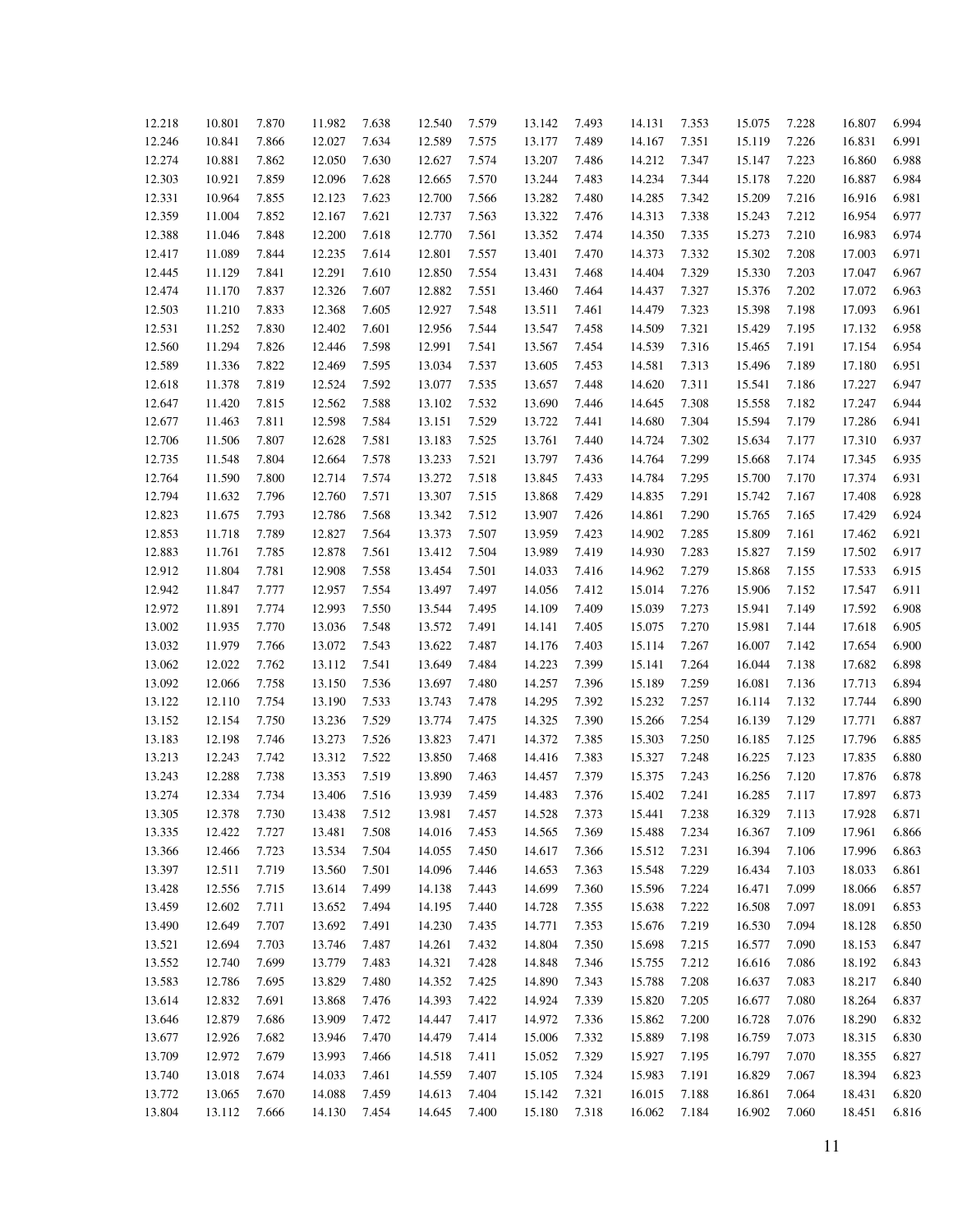| 13.836 | 13.159           | 7.662 | 14.177           | 7.450          | 14.684           | 7.396 | 15.221 | 7.313          | 16.091 | 7.181          | 16.944           | 7.056          | 18.490 | 6.813          |
|--------|------------------|-------|------------------|----------------|------------------|-------|--------|----------------|--------|----------------|------------------|----------------|--------|----------------|
| 13.868 | 13.208           | 7.658 | 14.207           | 7.447          | 14.742           | 7.392 | 15.253 | 7.310          | 16.137 | 7.177          | 16.978           | 7.053          | 18.530 | 6.809          |
| 13.900 | 13.254           | 7.654 | 14.265           | 7.444          | 14.774           | 7.390 | 15.301 | 7.307          | 16.171 | 7.174          | 17.012           | 7.051          | 18.548 | 6.806          |
| 13.932 | 13.300           | 7.650 | 14.310           | 7.439          | 14.825           | 7.386 | 15.345 | 7.304          | 16.202 | 7.170          | 17.052           | 7.047          | 18.595 | 6.803          |
| 13.964 | 13.347           | 7.646 | 14.347           | 7.436          | 14.866           | 7.381 | 15.378 | 7.300          | 16.253 | 7.168          | 17.099           | 7.043          | 18.615 | 6.798          |
| 13.996 | 13.394           | 7.642 | 14.387           | 7.432          | 14.900           | 7.379 | 15.434 | 7.297          | 16.298 | 7.163          | 17.133           | 7.040          | 18.662 | 6.796          |
| 14.028 | 13.441           | 7.638 | 14.444           | 7.428          | 14.959           | 7.374 | 15.471 | 7.292          | 16.333 | 7.160          | 17.174           | 7.036          | 18.695 | 6.791          |
| 14.060 | 13.489           | 7.633 | 14.476           | 7.424          | 14.996           | 7.371 | 15.508 | 7.290          | 16.368 | 7.157          | 17.202           | 7.033          | 18.731 | 6.788          |
| 14.093 | 13.538           | 7.629 | 14.524           | 7.420          | 15.031           | 7.367 | 15.559 | 7.286          | 16.416 | 7.154          | 17.249           | 7.030          | 18.766 | 6.786          |
| 14.125 | 13.586           | 7.625 | 14.578           | 7.417          | 15.084           | 7.363 | 15.591 | 7.282          | 16.445 | 7.150          | 17.283           | 7.027          | 18.784 | 6.782          |
| 14.158 | 13.633           | 7.621 | 14.621           | 7.414          | 15.127           | 7.360 | 15.651 | 7.278          | 16.494 | 7.146          | 17.316           | 7.023          | 18.832 | 6.778          |
| 14.191 | 13.682           | 7.617 | 14.652           | 7.410          | 15.176           | 7.356 | 15.675 | 7.274          | 16.519 | 7.144          | 17.357           | 7.019          | 18.858 | 6.775          |
| 14.223 | 13.732           | 7.612 | 14.697           | 7.406          | 15.217           | 7.352 | 15.735 | 7.272          | 16.570 | 7.140          | 17.386           | 7.017          | 18.887 | 6.771          |
| 14.256 | 13.780           | 7.608 | 14.759           | 7.403          | 15.255           | 7.348 | 15.770 | 7.268          | 16.616 | 7.136          | 17.439           | 7.013          | 18.931 | 6.768          |
| 14.289 | 13.829           | 7.604 | 14.789           | 7.398          | 15.295           | 7.344 | 15.809 | 7.264          | 16.659 | 7.134          | 17.475           | 7.009          | 18.963 | 6.764          |
| 14.322 | 13.877           | 7.600 | 14.843           | 7.394          | 15.344           | 7.341 | 15.867 | 7.260          | 16.684 | 7.130          | 17.508           | 7.006          | 19.010 | 6.760          |
| 14.355 | 13.925           | 7.595 | 14.888           | 7.390          | 15.390           | 7.336 | 15.904 | 7.257          | 16.724 | 7.125          | 17.546           | 7.003          | 19.034 | 6.757          |
| 14.388 | 13.975           | 7.591 | 14.938           | 7.387          | 15.429           | 7.333 | 15.949 | 7.254          | 16.773 | 7.122          | 17.594           | 6.999          | 19.071 | 6.754          |
| 14.421 | 14.024           | 7.587 | 14.981           | 7.384          | 15.474           | 7.329 | 15.978 | 7.250          | 16.809 | 7.118          | 17.626           | 6.997          | 19.107 | 6.750          |
| 14.454 | 14.073           | 7.583 | 15.022           | 7.380          | 15.521           | 7.326 | 16.026 | 7.246          | 16.859 | 7.114          | 17.667           | 6.993          | 19.150 | 6.747          |
| 14.488 | 14.123           | 7.578 | 15.074           | 7.375          | 15.582           | 7.322 | 16.081 | 7.242          | 16.897 | 7.111          | 17.714           | 6.988          | 19.174 | 6.743          |
| 14.521 | 14.173           | 7.574 | 15.116           | 7.371          | 15.612           | 7.318 | 16.128 | 7.238          | 16.945 | 7.108          | 17.746           | 6.985          | 19.211 | 6.739          |
| 14.555 | 14.222           | 7.570 | 15.173           | 7.368          | 15.672           | 7.314 | 16.166 | 7.235          | 16.972 | 7.104          | 17.776           | 6.982          | 19.246 | 6.736          |
| 14.588 | 14.271           | 7.565 | 15.219           | 7.364          | 15.700           | 7.310 | 16.204 | 7.231          | 17.025 | 7.100          | 17.821           | 6.979          | 19.282 | 6.732          |
| 14.622 | 14.323           | 7.561 | 15.256           | 7.360          | 15.755           | 7.306 | 16.253 | 7.228          | 17.053 | 7.098          | 17.858           | 6.974          | 19.316 | 6.729          |
| 14.655 | 14.371           | 7.557 | 15.312           | 7.356          | 15.804           | 7.303 | 16.290 | 7.224          | 17.109 | 7.095          | 17.898           | 6.971          | 19.358 | 6.725          |
| 14.689 | 14.422           | 7.552 | 15.343           | 7.352          | 15.851           | 7.299 | 16.340 | 7.220          | 17.141 | 7.091          | 17.946           | 6.967          | 19.395 | 6.721          |
|        | 14.473           |       | 15.397           |                | 15.901           |       |        |                |        | 7.086          |                  | 6.965          |        | 6.718          |
| 14.723 | 14.523           | 7.548 | 15.450           | 7.349          | 15.930           | 7.295 | 16.377 | 7.216          | 17.194 | 7.084          | 17.983           | 6.961          | 19.428 | 6.715          |
| 14.757 |                  | 7.544 |                  | 7.345          |                  | 7.291 | 16.431 | 7.213          | 17.225 |                | 18.020           |                | 19.469 |                |
| 14.791 | 14.574           | 7.539 | 15.493           | 7.340          | 15.987           | 7.286 | 16.482 | 7.208          | 17.271 | 7.080          | 18.065           | 6.957          | 19.491 | 6.711<br>6.707 |
| 14.825 | 14.625<br>14.674 | 7.535 | 15.547<br>15.595 | 7.337          | 16.041<br>16.072 | 7.283 | 16.509 | 7.205          | 17.321 | 7.077<br>7.072 | 18.098           | 6.954<br>6.950 | 19.524 | 6.704          |
| 14.859 | 14.725           | 7.531 | 15.636           | 7.333          | 16.131           | 7.279 | 16.569 | 7.201<br>7.198 | 17.360 | 7.070          | 18.139           | 6.946          | 19.565 | 6.700          |
| 14.894 | 14.778           | 7.526 | 15.689           | 7.329          | 16.175           | 7.276 | 16.602 | 7.194          | 17.408 | 7.065          | 18.185           | 6.943          | 19.609 | 6.698          |
| 14.928 | 14.829           | 7.522 |                  | 7.324          | 16.219           | 7.272 | 16.652 | 7.189          | 17.434 | 7.062          | 18.231<br>18.260 | 6.940          | 19.647 | 6.694          |
| 14.962 |                  | 7.517 | 15.730           | 7.320          |                  | 7.268 | 16.693 |                | 17.491 |                |                  |                | 19.672 | 6.690          |
| 14.997 | 14.880           | 7.513 | 15.783           | 7.317          | 16.271           | 7.264 | 16.746 | 7.186          | 17.522 | 7.058          | 18.308           | 6.936          | 19.722 |                |
| 15.031 | 14.931           | 7.509 | 15.823           | 7.313<br>7.310 | 16.309           | 7.260 | 16.789 | 7.182          | 17.564 | 7.055<br>7.052 | 18.342           | 6.932          | 19.754 | 6.686          |
| 15.066 | 14.982           | 7.504 | 15.883           |                | 16.358           | 7.256 | 16.828 | 7.178          | 17.604 |                | 18.391           | 6.930          | 19.792 | 6.683          |
| 15.101 | 15.035           | 7.500 | 15.920           | 7.305          | 16.415           | 7.252 | 16.889 | 7.174          | 17.664 | 7.047          | 18.432           | 6.926          | 19.820 | 6.680          |
| 15.136 | 15.087           | 7.495 | 15.974           | 7.300          | 16.454           | 7.247 | 16.924 | 7.170          | 17.697 | 7.044          | 18.466           | 6.922          | 19.861 | 6.676          |
| 15.171 | 15.138           | 7.491 | 16.018           | 7.296          | 16.499           | 7.244 | 16.965 | 7.167          | 17.735 | 7.039          | 18.509           | 6.919          | 19.893 | 6.673          |
| 15.205 | 15.191           | 7.486 | 16.075           | 7.292          | 16.559           | 7.240 | 17.017 | 7.163          | 17.787 | 7.036          | 18.560           | 6.915          | 19.928 | 6.668          |
| 15.241 | 15.244           | 7.481 | 16.119           | 7.289          | 16.592           | 7.235 | 17.076 | 7.159          | 17.832 | 7.033          | 18.596           | 6.912          | 19.978 | 6.664          |
| 15.276 | 15.295           | 7.477 | 16.161           | 7.285          | 16.650           | 7.233 | 17.120 | 7.156          | 17.878 | 7.029          | 18.634           | 6.907          | 20.016 | 6.661          |
| 15.311 | 15.347           | 7.473 | 16.226           | 7.280          | 16.688           | 7.227 | 17.160 | 7.152          | 17.909 | 7.025          | 18.671           | 6.905          | 20.051 | 6.658          |
| 15.346 | 15.401           | 7.468 | 16.260           | 7.277          | 16.740           | 7.223 | 17.209 | 7.147          | 17.952 | 7.021          | 18.716           | 6.902          | 20.087 | 6.655          |
| 15.382 | 15.453           | 7.464 | 16.320           | 7.272          | 16.793           | 7.220 | 17.256 | 7.145          | 18.004 | 7.017          | 18.769           | 6.898          | 20.124 | 6.652          |
| 15.417 | 15.506           | 7.459 | 16.372           | 7.269          | 16.847           | 7.216 | 17.292 | 7.141          | 18.048 | 7.015          | 18.801           | 6.893          | 20.152 | 6.647          |
| 15.453 | 15.558           | 7.455 | 16.409           | 7.263          | 16.877           | 7.211 | 17.345 | 7.136          | 18.090 | 7.010          | 18.850           | 6.890          | 20.205 | 6.643          |
| 15.488 | 15.613           | 7.450 | 16.459           | 7.260          | 16.927           | 7.208 | 17.397 | 7.132          | 18.134 | 7.006          | 18.890           | 6.886          | 20.235 | 6.640          |
| 15.524 | 15.666           | 7.445 | 16.509           | 7.255          | 16.992           | 7.204 | 17.436 | 7.128          | 18.186 | 7.003          | 18.932           | 6.883          | 20.264 | 6.637          |
| 15.560 | 15.719           | 7.441 | 16.565           | 7.251          | 17.038           | 7.199 | 17.499 | 7.124          | 18.233 | 7.000          | 18.974           | 6.880          | 20.307 | 6.632          |
| 15.596 | 15.772           | 7.436 | 16.626           | 7.247          | 17.082           | 7.195 | 17.536 | 7.120          | 18.269 | 6.995          | 19.021           | 6.875          | 20.351 | 6.630          |
| 15.631 | 15.826           | 7.431 | 16.673           | 7.243          | 17.120           | 7.190 | 17.588 | 7.117          | 18.317 | 6.993          | 19.066           | 6.872          | 20.391 | 6.626          |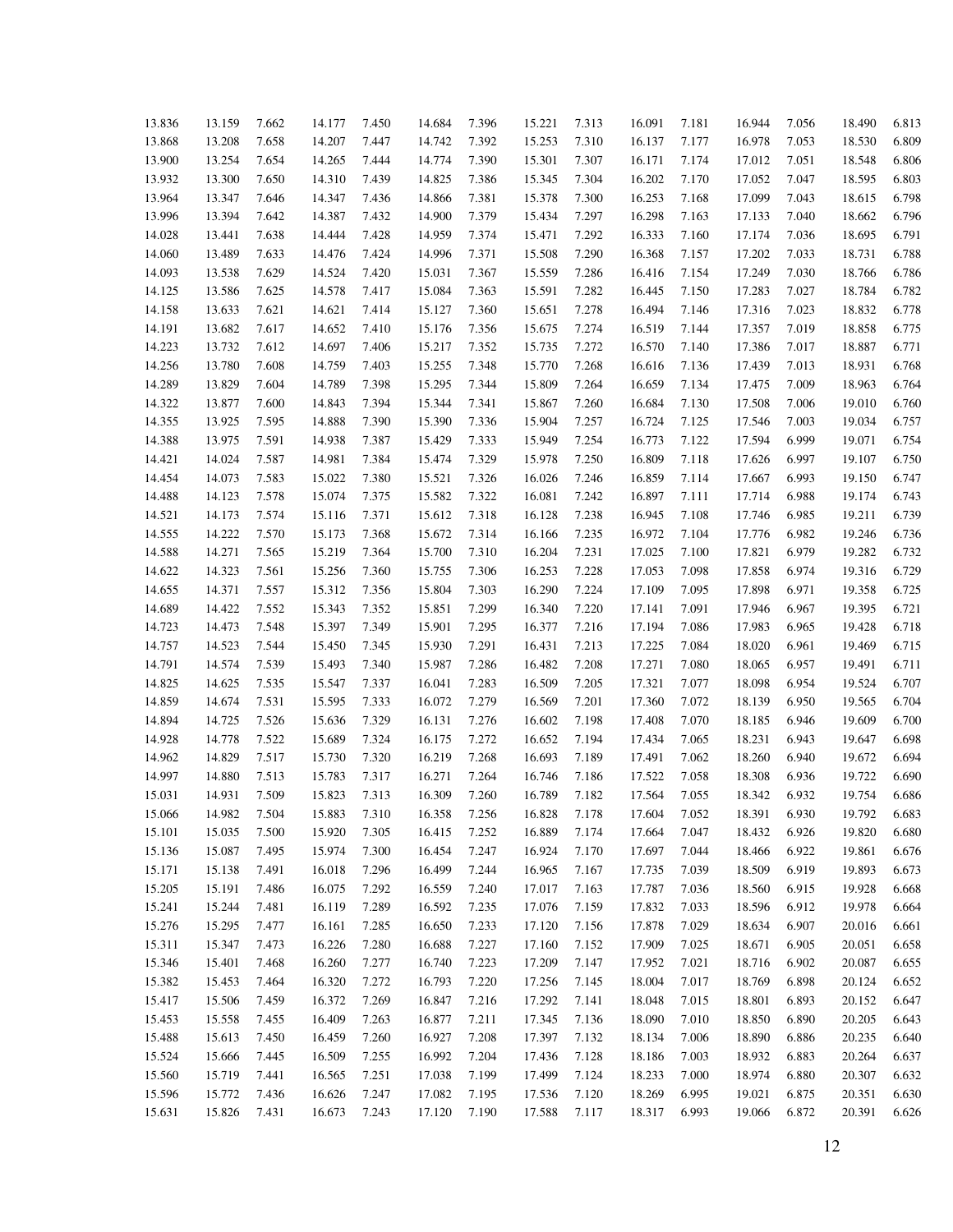| 15.668 | 15.881 | 7.427 | 16.709 | 7.240 | 17.180 | 7.187 | 17.641 | 7.112 | 18.367 | 6.988 | 19.108 | 6.868 | 20.431 | 6.621 |
|--------|--------|-------|--------|-------|--------|-------|--------|-------|--------|-------|--------|-------|--------|-------|
| 15.704 | 15.934 | 7.422 | 16.767 | 7.235 | 17.238 | 7.183 | 17.683 | 7.108 | 18.404 | 6.984 | 19.136 | 6.865 | 20.458 | 6.619 |
| 15.740 | 15.987 | 7.418 | 16.818 | 7.231 | 17.284 | 7.178 | 17.720 | 7.105 | 18.455 | 6.981 | 19.193 | 6.861 | 20.500 | 6.615 |
| 15.776 | 16.042 | 7.413 | 16.879 | 7.227 | 17.332 | 7.176 | 17.780 | 7.101 | 18.489 | 6.977 | 19.236 | 6.857 | 20.540 | 6.611 |
| 15.812 | 16.096 | 7.408 | 16.917 | 7.223 | 17.379 | 7.171 | 17.833 | 7.097 | 18.548 | 6.973 | 19.279 | 6.854 | 20.573 | 6.608 |
| 15.849 | 16.152 | 7.404 | 16.964 | 7.219 | 17.436 | 7.166 | 17.883 | 7.092 | 18.580 | 6.969 | 19.325 | 6.849 | 20.625 | 6.605 |
| 15.885 | 16.206 | 7.399 | 17.030 | 7.214 | 17.480 | 7.163 | 17.920 | 7.088 | 18.642 | 6.966 | 19.371 | 6.846 | 20.657 | 6.600 |
| 15.922 | 16.261 | 7.394 | 17.077 | 7.211 | 17.527 | 7.159 | 17.963 | 7.085 | 18.675 | 6.962 | 19.413 | 6.841 | 20.687 | 6.596 |
| 15.959 | 16.316 | 7.390 | 17.134 | 7.206 | 17.571 | 7.155 | 18.022 | 7.082 | 18.723 | 6.957 | 19.449 | 6.838 | 20.726 | 6.594 |
| 15.996 | 16.370 | 7.385 | 17.184 | 7.201 | 17.627 | 7.149 | 18.060 | 7.077 | 18.769 | 6.955 | 19.502 | 6.834 | 20.770 | 6.589 |
| 16.032 | 16.424 | 7.381 | 17.228 | 7.197 | 17.679 | 7.146 | 18.110 | 7.072 | 18.824 | 6.951 | 19.535 | 6.832 | 20.813 | 6.586 |
| 16.069 | 16.479 | 7.376 | 17.278 | 7.192 | 17.734 | 7.141 | 18.164 | 7.068 | 18.868 | 6.946 | 19.577 | 6.827 | 20.845 | 6.582 |
| 16.106 | 16.534 | 7.371 | 17.330 | 7.190 | 17.781 | 7.138 | 18.213 | 7.064 | 18.922 | 6.942 | 19.632 | 6.824 | 20.884 | 6.579 |
| 16.144 | 16.589 | 7.366 | 17.383 | 7.186 | 17.825 | 7.134 | 18.268 | 7.060 | 18.965 | 6.938 | 19.665 | 6.819 | 20.934 | 6.575 |
| 16.181 | 16.644 | 7.362 | 17.433 | 7.181 | 17.884 | 7.128 | 18.314 | 7.056 | 19.009 | 6.935 | 19.721 | 6.816 | 20.969 | 6.571 |
| 16.218 | 16.701 | 7.357 | 17.494 | 7.176 | 17.942 | 7.125 | 18.363 | 7.052 | 19.045 | 6.930 | 19.761 | 6.811 | 21.013 | 6.567 |
| 16.255 | 16.755 | 7.352 | 17.535 | 7.172 | 17.985 | 7.121 | 18.420 | 7.049 | 19.092 | 6.927 | 19.801 | 6.809 | 21.045 | 6.563 |
| 16.293 | 16.812 | 7.348 | 17.592 | 7.169 | 18.030 | 7.116 | 18.472 | 7.044 | 19.138 | 6.923 | 19.839 | 6.805 | 21.079 | 6.560 |
| 16.331 | 16.868 | 7.343 | 17.643 | 7.163 | 18.094 | 7.112 | 18.510 | 7.040 | 19.201 | 6.919 | 19.898 | 6.800 | 21.127 | 6.556 |
| 16.368 | 16.923 | 7.338 | 17.696 | 7.159 | 18.135 | 7.107 | 18.571 | 7.036 | 19.235 | 6.915 | 19.929 | 6.797 | 21.170 | 6.552 |
| 16.406 | 16.979 | 7.334 | 17.750 | 7.155 | 18.186 | 7.103 | 18.624 | 7.032 | 19.292 | 6.911 | 19.992 | 6.793 | 21.210 | 6.549 |
| 16.444 | 17.034 | 7.329 | 17.797 | 7.151 | 18.249 | 7.098 | 18.666 | 7.027 | 19.327 | 6.907 | 20.018 | 6.789 | 21.257 | 6.545 |
| 16.482 | 17.092 | 7.324 | 17.858 | 7.146 | 18.298 | 7.096 | 18.709 | 7.024 | 19.381 | 6.903 | 20.078 | 6.786 | 21.285 | 6.541 |
| 16.520 | 17.151 | 7.319 | 17.917 | 7.142 | 18.337 | 7.091 | 18.763 | 7.020 | 19.424 | 6.900 | 20.124 | 6.782 | 21.328 | 6.538 |
| 16.558 | 17.207 | 7.314 | 17.973 | 7.137 | 18.402 | 7.087 | 18.825 | 7.016 | 19.474 | 6.895 | 20.174 | 6.777 | 21.378 | 6.534 |
| 16.596 | 17.263 | 7.309 | 18.024 | 7.133 | 18.456 | 7.081 | 18.868 | 7.011 | 19.528 | 6.892 | 20.210 | 6.774 | 21.407 | 6.530 |
| 16.634 | 17.320 | 7.304 | 18.080 | 7.128 | 18.510 | 7.078 | 18.918 | 7.008 | 19.582 | 6.889 | 20.249 | 6.770 | 21.456 | 6.527 |
| 16.672 | 17.377 | 7.299 | 18.135 | 7.124 | 18.549 | 7.073 | 18.960 | 7.003 | 19.628 | 6.884 | 20.292 | 6.767 | 21.490 | 6.524 |
| 16.711 | 17.434 | 7.295 | 18.185 | 7.119 | 18.599 | 7.070 | 19.025 | 6.999 | 19.662 | 6.881 | 20.343 | 6.762 | 21.535 | 6.520 |
| 16.749 | 17.492 | 7.290 | 18.238 | 7.117 | 18.664 | 7.064 | 19.075 | 6.994 | 19.722 | 6.876 | 20.388 | 6.760 | 21.567 | 6.516 |
| 16.788 | 17.550 | 7.285 | 18.289 | 7.112 | 18.706 | 7.061 | 19.127 | 6.991 | 19.773 | 6.872 | 20.433 | 6.756 | 21.624 | 6.512 |
| 16.827 | 17.608 | 7.280 | 18.350 | 7.108 | 18.758 | 7.055 | 19.179 | 6.986 | 19.808 | 6.869 | 20.493 | 6.751 | 21.660 | 6.508 |
| 16.866 | 17.667 | 7.275 | 18.399 | 7.103 | 18.817 | 7.051 | 19.218 | 6.982 | 19.859 | 6.863 | 20.529 | 6.748 | 21.703 | 6.505 |
| 16.904 | 17.724 | 7.270 | 18.461 | 7.098 | 18.874 | 7.047 | 19.288 | 6.979 | 19.912 | 6.859 | 20.578 | 6.744 | 21.746 | 6.502 |
| 16.943 | 17.783 | 7.266 | 18.509 | 7.095 | 18.916 | 7.042 | 19.324 | 6.974 | 19.953 | 6.856 | 20.618 | 6.741 | 21.770 | 6.498 |
| 16.982 | 17.841 | 7.261 | 18.559 | 7.090 | 18.969 | 7.038 | 19.391 | 6.970 | 20.005 | 6.852 | 20.668 | 6.737 | 21.823 | 6.493 |
| 17.022 | 17.898 | 7.256 | 18.617 | 7.084 | 19.038 | 7.033 | 19.426 | 6.965 | 20.060 | 6.847 | 20.728 | 6.732 | 21.872 | 6.490 |
| 17.061 | 17.957 | 7.251 | 18.674 | 7.081 | 19.088 | 7.029 | 19.487 | 6.960 | 20.114 | 6.843 | 20.768 | 6.728 | 21.913 | 6.485 |
| 17.100 | 18.018 | 7.246 | 18.726 | 7.076 | 19.136 | 7.026 | 19.546 | 6.957 | 20.161 | 6.841 | 20.809 | 6.725 | 21.953 | 6.483 |
| 17.140 | 18.075 | 7.241 | 18.777 | 7.071 | 19.187 | 7.022 | 19.586 | 6.952 | 20.208 | 6.836 | 20.863 | 6.721 | 21.996 | 6.479 |
| 17.179 | 18.134 | 7.236 | 18.836 | 7.067 | 19.242 | 7.016 | 19.635 | 6.948 | 20.261 | 6.832 | 20.910 | 6.716 | 22.027 | 6.476 |
| 17.219 | 18.192 | 7.231 | 18.893 | 7.063 | 19.299 | 7.012 | 19.692 | 6.945 | 20.305 | 6.827 | 20.946 | 6.712 | 22.072 | 6.471 |
| 17.258 | 18.252 | 7.226 | 18.948 | 7.057 | 19.354 | 7.008 | 19.748 | 6.941 | 20.355 | 6.824 | 21.005 | 6.709 | 22.113 | 6.467 |
| 17.298 | 18.311 | 7.222 | 19.002 | 7.055 | 19.412 | 7.003 | 19.803 | 6.935 | 20.399 | 6.820 | 21.041 | 6.704 | 22.147 | 6.463 |
| 17.338 | 18.367 | 7.217 | 19.052 | 7.049 | 19.462 | 7.000 | 19.852 | 6.932 | 20.463 | 6.816 | 21.094 | 6.701 | 22.205 | 6.460 |
| 17.378 | 18.429 | 7.212 | 19.115 | 7.044 | 19.508 | 6.994 | 19.917 | 6.927 | 20.517 | 6.812 | 21.142 | 6.698 | 22.233 | 6.455 |
| 17.418 | 18.491 | 7.207 | 19.178 | 7.040 | 19.576 | 6.990 | 19.954 | 6.923 | 20.552 | 6.807 | 21.190 | 6.694 | 22.274 | 6.453 |
| 17.458 | 18.549 | 7.201 | 19.231 | 7.036 | 19.622 | 6.985 | 20.015 | 6.919 | 20.617 | 6.804 | 21.233 | 6.689 | 22.316 | 6.449 |
| 17.498 | 18.610 | 7.197 | 19.278 | 7.031 | 19.679 | 6.982 | 20.059 | 6.915 | 20.653 | 6.800 | 21.285 | 6.686 | 22.365 | 6.446 |
| 17.539 | 18.669 | 7.191 | 19.342 | 7.027 | 19.746 | 6.975 | 20.113 | 6.909 | 20.711 | 6.796 | 21.339 | 6.682 | 22.411 | 6.442 |
| 17.579 | 18.730 | 7.187 | 19.408 | 7.022 | 19.790 | 6.972 | 20.184 | 6.906 | 20.764 | 6.791 | 21.391 | 6.677 | 22.461 | 6.438 |
| 17.620 | 18.789 | 7.182 | 19.452 | 7.018 | 19.850 | 6.966 | 20.226 | 6.901 | 20.814 | 6.788 | 21.430 | 6.672 | 22.488 | 6.434 |
| 17.660 | 18.850 | 7.176 | 19.517 | 7.014 | 19.900 | 6.964 | 20.293 | 6.897 | 20.853 | 6.784 | 21.473 | 6.669 | 22.543 | 6.430 |
| 17.701 | 18.911 | 7.172 | 19.579 | 7.008 | 19.953 | 6.958 | 20.340 | 6.893 | 20.915 | 6.780 | 21.533 | 6.665 | 22.589 | 6.425 |
|        |        |       |        |       |        |       |        |       |        |       |        |       |        |       |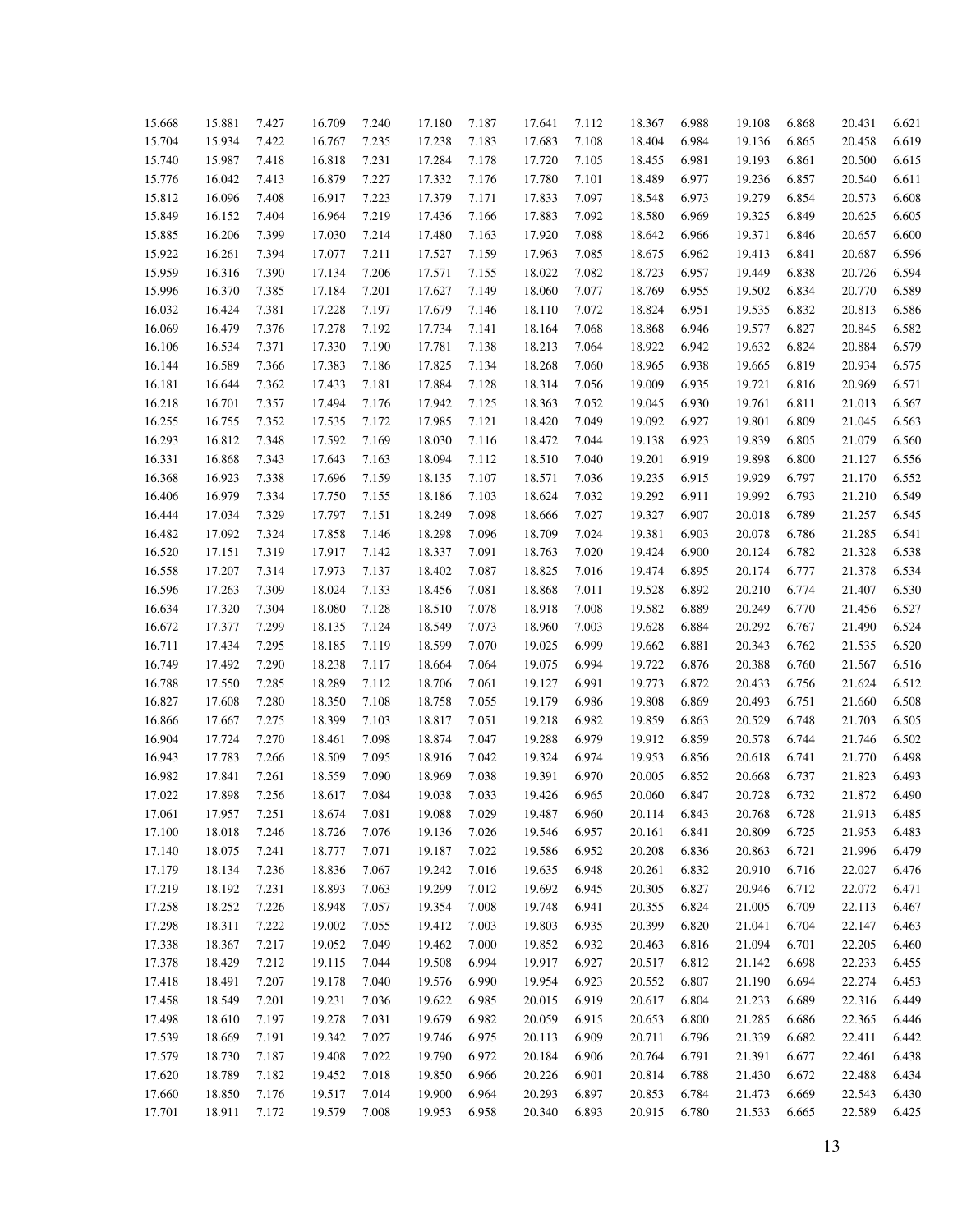| 17.742 | 18.970 | 7.166 | 19.629 | 7.005 | 20.020 | 6.955 | 20.389 | 6.888 | 20.961 | 6.774 | 21.576 | 6.662 | 22.616 | 6.422 |
|--------|--------|-------|--------|-------|--------|-------|--------|-------|--------|-------|--------|-------|--------|-------|
| 17.783 | 19.031 | 7.161 | 19.683 | 6.998 | 20.061 | 6.950 | 20.438 | 6.885 | 21.020 | 6.771 | 21.621 | 6.656 | 22.660 | 6.419 |
| 17.824 | 19.092 | 7.156 | 19.747 | 6.995 | 20.129 | 6.945 | 20.501 | 6.880 | 21.070 | 6.766 | 21.680 | 6.653 | 22.721 | 6.416 |
| 17.865 | 19.153 | 7.151 | 19.808 | 6.991 | 20.186 | 6.941 | 20.550 | 6.874 | 21.116 | 6.763 | 21.726 | 6.650 | 22.763 | 6.410 |
| 17.906 | 19.215 | 7.146 | 19.869 | 6.986 | 20.230 | 6.936 | 20.610 | 6.871 | 21.179 | 6.758 | 21.782 | 6.645 | 22.807 | 6.408 |
| 17.947 | 19.275 | 7.141 | 19.911 | 6.981 | 20.292 | 6.932 | 20.665 | 6.868 | 21.218 | 6.755 | 21.833 | 6.642 | 22.849 | 6.403 |
| 17.989 | 19.337 | 7.136 | 19.966 | 6.976 | 20.349 | 6.926 | 20.721 | 6.862 | 21.270 | 6.750 | 21.881 | 6.637 | 22.888 | 6.399 |
| 18.030 | 19.398 | 7.131 | 20.042 | 6.972 | 20.401 | 6.922 | 20.780 | 6.858 | 21.318 | 6.745 | 21.931 | 6.632 | 22.934 | 6.396 |
| 18.072 | 19.460 | 7.125 | 20.100 | 6.966 | 20.465 | 6.917 | 20.827 | 6.853 | 21.373 | 6.741 | 21.980 | 6.629 | 22.967 | 6.391 |
| 18.113 | 19.518 | 7.121 | 20.146 | 6.962 | 20.513 | 6.912 | 20.882 | 6.849 | 21.430 | 6.738 | 22.027 | 6.626 | 23.020 | 6.388 |
| 18.155 | 19.582 | 7.115 | 20.216 | 6.958 | 20.575 | 6.908 | 20.943 | 6.845 | 21.483 | 6.733 | 22.078 | 6.622 | 23.070 | 6.383 |
| 18.197 | 19.644 | 7.111 | 20.268 | 6.953 | 20.627 | 6.903 | 20.988 | 6.841 | 21.544 | 6.729 | 22.120 | 6.617 | 23.104 | 6.381 |
| 18.239 | 19.706 | 7.105 | 20.330 | 6.948 | 20.684 | 6.899 | 21.055 | 6.835 | 21.595 | 6.725 | 22.178 | 6.613 | 23.155 | 6.377 |
| 18.281 | 19.768 | 7.100 | 20.376 | 6.943 | 20.745 | 6.894 | 21.102 | 6.832 | 21.634 | 6.721 | 22.214 | 6.610 | 23.205 | 6.373 |
| 18.323 | 19.829 | 7.095 | 20.443 | 6.939 | 20.796 | 6.889 | 21.168 | 6.826 | 21.693 | 6.716 | 22.269 | 6.604 | 23.233 | 6.368 |
| 18.365 | 19.893 | 7.089 | 20.510 | 6.935 | 20.868 | 6.886 | 21.224 | 6.822 | 21.750 | 6.712 | 22.321 | 6.601 | 23.281 | 6.366 |
| 18.408 | 19.953 | 7.084 | 20.567 | 6.930 | 20.914 | 6.881 | 21.281 | 6.817 | 21.790 | 6.709 | 22.377 | 6.597 | 23.325 | 6.360 |
| 18.450 | 20.018 | 7.079 | 20.624 | 6.926 | 20.979 | 6.877 | 21.336 | 6.813 | 21.857 | 6.705 | 22.422 | 6.593 | 23.372 | 6.357 |
| 18.493 | 20.081 | 7.074 | 20.689 | 6.920 | 21.027 | 6.871 | 21.391 | 6.808 | 21.910 | 6.700 | 22.480 | 6.589 | 23.412 | 6.353 |
| 18.535 | 20.144 | 7.069 | 20.738 | 6.915 | 21.097 | 6.867 | 21.438 | 6.804 | 21.966 | 6.695 | 22.517 | 6.584 | 23.460 | 6.350 |
| 18.578 | 20.208 | 7.063 | 20.793 | 6.911 | 21.148 | 6.861 | 21.507 | 6.801 | 22.015 | 6.691 | 22.569 | 6.580 | 23.506 | 6.347 |
| 18.621 | 20.270 | 7.059 | 20.853 | 6.906 | 21.199 | 6.858 | 21.565 | 6.797 | 22.075 | 6.687 | 22.629 | 6.577 | 23.546 | 6.342 |
| 18.664 | 20.334 | 7.053 | 20.921 | 6.901 | 21.269 | 6.852 | 21.619 | 6.792 | 22.124 | 6.682 | 22.681 | 6.573 | 23.601 | 6.338 |
| 18.707 | 20.398 | 7.048 | 20.977 | 6.896 | 21.319 | 6.848 | 21.675 | 6.787 | 22.167 | 6.678 | 22.725 | 6.569 | 23.649 | 6.334 |
| 18.750 | 20.462 | 7.043 | 21.049 | 6.892 | 21.386 | 6.843 | 21.721 | 6.782 | 22.234 | 6.675 | 22.785 | 6.564 | 23.700 | 6.330 |
| 18.793 | 20.524 | 7.038 | 21.099 | 6.888 | 21.435 | 6.839 | 21.791 | 6.777 | 22.274 | 6.669 | 22.827 | 6.561 | 23.729 | 6.327 |
| 18.836 | 20.587 | 7.032 | 21.161 | 6.882 | 21.493 | 6.834 | 21.847 | 6.773 | 22.341 | 6.665 | 22.887 | 6.557 | 23.774 | 6.323 |
| 18.880 | 20.652 | 7.028 | 21.218 | 6.877 | 21.549 | 6.828 | 21.903 | 6.768 | 22.393 | 6.661 | 22.926 | 6.552 | 23.837 | 6.318 |
| 18.923 | 20.713 | 7.022 | 21.285 | 6.873 | 21.615 | 6.825 | 21.947 | 6.765 | 22.440 | 6.657 | 22.995 | 6.547 | 23.870 | 6.314 |
| 18.967 | 20.778 | 7.017 | 21.350 | 6.869 | 21.670 | 6.820 | 22.008 | 6.760 | 22.503 | 6.653 | 23.034 | 6.544 | 23.913 | 6.312 |
| 19.011 | 20.843 | 7.011 | 21.405 | 6.864 | 21.742 | 6.814 | 22.078 | 6.755 | 22.556 | 6.648 | 23.097 | 6.539 | 23.968 | 6.308 |
| 19.055 | 20.907 | 7.006 | 21.470 | 6.858 | 21.798 | 6.809 | 22.131 | 6.750 | 22.609 | 6.644 | 23.147 | 6.535 | 24.003 | 6.304 |
| 19.099 | 20.971 | 7.001 | 21.529 | 6.855 | 21.857 | 6.806 | 22.193 | 6.746 | 22.656 | 6.640 | 23.194 | 6.530 | 24.056 | 6.299 |
| 19.143 | 21.037 | 6.996 | 21.594 | 6.848 | 21.903 | 6.800 | 22.251 | 6.742 | 22.727 | 6.635 | 23.242 | 6.526 | 24.103 | 6.296 |
| 19.187 | 21.102 | 6.991 | 21.647 | 6.844 | 21.976 | 6.796 | 22.309 | 6.737 | 22.768 | 6.631 | 23.300 | 6.523 | 24.157 | 6.293 |
| 19.231 | 21.167 | 6.985 | 21.710 | 6.839 | 22.029 | 6.792 | 22.367 | 6.732 | 22.829 | 6.627 | 23.358 | 6.519 | 24.201 | 6.288 |
| 19.275 | 21.233 | 6.980 | 21.767 | 6.835 | 22.090 | 6.786 | 22.414 | 6.727 | 22.884 | 6.622 | 23.411 | 6.514 | 24.251 | 6.283 |
| 19.320 | 21.296 | 6.974 | 21.837 | 6.831 | 22.156 | 6.781 | 22.479 | 6.723 | 22.945 | 6.618 | 23.462 | 6.510 | 24.289 | 6.281 |
| 19.364 | 21.359 | 6.969 | 21.904 | 6.826 | 22.215 | 6.777 | 22.535 | 6.718 | 23.003 | 6.614 | 23.510 | 6.507 | 24.334 | 6.276 |
| 19.409 | 21.423 | 6.964 | 21.952 | 6.821 | 22.277 | 6.772 | 22.598 | 6.715 | 23.048 | 6.610 | 23.571 | 6.502 | 24.388 | 6.273 |
| 19.454 | 21.490 | 6.958 | 22.011 | 6.815 | 22.321 | 6.767 | 22.658 | 6.710 | 23.112 | 6.604 | 23.611 | 6.498 | 24.433 | 6.268 |
| 19.498 | 21.555 | 6.953 | 22.080 | 6.810 | 22.399 | 6.761 | 22.723 | 6.705 | 23.167 | 6.600 | 23.668 | 6.494 | 24.475 | 6.265 |
| 19.543 | 21.621 | 6.947 | 22.145 | 6.805 | 22.451 | 6.758 | 22.773 | 6.701 | 23.217 | 6.596 | 23.721 | 6.490 | 24.519 | 6.260 |
| 19.588 | 21.687 | 6.942 | 22.200 | 6.801 | 22.519 | 6.753 | 22.835 | 6.697 | 23.280 | 6.591 | 23.783 | 6.485 | 24.571 | 6.257 |
| 19.634 | 21.753 | 6.937 | 22.279 | 6.795 | 22.568 | 6.748 | 22.889 | 6.692 | 23.338 | 6.587 | 23.838 | 6.482 | 24.618 | 6.252 |
| 19.679 | 21.820 | 6.932 | 22.339 | 6.791 | 22.631 | 6.743 | 22.960 | 6.686 | 23.383 | 6.583 | 23.877 | 6.477 | 24.676 | 6.249 |
| 19.724 | 21.886 | 6.926 | 22.392 | 6.786 | 22.693 | 6.739 | 23.004 | 6.682 | 23.436 | 6.578 | 23.938 | 6.472 | 24.722 | 6.245 |
| 19.770 | 21.953 | 6.921 | 22.461 | 6.781 | 22.752 | 6.732 | 23.077 | 6.677 | 23.502 | 6.574 | 23.984 | 6.469 | 24.758 | 6.241 |
| 19.815 | 22.019 | 6.916 | 22.514 | 6.775 | 22.812 | 6.728 | 23.137 | 6.673 | 23.555 | 6.570 | 24.041 | 6.465 | 24.813 | 6.237 |
| 19.861 | 22.085 | 6.910 | 22.590 | 6.770 | 22.885 | 6.724 | 23.187 | 6.668 | 23.609 | 6.565 | 24.097 | 6.460 | 24.859 | 6.233 |
| 19.907 | 22.152 | 6.905 | 22.653 | 6.767 | 22.930 | 6.718 | 23.254 | 6.664 | 23.678 | 6.562 | 24.156 | 6.455 | 24.908 | 6.230 |
| 19.953 | 22.220 | 6.900 | 22.719 | 6.762 | 22.991 | 6.714 | 23.309 | 6.658 | 23.735 | 6.556 | 24.202 | 6.451 | 24.953 | 6.226 |
| 19.999 | 22.286 | 6.894 | 22.781 | 6.756 | 23.056 | 6.710 | 23.366 | 6.654 | 23.780 | 6.552 | 24.267 | 6.447 | 25.004 | 6.222 |
| 20.045 | 22.352 | 6.889 | 22.830 | 6.752 | 23.128 | 6.704 | 23.426 | 6.650 | 23.835 | 6.548 | 24.318 | 6.442 | 25.060 | 6.218 |
|        |        |       |        |       |        |       |        |       |        |       |        |       |        |       |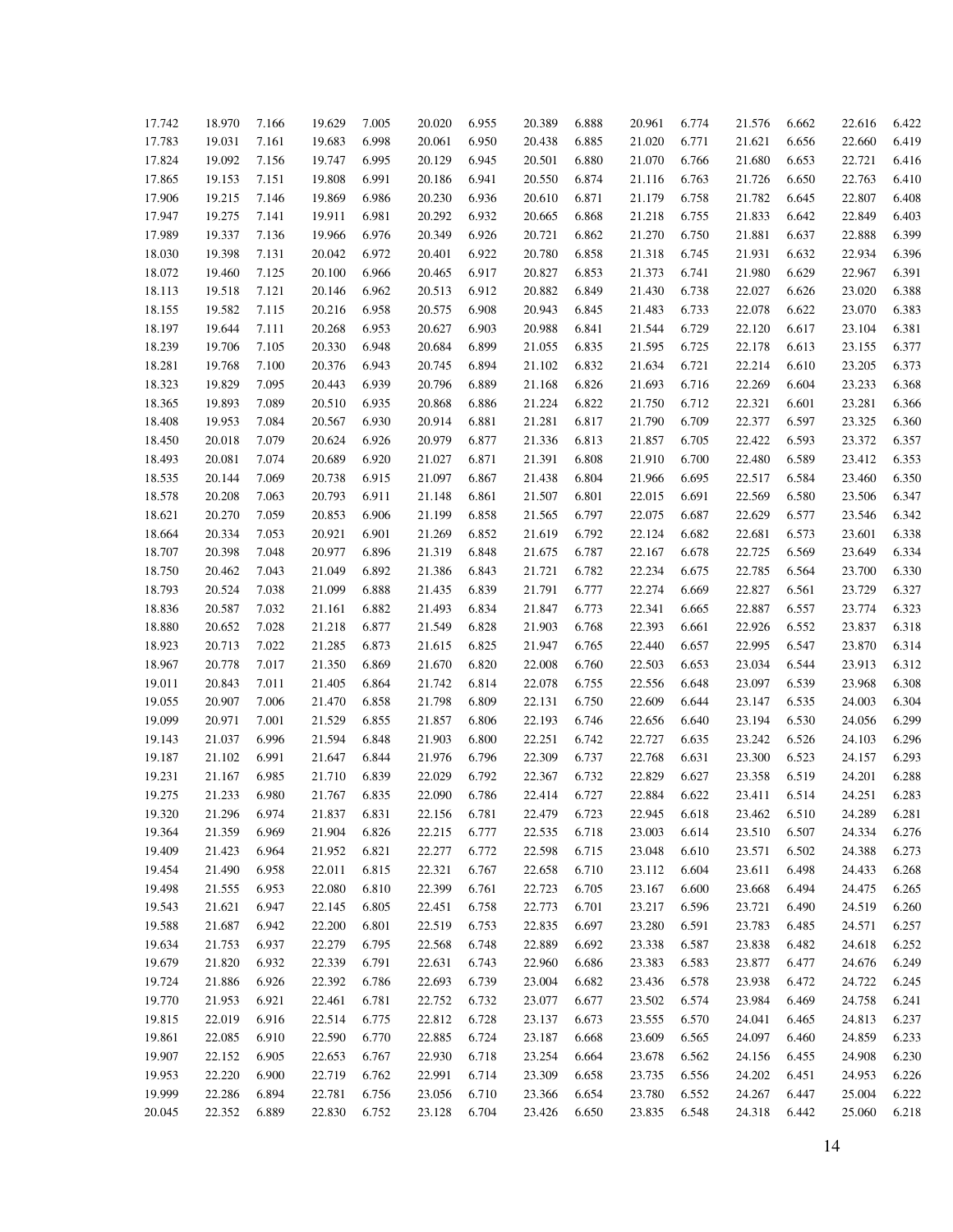| 20.091 | 22.418 | 6.883 | 22.910 | 6.746          | 23.194           | 6.699 | 23.491 | 6.644          | 23.890 | 6.544 | 24.370 | 6.438 | 25.101 | 6.213 |
|--------|--------|-------|--------|----------------|------------------|-------|--------|----------------|--------|-------|--------|-------|--------|-------|
| 20.137 | 22.488 | 6.877 | 22.959 | 6.741          | 23.254           | 6.695 | 23.544 | 6.640          | 23.963 | 6.540 | 24.433 | 6.434 | 25.144 | 6.210 |
| 20.184 | 22.555 | 6.872 | 23.021 | 6.736          | 23.300           | 6.688 | 23.621 | 6.634          | 24.005 | 6.535 | 24.479 | 6.429 | 25.202 | 6.206 |
| 20.230 | 22.622 | 6.867 | 23.101 | 6.732          | 23.381           | 6.685 | 23.669 | 6.630          | 24.073 | 6.530 | 24.538 | 6.426 | 25.240 | 6.202 |
| 20.277 | 22.688 | 6.861 | 23.151 | 6.726          | 23.428           | 6.680 | 23.741 | 6.626          | 24.138 | 6.525 | 24.591 | 6.422 | 25.300 | 6.198 |
| 20.324 | 22.755 | 6.856 | 23.233 | 6.721          | 23.498           | 6.675 | 23.804 | 6.622          | 24.177 | 6.520 | 24.644 | 6.417 | 25.346 | 6.194 |
| 20.370 | 22.824 | 6.850 | 23.293 | 6.718          | 23.561           | 6.669 | 23.854 | 6.616          | 24.235 | 6.516 | 24.692 | 6.414 | 25.387 | 6.191 |
| 20.417 | 22.892 | 6.845 | 23.354 | 6.712          | 23.611           | 6.665 | 23.909 | 6.611          | 24.307 | 6.511 | 24.758 | 6.408 | 25.430 | 6.187 |
| 20.464 | 22.960 | 6.839 | 23.410 | 6.707          | 23.676           | 6.661 | 23.977 | 6.607          | 24.369 | 6.507 | 24.800 | 6.404 | 25.484 | 6.182 |
| 20.512 | 23.029 | 6.834 | 23.486 | 6.703          | 23.747           | 6.655 | 24.041 | 6.602          | 24.423 | 6.504 | 24.868 | 6.400 | 25.531 | 6.178 |
| 20.559 | 23.097 | 6.829 | 23.539 | 6.698          | 23.810           | 6.651 | 24.099 | 6.597          | 24.478 | 6.499 | 24.927 | 6.396 | 25.588 | 6.175 |
| 20.606 | 23.165 | 6.823 | 23.617 | 6.691          | 23.868           | 6.646 | 24.171 | 6.593          | 24.540 | 6.494 | 24.978 | 6.392 | 25.644 | 6.170 |
| 20.654 | 23.234 | 6.818 | 23.669 | 6.687          | 23.931           | 6.641 | 24.227 | 6.589          | 24.589 | 6.489 | 25.026 | 6.386 | 25.686 | 6.167 |
| 20.701 | 23.303 | 6.812 | 23.743 | 6.681          | 23.992           | 6.635 | 24.282 | 6.583          | 24.656 | 6.486 | 25.081 | 6.383 | 25.739 | 6.163 |
| 20.749 | 23.373 | 6.807 | 23.800 | 6.677          | 24.057           | 6.630 | 24.339 | 6.579          | 24.706 | 6.481 | 25.142 | 6.378 | 25.793 | 6.158 |
| 20.797 | 23.441 | 6.801 | 23.865 | 6.671          | 24.133           | 6.626 | 24.402 | 6.574          | 24.769 | 6.476 | 25.200 | 6.375 | 25.838 | 6.154 |
| 20.845 | 23.508 | 6.796 | 23.937 | 6.666          | 24.196           | 6.621 | 24.467 | 6.569          | 24.832 | 6.471 | 25.262 | 6.370 | 25.881 | 6.150 |
| 20.893 | 23.577 | 6.790 | 24.003 | 6.662          | 24.242           | 6.616 | 24.535 | 6.565          | 24.893 | 6.468 | 25.308 | 6.366 | 25.925 | 6.146 |
| 20.941 | 23.651 | 6.785 | 24.075 | 6.657          | 24.315           | 6.610 | 24.590 | 6.560          | 24.956 | 6.463 | 25.370 | 6.361 | 25.983 | 6.143 |
| 20.989 | 23.718 | 6.779 | 24.135 | 6.652          | 24.382           | 6.605 | 24.654 | 6.555          | 25.003 | 6.457 | 25.425 | 6.356 | 26.039 | 6.139 |
| 21.038 | 23.786 | 6.774 | 24.194 | 6.647          | 24.449           | 6.601 | 24.727 | 6.549          | 25.073 | 6.454 | 25.474 | 6.352 | 26.085 | 6.135 |
| 21.086 | 23.856 | 6.768 | 24.278 | 6.642          | 24.498           | 6.595 | 24.794 | 6.544          | 25.117 | 6.450 | 25.532 | 6.348 | 26.138 | 6.131 |
| 21.135 | 23.927 | 6.763 | 24.329 | 6.637          | 24.571           | 6.590 | 24.845 | 6.540          | 25.178 | 6.444 | 25.596 | 6.344 | 26.193 | 6.127 |
| 21.184 | 23.993 | 6.757 | 24.395 | 6.632          | 24.632           | 6.585 | 24.920 | 6.536          | 25.236 | 6.440 | 25.661 | 6.340 | 26.243 | 6.122 |
| 21.232 | 24.067 | 6.751 | 24.474 | 6.626          | 24.700           | 6.581 | 24.974 | 6.530          | 25.316 | 6.436 | 25.718 | 6.336 | 26.292 | 6.119 |
| 21.281 | 24.135 | 6.745 | 24.540 | 6.621          | 24.766           | 6.575 | 25.045 | 6.526          | 25.369 | 6.431 | 25.767 | 6.330 | 26.345 | 6.116 |
| 21.330 | 24.203 | 6.740 | 24.599 | 6.616          | 24.834           | 6.570 | 25.103 | 6.520          | 25.427 | 6.426 | 25.818 | 6.327 | 26.392 | 6.110 |
| 21.380 | 24.274 | 6.735 | 24.667 | 6.612          | 24.883           | 6.565 | 25.155 | 6.517          | 25.483 | 6.422 | 25.874 | 6.322 | 26.443 | 6.107 |
| 21.429 | 24.346 | 6.729 | 24.740 | 6.607          | 24.958           | 6.560 | 25.232 | 6.512          | 25.551 | 6.417 | 25.948 | 6.317 | 26.487 | 6.103 |
| 21.478 | 24.414 | 6.723 | 24.814 | 6.601          | 25.012           | 6.556 | 25.287 | 6.507          | 25.599 | 6.413 | 26.001 | 6.313 | 26.548 | 6.099 |
| 21.528 | 24.487 | 6.718 | 24.871 | 6.596          | 25.086           | 6.551 | 25.351 | 6.501          | 25.666 | 6.408 | 26.056 | 6.309 | 26.595 | 6.094 |
| 21.577 | 24.555 | 6.712 | 24.936 | 6.591          | 25.154           | 6.545 | 25.428 | 6.498          | 25.721 | 6.403 | 26.120 | 6.304 | 26.634 | 6.091 |
| 21.627 | 24.624 | 6.707 | 24.999 | 6.585          | 25.215           | 6.541 | 25.476 | 6.492          | 25.781 | 6.400 | 26.177 | 6.299 | 26.693 | 6.086 |
|        | 24.695 | 6.701 |        |                |                  | 6.535 |        |                |        | 6.394 |        | 6.295 | 26.753 | 6.083 |
| 21.677 |        |       | 25.081 | 6.580<br>6.576 | 25.291<br>25.355 | 6.529 | 25.552 | 6.488<br>6.482 | 25.845 |       | 26.223 | 6.292 | 26.805 | 6.079 |
| 21.727 | 24.765 | 6.696 | 25.139 |                |                  |       | 25.613 |                | 25.910 | 6.390 | 26.290 |       |        |       |
| 21.777 | 24.835 | 6.690 | 25.217 | 6.570          | 25.420           | 6.525 | 25.668 | 6.477          | 25.967 | 6.384 | 26.344 | 6.287 | 26.842 | 6.074 |
| 21.827 | 24.911 | 6.685 | 25.287 | 6.564          | 25.476           | 6.520 | 25.745 | 6.474          | 26.036 | 6.380 | 26.409 | 6.283 | 26.909 | 6.071 |
| 21.878 | 24.979 | 6.679 | 25.346 | 6.560          | 25.538           | 6.516 | 25.813 | 6.468          | 26.088 | 6.376 | 26.451 | 6.277 | 26.952 | 6.068 |
| 21.928 | 25.054 | 6.674 | 25.414 | 6.555          | 25.606           | 6.511 | 25.878 | 6.463          | 26.152 | 6.370 | 26.524 | 6.274 | 27.007 | 6.063 |
| 21.979 | 25.126 | 6.668 | 25.482 | 6.549          | 25.668           | 6.505 | 25.929 | 6.458          | 26.220 | 6.367 | 26.580 | 6.268 | 27.052 | 6.058 |
| 22.029 | 25.194 | 6.662 | 25.546 | 6.544          | 25.749           | 6.499 | 26.003 | 6.453          | 26.276 | 6.362 | 26.627 | 6.265 | 27.098 | 6.055 |
| 22.080 | 25.263 | 6.657 | 25.623 | 6.540          | 25.812           | 6.495 | 26.064 | 6.449          | 26.334 | 6.357 | 26.694 | 6.260 | 27.159 | 6.050 |
| 22.131 | 25.337 | 6.651 | 25.686 | 6.534          | 25.868           | 6.489 | 26.130 | 6.444          | 26.401 | 6.352 | 26.755 | 6.255 | 27.208 | 6.047 |
| 22.182 | 25.407 | 6.645 | 25.759 | 6.528          | 25.934           | 6.484 | 26.201 | 6.439          | 26.467 | 6.347 | 26.808 | 6.251 | 27.258 | 6.043 |
| 22.233 | 25.481 | 6.640 | 25.833 | 6.523          | 25.998           | 6.480 | 26.267 | 6.434          | 26.535 | 6.343 | 26.877 | 6.247 | 27.320 | 6.039 |
| 22.284 | 25.552 | 6.634 | 25.889 | 6.518          | 26.068           | 6.474 | 26.318 | 6.430          | 26.584 | 6.339 | 26.924 | 6.243 | 27.372 | 6.034 |
| 22.336 | 25.624 | 6.628 | 25.962 | 6.514          | 26.145           | 6.470 | 26.398 | 6.424          | 26.648 | 6.335 | 26.999 | 6.238 | 27.417 | 6.031 |
| 22.387 | 25.696 | 6.622 | 26.026 | 6.508          | 26.197           | 6.463 | 26.448 | 6.419          | 26.705 | 6.329 | 27.042 | 6.234 | 27.472 | 6.026 |
| 22.439 | 25.767 | 6.617 | 26.102 | 6.504          | 26.274           | 6.459 | 26.516 | 6.415          | 26.782 | 6.324 | 27.108 | 6.230 | 27.525 | 6.023 |
| 22.491 | 25.838 | 6.611 | 26.175 | 6.497          | 26.342           | 6.454 | 26.585 | 6.410          | 26.829 | 6.321 | 27.172 | 6.225 | 27.587 | 6.019 |
| 22.542 | 25.910 | 6.605 | 26.246 | 6.493          | 26.402           | 6.449 | 26.651 | 6.404          | 26.902 | 6.316 | 27.225 | 6.220 | 27.624 | 6.015 |
| 22.594 | 25.980 | 6.600 | 26.305 | 6.488          | 26.466           | 6.443 | 26.727 | 6.400          | 26.970 | 6.311 | 27.291 | 6.215 | 27.683 | 6.010 |
| 22.646 | 26.049 | 6.594 | 26.388 | 6.483          | 26.533           | 6.438 | 26.791 | 6.394          | 27.021 | 6.307 | 27.342 | 6.211 | 27.741 | 6.006 |
| 22.699 | 26.124 | 6.588 | 26.458 | 6.477          | 26.617           | 6.433 | 26.844 | 6.390          | 27.086 | 6.302 | 27.408 | 6.208 | 27.798 | 6.002 |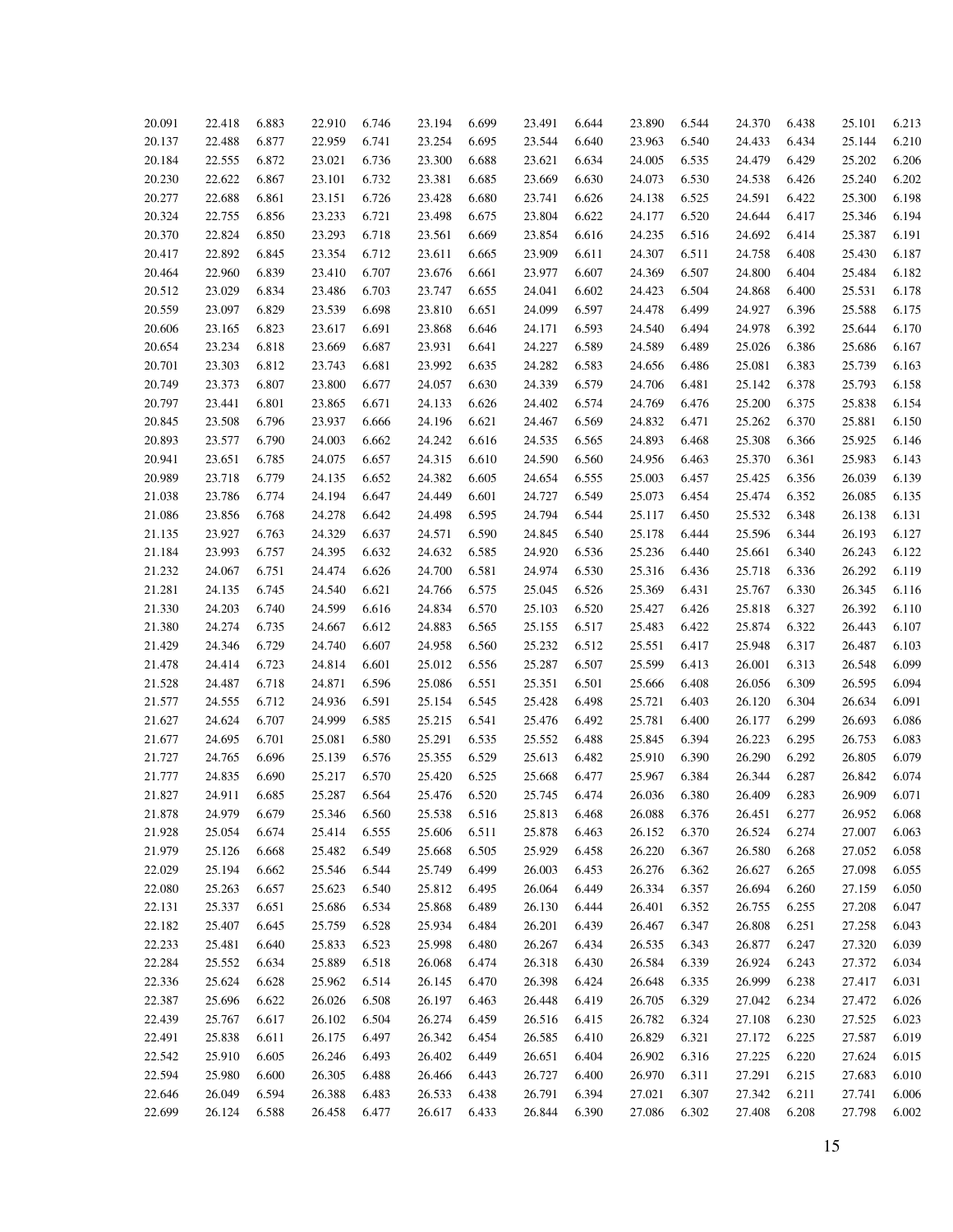| 22.751 | 26.197 | 6.582 | 26.527 | 6.471 | 26.680 | 6.428 | 26.909 | 6.385 | 27.156 | 6.297 | 27.462 | 6.203 | 27.853 | 5.998 |
|--------|--------|-------|--------|-------|--------|-------|--------|-------|--------|-------|--------|-------|--------|-------|
| 22.803 | 26.269 | 6.577 | 26.585 | 6.467 | 26.742 | 6.423 | 26.982 | 6.379 | 27.216 | 6.291 | 27.523 | 6.197 | 27.902 | 5.995 |
| 22.856 | 26.345 | 6.571 | 26.654 | 6.462 | 26.816 | 6.418 | 27.047 | 6.375 | 27.278 | 6.287 | 27.595 | 6.193 | 27.951 | 5.989 |
| 22.909 | 26.416 | 6.565 | 26.727 | 6.457 | 26.870 | 6.413 | 27.125 | 6.370 | 27.336 | 6.283 | 27.643 | 6.189 | 28.003 | 5.987 |
| 22.961 | 26.489 | 6.560 | 26.814 | 6.450 | 26.941 | 6.408 | 27.183 | 6.366 | 27.415 | 6.277 | 27.708 | 6.184 | 28.052 | 5.982 |
| 23.014 | 26.564 | 6.554 | 26.876 | 6.446 | 27.007 | 6.403 | 27.242 | 6.361 | 27.473 | 6.273 | 27.777 | 6.180 | 28.118 | 5.978 |
| 23.067 | 26.640 | 6.548 | 26.950 | 6.440 | 27.078 | 6.398 | 27.322 | 6.355 | 27.535 | 6.269 | 27.838 | 6.176 | 28.171 | 5.974 |
|        | 26.714 |       | 27.022 |       | 27.141 |       | 27.382 |       |        | 6.264 |        | 6.172 |        | 5.971 |
| 23.121 | 26.786 | 6.542 | 27.093 | 6.434 | 27.217 | 6.391 |        | 6.350 | 27.600 | 6.258 | 27.887 | 6.167 | 28.227 | 5.965 |
| 23.174 | 26.858 | 6.537 | 27.151 | 6.430 |        | 6.387 | 27.456 | 6.346 | 27.668 |       | 27.947 |       | 28.268 | 5.962 |
| 23.227 |        | 6.531 |        | 6.425 | 27.282 | 6.381 | 27.527 | 6.341 | 27.717 | 6.255 | 28.003 | 6.161 | 28.326 |       |
| 23.281 | 26.932 | 6.525 | 27.229 | 6.419 | 27.354 | 6.376 | 27.595 | 6.335 | 27.779 | 6.250 | 28.074 | 6.158 | 28.376 | 5.958 |
| 23.335 | 27.005 | 6.520 | 27.309 | 6.415 | 27.423 | 6.371 | 27.658 | 6.330 | 27.845 | 6.245 | 28.138 | 6.152 | 28.433 | 5.953 |
| 23.388 | 27.085 | 6.514 | 27.380 | 6.409 | 27.488 | 6.365 | 27.721 | 6.325 | 27.908 | 6.241 | 28.191 | 6.149 | 28.495 | 5.950 |
| 23.442 | 27.157 | 6.508 | 27.445 | 6.403 | 27.560 | 6.361 | 27.791 | 6.320 | 27.975 | 6.236 | 28.257 | 6.145 | 28.554 | 5.946 |
| 23.496 | 27.233 | 6.502 | 27.521 | 6.398 | 27.619 | 6.356 | 27.852 | 6.316 | 28.048 | 6.230 | 28.316 | 6.139 | 28.611 | 5.942 |
| 23.550 | 27.307 | 6.496 | 27.594 | 6.393 | 27.699 | 6.350 | 27.917 | 6.310 | 28.105 | 6.226 | 28.576 | 6.108 | 28.651 | 5.937 |
| 23.605 | 27.381 | 6.491 | 27.653 | 6.388 | 27.760 | 6.346 | 27.986 | 6.306 | 28.178 | 6.222 | 28.631 | 6.103 | 28.710 | 5.933 |
| 23.659 | 27.455 | 6.485 | 27.740 | 6.382 | 27.830 | 6.340 | 28.066 | 6.300 | 28.246 | 6.216 | 28.687 | 6.099 | 28.776 | 5.930 |
| 23.714 | 27.529 | 6.480 | 27.797 | 6.377 | 27.910 | 6.334 | 28.130 | 6.296 | 28.306 | 6.212 | 28.745 | 6.096 | 28.828 | 5.926 |
| 23.768 | 27.604 | 6.473 | 27.882 | 6.373 | 27.983 | 6.329 | 28.205 | 6.290 | 28.361 | 6.207 | 28.807 | 6.091 | 28.871 | 5.922 |
| 23.823 | 27.679 | 6.468 | 27.946 | 6.366 | 28.043 | 6.324 | 28.269 | 6.285 | 28.443 | 6.202 | 28.864 | 6.087 | 28.925 | 5.918 |
| 23.878 | 27.754 | 6.462 | 28.014 | 6.361 | 28.116 | 6.319 | 28.338 | 6.280 | 28.489 | 6.197 | 28.915 | 6.084 | 28.995 | 5.912 |
| 23.933 | 27.828 | 6.456 | 28.085 | 6.356 | 28.183 | 6.315 | 28.394 | 6.275 | 28.561 | 6.192 | 28.996 | 6.077 | 29.041 | 5.908 |
| 23.988 | 27.903 | 6.451 | 28.173 | 6.350 | 28.253 | 6.309 | 28.480 | 6.270 | 28.622 | 6.188 | 29.043 | 6.075 | 29.100 | 5.905 |
| 24.044 | 27.981 | 6.445 | 28.237 | 6.346 | 28.329 | 6.304 | 28.540 | 6.265 | 28.691 | 6.183 | 29.117 | 6.069 | 29.150 | 5.901 |
| 24.099 | 28.055 | 6.439 | 28.312 | 6.340 | 28.397 | 6.299 | 28.617 | 6.260 | 28.765 | 6.178 | 29.170 | 6.066 | 29.216 | 5.897 |
| 24.155 | 28.134 | 6.433 | 28.385 | 6.334 | 28.469 | 6.293 | 28.674 | 6.255 | 28.831 | 6.174 | 29.249 | 6.061 | 29.263 | 5.892 |
| 24.210 | 28.213 | 6.428 | 28.464 | 6.330 | 28.523 | 6.287 | 28.753 | 6.250 | 28.893 | 6.169 | 29.300 | 6.056 | 29.318 | 5.889 |
| 24.266 | 28.285 | 6.422 | 28.525 | 6.324 | 28.592 | 6.282 | 28.820 | 6.245 | 28.963 | 6.163 | 29.355 | 6.054 | 29.373 | 5.884 |
| 24.322 | 28.359 | 6.416 | 28.602 | 6.319 | 28.674 | 6.278 | 28.892 | 6.241 | 29.023 | 6.160 | 29.422 | 6.049 | 29.443 | 5.881 |
| 24.378 | 28.437 | 6.410 | 28.667 | 6.313 | 28.747 | 6.272 | 28.954 | 6.235 | 29.094 | 6.154 | 29.488 | 6.044 | 29.484 | 5.876 |
| 24.434 | 28.512 | 6.404 | 28.742 | 6.308 | 28.805 | 6.267 | 29.033 | 6.231 | 29.166 | 6.150 | 29.569 | 6.040 | 29.555 | 5.872 |
| 24.491 | 28.587 | 6.398 | 28.817 | 6.303 | 28.884 | 6.262 | 29.088 | 6.225 | 29.219 | 6.146 | 29.625 | 6.036 | 29.601 | 5.869 |
| 24.547 | 28.662 | 6.392 | 28.896 | 6.298 | 28.962 | 6.256 | 29.170 | 6.221 | 29.285 | 6.140 | 29.680 | 6.032 | 29.656 | 5.864 |
| 24.604 | 28.740 | 6.387 | 28.972 | 6.293 | 29.029 | 6.252 | 29.227 | 6.216 | 29.352 | 6.135 | 29.747 | 6.030 | 29.707 | 5.861 |
| 24.660 | 28.816 | 6.381 | 29.044 | 6.287 | 29.103 | 6.247 | 29.300 | 6.211 | 29.423 | 6.130 | 29.826 | 6.026 | 29.775 | 5.856 |
| 24.717 | 28.894 | 6.375 | 29.122 | 6.281 | 29.156 | 6.241 | 29.366 | 6.205 | 29.491 | 6.125 | 29.884 | 6.019 | 29.824 | 5.851 |
| 24.774 | 28.971 | 6.369 | 29.194 | 6.277 | 29.239 | 6.235 | 29.436 | 6.200 | 29.558 | 6.122 | 29.939 | 6.016 | 29.883 | 5.848 |
| 24.831 | 29.047 | 6.364 | 29.257 | 6.272 | 29.306 | 6.231 | 29.518 | 6.196 | 29.621 | 6.117 | 30.006 | 6.012 | 29.942 | 5.843 |
| 24.889 | 29.125 | 6.358 | 29.343 | 6.266 | 29.374 | 6.224 | 29.589 | 6.191 | 29.681 | 6.111 | 30.069 | 6.008 | 30.009 | 5.839 |
| 24.946 | 29.203 | 6.352 | 29.422 | 6.260 | 29.441 | 6.220 | 29.659 | 6.186 | 29.754 | 6.106 | 30.130 | 6.002 | 30.054 | 5.836 |
| 25.003 | 29.278 | 6.346 | 29.492 | 6.254 | 29.523 | 6.214 | 29.727 | 6.180 | 29.816 | 6.101 | 30.190 | 5.999 | 30.115 | 5.832 |
| 25.061 | 29.357 | 6.340 | 29.564 | 6.249 | 29.594 | 6.209 | 29.793 | 6.175 | 29.899 | 6.096 | 30.258 | 5.995 | 30.173 | 5.826 |
| 25.119 | 29.435 | 6.334 | 29.641 | 6.244 | 29.670 | 6.204 | 29.874 | 6.169 | 29.962 | 6.092 | 30.321 | 5.989 | 30.235 | 5.823 |
| 25.177 | 29.511 | 6.329 | 29.707 | 6.239 | 29.740 | 6.199 | 29.935 | 6.164 | 30.025 | 6.087 | 30.384 | 5.986 | 30.279 | 5.819 |
| 25.235 | 29.592 | 6.323 | 29.778 | 6.233 | 29.812 | 6.194 | 30.012 | 6.160 | 30.304 | 6.065 | 30.455 | 5.981 | 30.352 | 5.814 |
| 25.293 | 29.669 | 6.317 | 29.870 | 6.229 | 29.874 | 6.188 | 30.071 | 6.155 | 30.373 | 6.060 | 30.519 | 5.976 | 30.404 | 5.810 |
| 25.351 | 29.741 | 6.311 | 29.936 | 6.222 | 29.954 | 6.183 | 30.141 | 6.150 | 30.443 | 6.057 | 30.578 | 5.973 | 30.456 | 5.807 |
| 25.410 | 29.818 | 6.305 | 30.018 | 6.218 | 30.023 | 6.178 | 30.214 | 6.145 | 30.518 | 6.052 | 30.647 | 5.968 | 30.520 | 5.803 |
| 25.468 | 29.901 | 6.299 | 30.086 | 6.213 | 30.084 | 6.172 | 30.301 | 6.139 | 30.588 | 6.046 | 30.710 | 5.964 | 30.584 | 5.799 |
| 25.527 | 29.980 | 6.293 | 30.160 | 6.207 | 30.160 | 6.167 | 30.366 | 6.134 | 30.639 | 6.042 | 30.774 | 5.960 | 30.641 | 5.795 |
| 25.586 | 30.057 | 6.288 | 30.232 | 6.202 | 30.231 | 6.161 | 30.433 | 6.129 | 30.721 | 6.037 | 30.841 | 5.954 | 30.684 | 5.790 |
| 25.645 | 30.136 | 6.282 | 30.304 | 6.195 | 30.307 | 6.156 | 30.513 | 6.125 | 30.793 | 6.032 | 30.903 | 5.951 | 30.759 | 5.786 |
| 25.704 | 30.213 | 6.276 | 30.385 | 6.190 | 30.389 | 6.152 | 30.569 | 6.119 | 30.861 | 6.028 | 30.970 | 5.947 | 30.805 | 5.782 |
|        |        |       |        |       |        |       |        |       |        |       |        |       |        |       |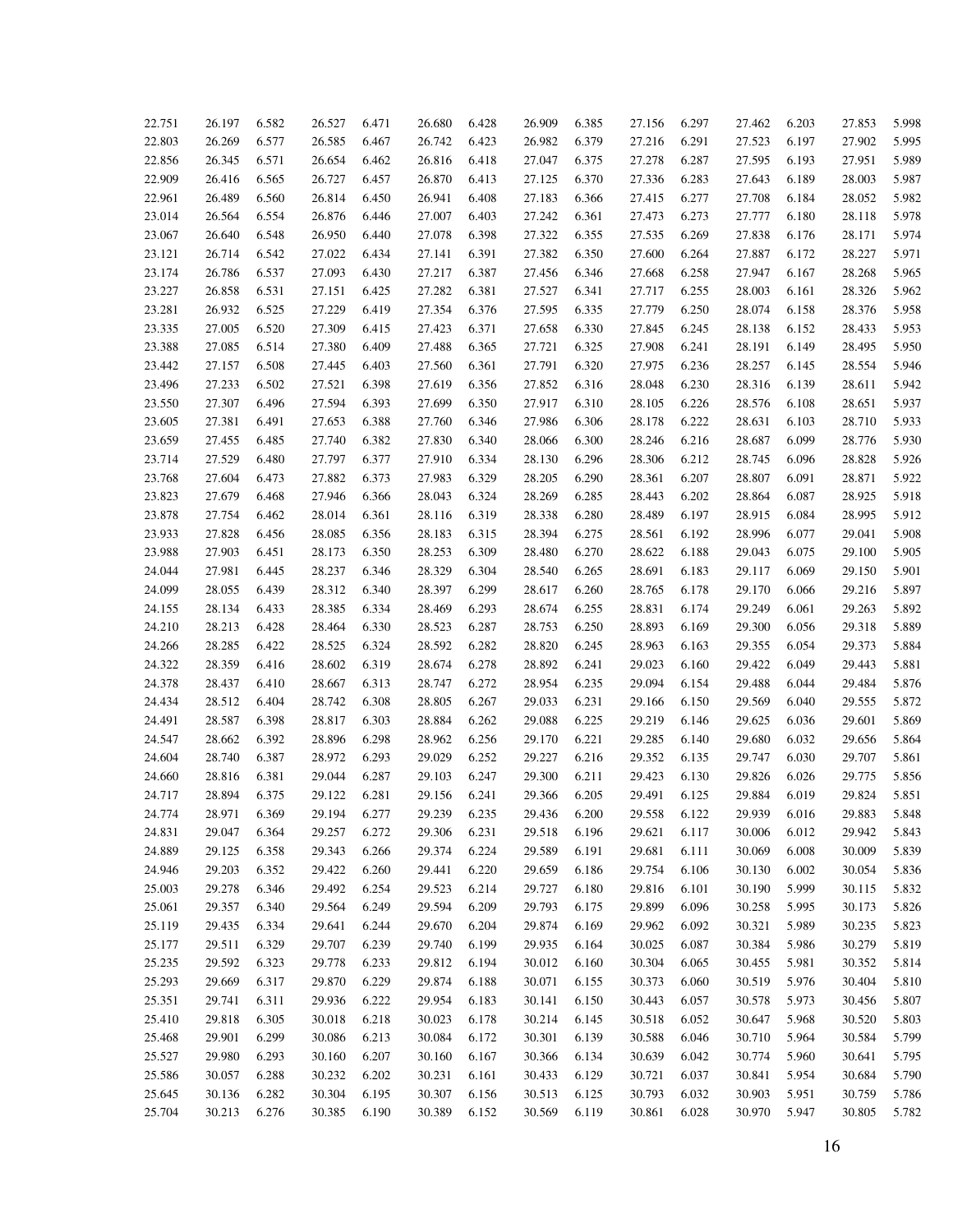| 25.763 | 30.291 | 6.270 | 30.468 | 6.184 | 30.463 | 6.145 | 30.642 | 6.114 | 30.917 | 6.024 | 31.035 | 5.944 | 30.875 | 5.778 |
|--------|--------|-------|--------|-------|--------|-------|--------|-------|--------|-------|--------|-------|--------|-------|
| 25.823 | 30.368 | 6.264 | 30.543 | 6.179 | 30.526 | 6.141 | 30.729 | 6.109 | 31.000 | 6.018 | 31.105 | 5.937 | 30.925 | 5.773 |
| 25.882 | 30.445 | 6.259 | 30.608 | 6.174 | 30.594 | 6.136 | 30.787 | 6.104 | 31.075 | 6.016 | 31.163 | 5.933 | 30.989 | 5.771 |
| 25.942 | 30.527 |       | 30.687 | 6.169 | 30.676 |       | 30.860 | 6.098 |        | 6.012 |        | 5.931 |        | 5.766 |
|        |        | 6.253 |        |       |        | 6.131 |        |       | 31.129 |       | 31.234 |       | 31.035 |       |
| 26.002 | 30.605 | 6.247 | 30.761 | 6.164 | 30.747 | 6.125 | 30.940 | 6.094 | 31.193 | 6.005 | 31.302 | 5.925 | 31.098 | 5.761 |
| 26.062 | 30.687 | 6.241 | 30.835 | 6.158 | 30.814 | 6.120 | 31.004 | 6.088 | 31.270 | 6.000 | 31.366 | 5.922 | 31.169 | 5.757 |
| 26.122 | 30.765 | 6.235 | 30.929 | 6.153 | 30.894 | 6.113 | 31.086 | 6.083 | 31.339 | 5.998 | 31.433 | 5.917 | 31.216 | 5.754 |
| 26.182 | 30.840 | 6.229 | 31.002 | 6.147 | 30.963 | 6.109 | 31.158 | 6.078 | 31.405 | 5.992 | 31.496 | 5.913 | 31.285 | 5.750 |
| 26.242 | 30.923 | 6.223 | 31.068 | 6.142 | 31.028 | 6.103 | 31.226 | 6.073 | 31.472 | 5.986 | 31.563 | 5.908 | 31.333 | 5.746 |
| 26.303 | 30.999 | 6.218 | 31.145 | 6.136 | 31.104 | 6.099 | 31.297 | 6.067 | 31.540 | 5.984 | 31.629 | 5.904 | 31.395 | 5.742 |
| 26.363 | 31.078 | 6.212 | 31.234 | 6.130 | 31.181 | 6.092 | 31.378 | 6.063 | 31.614 | 5.979 | 31.698 | 5.900 | 31.452 | 5.738 |
| 26.424 | 31.156 | 6.206 | 31.392 | 6.112 | 31.447 | 6.081 | 31.534 | 6.048 | 31.682 | 5.972 | 31.762 | 5.895 | 31.285 | 5.750 |
| 26.485 | 31.233 | 6.200 | 31.458 | 6.106 | 31.530 | 6.075 | 31.612 | 6.044 | 31.747 | 5.970 | 31.822 | 5.892 | 31.330 | 5.746 |
| 26.546 | 31.306 | 6.194 | 31.537 | 6.101 | 31.598 | 6.069 | 31.687 | 6.037 | 31.818 | 5.964 | 31.885 | 5.885 | 31.285 | 5.750 |
| 26.607 | 31.385 | 6.188 | 31.616 | 6.094 | 31.658 | 6.065 | 31.759 | 6.032 | 31.875 | 5.957 | 31.945 | 5.879 | 31.333 | 5.746 |
| 26.669 | 31.469 | 6.182 | 31.686 | 6.089 | 31.759 | 6.059 | 31.838 | 6.028 | 31.944 | 5.954 | 32.036 | 5.877 | 31.395 | 5.742 |
| 26.730 | 31.549 | 6.176 | 31.773 | 6.085 | 31.820 | 6.054 | 31.896 | 6.023 | 32.033 | 5.949 | 32.092 | 5.872 | 31.458 | 5.738 |
| 26.792 | 31.629 | 6.171 | 31.831 | 6.079 | 31.924 | 6.050 | 31.976 | 6.018 | 32.088 | 5.946 | 32.153 | 5.867 | 31.458 | 5.738 |
| 26.853 | 31.707 | 6.165 | 31.907 | 6.075 | 31.960 | 6.044 | 32.055 | 6.013 | 32.177 | 5.940 | 32.237 | 5.864 | 31.458 | 5.738 |
| 26.915 | 31.790 | 6.159 | 31.982 | 6.068 | 32.038 | 6.037 | 32.120 | 6.008 | 32.238 | 5.936 | 32.293 | 5.858 | 31.484 | 5.737 |
| 26.977 | 31.868 | 6.153 | 32.059 | 6.062 | 32.123 | 6.034 | 32.186 | 6.004 | 32.286 | 5.931 | 32.373 | 5.854 | 32.331 | 5.703 |
| 27.040 | 31.943 | 6.147 | 32.148 | 6.057 | 32.187 | 6.028 | 32.271 | 5.998 | 32.382 | 5.925 | 32.436 | 5.849 | 32.374 | 5.699 |
| 27.102 | 32.020 | 6.142 | 32.204 | 6.053 | 32.278 | 6.024 | 32.338 | 5.994 | 32.450 | 5.922 | 32.504 | 5.846 | 32.444 | 5.695 |
| 27.164 | 32.104 | 6.135 | 32.294 | 6.047 | 32.344 | 6.019 | 32.412 | 5.989 | 32.518 | 5.916 | 32.566 | 5.843 | 32.510 | 5.691 |
| 27.227 | 32.188 | 6.129 | 32.377 | 6.039 | 32.409 | 6.013 | 32.485 | 5.982 | 32.601 | 5.911 | 32.636 | 5.835 | 32.565 | 5.685 |
| 27.290 | 32.271 | 6.124 | 32.461 | 6.036 | 32.502 | 6.007 | 32.567 | 5.976 | 32.664 | 5.906 | 32.694 | 5.833 | 32.625 | 5.683 |
| 27.353 | 32.356 | 6.118 | 32.515 | 6.032 | 32.566 | 6.005 | 32.645 | 5.974 | 32.747 | 5.902 | 32.777 | 5.829 | 32.690 | 5.679 |
| 27.416 | 32.435 | 6.112 | 32.599 | 6.025 | 32.651 | 5.997 | 32.713 | 5.969 | 32.803 | 5.897 | 32.841 | 5.823 | 32.761 | 5.675 |
| 27.479 | 32.512 | 6.106 | 32.664 | 6.020 | 32.710 | 5.992 | 32.782 | 5.962 | 32.885 | 5.892 | 32.920 | 5.817 | 32.820 | 5.669 |
| 27.542 | 32.599 | 6.100 | 32.738 | 6.015 | 32.796 | 5.987 | 32.865 | 5.958 | 32.948 | 5.888 | 32.970 | 5.814 | 32.873 | 5.668 |
| 27.606 | 32.675 | 6.094 | 32.813 | 6.012 | 32.857 | 5.984 | 32.934 | 5.954 | 33.013 | 5.884 | 33.045 | 5.812 | 32.949 | 5.663 |
| 27.669 | 32.754 | 6.088 | 32.901 | 6.005 | 32.948 | 5.979 | 32.996 | 5.948 | 33.086 | 5.880 | 33.117 | 5.806 | 33.014 | 5.659 |
| 27.733 | 32.835 | 6.082 | 32.984 | 5.999 | 33.031 | 5.970 | 33.074 | 5.942 | 33.172 | 5.874 | 33.175 | 5.802 | 33.073 | 5.654 |
| 27.797 | 32.915 | 6.077 | 33.039 | 5.994 | 33.102 | 5.966 | 33.160 | 5.938 | 33.218 | 5.869 | 33.254 | 5.797 | 33.133 | 5.651 |
|        | 32.997 | 6.071 | 33.114 |       | 33.166 |       |        |       |        | 5.866 |        | 5.795 |        | 5.647 |
| 27.861 |        |       |        | 5.991 |        | 5.965 | 33.215 | 5.934 | 33.295 |       | 33.319 |       | 33.193 |       |
| 27.925 | 33.081 | 6.065 | 33.205 | 5.984 | 33.252 | 5.958 | 33.303 | 5.928 | 33.366 | 5.860 | 33.396 | 5.789 | 33.266 | 5.643 |
| 27.990 | 33.162 | 6.059 | 33.289 | 5.978 | 33.325 | 5.950 | 33.370 | 5.923 | 33.453 | 5.855 | 33.450 | 5.783 | 33.322 | 5.638 |
| 28.054 | 33.239 | 6.053 | 33.349 | 5.973 | 33.390 | 5.948 | 33.444 | 5.919 | 33.509 | 5.852 | 33.528 | 5.780 | 33.386 | 5.635 |
| 28.119 | 33.323 | 6.047 | 33.444 | 5.970 | 33.467 | 5.941 | 33.515 | 5.914 | 33.585 | 5.847 | 33.595 | 5.775 | 33.451 | 5.631 |
| 28.184 | 33.401 | 6.041 | 33.509 | 5.963 | 33.546 | 5.937 | 33.591 | 5.910 | 33.666 | 5.842 | 33.664 | 5.771 | 33.519 | 5.626 |
| 28.249 | 33.488 | 6.035 | 33.593 | 5.957 | 33.628 | 5.931 | 33.669 | 5.903 | 33.740 | 5.836 | 33.738 | 5.766 | 33.580 | 5.621 |
| 28.314 | 33.566 | 6.029 | 33.661 | 5.952 | 33.693 | 5.927 | 33.760 | 5.900 | 33.814 | 5.833 | 33.800 | 5.763 | 33.644 | 5.619 |
| 28.379 | 33.650 | 6.024 | 33.767 | 5.949 | 33.765 | 5.921 | 33.825 | 5.894 | 33.885 | 5.827 | 33.873 | 5.758 | 33.708 | 5.615 |
| 28.445 | 33.732 | 6.018 | 33.840 | 5.943 | 33.873 | 5.914 | 33.895 | 5.889 | 33.952 | 5.821 | 33.950 | 5.753 | 33.780 | 5.609 |
| 28.510 | 33.813 | 6.012 | 33.903 | 5.935 | 33.910 | 5.909 | 33.972 | 5.882 | 34.025 | 5.817 | 34.021 | 5.748 | 33.837 | 5.606 |
| 28.576 | 33.896 | 6.007 | 33.989 | 5.932 | 33.999 | 5.907 | 34.042 | 5.879 | 34.118 | 5.813 | 34.080 | 5.744 | 33.905 | 5.603 |
| 28.642 | 33.968 | 6.001 | 34.064 | 5.926 | 34.090 | 5.901 | 34.124 | 5.875 | 34.184 | 5.807 | 34.159 | 5.740 | 33.976 | 5.599 |
| 28.708 | 34.052 | 5.994 | 34.129 | 5.923 | 34.162 | 5.895 | 34.198 | 5.871 | 34.250 | 5.804 | 34.232 | 5.734 | 34.032 | 5.594 |
| 28.774 | 34.136 | 5.988 | 34.220 | 5.915 | 34.219 | 5.889 | 34.273 | 5.863 | 34.317 | 5.798 | 34.295 | 5.730 | 34.099 | 5.589 |
| 28.840 | 34.223 | 5.982 | 34.291 | 5.909 | 34.314 | 5.888 | 34.337 | 5.859 | 34.390 | 5.795 | 34.362 | 5.726 | 34.161 | 5.586 |
| 28.907 | 34.305 | 5.977 | 34.394 | 5.906 | 34.379 | 5.880 | 34.429 | 5.853 | 34.439 | 5.790 | 34.428 | 5.722 | 34.231 | 5.583 |
| 28.973 | 34.388 | 5.971 | 34.441 | 5.900 | 34.460 | 5.875 | 34.490 | 5.850 | 34.546 | 5.784 | 34.518 | 5.717 | 34.298 | 5.578 |
| 29.040 | 34.467 | 5.965 | 34.533 | 5.894 | 34.538 | 5.867 | 34.590 | 5.843 | 34.614 | 5.779 | 34.564 | 5.712 | 34.352 | 5.573 |
| 29.107 | 34.546 | 5.959 | 34.599 | 5.889 | 34.617 | 5.865 | 34.651 | 5.839 | 34.675 | 5.776 | 34.646 | 5.709 | 34.423 | 5.570 |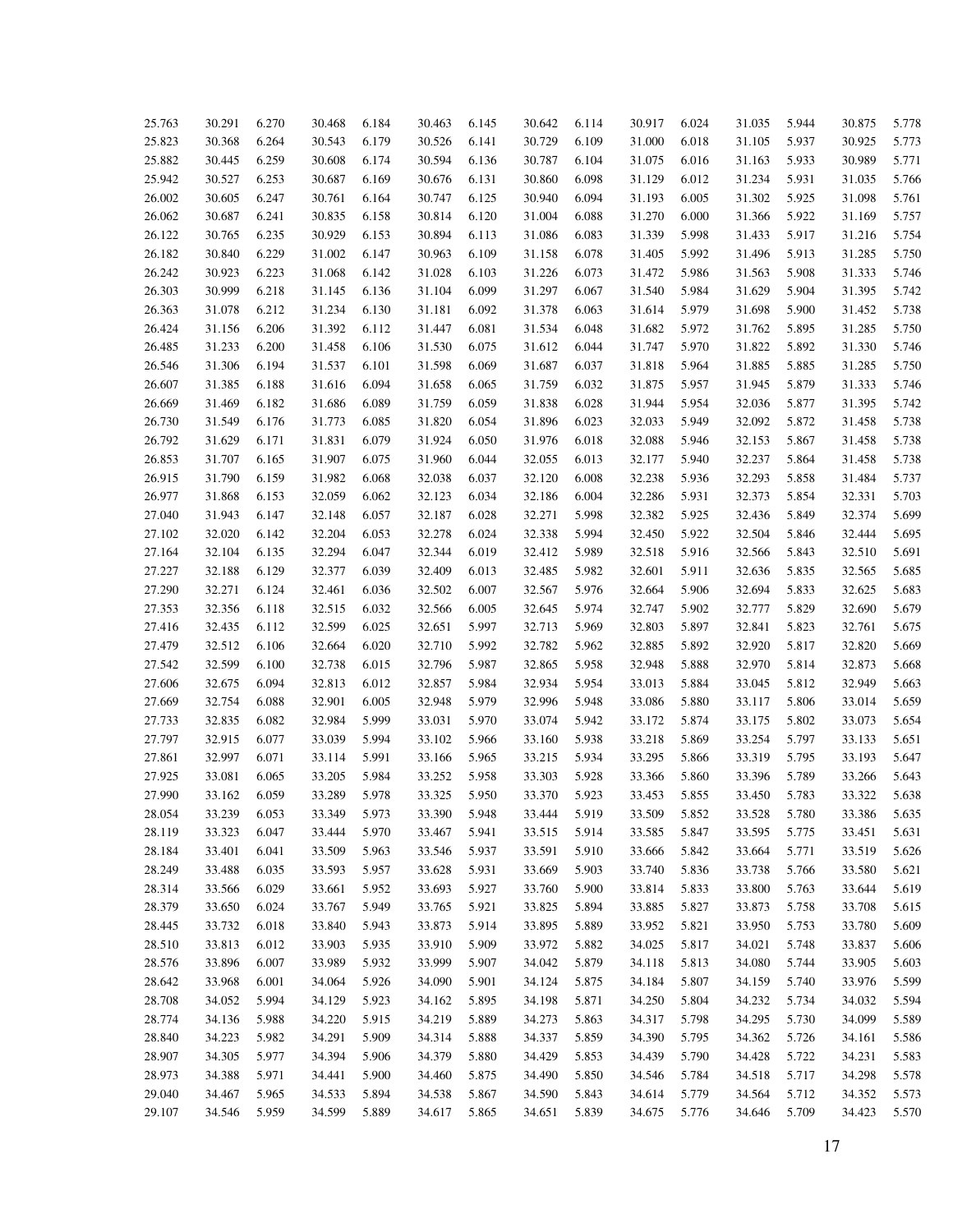| 29.174 | 34.629 | 5.954 | 34.677 | 5.883 | 34.684 | 5.862 | 34.729 | 5.833 | 34.753 | 5.772 | 34.727 | 5.705 | 34.487 | 5.566 |
|--------|--------|-------|--------|-------|--------|-------|--------|-------|--------|-------|--------|-------|--------|-------|
| 29.242 | 34.713 | 5.948 | 34.749 | 5.880 | 34.756 | 5.855 | 34.830 | 5.829 | 34.838 | 5.765 | 34.792 | 5.700 | 34.559 | 5.562 |
| 29.309 | 34.798 | 5.942 | 34.819 | 5.872 | 34.847 | 5.848 | 34.884 | 5.823 | 34.897 | 5.759 | 34.864 | 5.693 | 34.614 | 5.556 |
| 29.377 | 34.883 | 5.936 | 34.907 | 5.868 | 34.900 | 5.843 | 34.975 | 5.818 | 34.983 | 5.757 | 34.923 | 5.691 | 34.680 | 5.554 |
| 29.444 | 34.967 | 5.930 | 35.028 | 5.864 | 34.987 | 5.839 | 35.036 | 5.814 | 35.063 | 5.753 | 34.997 | 5.686 | 34.744 | 5.549 |
| 29.512 | 35.049 | 5.924 | 35.087 | 5.857 | 35.087 | 5.833 | 35.082 | 5.808 | 35.093 | 5.748 | 35.066 | 5.680 | 34.812 | 5.545 |
| 29.580 | 35.131 | 5.919 | 35.141 | 5.852 | 35.163 | 5.828 | 35.189 | 5.803 | 35.203 | 5.742 | 35.132 | 5.674 | 34.890 | 5.540 |
| 29.648 | 35.215 | 5.913 | 35.218 | 5.845 | 35.245 | 5.822 | 35.255 | 5.797 | 35.266 | 5.737 | 35.209 | 5.670 | 34.940 | 5.536 |
| 29.717 | 35.301 | 5.907 | 35.316 | 5.841 | 35.308 | 5.820 | 35.340 | 5.794 | 35.344 | 5.733 | 35.284 | 5.667 | 35.013 | 5.532 |
| 29.785 | 35.380 | 5.901 | 35.410 | 5.835 | 35.391 | 5.814 | 35.422 | 5.789 | 35.415 | 5.727 | 35.354 | 5.664 | 35.076 | 5.529 |
| 29.854 | 35.463 | 5.895 | 35.456 | 5.828 | 35.465 | 5.807 | 35.504 | 5.783 | 35.517 | 5.722 | 35.423 | 5.659 | 35.146 | 5.525 |
| 29.923 | 35.549 | 5.888 | 35.527 | 5.823 | 35.567 | 5.799 | 35.569 | 5.776 | 35.575 | 5.717 | 35.494 | 5.652 | 35.214 | 5.520 |
| 29.992 | 35.632 | 5.882 | 35.626 | 5.818 | 35.650 | 5.795 | 35.647 | 5.773 | 35.658 | 5.714 | 35.579 | 5.648 | 35.284 | 5.516 |
| 30.061 | 35.696 | 5.872 | 35.686 | 5.815 | 35.691 | 5.792 | 35.713 | 5.769 | 35.702 | 5.707 | 35.627 | 5.646 | 35.348 | 5.513 |
| 30.130 | 35.760 | 5.862 | 35.772 | 5.809 | 35.792 | 5.790 | 35.795 | 5.762 | 35.789 | 5.704 | 35.714 | 5.641 | 35.408 | 5.508 |
| 30.200 | 35.824 | 5.852 | 35.835 | 5.804 | 35.860 | 5.783 | 35.881 | 5.759 | 35.866 | 5.700 | 35.788 | 5.637 | 35.486 | 5.505 |
| 30.269 | 35.888 | 5.842 | 35.950 | 5.797 | 35.938 | 5.776 | 35.950 | 5.754 | 35.950 | 5.693 | 35.859 | 5.631 | 35.555 | 5.499 |
| 30.339 | 35.952 | 5.833 | 36.021 | 5.793 | 36.021 | 5.770 | 36.031 | 5.748 | 36.002 | 5.690 | 35.937 | 5.627 | 35.613 | 5.496 |
| 30.409 | 36.017 | 5.823 | 36.112 | 5.788 | 36.104 | 5.768 | 36.092 | 5.744 | 36.097 | 5.686 | 36.005 | 5.623 | 35.681 | 5.494 |
| 30.479 | 36.089 | 5.817 | 36.197 | 5.785 | 36.194 | 5.762 | 36.186 | 5.740 | 36.157 | 5.681 | 36.076 | 5.620 | 35.750 | 5.490 |
| 30.549 | 36.173 | 5.812 | 36.269 | 5.778 | 36.257 | 5.758 | 36.274 | 5.734 | 36.239 | 5.676 | 36.153 | 5.616 | 35.811 | 5.485 |
| 30.620 | 36.262 | 5.806 | 36.335 | 5.773 | 36.318 | 5.752 | 36.345 | 5.729 | 36.344 | 5.670 | 36.210 | 5.609 | 35.887 | 5.479 |
| 30.690 | 36.335 | 5.798 | 36.409 | 5.766 | 36.437 | 5.745 | 36.420 | 5.723 | 36.409 | 5.666 | 36.295 | 5.604 | 35.941 | 5.475 |
| 30.761 | 36.411 | 5.793 | 36.492 | 5.762 | 36.488 | 5.740 | 36.505 | 5.719 | 36.462 | 5.661 | 36.351 | 5.601 | 36.010 | 5.473 |
| 30.832 | 36.500 | 5.788 | 36.576 | 5.757 | 36.573 | 5.734 | 36.565 | 5.715 | 36.529 | 5.656 | 36.425 | 5.598 | 36.087 | 5.468 |
| 30.903 | 36.580 | 5.782 | 36.645 | 5.750 | 36.655 | 5.729 | 36.648 | 5.707 | 36.610 | 5.654 | 36.505 | 5.591 | 36.148 | 5.464 |
| 30.974 | 36.658 | 5.776 | 36.744 | 5.744 | 36.707 | 5.723 | 36.714 | 5.703 | 36.681 | 5.649 | 36.570 | 5.586 | 36.221 | 5.457 |
| 31.046 | 36.733 | 5.770 | 36.791 | 5.740 | 36.810 | 5.719 | 36.788 | 5.698 | 36.767 | 5.642 | 36.649 | 5.579 | 36.288 | 5.454 |
| 31.117 | 36.819 | 5.764 | 36.914 | 5.733 | 36.875 | 5.716 | 36.900 | 5.693 | 36.836 | 5.636 | 36.723 | 5.577 | 36.346 | 5.451 |
| 31.189 | 36.913 | 5.761 | 36.954 | 5.729 | 36.981 | 5.708 | 36.959 | 5.689 | 36.929 | 5.634 | 36.782 | 5.573 | 36.408 | 5.448 |
| 31.261 | 36.999 | 5.754 | 37.063 | 5.724 | 37.027 | 5.703 | 37.043 | 5.683 | 36.999 | 5.628 | 36.885 | 5.568 | 36.505 | 5.441 |
| 31.333 | 37.072 | 5.746 | 37.119 | 5.716 | 37.115 | 5.697 | 37.120 | 5.678 | 37.028 | 5.622 | 36.948 | 5.562 | 36.546 | 5.437 |
| 31.405 | 37.140 | 5.741 | 37.218 | 5.713 | 37.180 | 5.695 | 37.191 | 5.674 | 37.114 | 5.618 | 37.019 | 5.558 | 36.613 | 5.433 |
| 31.477 | 37.231 | 5.736 | 37.294 | 5.707 | 37.311 | 5.690 | 37.264 | 5.666 | 37.221 | 5.615 | 37.087 | 5.554 | 36.687 | 5.429 |
| 31.550 | 37.331 | 5.731 | 37.392 | 5.701 | 37.344 | 5.683 | 37.324 | 5.663 | 37.290 | 5.609 | 37.156 | 5.549 | 36.759 | 5.425 |
| 31.623 | 37.404 | 5.724 | 37.482 | 5.700 | 37.431 | 5.678 | 37.450 | 5.661 | 37.404 | 5.605 | 37.269 | 5.545 | 36.836 | 5.423 |
| 31.696 | 37.488 | 5.719 | 37.579 | 5.691 | 37.526 | 5.673 | 37.504 | 5.652 | 37.434 | 5.598 | 37.316 | 5.539 | 36.909 | 5.416 |
| 31.769 | 37.569 | 5.713 | 37.608 | 5.684 | 37.581 | 5.666 | 37.586 | 5.647 | 37.487 | 5.593 | 37.398 | 5.535 | 36.962 | 5.413 |
| 31.842 | 37.653 | 5.709 | 37.713 | 5.681 | 37.683 | 5.662 | 37.671 | 5.641 | 37.590 | 5.589 | 37.461 | 5.532 | 37.033 | 5.409 |
| 31.915 | 37.725 | 5.703 | 37.768 | 5.676 | 37.767 | 5.657 | 37.758 | 5.637 | 37.674 | 5.586 | 37.540 | 5.529 | 37.110 | 5.406 |
| 31.989 | 37.843 | 5.698 | 37.870 | 5.671 | 37.836 | 5.654 | 37.840 | 5.634 | 37.760 | 5.580 | 37.600 | 5.524 | 37.176 | 5.402 |
| 32.063 | 37.891 | 5.693 | 37.931 | 5.666 | 37.931 | 5.646 | 37.908 | 5.630 | 37.829 | 5.576 | 37.691 | 5.518 | 37.239 | 5.399 |
| 32.137 | 37.994 | 5.688 | 38.034 | 5.661 | 38.033 | 5.642 | 38.000 | 5.624 | 37.904 | 5.571 | 37.752 | 5.516 | 37.308 | 5.394 |
| 32.211 | 38.068 | 5.682 | 38.114 | 5.655 | 38.079 | 5.638 | 38.054 | 5.620 | 37.992 | 5.567 | 37.836 | 5.511 | 37.373 | 5.391 |
| 32.285 | 38.157 | 5.675 | 38.185 | 5.650 | 38.189 | 5.631 | 38.139 | 5.611 | 38.073 | 5.561 | 37.908 | 5.503 | 37.459 | 5.384 |
| 32.359 | 38.230 | 5.669 | 38.273 | 5.644 | 38.243 | 5.625 | 38.251 | 5.607 | 38.106 | 5.556 | 37.968 | 5.499 | 37.525 | 5.380 |
| 32.434 | 38.305 | 5.665 | 38.357 | 5.639 | 38.325 | 5.622 | 38.307 | 5.602 | 38.223 | 5.551 | 38.072 | 5.495 | 37.594 | 5.377 |
| 32.509 | 38.407 | 5.659 | 38.429 | 5.635 | 38.428 | 5.616 | 38.391 | 5.601 | 38.300 | 5.548 | 38.127 | 5.493 | 37.673 | 5.374 |
| 32.584 | 38.500 | 5.653 | 38.532 | 5.628 | 38.472 | 5.614 | 38.461 | 5.593 | 38.403 | 5.543 | 38.201 | 5.487 | 37.732 | 5.370 |
| 32.659 | 38.574 | 5.648 | 38.612 | 5.624 | 38.575 | 5.608 | 38.524 | 5.588 | 38.464 | 5.538 | 38.283 | 5.483 | 37.794 | 5.364 |
| 32.734 | 38.649 | 5.642 | 38.688 | 5.617 | 38.661 | 5.599 | 38.623 | 5.580 | 38.563 | 5.531 | 38.355 | 5.475 | 37.868 | 5.358 |
| 32.810 | 38.715 | 5.635 | 38.751 | 5.611 | 38.738 | 5.591 | 38.690 | 5.576 | 38.626 | 5.528 | 38.437 | 5.471 | 37.939 | 5.354 |
| 32.885 | 38.811 | 5.631 | 38.829 | 5.609 | 38.848 | 5.590 | 38.788 | 5.573 | 38.684 | 5.525 | 38.485 | 5.469 | 37.998 | 5.353 |
| 32.961 | 38.896 | 5.626 | 38.912 | 5.605 | 38.896 | 5.588 | 38.859 | 5.568 | 38.757 | 5.520 | 38.586 | 5.466 | 38.068 | 5.350 |
|        |        |       |        |       |        |       |        |       |        |       |        |       |        |       |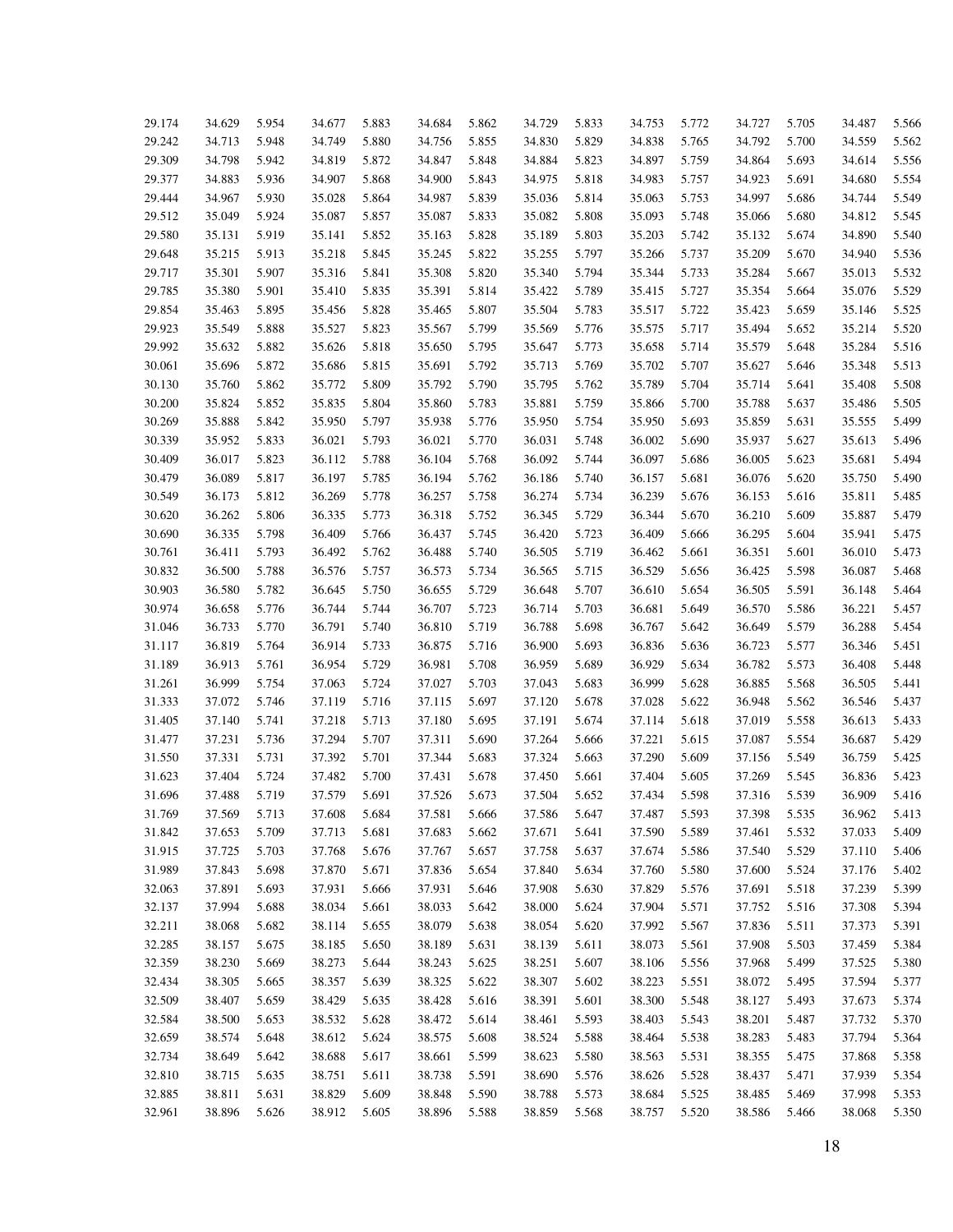| 33.037 | 38.991 | 5.618 | 38.988 | 5.595 | 38.977 | 5.578 | 38.965 | 5.561 | 38.854 | 5.513 | 38.661 | 5.460 | 38.149 | 5.343 |
|--------|--------|-------|--------|-------|--------|-------|--------|-------|--------|-------|--------|-------|--------|-------|
| 33.113 | 39.043 | 5.615 | 39.071 | 5.593 | 39.036 | 5.576 | 39.013 | 5.560 | 38.916 | 5.512 | 38.709 | 5.456 | 38.223 | 5.341 |
| 33.189 | 39.157 | 5.608 | 39.209 | 5.587 | 39.131 | 5.565 | 39.117 | 5.553 | 38.997 | 5.502 | 38.817 | 5.451 | 38.300 | 5.335 |
| 33.266 | 39.242 | 5.601 | 39.259 | 5.580 | 39.235 | 5.563 | 39.185 | 5.544 | 39.046 | 5.500 | 38.880 | 5.445 | 38.346 | 5.331 |
| 33.343 | 39.282 | 5.598 | 39.346 | 5.576 | 39.274 | 5.558 | 39.264 | 5.543 | 39.141 | 5.498 | 38.964 | 5.442 | 38.406 | 5.327 |
|        |        |       |        |       |        |       |        |       |        |       |        |       |        |       |
| 33.420 | 39.416 | 5.589 | 39.429 | 5.570 | 39.388 | 5.553 | 39.351 | 5.535 | 39.232 | 5.488 | 39.070 | 5.434 | 38.508 | 5.321 |
| 33.497 | 39.482 | 5.586 | 39.472 | 5.564 | 39.452 | 5.550 | 39.427 | 5.533 | 39.281 | 5.487 | 39.114 | 5.433 | 38.575 | 5.319 |
| 33.574 | 39.565 | 5.581 | 39.576 | 5.563 | 39.532 | 5.546 | 39.498 | 5.527 | 39.402 | 5.482 | 39.166 | 5.430 | 38.627 | 5.317 |
| 33.651 | 39.665 | 5.575 | 39.672 | 5.556 | 39.650 | 5.541 | 39.589 | 5.524 | 39.479 | 5.475 | 39.275 | 5.424 | 38.725 | 5.311 |
| 33.729 | 39.750 | 5.570 | 39.754 | 5.550 | 39.722 | 5.534 | 39.676 | 5.518 | 39.549 | 5.470 | 39.337 | 5.419 | 38.773 | 5.308 |
| 33.806 | 39.814 | 5.564 | 39.869 | 5.547 | 39.801 | 5.530 | 39.741 | 5.512 | 39.598 | 5.467 | 39.425 | 5.416 | 38.857 | 5.304 |
| 33.884 | 39.919 | 5.560 | 39.907 | 5.539 | 39.873 | 5.523 | 39.819 | 5.508 | 39.720 | 5.462 | 39.494 | 5.411 | 38.936 | 5.300 |
| 33.963 | 40.002 | 5.553 | 39.986 | 5.533 | 39.964 | 5.518 | 39.918 | 5.500 | 39.805 | 5.456 | 39.559 | 5.405 | 38.985 | 5.293 |
| 34.041 | 40.067 | 5.547 | 40.074 | 5.526 | 40.027 | 5.514 | 40.023 | 5.498 | 39.851 | 5.450 | 39.623 | 5.401 | 39.067 | 5.290 |
| 34.119 | 40.153 | 5.541 | 40.180 | 5.522 | 40.137 | 5.508 | 40.092 | 5.492 | 39.950 | 5.447 | 39.721 | 5.395 | 39.149 | 5.286 |
| 34.198 | 40.243 | 5.536 | 40.230 | 5.518 | 40.202 | 5.504 | 40.153 | 5.488 | 40.017 | 5.443 | 39.771 | 5.392 | 39.198 | 5.282 |
| 34.277 | 40.334 | 5.532 | 40.335 | 5.514 | 40.265 | 5.500 | 40.202 | 5.485 | 40.060 | 5.438 | 39.875 | 5.388 | 39.270 | 5.279 |
| 34.356 | 40.401 | 5.525 | 40.388 | 5.507 | 40.388 | 5.493 | 40.313 | 5.479 | 40.199 | 5.434 | 39.951 | 5.384 | 39.347 | 5.275 |
| 34.435 | 40.494 | 5.520 | 40.504 | 5.503 | 40.419 | 5.489 | 40.377 | 5.473 | 40.245 | 5.428 | 40.026 | 5.379 | 39.422 | 5.270 |
| 34.514 | 40.578 | 5.516 | 40.589 | 5.499 | 40.522 | 5.486 | 40.462 | 5.470 | 40.369 | 5.425 | 40.089 | 5.377 | 39.485 | 5.268 |
| 34.594 | 40.666 | 5.510 | 40.672 | 5.492 | 40.623 | 5.478 | 40.575 | 5.463 | 40.408 | 5.419 | 40.187 | 5.370 | 39.575 | 5.261 |
| 34.674 | 40.745 | 5.504 | 40.740 | 5.490 | 40.670 | 5.474 | 40.658 | 5.458 | 40.506 | 5.415 | 40.250 | 5.366 | 39.642 | 5.259 |
| 34.754 | 40.846 | 5.496 | 40.786 | 5.479 | 40.801 | 5.466 | 40.704 | 5.453 | 40.585 | 5.408 | 40.333 | 5.358 | 39.723 | 5.252 |
| 34.834 | 40.921 | 5.491 | 40.949 | 5.474 | 40.859 | 5.462 | 40.798 | 5.447 | 40.666 | 5.404 | 40.408 | 5.355 | 39.777 | 5.248 |
| 34.914 | 40.995 | 5.485 | 40.999 | 5.472 | 40.942 | 5.458 | 40.865 | 5.442 | 40.695 | 5.400 | 40.493 | 5.350 | 39.851 | 5.244 |
| 34.995 | 41.088 | 5.480 | 41.100 | 5.464 | 41.010 | 5.454 | 40.972 | 5.438 | 40.850 | 5.395 | 40.563 | 5.348 | 39.902 | 5.240 |
| 35.075 | 41.165 | 5.479 | 41.159 | 5.462 | 41.106 | 5.447 | 41.039 | 5.434 | 40.866 | 5.390 | 40.605 | 5.341 | 39.951 | 5.235 |
| 35.156 | 41.259 | 5.474 | 41.232 | 5.456 | 41.161 | 5.443 | 41.095 | 5.429 | 40.928 | 5.385 | 40.676 | 5.337 | 40.030 | 5.230 |
| 35.237 | 41.352 | 5.469 | 41.325 | 5.453 | 41.254 | 5.439 | 41.208 | 5.425 | 41.011 | 5.381 | 40.741 | 5.331 | 40.095 | 5.226 |
| 35.318 | 41.430 | 5.464 | 41.418 | 5.446 | 41.326 | 5.436 | 41.271 | 5.418 | 41.099 | 5.376 | 40.826 | 5.327 | 40.168 | 5.222 |
| 35.400 | 41.524 | 5.458 | 41.480 | 5.441 | 41.438 | 5.427 | 41.346 | 5.413 | 41.180 | 5.370 | 40.896 | 5.323 | 40.234 | 5.219 |
| 35.481 | 41.595 | 5.453 | 41.571 | 5.436 | 41.496 | 5.423 | 41.441 | 5.409 | 41.275 | 5.368 | 40.977 | 5.319 | 40.306 | 5.215 |
| 35.563 | 41.683 | 5.447 | 41.655 | 5.432 | 41.589 | 5.418 | 41.505 | 5.405 | 41.344 | 5.363 | 41.061 | 5.316 | 40.385 | 5.210 |
| 35.645 | 41.786 | 5.443 | 41.735 | 5.427 | 41.685 | 5.415 | 41.612 | 5.400 | 41.428 | 5.359 | 41.137 | 5.310 | 40.451 | 5.207 |
| 35.727 | 41.849 | 5.437 | 41.814 | 5.421 | 41.759 | 5.406 | 41.671 | 5.396 | 41.508 | 5.353 | 41.221 | 5.306 | 40.523 | 5.203 |
| 35.810 | 41.946 | 5.432 | 41.909 | 5.417 | 41.848 | 5.403 | 41.777 | 5.390 | 41.602 | 5.349 | 41.300 | 5.302 | 40.597 | 5.199 |
| 35.892 | 42.040 | 5.425 | 41.999 | 5.410 | 41.916 | 5.397 | 41.854 | 5.382 | 41.682 | 5.341 | 41.372 | 5.294 | 40.673 | 5.192 |
| 35.975 | 42.116 | 5.423 | 42.052 | 5.408 | 42.019 | 5.394 | 41.943 | 5.382 | 41.745 | 5.341 | 41.431 | 5.295 | 40.746 | 5.191 |
| 36.058 | 42.214 | 5.412 | 42.155 | 5.396 | 42.128 | 5.382 | 42.074 | 5.372 | 41.845 | 5.329 | 41.539 | 5.282 | 40.846 | 5.182 |
| 36.141 | 42.299 | 5.413 | 42.273 | 5.400 | 42.215 | 5.384 | 42.112 | 5.372 | 41.937 | 5.331 | 41.608 | 5.285 | 40.886 | 5.184 |
|        |        |       |        |       |        |       |        |       |        |       |        |       |        |       |
| 36.224 | 42.388 | 5.401 | 42.351 | 5.386 | 42.246 | 5.373 | 42.193 | 5.361 | 42.020 | 5.320 | 41.673 | 5.275 | 40.975 | 5.173 |
| 36.308 | 42.442 | 5.399 | 42.402 | 5.385 | 42.338 | 5.372 | 42.254 | 5.360 | 42.037 | 5.321 | 41.741 | 5.274 | 41.013 | 5.174 |
| 36.392 | 42.552 | 5.394 | 42.487 | 5.380 | 42.424 | 5.367 | 42.355 | 5.354 | 42.146 | 5.316 | 41.829 | 5.269 | 41.108 | 5.169 |
| 36.475 | 42.627 | 5.388 | 42.561 | 5.374 | 42.498 | 5.362 | 42.421 | 5.350 | 42.225 | 5.310 | 41.901 | 5.265 | 41.170 | 5.167 |
| 36.559 | 42.717 | 5.383 | 42.670 | 5.369 | 42.595 | 5.358 | 42.524 | 5.345 | 42.320 | 5.307 | 41.996 | 5.261 | 41.260 | 5.162 |
| 36.644 | 42.820 | 5.377 | 42.759 | 5.364 | 42.691 | 5.351 | 42.586 | 5.340 | 42.392 | 5.300 | 42.079 | 5.257 | 41.336 | 5.158 |
| 36.728 | 42.893 | 5.373 | 42.830 | 5.360 | 42.759 | 5.346 | 42.672 | 5.336 | 42.472 | 5.297 | 42.157 | 5.253 | 41.399 | 5.155 |
| 36.813 | 42.991 | 5.367 | 42.913 | 5.355 | 42.867 | 5.341 | 42.753 | 5.331 | 42.556 | 5.293 | 42.247 | 5.248 | 41.492 | 5.150 |
| 36.898 | 43.078 | 5.362 | 43.006 | 5.350 | 42.939 | 5.338 | 42.866 | 5.326 | 42.648 | 5.288 | 42.318 | 5.245 | 41.556 | 5.145 |
| 36.983 | 43.155 | 5.356 | 43.085 | 5.344 | 43.042 | 5.334 | 42.936 | 5.321 | 42.729 | 5.283 | 42.388 | 5.240 | 41.638 | 5.142 |
| 37.068 | 43.244 | 5.351 | 43.180 | 5.340 | 43.127 | 5.327 | 43.000 | 5.316 | 42.818 | 5.278 | 42.466 | 5.235 | 41.700 | 5.138 |
| 37.154 | 43.335 | 5.346 | 43.252 | 5.334 | 43.194 | 5.324 | 43.106 | 5.310 | 42.905 | 5.274 | 42.558 | 5.231 | 41.784 | 5.133 |
| 37.239 | 43.421 | 5.340 | 43.359 | 5.329 | 43.279 | 5.317 | 43.192 | 5.306 | 42.965 | 5.269 | 42.654 | 5.225 | 41.863 | 5.129 |
| 37.325 | 43.500 | 5.334 | 43.443 | 5.323 | 43.374 | 5.312 | 43.294 | 5.302 | 43.042 | 5.264 | 42.695 | 5.221 | 41.922 | 5.125 |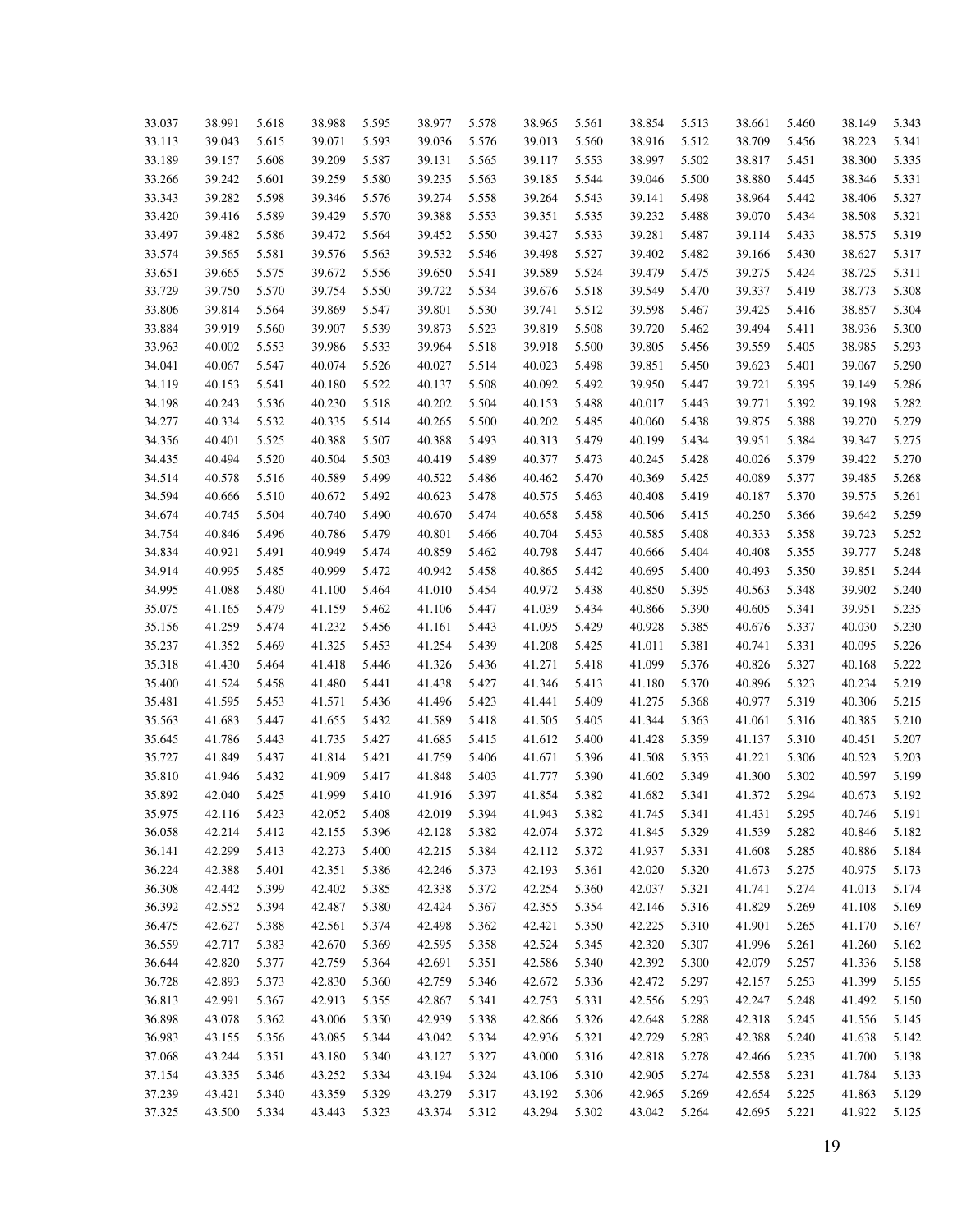| 37.411           | 43.591           | 5.330          | 43.530           | 5.318          | 43.441           | 5.308          | 43.363           | 5.296          | 43.144           | 5.261          | 42.789           | 5.217          | 42.002           | 5.121          |
|------------------|------------------|----------------|------------------|----------------|------------------|----------------|------------------|----------------|------------------|----------------|------------------|----------------|------------------|----------------|
| 37.497           | 43.661           | 5.325          | 43.593           | 5.314          | 43.518           | 5.303          | 43.435           | 5.292          | 43.208           | 5.255          | 42.870           | 5.212          | 42.078           | 5.117          |
| 37.584           | 43.754           | 5.321          | 43.713           | 5.309          | 43.601           | 5.297          | 43.519           | 5.288          | 43.304           | 5.251          | 42.939           | 5.207          | 42.154           | 5.113          |
| 37.670           | 43.842           | 5.315          | 43.782           | 5.303          | 43.674           | 5.291          | 43.603           | 5.282          | 43.394           | 5.245          | 43.035           | 5.202          | 42.218           | 5.109          |
| 37.757           | 43.922           | 5.311          | 43.858           | 5.299          | 43.791           | 5.288          | 43.688           | 5.278          | 43.444           | 5.243          | 43.097           | 5.200          | 42.294           | 5.105          |
| 37.844           | 44.015           | 5.305          | 43.961           | 5.294          | 43.880           | 5.283          | 43.761           | 5.273          | 43.528           | 5.237          | 43.170           | 5.194          | 42.356           | 5.101          |
| 37.932           | 44.091           | 5.300          | 44.025           | 5.289          | 43.928           | 5.279          | 43.849           | 5.269          | 43.612           | 5.233          | 43.262           | 5.190          | 42.451           | 5.097          |
| 38.019           | 44.181           | 5.295          | 44.113           | 5.284          | 44.026           | 5.273          | 43.942           | 5.263          | 43.709           | 5.228          | 43.342           | 5.186          | 42.518           | 5.093          |
| 38.107           | 44.280           | 5.290          | 44.190           | 5.280          | 44.098           | 5.268          | 44.028           | 5.258          | 43.776           | 5.224          | 43.415           | 5.182          | 42.579           | 5.090          |
| 38.194           | 44.365           | 5.284          | 44.254           | 5.274          | 44.189           | 5.264          | 44.105           | 5.254          | 43.865           | 5.219          | 43.510           | 5.178          | 42.664           | 5.086          |
| 38.282           | 44.459           | 5.278          | 44.371           | 5.268          | 44.287           | 5.259          | 44.187           | 5.250          | 43.972           | 5.214          | 43.562           | 5.173          | 42.750           | 5.082          |
| 38.371           | 44.546           | 5.273          | 44.462           | 5.264          | 44.379           | 5.253          | 44.266           | 5.245          | 44.059           | 5.210          | 43.663           | 5.168          | 42.820           | 5.077          |
| 38.459           | 44.631           | 5.268          | 44.538           | 5.259          | 44.473           | 5.248          | 44.382           | 5.241          | 44.144           | 5.206          | 43.729           | 5.164          | 42.892           | 5.074          |
| 38.548           | 44.712           | 5.263          | 44.641           | 5.255          | 44.557           | 5.244          | 44.453           | 5.235          | 44.192           | 5.201          | 43.826           | 5.160          | 42.960           | 5.070          |
| 38.637           | 44.800           | 5.258          | 44.710           | 5.249          | 44.654           | 5.240          | 44.533           | 5.231          | 44.278           | 5.196          | 43.912           | 5.156          | 43.041           | 5.066          |
| 38.726           | 44.896           | 5.253          | 44.826           | 5.245          | 44.731           | 5.236          | 44.619           | 5.226          | 44.379           | 5.192          | 43.981           | 5.153          | 43.123           | 5.062          |
| 38.815           | 44.988           | 5.248          | 44.923           | 5.240          | 44.814           | 5.230          | 44.708           | 5.222          | 44.456           | 5.186          | 44.063           | 5.148          | 43.203           | 5.058          |
| 38.905           | 45.087           | 5.242          | 44.959           | 5.235          | 44.901           | 5.226          | 44.781           | 5.217          | 44.545           | 5.183          | 44.139           | 5.142          | 43.268           | 5.054          |
| 38.994           | 45.165           | 5.237          | 45.066           | 5.230          | 44.980           | 5.220          | 44.889           | 5.212          | 44.622           | 5.178          | 44.233           | 5.139          | 43.357           | 5.050          |
| 39.084           | 45.259           | 5.231          | 45.157           | 5.226          | 45.072           | 5.215          | 44.979           | 5.206          | 44.728           | 5.173          | 44.328           | 5.134          | 43.430           | 5.046          |
| 39.174           | 45.347           | 5.224          | 45.261           | 5.219          | 45.185           | 5.211          | 45.055           | 5.201          | 44.789           | 5.168          | 44.410           | 5.129          | 43.510           | 5.041          |
| 39.264           | 45.433           | 5.220          | 45.336           | 5.213          | 45.239           | 5.205          | 45.135           | 5.196          | 44.886           | 5.164          | 44.463           | 5.125          | 43.590           | 5.038          |
| 39.355           | 45.519           | 5.214          | 45.426           | 5.209          | 45.324           | 5.199          | 45.222           | 5.192          | 44.958           | 5.159          | 44.557           | 5.121          | 43.661           | 5.034          |
| 39.446           | 45.606           | 5.210          | 45.512           | 5.204          | 45.408           | 5.193          | 45.318           | 5.186          | 45.029           | 5.154          | 44.626           | 5.116          | 43.740           | 5.029          |
| 39.537           | 45.695           | 5.205          | 45.587           | 5.196          | 45.523           | 5.190          | 45.377           | 5.180          | 45.111           | 5.149          | 44.707           | 5.111          | 43.810           | 5.025          |
| 39.628           | 45.786           | 5.200          | 45.654           | 5.193          | 45.579           | 5.186          | 45.457           | 5.177          | 45.224           | 5.145          | 44.805           | 5.108          | 43.878           | 5.021          |
| 39.719           | 45.873           | 5.195          | 45.778           | 5.189          | 45.633           | 5.181          | 45.559           | 5.171          | 45.292           | 5.141          | 44.853           | 5.104          | 43.936           | 5.017          |
| 39.811           | 45.966           | 5.189          | 45.828           | 5.182          | 45.747           | 5.178          | 45.633           | 5.166          | 45.328           | 5.137          | 44.954           | 5.098          | 44.029           | 5.013          |
| 39.902           | 46.055           | 5.184          | 45.935           | 5.179          | 45.820           | 5.170          | 45.755           | 5.161          | 45.450           | 5.132          | 45.054           | 5.094          | 44.101           | 5.009          |
| 39.994           | 46.147           | 5.180          | 46.029           | 5.174          | 45.927           | 5.170          | 45.794           | 5.158          | 45.521           | 5.129          | 45.108           | 5.090          | 44.196           | 5.006          |
| 40.087           | 46.209           | 5.174          | 46.141           | 5.168          | 46.018           | 5.160          | 45.902           | 5.154          | 45.641           | 5.123          | 45.203           | 5.086          | 44.248           | 5.002          |
| 40.179           | 46.325           | 5.169          | 46.183           | 5.165          | 46.074           | 5.158          | 45.991           | 5.148          | 45.733           | 5.118          | 45.251           | 5.083          | 44.329           | 4.999          |
| 40.272           | 46.402           | 5.164          | 46.283           | 5.159          | 46.224           | 5.152          | 46.074           | 5.145          | 45.775           | 5.114          | 45.370           | 5.078          | 44.436           | 4.994          |
| 40.365           | 46.489           | 5.159          | 46.394           | 5.157          | 46.277           | 5.146          | 46.162           | 5.139          | 45.868           | 5.110          | 45.437           | 5.073          | 44.495           | 4.991          |
| 40.458           | 46.577           | 5.154          | 46.482           | 5.149          | 46.391           | 5.142          | 46.226           | 5.134          | 45.994           | 5.107          | 45.542           | 5.070          | 44.583           | 4.986          |
| 40.551           | 46.676           | 5.147          | 46.564           | 5.146          | 46.460           | 5.139          | 46.348           | 5.131          | 46.086           | 5.100          | 45.623           | 5.065          | 44.670           | 4.984          |
| 40.644           | 46.777           | 5.144          | 46.684           | 5.141          | 46.567           | 5.132          | 46.426           | 5.126          | 46.126           | 5.097          | 45.706           | 5.061          | 44.732           | 4.979          |
| 40.738           | 46.865           | 5.139          | 46.756           | 5.135          | 46.637           | 5.126          | 46.523           | 5.122          | 46.235           | 5.093          | 45.800           | 5.057          | 44.838           | 4.976          |
| 40.832           | 46.967           | 5.134          | 46.853           | 5.131          | 46.766           | 5.124          | 46.615           | 5.117          | 46.332           | 5.088          | 45.887           | 5.053          | 44.916           | 4.971          |
| 40.926           | 47.046           | 5.130          | 46.899           | 5.127          | 46.850           | 5.119          | 46.710           | 5.113          | 46.417           | 5.083          | 45.969           | 5.049          | 44.998           | 4.968          |
| 41.020           | 47.133           | 5.123          | 47.038           | 5.120          | 46.914           | 5.113          | 46.810           | 5.107          | 46.522           | 5.079          | 46.062           | 5.043          | 45.082           | 4.963          |
| 41.115           | 47.247           | 5.117          | 47.115           | 5.116          | 47.037           | 5.108          | 46.883           | 5.102          | 46.594           | 5.073          | 46.154           | 5.039          | 45.154           | 4.959          |
| 41.210           | 47.327           | 5.111          | 47.212           | 5.109          | 47.092           | 5.104          | 46.987           | 5.097          | 46.693           | 5.069          | 46.230           | 5.035          | 45.238           | 4.954          |
| 41.305           | 47.415           | 5.106          | 47.303           | 5.103          | 47.198           | 5.097          | 47.073           | 5.093          | 46.754           | 5.064          | 46.311           | 5.030          | 45.312           | 4.950          |
| 41.400           | 47.486           | 5.101          | 47.387           | 5.101          | 47.281           | 5.093          | 47.149           | 5.088          | 46.845           | 5.060          | 46.398           | 5.026          | 45.389           | 4.947          |
| 41.495           | 47.609           | 5.096          | 47.485           | 5.096          | 47.373           | 5.087          | 47.236           | 5.083          | 46.913           | 5.055          | 46.478           | 5.022          | 45.466           | 4.943          |
| 41.591           | 47.689           | 5.092          | 47.556           | 5.091          | 47.455           | 5.086          | 47.324           | 5.078          | 47.006           | 5.051          | 46.552           | 5.017          | 45.546           | 4.938          |
|                  |                  |                |                  |                |                  |                |                  |                |                  |                |                  |                |                  |                |
| 41.687           | 47.749           | 5.087          | 47.633           | 5.087          | 47.519           | 5.080          | 47.383           | 5.074<br>5.069 | 47.094           | 5.047          | 46.647           | 5.013          | 45.603           | 4.935          |
| 41.783           | 47.857<br>47.959 | 5.081          | 47.734           | 5.080          | 47.655           | 5.074          | 47.516           | 5.064          | 47.168           | 5.041          | 46.722           | 5.009          | 45.710           | 4.931          |
| 41.879           | 48.058           | 5.077          | 47.790<br>47.947 | 5.077          | 47.724           | 5.070          | 47.589           |                | 47.282           | 5.038          | 46.792           | 5.004          | 45.801           | 4.927          |
| 41.976           |                  | 5.073          | 47.992           | 5.073          | 47.821           | 5.065          | 47.670           | 5.061          | 47.358           | 5.033          | 46.905           | 5.000          | 45.855           | 4.924          |
| 42.073           | 48.154           | 5.069          | 48.118           | 5.068<br>5.064 | 47.897           | 5.061          | 47.737           | 5.056<br>5.052 | 47.478           | 5.029          | 46.975           | 4.997          | 45.955           | 4.920          |
| 42.170<br>42.267 | 48.251<br>48.320 | 5.064<br>5.056 | 48.188           | 5.057          | 47.980<br>48.080 | 5.055<br>5.049 | 47.855<br>47.947 | 5.046          | 47.520<br>47.654 | 5.026<br>5.019 | 47.077<br>47.185 | 4.993<br>4.988 | 46.017<br>46.111 | 4.916<br>4.911 |
|                  |                  |                |                  |                |                  |                |                  |                |                  |                |                  |                |                  |                |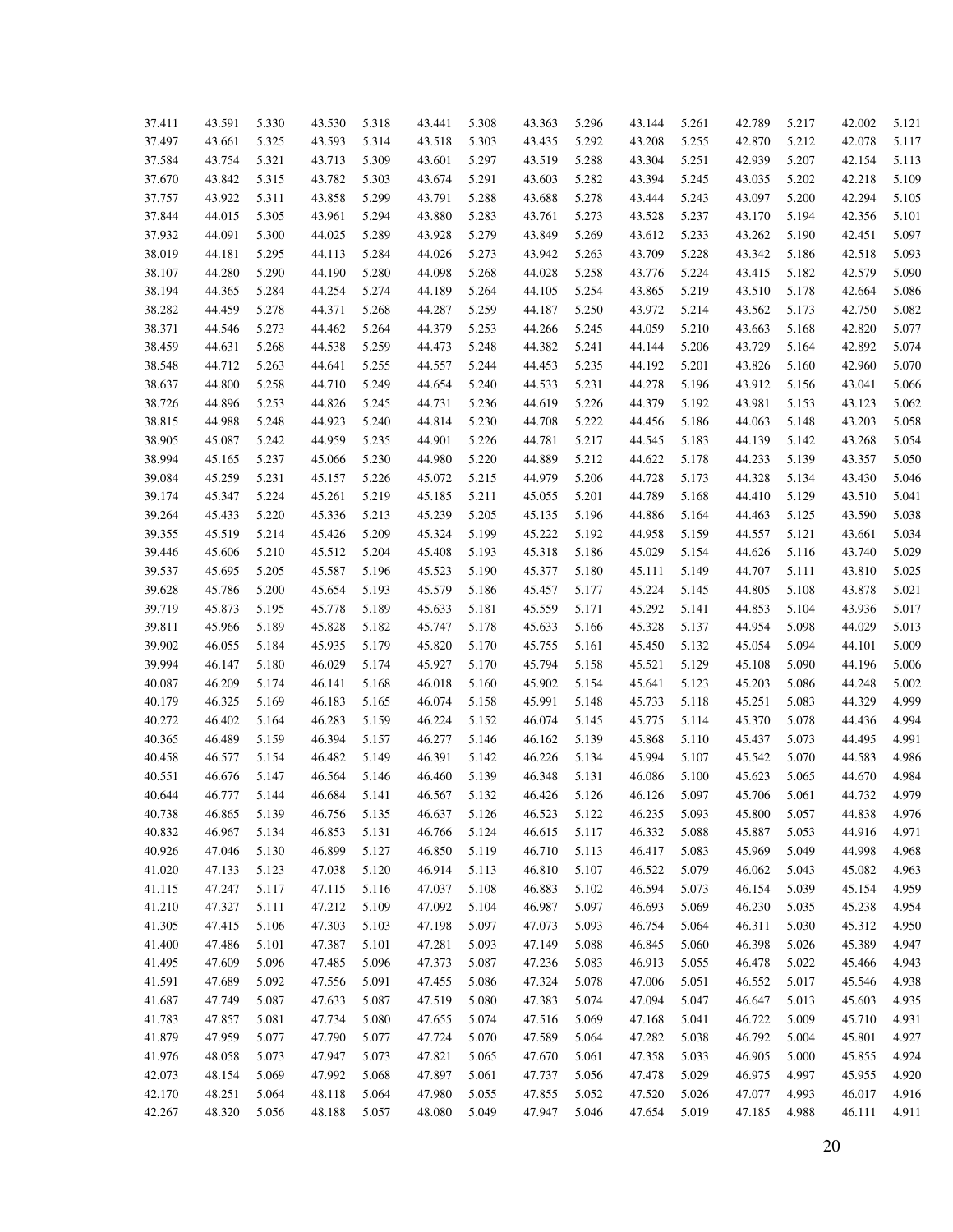| 42.364 | 48.418 | 5.050 | 48.322 | 5.051 | 48.209           | 5.044 | 48.040 | 5.041 | 47.727 | 5.015          | 47.250 | 4.984 | 46.192 | 4.908 |
|--------|--------|-------|--------|-------|------------------|-------|--------|-------|--------|----------------|--------|-------|--------|-------|
| 42.462 | 48.523 | 5.043 | 48.385 | 5.046 | 48.317           | 5.040 | 48.138 | 5.035 | 47.818 | 5.010          | 47.325 | 4.979 | 46.285 | 4.903 |
| 42.560 | 48.616 | 5.038 | 48.499 | 5.041 | 48.394           | 5.035 | 48.240 | 5.032 | 47.918 | 5.006          | 47.426 | 4.974 | 46.358 | 4.899 |
| 42.658 | 48.704 | 5.034 | 48.565 | 5.036 | 48.468           | 5.031 | 48.334 | 5.026 | 48.003 | 5.001          | 47.516 | 4.970 | 46.445 | 4.895 |
| 42.756 | 48.806 | 5.029 | 48.684 | 5.031 | 48.558           | 5.027 | 48.401 | 5.022 | 48.091 | 4.997          | 47.601 | 4.966 | 46.524 | 4.891 |
| 42.855 | 48.914 | 5.025 | 48.767 | 5.026 | 48.665           | 5.022 | 48.515 | 5.017 | 48.192 | 4.991          | 47.691 | 4.961 | 46.619 | 4.887 |
| 42.954 | 48.983 | 5.021 | 48.855 | 5.024 | 48.738           | 5.018 | 48.580 | 5.013 | 48.258 | 4.988          | 47.784 | 4.957 | 46.687 | 4.883 |
| 43.053 | 49.076 | 5.013 | 48.946 | 5.016 | 48.822           | 5.009 | 48.686 | 5.007 | 48.351 | 4.982          | 47.856 | 4.952 | 46.779 | 4.879 |
| 43.152 | 49.167 | 5.008 | 49.042 | 5.011 | 48.915           | 5.006 | 48.774 | 5.001 | 48.438 | 4.978          | 47.946 | 4.948 | 46.853 | 4.874 |
| 43.251 | 49.272 | 5.003 | 49.132 | 5.006 | 49.003           | 5.001 | 48.874 | 4.996 | 48.528 | 4.971          | 48.015 | 4.943 | 46.951 | 4.870 |
| 43.351 | 49.365 | 4.998 | 49.212 | 5.000 | 49.098           | 4.996 | 48.968 | 4.990 | 48.602 | 4.969          | 48.114 | 4.939 | 47.017 | 4.866 |
| 43.451 | 49.467 | 4.992 | 49.313 | 4.996 | 49.206           | 4.991 | 49.072 | 4.987 | 48.722 | 4.964          | 48.200 | 4.935 | 47.099 | 4.862 |
| 43.551 | 49.551 | 4.987 | 49.388 | 4.991 | 49.305           | 4.987 | 49.142 | 4.982 | 48.801 | 4.959          | 48.275 | 4.930 | 47.194 | 4.858 |
| 43.652 | 49.638 | 4.984 | 49.467 | 4.988 | 49.375           | 4.982 | 49.210 | 4.979 | 48.885 | 4.956          | 48.360 | 4.926 | 47.274 | 4.854 |
| 43.752 | 49.746 | 4.980 | 49.573 | 4.984 | 49.477           | 4.977 | 49.330 | 4.974 | 48.973 | 4.950          | 48.462 | 4.921 | 47.351 | 4.850 |
| 43.853 | 49.847 | 4.971 | 49.690 | 4.975 | 49.570           | 4.971 | 49.402 | 4.967 | 49.057 | 4.943          | 48.554 | 4.916 | 47.430 | 4.845 |
| 43.954 | 49.918 | 4.965 | 49.768 | 4.970 | 49.639           | 4.964 | 49.493 | 4.963 | 49.149 | 4.941          | 48.625 | 4.911 | 47.502 | 4.841 |
| 44.055 | 50.007 | 4.960 | 49.851 | 4.964 | 49.731           | 4.959 | 49.581 | 4.957 | 49.221 | 4.935          | 48.696 | 4.907 | 47.571 | 4.837 |
| 44.157 | 50.097 | 4.956 | 49.959 | 4.959 | 49.827           | 4.956 | 49.657 | 4.952 | 49.318 | 4.930          | 48.814 | 4.902 | 47.676 | 4.833 |
| 44.259 | 50.200 | 4.951 | 50.035 | 4.956 | 49.918           | 4.952 | 49.759 | 4.948 | 49.388 | 4.925          | 48.874 | 4.898 | 47.744 | 4.828 |
| 44.361 | 50.245 | 4.947 | 50.112 | 4.951 | 49.998           | 4.946 | 49.862 | 4.943 | 49.506 | 4.921          | 48.961 | 4.894 | 47.823 | 4.825 |
|        | 50.349 | 4.941 | 50.193 | 4.945 | 50.082           | 4.941 | 49.920 | 4.938 |        | 4.916          |        | 4.888 |        | 4.820 |
| 44.463 | 50.439 | 4.935 | 50.294 | 4.941 |                  | 4.936 |        | 4.930 | 49.559 |                | 49.034 | 4.884 | 47.899 | 4.816 |
| 44.566 | 50.541 | 4.928 | 50.388 | 4.934 | 50.163<br>50.244 | 4.932 | 50.017 | 4.928 | 49.641 | 4.911<br>4.906 | 49.122 | 4.879 | 47.974 | 4.811 |
| 44.668 |        |       |        |       |                  |       | 50.113 |       | 49.756 |                | 49.217 |       | 48.054 |       |
| 44.771 | 50.605 | 4.924 | 50.486 | 4.930 | 50.383           | 4.927 | 50.204 | 4.923 | 49.821 | 4.901          | 49.293 | 4.875 | 48.124 | 4.807 |
| 44.875 | 50.700 | 4.919 | 50.562 | 4.926 | 50.426           | 4.920 | 50.274 | 4.919 | 49.894 | 4.896          | 49.372 | 4.870 | 48.197 | 4.803 |
| 44.978 | 50.777 | 4.916 | 50.649 | 4.921 | 50.528           | 4.917 | 50.364 | 4.915 | 50.002 | 4.893          | 49.460 | 4.866 | 48.287 | 4.799 |
| 45.082 | 50.867 | 4.910 | 50.712 | 4.914 | 50.626           | 4.911 | 50.425 | 4.909 | 50.085 | 4.888          | 49.513 | 4.861 | 48.347 | 4.794 |
| 45.186 | 50.968 | 4.903 | 50.796 | 4.910 | 50.682           | 4.907 | 50.515 | 4.904 | 50.166 | 4.882          | 49.605 | 4.857 | 48.434 | 4.791 |
| 45.290 | 51.057 | 4.898 | 50.896 | 4.904 | 50.784           | 4.899 | 50.609 | 4.900 | 50.215 | 4.878          | 49.683 | 4.853 | 48.502 | 4.787 |
| 45.394 | 51.131 | 4.894 | 50.951 | 4.900 | 50.838           | 4.897 | 50.656 | 4.895 | 50.315 | 4.874          | 49.769 | 4.848 | 48.571 | 4.784 |
| 45.499 | 51.205 | 4.891 | 51.039 | 4.897 | 50.949           | 4.894 | 50.760 | 4.892 | 50.364 | 4.871          | 49.846 | 4.845 | 48.638 | 4.780 |
| 45.604 | 51.279 | 4.887 | 51.134 | 4.892 | 51.005           | 4.889 | 50.855 | 4.887 | 50.466 | 4.866          | 49.910 | 4.840 | 48.737 | 4.776 |
| 45.709 | 51.381 | 4.881 | 51.206 | 4.886 | 51.081           | 4.884 | 50.922 | 4.882 | 50.542 | 4.861          | 49.981 | 4.836 | 48.778 | 4.772 |
| 45.814 | 51.454 | 4.876 | 51.323 | 4.883 | 51.167           | 4.881 | 51.018 | 4.878 | 50.612 | 4.857          | 50.079 | 4.833 | 48.885 | 4.769 |
| 45.920 | 51.550 | 4.872 | 51.393 | 4.878 | 51.284           | 4.877 | 51.077 | 4.873 | 50.701 | 4.854          | 50.160 | 4.829 | 48.928 | 4.766 |
| 46.026 | 51.621 | 4.869 | 51.524 | 4.874 | 51.349           | 4.871 | 51.172 | 4.871 | 50.796 | 4.852          | 50.219 | 4.826 | 49.017 | 4.763 |
| 46.132 | 51.715 | 4.866 | 51.564 | 4.872 | 51.442           | 4.870 | 51.249 | 4.867 | 50.877 | 4.847          | 50.318 | 4.822 | 49.089 | 4.760 |
| 46.238 | 51.793 | 4.860 | 51.656 | 4.867 | 51.514           | 4.865 | 51.350 | 4.863 | 50.962 | 4.845          | 50.395 | 4.818 | 49.181 | 4.756 |
| 46.345 | 51.896 | 4.854 | 51.774 | 4.860 | 51.599           | 4.859 | 51.465 | 4.857 | 51.109 | 4.839          | 50.471 | 4.815 | 49.269 | 4.752 |
| 46.452 | 51.985 | 4.851 | 51.813 | 4.858 | 51.697           | 4.855 | 51.531 | 4.853 | 51.147 | 4.836          | 50.582 | 4.811 | 49.344 | 4.750 |
| 46.559 | 52.126 | 4.847 | 51.932 | 4.855 | 51.801           | 4.853 | 51.658 | 4.850 | 51.269 | 4.831          | 50.696 | 4.808 | 49.426 | 4.747 |
| 46.666 | 52.216 | 4.845 | 52.033 | 4.853 | 51.870           | 4.848 | 51.718 | 4.848 | 51.364 | 4.829          | 50.761 | 4.804 | 49.540 | 4.743 |
| 46.774 | 52.306 | 4.836 | 52.146 | 4.844 | 52.010           | 4.842 | 51.843 | 4.842 | 51.457 | 4.822          | 50.882 | 4.799 | 49.636 | 4.739 |
| 46.881 | 52.392 | 4.832 | 52.254 | 4.840 | 52.106           | 4.837 | 51.950 | 4.836 | 51.558 | 4.818          | 50.977 | 4.797 | 49.740 | 4.735 |
| 46.989 | 52.536 | 4.827 | 52.310 | 4.836 | 52.241           | 4.834 | 52.057 | 4.833 | 51.665 | 4.814          | 51.039 | 4.792 | 49.836 | 4.731 |
| 47.098 | 52.618 | 4.824 | 52.404 | 4.830 | 52.300           | 4.833 | 52.112 | 4.831 | 51.687 | 4.813          | 51.121 | 4.790 | 49.873 | 4.728 |
| 47.206 | 52.719 | 4.816 | 52.486 | 4.825 | 52.576           | 4.821 | 52.219 | 4.820 | 51.987 | 4.804          | 51.195 | 4.782 | 50.155 | 4.722 |
| 47.315 | 52.776 | 4.812 | 52.555 | 4.820 | 52.559           | 4.822 | 52.329 | 4.815 | 51.999 | 4.807          | 51.274 | 4.778 | 50.130 | 4.724 |
| 47.424 | 52.874 | 4.804 | 52.654 | 4.815 | 52.769           | 4.810 | 52.406 | 4.812 | 52.182 | 4.793          | 51.353 | 4.773 | 50.333 | 4.711 |
| 47.534 | 52.993 | 4.800 | 52.732 | 4.809 | 52.965           | 4.786 | 52.494 | 4.806 | 52.416 | 4.766          | 51.448 | 4.769 | 50.543 | 4.682 |
| 47.643 | 53.093 | 4.796 | 52.830 | 4.803 | 53.173           | 4.811 | 52.572 | 4.801 | 52.531 | 4.794          | 51.507 | 4.764 | 50.712 | 4.716 |
| 47.753 | 53.131 | 4.791 | 52.890 | 4.797 | 53.027           | 4.796 | 52.659 | 4.793 | 52.474 | 4.775          | 51.568 | 4.757 | 50.573 | 4.697 |
| 47.863 | 53.269 | 4.786 | 52.984 | 4.790 | 53.013           | 4.790 | 52.726 | 4.787 | 52.428 | 4.771          | 51.642 | 4.752 | 50.553 | 4.691 |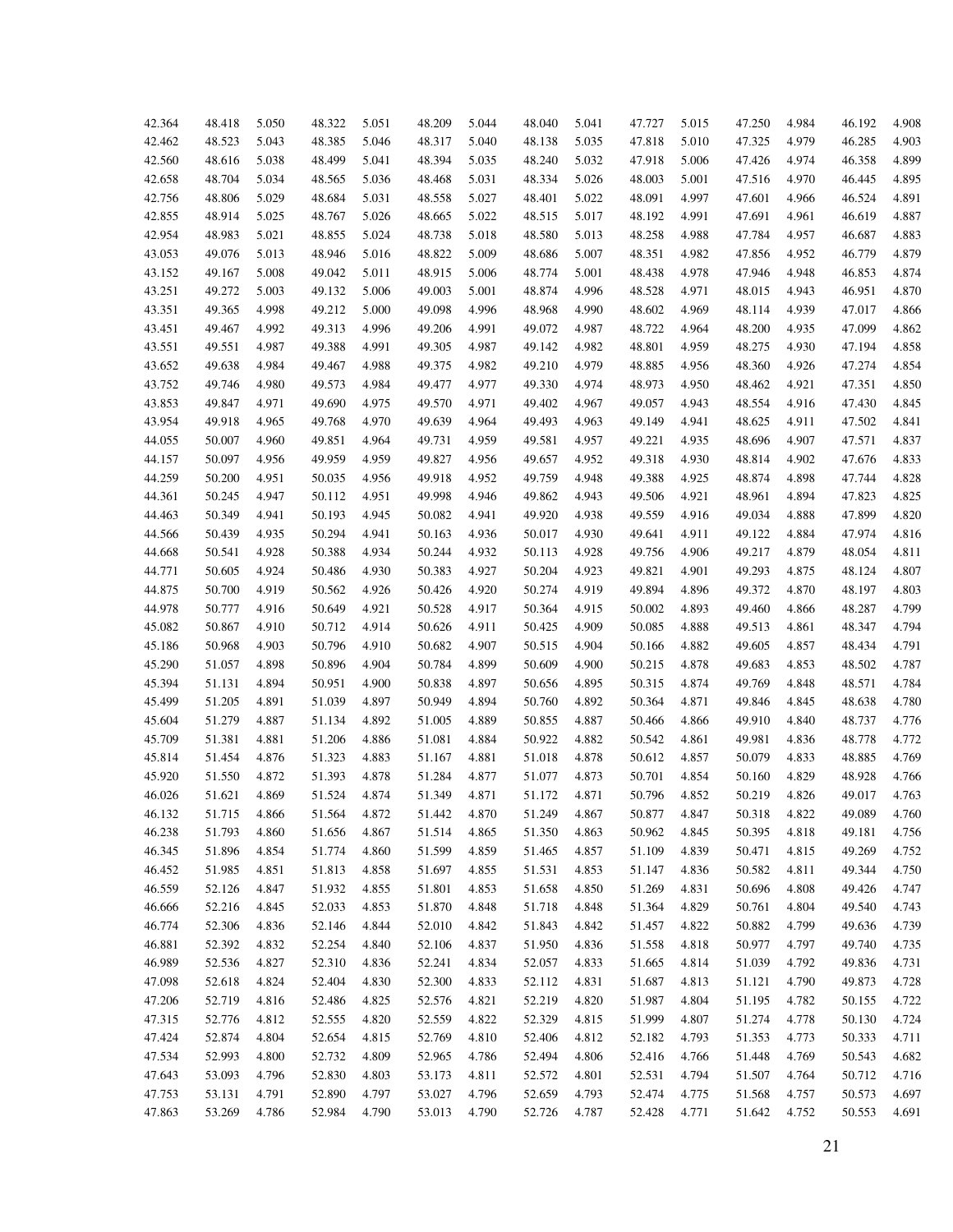| 47.973 | 53.382 | 4.784 | 53.092 | 4.786 | 53.104 | 4.782 | 52.814 | 4.785 | 52.480 | 4.767 | 51.714 | 4.745 | 50.576 | 4.689 |
|--------|--------|-------|--------|-------|--------|-------|--------|-------|--------|-------|--------|-------|--------|-------|
| 48.084 | 53.414 | 4.778 | 53.163 | 4.783 | 53.105 | 4.780 | 52.902 | 4.780 | 52.530 | 4.764 | 51.776 | 4.741 | 50.590 | 4.685 |
| 48.195 | 53.504 | 4.775 | 53.279 | 4.781 | 53.090 | 4.780 | 52.990 | 4.779 | 52.547 | 4.759 | 51.857 | 4.740 | 50.590 | 4.683 |
| 48.306 | 53.592 | 4.772 | 53.378 | 4.776 | 53.290 | 4.778 | 53.066 | 4.777 | 52.587 | 4.762 | 51.994 | 4.740 | 50.748 | 4.685 |
| 48.417 | 53.689 | 4.769 | 53.489 | 4.773 | 53.311 | 4.775 | 53.159 | 4.774 | 52.659 | 4.758 | 52.067 | 4.735 | 50.830 | 4.682 |
| 48.529 | 53.823 | 4.762 | 53.572 | 4.771 | 53.510 | 4.774 | 53.283 | 4.768 | 52.904 | 4.753 | 52.132 | 4.732 | 50.963 | 4.678 |
| 48.641 | 53.860 | 4.759 | 53.673 | 4.768 | 53.581 | 4.764 | 53.342 | 4.768 | 52.954 | 4.748 | 52.243 | 4.727 | 51.066 | 4.672 |
| 48.753 | 53.946 | 4.755 | 53.765 | 4.768 | 53.423 | 4.755 | 53.421 | 4.760 | 52.844 | 4.739 | 52.325 | 4.727 | 50.952 | 4.665 |
| 48.865 | 54.043 | 4.748 | 53.842 | 4.764 | 53.769 | 4.770 | 53.507 | 4.758 | 53.130 | 4.750 | 52.428 | 4.723 | 51.157 | 4.676 |
| 48.978 | 54.143 | 4.742 | 53.952 | 4.762 | 53.757 | 4.762 | 53.567 | 4.750 | 53.147 | 4.746 | 52.527 | 4.722 | 51.167 | 4.669 |
| 49.091 | 54.284 | 4.738 | 54.100 | 4.755 | 53.949 | 4.752 | 53.685 | 4.748 | 53.371 | 4.738 | 52.594 | 4.719 | 51.382 | 4.666 |
| 49.204 | 54.366 | 4.734 | 54.203 | 4.746 | 54.076 | 4.745 | 53.783 | 4.741 | 53.493 | 4.731 | 52.684 | 4.713 | 51.497 | 4.657 |
| 49.317 | 54.423 | 4.729 | 54.305 | 4.740 | 54.144 | 4.739 | 53.838 | 4.735 | 53.588 | 4.725 | 52.793 | 4.704 | 51.578 | 4.652 |
| 49.431 | 54.519 | 4.725 | 54.354 | 4.734 | 54.161 | 4.741 | 53.927 | 4.729 | 53.559 | 4.724 | 52.875 | 4.698 | 51.552 | 4.654 |
| 61.094 | 63.380 | 4.300 | 63.261 | 4.315 | 62.978 | 4.315 | 62.865 | 4.327 | 62.387 | 4.323 | 61.810 | 4.328 | 59.847 | 4.297 |
| 61.235 | 63.492 | 4.293 | 63.257 | 4.308 | 63.167 | 4.312 | 62.933 | 4.321 | 62.438 | 4.322 | 61.760 | 4.319 | 59.950 | 4.294 |
| 61.376 | 63.623 | 4.290 | 63.363 | 4.307 | 63.147 | 4.308 | 63.006 | 4.316 | 62.401 | 4.317 | 61.864 | 4.317 | 59.963 | 4.291 |
| 61.518 | 63.646 | 4.285 | 63.454 | 4.300 | 63.274 | 4.305 | 63.093 | 4.313 | 62.538 | 4.315 | 61.910 | 4.313 | 60.096 | 4.287 |
| 61.660 | 63.735 | 4.276 | 63.502 | 4.294 | 63.326 | 4.299 | 63.164 | 4.309 | 62.662 | 4.311 | 61.978 | 4.308 | 60.165 | 4.283 |
| 61.802 | 63.824 | 4.275 | 63.537 | 4.292 | 63.391 | 4.295 | 63.166 | 4.302 | 62.670 | 4.305 | 62.016 | 4.302 | 60.139 | 4.277 |
| 61.944 | 63.920 | 4.278 | 63.643 | 4.288 | 63.472 | 4.292 | 63.275 | 4.305 | 62.784 | 4.306 | 62.042 | 4.302 | 60.252 | 4.276 |
| 62.087 | 63.997 | 4.274 | 63.764 | 4.288 | 63.493 | 4.293 | 63.424 | 4.302 | 62.908 | 4.302 | 62.177 | 4.300 | 60.375 | 4.276 |
| 62.230 | 64.127 | 4.268 | 63.889 | 4.283 | 63.700 | 4.284 | 63.528 | 4.295 | 63.059 | 4.294 | 62.430 | 4.293 | 60.500 | 4.269 |
| 62.373 | 64.166 | 4.260 | 64.066 | 4.276 | 63.829 | 4.281 | 63.681 | 4.290 | 63.146 | 4.292 | 62.439 | 4.290 | 60.498 | 4.266 |
| 62.517 | 64.332 | 4.255 | 64.044 | 4.270 | 63.903 | 4.276 | 63.745 | 4.284 | 63.241 | 4.290 | 62.520 | 4.285 | 60.635 | 4.262 |
| 62.661 | 64.343 | 4.251 | 64.154 | 4.266 | 63.967 | 4.273 | 63.777 | 4.281 | 63.278 | 4.283 | 62.535 | 4.280 | 60.686 | 4.258 |
| 62.806 | 64.439 | 4.247 | 64.197 | 4.263 | 64.038 | 4.270 | 63.911 | 4.279 | 63.408 | 4.282 | 62.658 | 4.280 | 60.798 | 4.257 |
| 62.951 | 64.620 | 4.246 | 64.390 | 4.260 | 64.160 | 4.266 | 64.039 | 4.276 | 63.486 | 4.278 | 62.806 | 4.277 | 60.958 | 4.254 |
| 63.096 | 64.738 | 4.238 | 64.484 | 4.255 | 64.354 | 4.262 | 64.187 | 4.271 | 63.639 | 4.274 | 62.973 | 4.273 | 61.086 | 4.250 |
| 63.241 | 64.830 | 4.231 | 64.592 | 4.249 | 64.473 | 4.256 | 64.272 | 4.265 | 63.732 | 4.268 | 63.025 | 4.267 | 61.179 | 4.246 |
| 63.387 | 64.993 | 4.233 | 64.753 | 4.247 | 64.617 | 4.253 | 64.456 | 4.264 | 63.867 | 4.267 | 63.183 | 4.266 | 61.327 | 4.245 |
| 63.533 | 65.066 | 4.225 | 64.845 | 4.240 | 64.683 | 4.246 | 64.498 | 4.256 | 63.979 | 4.259 | 63.284 | 4.257 | 61.373 | 4.236 |
| 63.680 | 65.172 | 4.219 | 64.955 | 4.236 | 64.765 | 4.243 | 64.614 | 4.253 | 64.085 | 4.256 | 63.342 | 4.255 | 61.483 | 4.234 |
| 63.826 | 65.265 | 4.217 | 65.036 | 4.234 | 64.884 | 4.242 | 64.662 | 4.249 | 64.208 | 4.253 | 63.481 | 4.252 | 61.563 | 4.232 |
| 63.973 | 65.350 | 4.212 | 65.088 | 4.227 | 64.973 | 4.236 | 64.784 | 4.244 | 64.238 | 4.247 | 63.530 | 4.247 | 61.640 | 4.227 |
| 64.121 | 65.389 | 4.202 | 65.209 | 4.222 | 65.048 | 4.230 | 64.840 | 4.239 | 64.300 | 4.243 | 63.606 | 4.242 | 61.739 | 4.222 |
| 64.269 | 65.452 | 4.196 | 65.278 | 4.217 | 65.108 | 4.226 | 64.910 | 4.234 | 64.409 | 4.238 | 63.700 | 4.238 | 61.812 | 4.219 |
| 64.417 | 65.525 | 4.192 | 65.359 | 4.214 | 65.193 | 4.222 | 64.992 | 4.230 | 64.477 | 4.235 | 63.765 | 4.235 | 61.883 | 4.216 |
| 64.565 | 65.618 | 4.188 | 65.426 | 4.209 | 65.277 | 4.218 | 65.075 | 4.226 | 64.567 | 4.231 | 63.846 | 4.231 | 61.959 | 4.212 |
| 64.714 | 65.726 | 4.185 | 65.524 | 4.206 | 65.355 | 4.214 | 65.168 | 4.223 | 64.642 | 4.228 | 63.953 | 4.228 | 62.042 | 4.209 |
| 64.863 | 65.824 | 4.180 | 65.641 | 4.201 | 65.473 | 4.210 | 65.285 | 4.218 | 64.749 | 4.223 | 64.041 | 4.223 | 62.146 | 4.205 |
| 65.013 | 65.882 | 4.175 | 65.707 | 4.197 | 65.556 | 4.206 | 65.353 | 4.214 | 64.829 | 4.219 | 64.103 | 4.220 | 62.196 | 4.202 |
| 65.163 | 66.029 | 4.178 | 65.804 | 4.196 | 65.689 | 4.205 | 65.458 | 4.214 | 64.951 | 4.219 | 64.186 | 4.218 | 62.294 | 4.201 |
| 65.313 | 66.122 | 4.173 | 65.870 | 4.192 | 65.728 | 4.199 | 65.560 | 4.209 | 65.027 | 4.213 | 64.295 | 4.214 | 62.381 | 4.196 |
| 65.464 | 66.187 | 4.168 | 65.974 | 4.188 | 65.794 | 4.196 | 65.635 | 4.206 | 65.115 | 4.210 | 64.375 | 4.211 | 62.452 | 4.193 |
| 65.615 | 66.334 | 4.166 | 66.103 | 4.185 | 65.948 | 4.195 | 65.784 | 4.204 | 65.224 | 4.208 | 64.498 | 4.209 | 62.577 | 4.192 |
| 65.766 | 66.458 | 4.162 | 66.271 | 4.181 | 66.110 | 4.189 | 65.918 | 4.199 | 65.419 | 4.204 | 64.689 | 4.204 | 62.739 | 4.187 |
| 65.917 | 66.543 | 4.154 | 66.335 | 4.175 | 66.200 | 4.183 | 66.010 | 4.193 | 65.460 | 4.198 | 64.737 | 4.199 | 62.807 | 4.182 |
| 66.069 | 66.655 | 4.152 | 66.475 | 4.171 | 66.308 | 4.181 | 66.106 | 4.190 | 65.581 | 4.195 | 64.864 | 4.196 | 62.912 | 4.179 |
| 66.222 | 66.774 | 4.148 | 66.586 | 4.166 | 66.414 | 4.175 | 66.215 | 4.185 | 65.668 | 4.190 | 64.984 | 4.191 | 63.026 | 4.175 |
| 66.374 | 66.833 | 4.142 | 66.629 | 4.163 | 66.482 | 4.171 | 66.301 | 4.181 | 65.748 | 4.186 | 65.028 | 4.188 | 63.082 | 4.172 |
| 66.527 | 66.962 | 4.138 | 66.742 | 4.158 | 66.586 | 4.167 | 66.381 | 4.176 | 65.856 | 4.182 | 65.147 | 4.183 | 63.189 | 4.167 |
| 66.681 | 67.023 | 4.131 | 66.830 | 4.153 | 66.677 | 4.162 | 66.485 | 4.171 | 65.953 | 4.177 | 65.215 | 4.178 | 63.267 | 4.163 |
| 66.834 | 67.102 | 4.126 | 66.913 | 4.149 | 66.767 | 4.157 | 66.570 | 4.167 | 66.039 | 4.173 | 65.308 | 4.174 | 63.355 | 4.159 |
|        |        |       |        |       |        |       |        |       |        |       |        |       |        |       |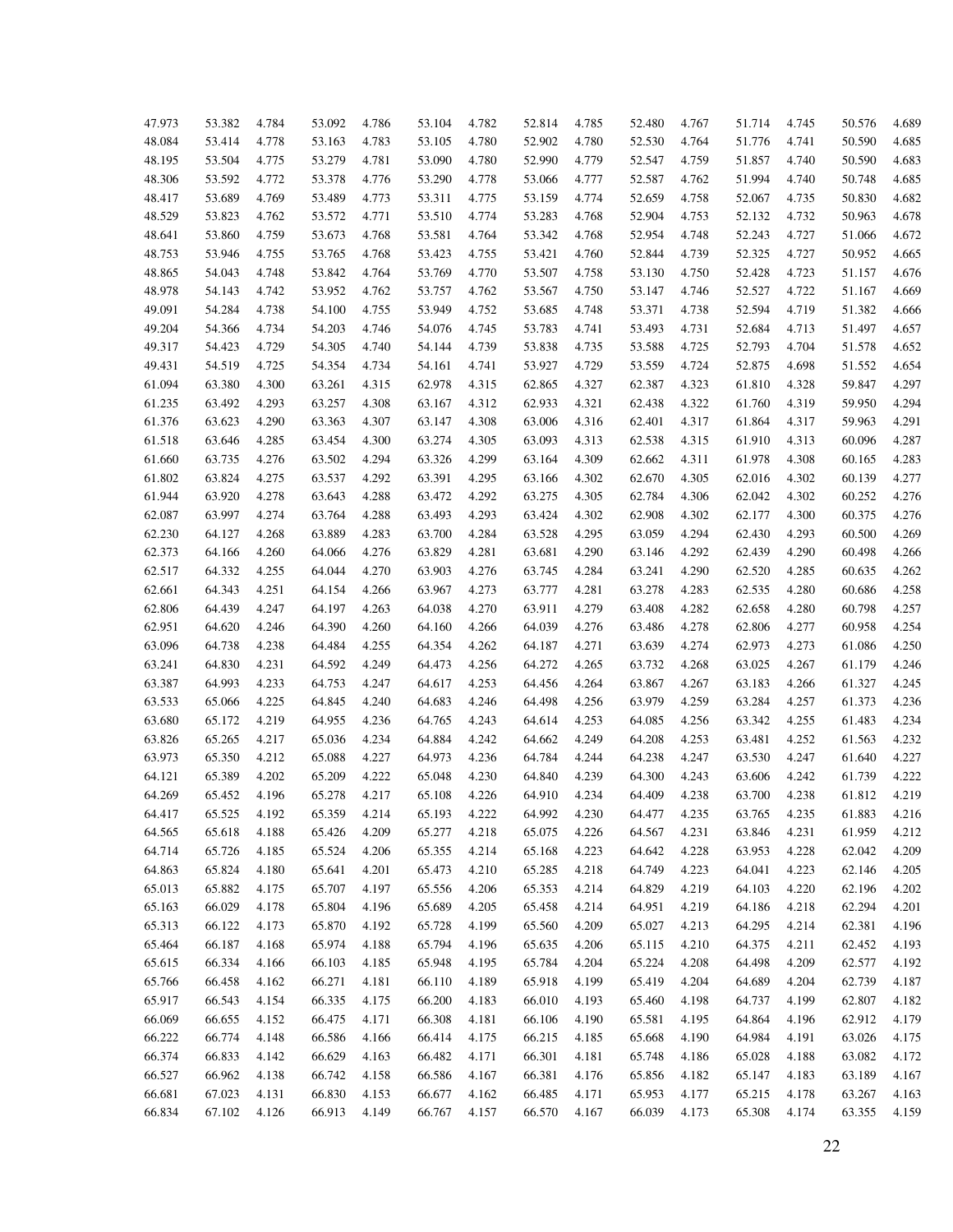| 66.988 | 67.183 | 4.120 | 67.011 | 4.144 | 66.858           | 4.153 | 66.649 | 4.162 | 66.128 | 4.168 | 65.394 | 4.170 | 63.437 | 4.155          |
|--------|--------|-------|--------|-------|------------------|-------|--------|-------|--------|-------|--------|-------|--------|----------------|
| 67.143 | 67.260 | 4.116 | 67.094 | 4.140 | 66.943           | 4.149 | 66.726 | 4.158 | 66.198 | 4.165 | 65.473 | 4.166 | 63.521 | 4.152          |
| 67.298 | 67.350 | 4.114 | 67.167 | 4.136 | 67.026           | 4.146 | 66.817 | 4.155 | 66.281 | 4.161 | 65.552 | 4.162 | 63.592 | 4.149          |
| 67.453 | 67.437 | 4.108 | 67.257 | 4.132 | 67.100           | 4.142 | 66.898 | 4.151 | 66.363 | 4.158 | 65.640 | 4.159 | 63.668 | 4.145          |
| 67.608 | 67.524 | 4.105 | 67.354 | 4.129 | 67.195           | 4.138 | 66.986 | 4.147 | 66.458 | 4.154 | 65.727 | 4.156 | 63.749 | 4.143          |
| 67.764 | 67.591 | 4.102 | 67.424 | 4.126 | 67.266           | 4.135 | 67.060 | 4.144 | 66.535 | 4.151 | 65.788 | 4.153 | 63.823 | 4.140          |
| 67.920 | 67.709 | 4.097 | 67.542 | 4.122 | 67.388           | 4.132 | 67.178 | 4.141 | 66.648 | 4.148 | 65.910 | 4.149 | 63.939 | 4.137          |
| 68.077 | 67.795 | 4.094 | 67.641 | 4.119 | 67.484           | 4.128 | 67.274 | 4.138 | 66.736 | 4.145 | 66.004 | 4.147 | 64.025 | 4.134          |
| 68.234 | 67.935 | 4.092 | 67.756 | 4.116 | 67.608           | 4.126 | 67.401 | 4.135 | 66.866 | 4.142 | 66.120 | 4.144 | 64.146 | 4.132          |
| 68.391 | 68.068 | 4.086 | 67.906 | 4.111 | 67.745           | 4.120 | 67.540 | 4.130 | 67.001 | 4.136 | 66.254 | 4.139 | 64.274 | 4.127          |
| 68.549 | 68.117 | 4.083 | 67.951 | 4.107 | 67.806           | 4.116 | 67.606 | 4.126 | 67.057 | 4.133 | 66.315 | 4.136 | 64.327 | 4.124          |
| 68.707 | 68.254 | 4.079 | 68.095 | 4.104 | 67.941           | 4.113 | 67.741 | 4.123 | 67.188 | 4.130 | 66.448 | 4.133 | 64.454 | 4.121          |
| 68.865 | 68.393 | 4.075 | 68.233 | 4.099 | 68.068           | 4.109 | 67.869 | 4.119 | 67.326 | 4.126 | 66.575 | 4.129 | 64.579 | 4.117          |
|        | 68.497 | 4.070 | 68.324 | 4.094 |                  |       |        |       |        |       |        |       |        |                |
| 69.024 |        |       | 68.403 |       | 68.166<br>68.248 | 4.104 | 67.964 | 4.113 | 67.422 | 4.121 | 66.678 | 4.124 | 64.676 | 4.113<br>4.108 |
| 69.183 | 68.573 | 4.064 |        | 4.089 |                  | 4.099 | 68.040 | 4.109 | 67.500 | 4.116 | 66.748 | 4.119 | 64.743 |                |
| 69.343 | 68.655 | 4.061 | 68.490 | 4.086 | 68.337           | 4.095 | 68.134 | 4.105 | 67.594 | 4.112 | 66.835 | 4.116 | 64.834 | 4.105          |
| 69.502 | 68.756 | 4.057 | 68.583 | 4.081 | 68.434           | 4.091 | 68.220 | 4.101 | 67.677 | 4.109 | 66.927 | 4.112 | 64.921 | 4.102          |
| 69.663 | 68.848 | 4.051 | 68.682 | 4.077 | 68.526           | 4.087 | 68.315 | 4.097 | 67.777 | 4.105 | 67.019 | 4.108 | 65.012 | 4.098          |
| 69.823 | 68.935 | 4.047 | 68.762 | 4.072 | 68.615           | 4.083 | 68.398 | 4.092 | 67.858 | 4.100 | 67.106 | 4.104 | 65.089 | 4.094          |
| 69.984 | 69.012 | 4.044 | 68.844 | 4.069 | 68.686           | 4.079 | 68.473 | 4.089 | 67.929 | 4.097 | 67.177 | 4.100 | 65.161 | 4.090          |
| 70.146 | 69.091 | 4.039 | 68.921 | 4.065 | 68.761           | 4.075 | 68.552 | 4.085 | 68.012 | 4.093 | 67.262 | 4.096 | 65.235 | 4.087          |
| 70.307 | 69.162 | 4.036 | 69.006 | 4.061 | 68.853           | 4.072 | 68.636 | 4.082 | 68.096 | 4.090 | 67.333 | 4.093 | 65.311 | 4.084          |
| 70.469 | 69.261 | 4.034 | 69.104 | 4.059 | 68.947           | 4.069 | 68.736 | 4.079 | 68.196 | 4.087 | 67.432 | 4.091 | 65.406 | 4.082          |
| 70.632 | 69.384 | 4.029 | 69.224 | 4.055 | 69.069           | 4.065 | 68.857 | 4.075 | 68.319 | 4.084 | 67.552 | 4.087 | 65.518 | 4.079          |
| 70.795 | 69.471 | 4.025 | 69.314 | 4.051 | 69.160           | 4.061 | 68.953 | 4.072 | 68.405 | 4.080 | 67.638 | 4.084 | 65.610 | 4.075          |
| 70.958 | 69.596 | 4.023 | 69.442 | 4.048 | 69.276           | 4.058 | 69.076 | 4.069 | 68.529 | 4.076 | 67.761 | 4.081 | 65.720 | 4.072          |
| 71.121 | 69.668 | 4.016 | 69.516 | 4.043 | 69.358           | 4.053 | 69.146 | 4.064 | 68.599 | 4.072 | 67.832 | 4.076 | 65.789 | 4.068          |
| 71.285 | 69.778 | 4.015 | 69.624 | 4.041 | 69.473           | 4.052 | 69.263 | 4.062 | 68.711 | 4.070 | 67.945 | 4.075 | 65.898 | 4.067          |
| 71.450 | 69.942 | 4.010 | 69.775 | 4.036 | 69.626           | 4.047 | 69.410 | 4.057 | 68.868 | 4.065 | 68.095 | 4.070 | 66.045 | 4.063          |
| 71.614 | 70.035 | 4.005 | 69.885 | 4.031 | 69.723           | 4.042 | 69.510 | 4.052 | 68.958 | 4.060 | 68.186 | 4.065 | 66.137 | 4.058          |
| 71.779 | 70.116 | 4.001 | 69.955 | 4.027 | 69.811           | 4.038 | 69.596 | 4.048 | 69.046 | 4.057 | 68.276 | 4.062 | 66.219 | 4.055          |
| 71.945 | 70.215 | 3.996 | 70.059 | 4.023 | 69.907           | 4.033 | 69.691 | 4.044 | 69.134 | 4.052 | 68.360 | 4.057 | 66.310 | 4.051          |
| 72.111 | 70.315 | 3.992 | 70.157 | 4.019 | 70.000           | 4.029 | 69.783 | 4.040 | 69.235 | 4.048 | 68.462 | 4.053 | 66.396 | 4.047          |
| 72.277 | 70.394 | 3.988 | 70.235 | 4.015 | 70.084           | 4.025 | 69.872 | 4.036 | 69.319 | 4.045 | 68.547 | 4.050 | 66.477 | 4.044          |
| 72.444 | 70.475 | 3.983 | 70.320 | 4.010 | 70.164           | 4.021 | 69.954 | 4.032 | 69.399 | 4.040 | 68.625 | 4.046 | 66.553 | 4.040          |
| 72.611 | 70.557 | 3.980 | 70.410 | 4.006 | 70.252           | 4.017 | 70.034 | 4.028 | 69.478 | 4.037 | 68.703 | 4.042 | 66.629 | 4.036          |
| 72.778 | 70.637 | 3.977 | 70.492 | 4.003 | 70.331           | 4.014 | 70.113 | 4.025 | 69.560 | 4.034 | 68.781 | 4.039 | 66.706 | 4.034          |
| 72.946 | 70.720 | 3.972 | 70.572 | 3.999 | 70.415           | 4.010 | 70.192 | 4.021 | 69.646 | 4.030 | 68.865 | 4.035 | 66.779 | 4.030          |
| 73.114 | 70.827 | 3.970 | 70.668 | 3.997 | 70.515           | 4.007 | 70.292 | 4.018 | 69.733 | 4.027 | 68.953 | 4.033 | 66.874 | 4.028          |
| 73.282 | 70.926 | 3.967 | 70.768 | 3.993 | 70.614           | 4.004 | 70.396 | 4.015 | 69.837 | 4.024 | 69.060 | 4.030 | 66.970 | 4.025          |
| 73.451 | 71.023 | 3.962 | 70.875 | 3.990 | 70.709           | 4.001 | 70.495 | 4.012 | 69.941 | 4.021 | 69.159 | 4.027 | 67.072 | 4.022          |
| 73.621 | 71.140 | 3.959 | 70.985 | 3.985 | 70.833           | 3.997 | 70.607 | 4.008 | 70.049 | 4.017 | 69.274 | 4.023 | 67.178 | 4.019          |
| 73.790 | 71.226 | 3.956 | 71.070 | 3.983 | 70.918           | 3.994 | 70.703 | 4.005 | 70.142 | 4.015 | 69.363 | 4.020 | 67.263 | 4.016          |
| 73.961 | 71.362 | 3.952 | 71.216 | 3.979 | 71.059           | 3.990 | 70.849 | 4.001 | 70.290 | 4.011 | 69.501 | 4.017 | 67.400 | 4.013          |
| 74.131 | 71.471 | 3.947 | 71.328 | 3.974 | 71.170           | 3.985 | 70.953 | 3.997 | 70.398 | 4.006 | 69.603 | 4.012 | 67.502 | 4.009          |
| 74.302 | 71.560 | 3.945 | 71.409 | 3.971 | 71.251           | 3.982 | 71.045 | 3.993 | 70.482 | 4.003 | 69.696 | 4.009 | 67.589 | 4.006          |
| 74.473 | 71.680 | 3.939 | 71.529 | 3.966 | 71.379           | 3.977 | 71.161 | 3.989 | 70.603 | 3.999 | 69.813 | 4.005 | 67.700 | 4.002          |
| 74.645 | 71.780 | 3.935 | 71.624 | 3.962 | 71.473           | 3.974 | 71.255 | 3.985 | 70.695 | 3.995 | 69.906 | 4.000 | 67.790 | 3.998          |
| 74.817 | 71.879 | 3.932 | 71.711 | 3.958 | 71.562           | 3.969 | 71.340 | 3.981 | 70.777 | 3.990 | 69.985 | 3.997 | 67.875 | 3.994          |
| 74.989 | 71.954 | 3.926 | 71.797 | 3.954 | 71.638           | 3.965 | 71.420 | 3.976 | 70.856 | 3.986 | 70.072 | 3.993 | 67.947 | 3.990          |
| 75.162 | 72.030 | 3.923 | 71.875 | 3.950 | 71.716           | 3.961 | 71.504 | 3.973 | 70.940 | 3.982 | 70.147 | 3.989 | 68.023 | 3.987          |
| 75.336 | 72.111 | 3.920 | 71.955 | 3.946 | 71.801           | 3.958 | 71.576 | 3.969 | 71.020 | 3.979 | 70.218 | 3.986 | 68.097 | 3.984          |
| 75.509 | 72.198 | 3.915 | 72.050 | 3.943 | 71.891           | 3.954 | 71.673 | 3.966 | 71.109 | 3.976 | 70.312 | 3.983 | 68.185 | 3.981          |
| 75.683 | 72.297 | 3.912 | 72.148 | 3.939 | 71.986           | 3.951 | 71.772 | 3.962 | 71.203 | 3.973 | 70.413 | 3.980 | 68.279 | 3.978          |
|        |        |       |        |       |                  |       |        |       |        |       |        |       |        |                |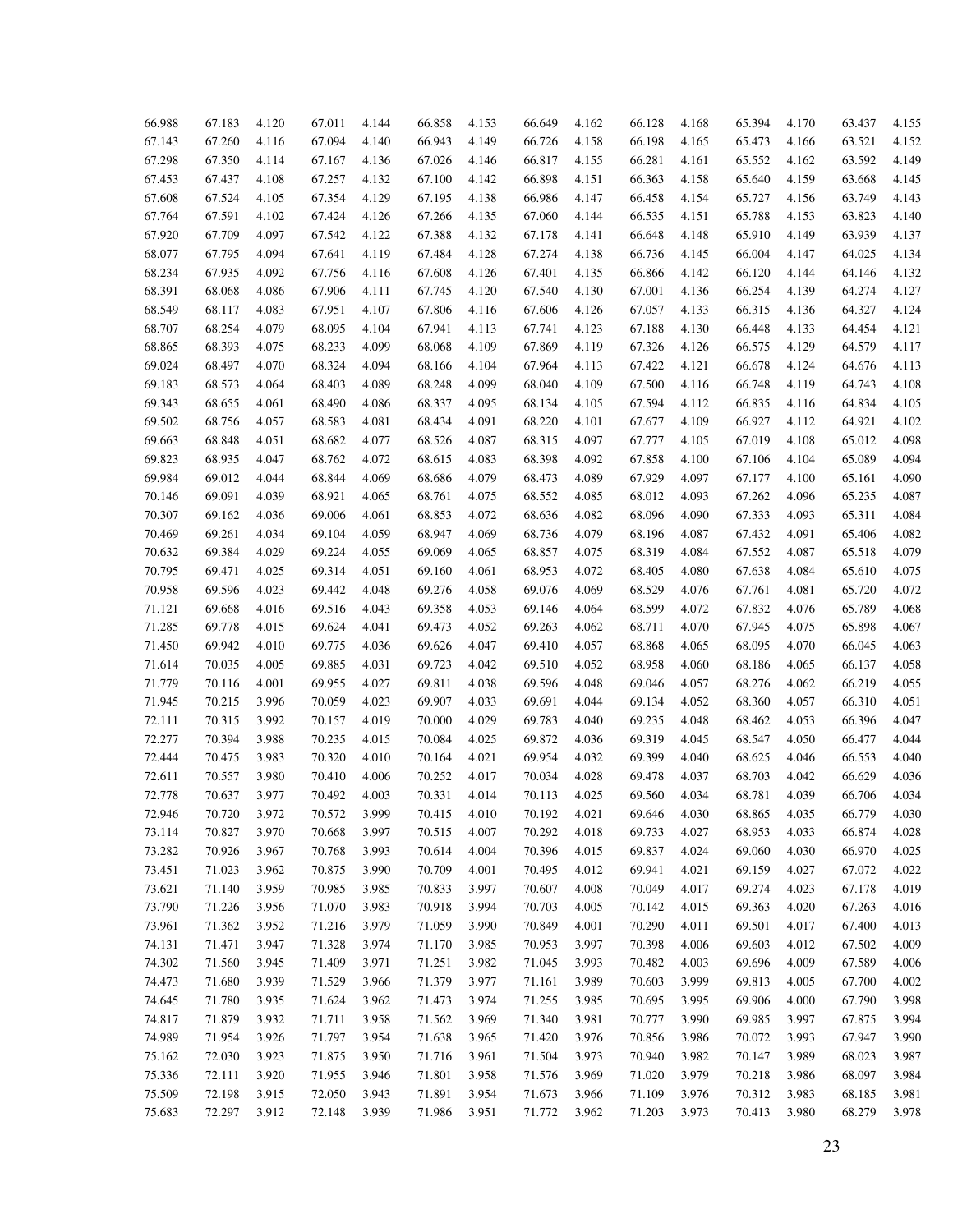| 75.858 | 72.378 | 3.909 | 72.219 | 3.937 | 72.066 | 3.948 | 71.843 | 3.959 | 71.275 | 3.970 | 70.485 | 3.977 | 68.354 | 3.975 |
|--------|--------|-------|--------|-------|--------|-------|--------|-------|--------|-------|--------|-------|--------|-------|
| 76.033 | 72.493 | 3.906 | 72.342 | 3.933 | 72.184 | 3.945 | 71.953 | 3.957 | 71.393 | 3.967 | 70.603 | 3.975 | 68.454 | 3.973 |
| 76.208 | 72.615 | 3.903 | 72.450 | 3.930 | 72.294 | 3.941 | 72.079 | 3.953 | 71.524 | 3.963 | 70.723 | 3.971 | 68.577 | 3.970 |
| 76.384 | 72.701 | 3.898 | 72.543 | 3.926 | 72.387 | 3.937 | 72.174 | 3.949 | 71.601 | 3.960 | 70.816 | 3.967 | 68.667 | 3.966 |
| 76.560 | 72.799 | 3.896 | 72.652 | 3.923 | 72.485 | 3.935 | 72.273 | 3.946 | 71.700 | 3.957 | 70.899 | 3.964 | 68.755 | 3.964 |
| 76.736 | 72.947 | 3.894 | 72.786 | 3.920 | 72.639 | 3.932 | 72.407 | 3.944 | 71.843 | 3.955 | 71.043 | 3.962 | 68.885 | 3.961 |
| 76.913 | 73.070 | 3.888 | 72.909 | 3.915 | 72.761 | 3.926 | 72.540 | 3.938 | 71.968 | 3.949 | 71.177 | 3.957 | 69.011 | 3.956 |
| 77.090 | 73.155 | 3.883 | 72.997 | 3.911 | 72.840 | 3.922 | 72.623 | 3.934 | 72.048 | 3.945 | 71.252 | 3.952 | 69.093 | 3.952 |
| 77.268 | 73.231 | 3.880 | 73.082 | 3.907 | 72.916 | 3.918 | 72.698 | 3.930 | 72.135 | 3.942 | 71.329 | 3.949 | 69.171 | 3.949 |
| 77.446 | 73.328 | 3.874 | 73.168 | 3.902 | 73.013 | 3.914 | 72.792 | 3.926 | 72.220 | 3.937 | 71.417 | 3.945 | 69.252 | 3.945 |
| 77.625 | 73.408 | 3.871 | 73.255 | 3.898 | 73.095 | 3.910 | 72.874 | 3.922 | 72.304 | 3.934 | 71.501 | 3.941 | 69.326 | 3.942 |
| 77.804 | 73.482 | 3.868 | 73.336 | 3.895 | 73.174 | 3.907 | 72.953 | 3.919 | 72.385 | 3.931 | 71.573 | 3.938 | 69.405 | 3.939 |
| 77.983 | 73.566 | 3.863 | 73.414 | 3.892 | 73.259 | 3.903 | 73.032 | 3.915 | 72.467 | 3.927 | 71.659 | 3.935 | 69.485 | 3.935 |
| 78.163 | 73.653 | 3.860 | 73.505 | 3.888 | 73.351 | 3.900 | 73.116 | 3.912 | 72.548 | 3.924 | 71.740 | 3.932 | 69.567 | 3.933 |
| 78.343 | 73.755 | 3.858 | 73.609 | 3.885 | 73.447 | 3.897 | 73.226 | 3.909 | 72.654 | 3.921 | 71.841 | 3.929 | 69.664 | 3.930 |
| 78.524 | 73.826 | 3.853 | 73.685 | 3.881 | 73.526 | 3.893 | 73.300 | 3.905 | 72.733 | 3.917 | 71.923 | 3.925 | 69.738 | 3.926 |
| 78.705 | 73.938 | 3.851 | 73.785 | 3.879 | 73.633 | 3.891 | 73.405 | 3.903 | 72.829 | 3.915 | 72.025 | 3.923 | 69.834 | 3.925 |
| 78.886 | 74.063 | 3.848 | 73.924 | 3.875 | 73.767 | 3.887 | 73.539 | 3.899 | 72.967 | 3.911 | 72.149 | 3.919 | 69.965 | 3.921 |
| 79.068 | 74.142 | 3.842 | 74.003 | 3.871 | 73.847 | 3.883 | 73.621 | 3.895 | 73.044 | 3.907 | 72.237 | 3.915 | 70.045 | 3.917 |
| 79.250 | 74.223 | 3.839 | 74.084 | 3.868 | 73.928 | 3.880 | 73.703 | 3.892 | 73.126 | 3.904 | 72.313 | 3.913 | 70.115 | 3.915 |
| 79.433 | 74.350 | 3.836 | 74.199 | 3.864 | 74.041 | 3.877 | 73.819 | 3.889 | 73.246 | 3.901 | 72.427 | 3.910 | 70.228 | 3.912 |
| 79.616 | 74.467 | 3.832 | 74.321 | 3.860 | 74.171 | 3.872 | 73.945 | 3.885 | 73.366 | 3.896 | 72.552 | 3.905 | 70.347 | 3.908 |
| 79.799 | 74.554 | 3.828 | 74.422 | 3.856 | 74.263 | 3.868 | 74.037 | 3.881 | 73.457 | 3.893 | 72.645 | 3.902 | 70.436 | 3.905 |
| 79.983 | 74.632 | 3.823 | 74.488 | 3.852 | 74.332 | 3.864 | 74.110 | 3.876 | 73.522 | 3.889 | 72.713 | 3.898 | 70.505 | 3.901 |
| 80.168 | 74.706 | 3.820 | 74.560 | 3.849 | 74.404 | 3.861 | 74.187 | 3.874 | 73.609 | 3.886 | 72.786 | 3.895 | 70.577 | 3.898 |
| 80.353 | 74.812 | 3.818 | 74.665 | 3.846 | 74.515 | 3.858 | 74.294 | 3.871 | 73.711 | 3.883 | 72.890 | 3.892 | 70.672 | 3.895 |
| 80.538 | 74.903 | 3.813 | 74.761 | 3.842 | 74.607 | 3.854 | 74.377 | 3.867 | 73.798 | 3.879 | 72.971 | 3.888 | 70.761 | 3.892 |
| 80.724 | 74.984 | 3.810 | 74.843 | 3.839 | 74.684 | 3.851 | 74.455 | 3.864 | 73.885 | 3.876 | 73.059 | 3.885 | 70.840 | 3.889 |
| 80.910 | 75.070 | 3.808 | 74.919 | 3.836 | 74.766 | 3.848 | 74.538 | 3.861 | 73.966 | 3.874 | 73.139 | 3.883 | 70.917 | 3.887 |
| 81.096 | 75.171 | 3.804 | 75.023 | 3.833 | 74.862 | 3.845 | 74.637 | 3.858 | 74.059 | 3.871 | 73.240 | 3.880 | 71.013 | 3.884 |
| 81.283 | 75.277 | 3.800 | 75.134 | 3.830 | 74.976 | 3.841 | 74.743 | 3.855 | 74.172 | 3.868 | 73.349 | 3.877 | 71.119 | 3.881 |
| 81.470 | 75.354 | 3.799 | 75.221 | 3.827 | 75.062 | 3.839 | 74.841 | 3.852 | 74.256 | 3.865 | 73.429 | 3.875 | 71.198 | 3.878 |
| 81.658 | 75.456 | 3.796 | 75.317 | 3.824 | 75.158 | 3.836 | 74.929 | 3.849 | 74.354 | 3.863 | 73.522 | 3.872 | 71.289 | 3.876 |
| 81.846 | 75.581 | 3.792 | 75.429 | 3.821 | 75.265 | 3.832 | 75.056 | 3.845 | 74.470 | 3.859 | 73.639 | 3.869 | 71.399 | 3.873 |
| 82.035 | 75.651 | 3.789 | 75.514 | 3.817 | 75.360 | 3.829 | 75.142 | 3.842 | 74.556 | 3.856 | 73.721 | 3.865 | 71.482 | 3.870 |
| 82.224 | 75.764 | 3.785 | 75.624 | 3.814 | 75.472 | 3.826 | 75.251 | 3.839 | 74.658 | 3.853 | 73.826 | 3.863 | 71.586 | 3.867 |
| 82.414 | 75.858 | 3.782 | 75.734 | 3.811 | 75.568 | 3.823 | 75.353 | 3.836 | 74.761 | 3.850 | 73.928 | 3.860 | 71.681 | 3.864 |
| 82.604 | 75.960 | 3.779 | 75.819 | 3.808 | 75.670 | 3.820 | 75.445 | 3.833 | 74.859 | 3.847 | 74.022 | 3.857 | 71.772 | 3.862 |
| 82.794 | 76.068 | 3.777 | 75.938 | 3.805 | 75.784 | 3.817 | 75.563 | 3.830 | 74.974 | 3.844 | 74.134 | 3.854 | 71.884 | 3.859 |
| 82.985 | 76.183 | 3.773 | 76.050 | 3.802 | 75.889 | 3.813 | 75.667 | 3.827 | 75.075 | 3.841 | 74.243 | 3.851 | 71.986 | 3.856 |
| 83.176 | 76.288 | 3.770 | 76.150 | 3.799 | 75.995 | 3.810 | 75.779 | 3.823 | 75.183 | 3.838 | 74.353 | 3.848 | 72.090 | 3.853 |
| 83.368 | 76.411 | 3.766 | 76.274 | 3.795 | 76.112 | 3.807 | 75.897 | 3.820 | 75.304 | 3.835 | 74.460 | 3.845 | 72.202 | 3.850 |
|        |        |       |        |       |        |       |        | 3.816 |        |       |        |       |        |       |
| 83.560 | 76.509 | 3.762 | 76.375 | 3.792 | 76.219 | 3.803 | 76.010 |       | 75.402 | 3.831 | 74.570 | 3.842 | 72.300 | 3.847 |
| 83.753 | 76.616 | 3.759 | 76.483 | 3.788 | 76.332 | 3.800 | 76.109 | 3.813 | 75.507 | 3.828 | 74.680 | 3.839 | 72.409 | 3.845 |
| 83.946 | 76.750 | 3.757 | 76.613 | 3.786 | 76.458 | 3.798 | 76.233 | 3.811 | 75.631 | 3.826 | 74.798 | 3.836 | 72.526 | 3.842 |
| 84.140 | 76.883 | 3.753 | 76.744 | 3.782 | 76.598 | 3.794 | 76.382 | 3.807 | 75.776 | 3.822 | 74.931 | 3.832 | 72.667 | 3.839 |
| 84.333 | 76.986 | 3.749 | 76.852 | 3.778 | 76.693 | 3.789 | 76.466 | 3.803 | 75.871 | 3.818 | 75.038 | 3.828 | 72.760 | 3.835 |
| 84.528 | 77.098 | 3.745 | 76.959 | 3.774 | 76.808 | 3.786 | 76.589 | 3.799 | 75.992 | 3.814 | 75.152 | 3.825 | 72.872 | 3.832 |
| 84.723 | 77.217 | 3.740 | 77.075 | 3.769 | 76.931 | 3.782 | 76.704 | 3.795 | 76.111 | 3.810 | 75.260 | 3.820 | 72.994 | 3.827 |
| 84.918 | 77.285 | 3.735 | 77.150 | 3.765 | 76.995 | 3.777 | 76.771 | 3.790 | 76.178 | 3.805 | 75.335 | 3.816 | 73.055 | 3.823 |
| 85.114 | 77.311 | 3.732 | 77.183 | 3.761 | 77.017 | 3.773 | 76.798 | 3.786 | 76.201 | 3.802 | 75.360 | 3.812 | 73.071 | 3.820 |
| 85.310 | 77.383 | 3.730 | 77.233 | 3.760 | 77.091 | 3.772 | 76.870 | 3.785 | 76.262 | 3.800 | 75.426 | 3.811 | 73.134 | 3.819 |
| 85.507 | 77.510 | 3.728 | 77.356 | 3.757 | 77.210 | 3.770 | 77.004 | 3.783 | 76.387 | 3.798 | 75.547 | 3.809 | 73.257 | 3.817 |
| 85.704 | 77.650 | 3.726 | 77.510 | 3.754 | 77.337 | 3.767 | 77.132 | 3.780 | 76.529 | 3.795 | 75.686 | 3.807 | 73.386 | 3.815 |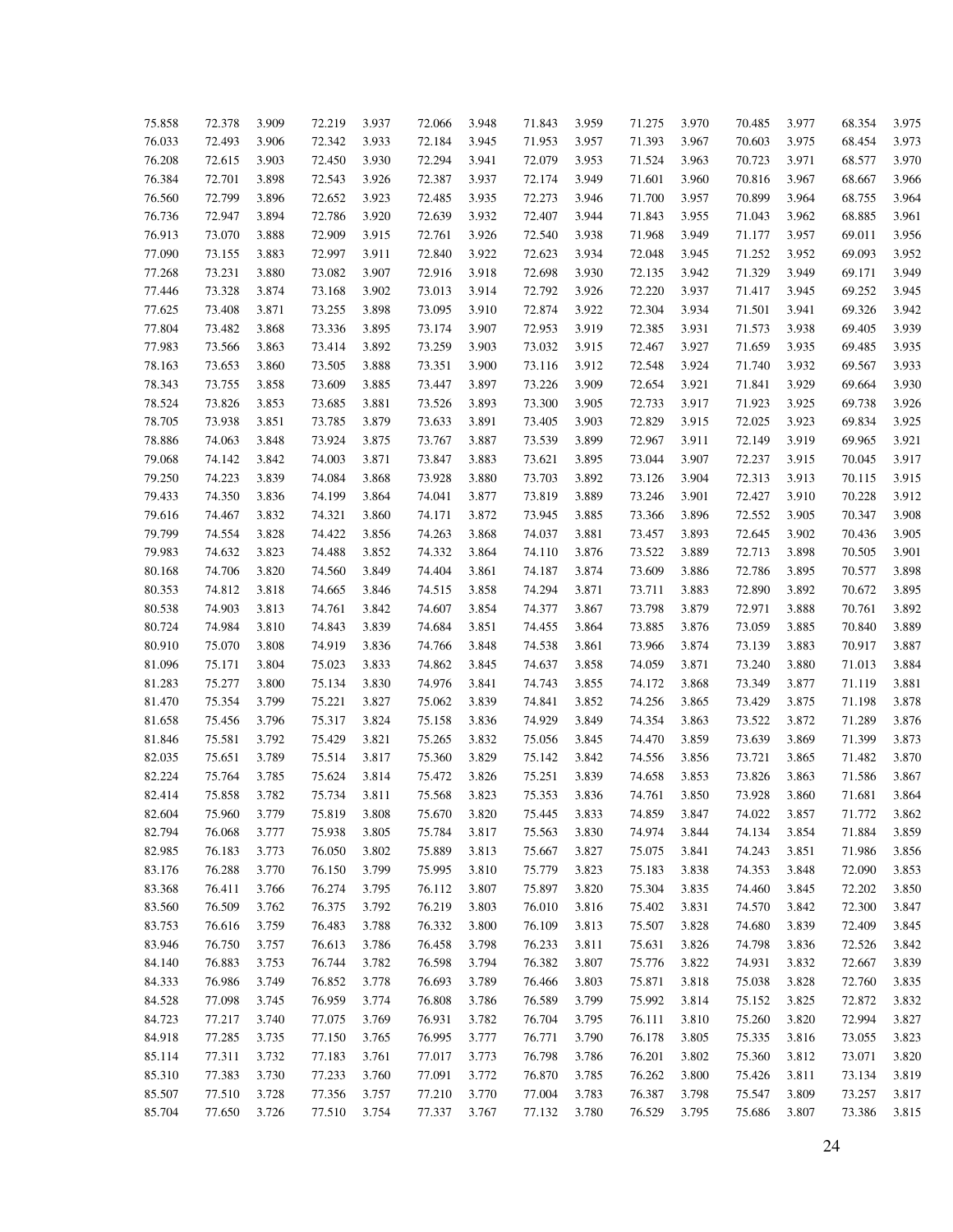| 85.901 | 77.781 | 3.722 | 77.643 | 3.751 | 77.471 | 3.763 | 77.267 | 3.777 | 76.660 | 3.792 | 75.806 | 3.803 | 73.511 | 3.811 |
|--------|--------|-------|--------|-------|--------|-------|--------|-------|--------|-------|--------|-------|--------|-------|
| 86.099 | 77.889 | 3.719 | 77.746 | 3.747 | 77.593 | 3.759 | 77.381 | 3.773 | 76.775 | 3.788 | 75.922 | 3.799 | 73.618 | 3.808 |
| 86.298 | 77.998 | 3.715 | 77.859 | 3.744 | 77.701 | 3.756 | 77.490 | 3.770 | 76.880 | 3.785 | 76.031 | 3.796 | 73.727 | 3.805 |
| 86.497 | 78.127 | 3.710 | 77.981 | 3.740 | 77.821 | 3.752 | 77.620 | 3.765 | 77.012 | 3.781 | 76.155 | 3.792 | 73.853 | 3.801 |
| 86.696 | 78.203 | 3.706 | 78.053 | 3.735 | 77.906 | 3.747 | 77.695 | 3.761 | 77.098 | 3.777 | 76.240 | 3.788 | 73.936 | 3.797 |
| 86.896 | 78.299 | 3.703 | 78.159 | 3.732 | 77.990 | 3.745 | 77.783 | 3.758 | 77.187 | 3.774 | 76.336 | 3.786 | 74.020 | 3.795 |
| 87.096 | 78.437 | 3.699 | 78.282 | 3.728 | 78.126 | 3.741 | 77.915 | 3.754 | 77.313 | 3.770 | 76.459 | 3.782 | 74.140 | 3.791 |
| 87.297 | 78.488 | 3.695 | 78.357 | 3.724 | 78.191 | 3.737 | 77.983 | 3.750 | 77.368 | 3.766 | 76.521 | 3.778 | 74.208 | 3.787 |
| 87.498 | 78.549 | 3.692 | 78.409 | 3.720 | 78.256 | 3.733 | 78.030 | 3.746 | 77.435 | 3.763 | 76.572 | 3.774 | 74.253 | 3.784 |
| 87.700 | 78.640 | 3.689 | 78.501 | 3.718 | 78.335 | 3.731 | 78.119 | 3.744 | 77.515 | 3.761 | 76.679 | 3.773 | 74.342 | 3.782 |
| 87.902 | 78.782 | 3.685 | 78.638 | 3.715 | 78.479 | 3.727 | 78.269 | 3.741 | 77.657 | 3.757 | 76.806 | 3.769 | 74.479 | 3.779 |
| 88.105 | 78.831 | 3.681 | 78.706 | 3.711 | 78.547 | 3.723 | 78.320 | 3.736 | 77.723 | 3.753 | 76.862 | 3.765 | 74.534 | 3.775 |
| 88.308 | 78.889 | 3.678 | 78.759 | 3.708 | 78.592 | 3.721 | 78.386 | 3.734 | 77.777 | 3.751 | 76.923 | 3.763 | 74.585 | 3.773 |
| 88.512 | 78.978 | 3.676 | 78.854 | 3.706 | 78.691 | 3.718 | 78.468 | 3.732 | 77.868 | 3.749 | 77.012 | 3.761 | 74.677 | 3.771 |
| 88.716 | 79.079 | 3.674 | 78.948 | 3.704 | 78.799 | 3.716 | 78.579 | 3.730 | 77.971 | 3.747 | 77.119 | 3.759 | 74.781 | 3.769 |
| 88.920 | 79.225 | 3.673 | 79.093 | 3.701 | 78.929 | 3.714 | 78.719 | 3.728 | 78.108 | 3.745 | 77.244 | 3.757 | 74.909 | 3.768 |
| 89.125 | 79.400 | 3.668 | 79.252 | 3.698 | 79.107 | 3.710 | 78.899 | 3.724 | 78.286 | 3.741 | 77.417 | 3.753 | 75.080 | 3.764 |
| 89.331 | 79.518 | 3.663 | 79.388 | 3.693 | 79.224 | 3.706 | 79.014 | 3.719 | 78.398 | 3.737 | 77.540 | 3.749 | 75.196 | 3.760 |
| 89.536 | 79.607 | 3.659 | 79.477 | 3.689 | 79.315 | 3.702 | 79.112 | 3.715 | 78.494 | 3.732 | 77.633 | 3.745 | 75.286 | 3.756 |
| 89.743 | 79.679 | 3.656 | 79.551 | 3.686 | 79.386 | 3.698 | 79.172 | 3.712 | 78.562 | 3.730 | 77.698 | 3.742 | 75.346 | 3.753 |
|        | 79.787 | 3.652 | 79.667 | 3.682 | 79.508 | 3.695 | 79.292 | 3.709 |        | 3.726 |        | 3.739 |        | 3.751 |
| 89.950 | 79.883 | 3.649 | 79.766 | 3.679 | 79.595 | 3.692 | 79.382 | 3.706 | 78.690 | 3.723 | 77.816 | 3.736 | 75.467 | 3.747 |
| 90.157 |        |       |        |       |        |       |        |       | 78.778 |       | 77.910 |       | 75.556 |       |
| 90.365 | 80.007 | 3.646 | 79.877 | 3.676 | 79.716 | 3.688 | 79.500 | 3.702 | 78.886 | 3.719 | 78.020 | 3.732 | 75.656 | 3.744 |
| 90.573 | 80.088 | 3.642 | 79.955 | 3.671 | 79.808 | 3.684 | 79.575 | 3.698 | 78.969 | 3.715 | 78.106 | 3.728 | 75.744 | 3.740 |
| 90.782 | 80.147 | 3.639 | 80.012 | 3.668 | 79.859 | 3.681 | 79.636 | 3.695 | 79.027 | 3.712 | 78.165 | 3.725 | 75.801 | 3.737 |
| 90.991 | 80.216 | 3.635 | 80.087 | 3.665 | 79.932 | 3.678 | 79.704 | 3.692 | 79.103 | 3.709 | 78.227 | 3.722 | 75.862 | 3.735 |
| 91.201 | 80.305 | 3.632 | 80.177 | 3.663 | 80.023 | 3.676 | 79.787 | 3.690 | 79.191 | 3.707 | 78.311 | 3.720 | 75.947 | 3.733 |
| 91.411 | 80.396 | 3.629 | 80.275 | 3.660 | 80.104 | 3.673 | 79.888 | 3.687 | 79.284 | 3.704 | 78.417 | 3.717 | 76.039 | 3.730 |
| 91.622 | 80.498 | 3.628 | 80.390 | 3.658 | 80.233 | 3.671 | 80.014 | 3.685 | 79.399 | 3.703 | 78.529 | 3.716 | 76.156 | 3.729 |
| 91.833 | 80.654 | 3.625 | 80.528 | 3.655 | 80.373 | 3.668 | 80.163 | 3.682 | 79.544 | 3.700 | 78.676 | 3.713 | 76.293 | 3.726 |
| 92.045 | 80.782 | 3.622 | 80.660 | 3.651 | 80.502 | 3.664 | 80.288 | 3.679 | 79.673 | 3.696 | 78.802 | 3.709 | 76.417 | 3.723 |
| 92.257 | 80.878 | 3.617 | 80.755 | 3.648 | 80.600 | 3.660 | 80.378 | 3.674 | 79.765 | 3.692 | 78.899 | 3.706 | 76.518 | 3.719 |
| 92.470 | 80.945 | 3.614 | 80.830 | 3.644 | 80.663 | 3.657 | 80.448 | 3.671 | 79.837 | 3.689 | 78.965 | 3.702 | 76.576 | 3.716 |
| 92.683 | 81.063 | 3.611 | 80.930 | 3.642 | 80.776 | 3.655 | 80.556 | 3.669 | 79.944 | 3.687 | 79.073 | 3.700 | 76.678 | 3.714 |
| 92.897 | 81.176 | 3.608 | 81.049 | 3.639 | 80.886 | 3.652 | 80.670 | 3.666 | 80.060 | 3.684 | 79.181 | 3.697 | 76.798 | 3.712 |
| 93.111 | 81.292 | 3.606 | 81.173 | 3.636 | 81.009 | 3.650 | 80.811 | 3.664 | 80.190 | 3.682 | 79.311 | 3.695 | 76.921 | 3.710 |
| 93.325 | 81.470 | 3.602 | 81.349 | 3.632 | 81.191 | 3.645 | 80.982 | 3.660 | 80.353 | 3.678 | 79.475 | 3.691 | 77.083 | 3.706 |
| 93.541 | 81.576 | 3.597 | 81.458 | 3.627 | 81.302 | 3.640 | 81.078 | 3.654 | 80.460 | 3.672 | 79.583 | 3.686 | 77.187 | 3.701 |
| 93.756 | 81.612 | 3.593 | 81.490 | 3.623 | 81.316 | 3.636 | 81.102 | 3.650 | 80.495 | 3.668 | 79.619 | 3.682 | 77.218 | 3.697 |
| 93.972 | 81.646 | 3.591 | 81.510 | 3.620 | 81.358 | 3.633 | 81.136 | 3.648 | 80.528 | 3.666 | 79.647 | 3.680 | 77.237 | 3.695 |
| 94.189 | 81.727 | 3.588 | 81.607 | 3.619 | 81.457 | 3.632 | 81.222 | 3.647 | 80.627 | 3.665 | 79.736 | 3.678 | 77.329 | 3.694 |
| 94.406 | 81.870 | 3.585 | 81.748 | 3.616 | 81.601 | 3.629 | 81.373 | 3.644 | 80.761 | 3.662 | 79.879 | 3.676 | 77.472 | 3.692 |
| 94.624 | 81.990 | 3.583 | 81.866 | 3.614 | 81.696 | 3.627 | 81.489 | 3.641 | 80.877 | 3.659 | 79.996 | 3.674 | 77.572 | 3.689 |
| 94.842 | 82.120 | 3.580 | 81.981 | 3.610 | 81.829 | 3.623 | 81.616 | 3.638 | 81.001 | 3.656 | 80.124 | 3.670 | 77.705 | 3.686 |
| 95.060 | 82.221 | 3.577 | 82.110 | 3.607 | 81.955 | 3.620 | 81.745 | 3.635 | 81.115 | 3.653 | 80.230 | 3.667 | 77.827 | 3.683 |
| 95.280 | 82.340 | 3.573 | 82.210 | 3.603 | 82.063 | 3.616 | 81.847 | 3.631 | 81.215 | 3.649 | 80.341 | 3.664 | 77.926 | 3.680 |
| 95.499 | 82.423 | 3.570 | 82.285 | 3.600 | 82.128 | 3.613 | 81.916 | 3.628 | 81.299 | 3.646 | 80.414 | 3.660 | 77.992 | 3.677 |
| 95.719 | 82.508 | 3.568 | 82.366 | 3.598 | 82.211 | 3.610 | 82.009 | 3.626 | 81.372 | 3.644 | 80.493 | 3.658 | 78.080 | 3.675 |
| 95.940 | 82.657 | 3.564 | 82.521 | 3.595 | 82.365 | 3.608 | 82.149 | 3.623 | 81.525 | 3.642 | 80.639 | 3.656 | 78.217 | 3.673 |
| 96.161 | 82.751 | 3.562 | 82.622 | 3.592 | 82.468 | 3.605 | 82.264 | 3.620 | 81.648 | 3.639 | 80.751 | 3.653 | 78.331 | 3.670 |
| 96.383 | 82.941 | 3.559 | 82.815 | 3.589 | 82.662 | 3.602 | 82.461 | 3.617 | 81.822 | 3.636 | 80.950 | 3.650 | 78.510 | 3.667 |
| 96.605 | 83.057 | 3.553 | 82.932 | 3.583 | 82.790 | 3.596 | 82.575 | 3.611 | 81.960 | 3.630 | 81.055 | 3.645 | 78.630 | 3.662 |
| 96.828 | 83.095 | 3.548 | 82.985 | 3.579 | 82.819 | 3.592 | 82.609 | 3.606 | 81.978 | 3.625 | 81.092 | 3.640 | 78.670 | 3.657 |
| 97.051 | 83.135 | 3.545 | 82.996 | 3.575 | 82.841 | 3.589 | 82.625 | 3.604 | 82.009 | 3.623 | 81.114 | 3.637 | 78.679 | 3.654 |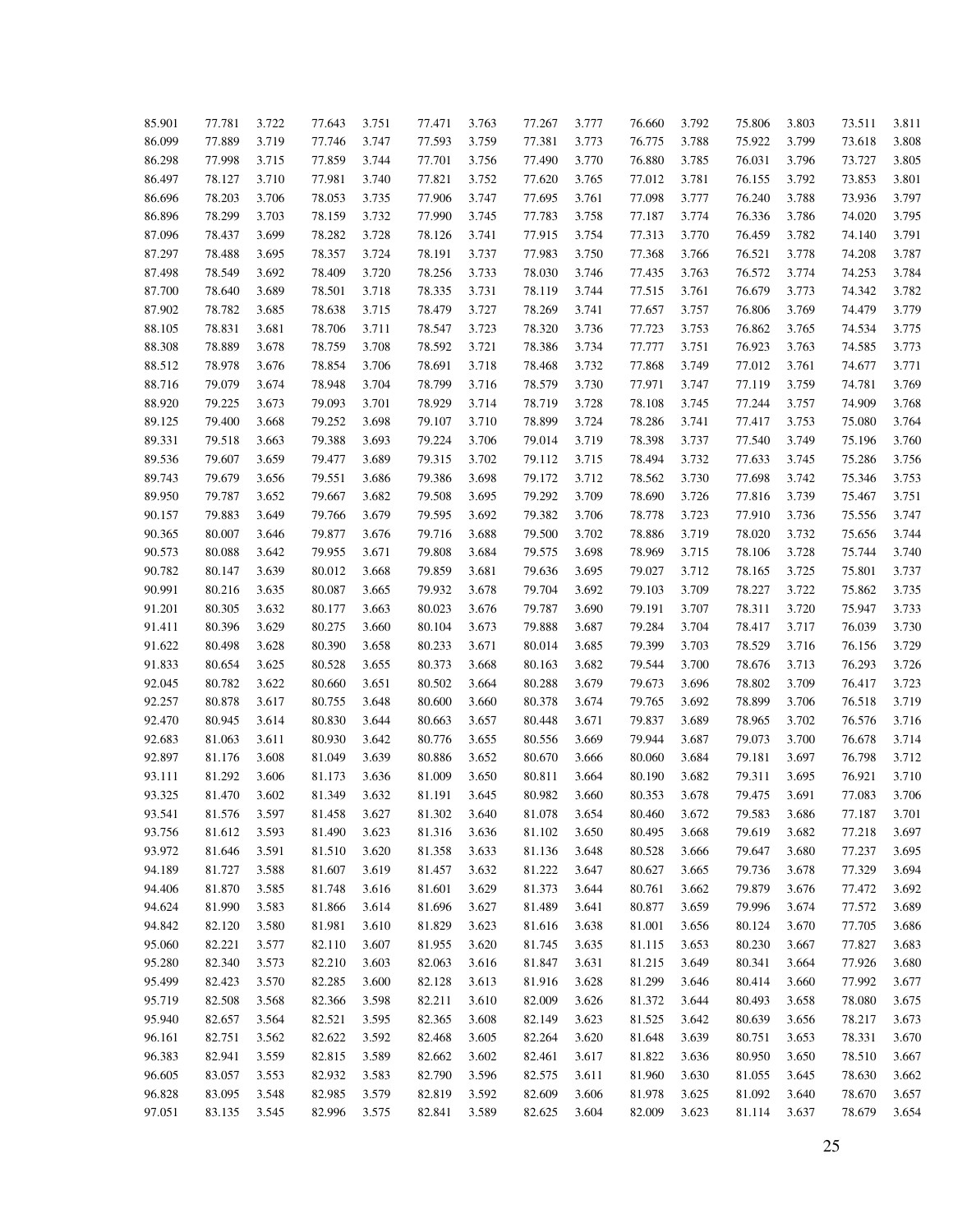| 97.275  | 83.183 | 3.544 | 83.062 | 3.574 | 82.919 | 3.587 | 82.689 | 3.602 | 82.070 | 3.621 | 81.192 | 3.636 | 78.743 | 3.653 |
|---------|--------|-------|--------|-------|--------|-------|--------|-------|--------|-------|--------|-------|--------|-------|
| 97.499  | 83.328 | 3.542 | 83.194 | 3.572 | 83.054 | 3.585 | 82.820 | 3.600 | 82.205 | 3.619 | 81.319 | 3.634 | 78.879 | 3.652 |
| 97.724  | 83.420 | 3.539 | 83.287 | 3.569 | 83.154 | 3.582 | 82.922 | 3.597 | 82.323 | 3.616 | 81.433 | 3.631 | 78.989 | 3.649 |
| 97.949  | 83.555 | 3.535 | 83.453 | 3.566 | 83.290 | 3.579 | 83.059 | 3.595 | 82.463 | 3.614 | 81.558 | 3.629 | 79.109 | 3.646 |
| 98.175  | 83.669 | 3.532 | 83.553 | 3.562 | 83.397 | 3.576 | 83.176 | 3.591 | 82.552 | 3.610 | 81.679 | 3.625 | 79.223 | 3.643 |
| 98.401  | 83.774 | 3.529 | 83.636 | 3.559 | 83.499 | 3.572 | 83.275 | 3.588 | 82.668 | 3.607 | 81.764 | 3.622 | 79.310 | 3.640 |
| 98.628  | 83.881 | 3.526 | 83.762 | 3.556 | 83.622 | 3.569 | 83.385 | 3.584 | 82.764 | 3.603 | 81.880 | 3.619 | 79.422 | 3.637 |
| 98.855  | 83.962 | 3.523 | 83.837 | 3.553 | 83.686 | 3.566 | 83.464 | 3.581 | 82.837 | 3.601 | 81.951 | 3.616 | 79.490 | 3.634 |
| 99.083  | 84.081 | 3.521 | 83.958 | 3.551 | 83.799 | 3.564 | 83.592 | 3.580 | 82.962 | 3.599 | 82.095 | 3.614 | 79.615 | 3.632 |
| 99.312  | 84.228 | 3.518 | 84.104 | 3.547 | 83.934 | 3.560 | 83.722 | 3.576 | 83.101 | 3.595 | 82.207 | 3.611 | 79.754 | 3.629 |
| 99.541  | 84.329 | 3.514 | 84.225 | 3.544 | 84.061 | 3.558 | 83.860 | 3.573 | 83.221 | 3.592 | 82.322 | 3.608 | 79.868 | 3.627 |
| 99.770  | 84.481 | 3.509 | 84.363 | 3.540 | 84.205 | 3.553 | 84.008 | 3.568 | 83.369 | 3.588 | 82.480 | 3.603 | 80.029 | 3.622 |
| 100.000 | 84.532 | 3.504 | 84.412 | 3.535 | 84.277 | 3.548 | 84.054 | 3.563 | 83.402 | 3.583 | 82.522 | 3.599 | 80.067 | 3.618 |
| 100.231 | 84.564 | 3.501 | 84.451 | 3.532 | 84.319 | 3.545 | 84.073 | 3.560 | 83.465 | 3.580 | 82.555 | 3.596 | 80.091 | 3.615 |
| 100.462 | 84.627 | 3.499 | 84.501 | 3.529 | 84.342 | 3.543 | 84.148 | 3.559 | 83.512 | 3.578 | 82.629 | 3.594 | 80.170 | 3.613 |
| 100.693 | 84.721 | 3.497 | 84.604 | 3.528 | 84.441 | 3.541 | 84.231 | 3.557 | 83.634 | 3.576 | 82.707 | 3.592 | 80.246 | 3.612 |
| 100.925 | 84.837 | 3.495 | 84.730 | 3.525 | 84.576 | 3.539 | 84.343 | 3.555 | 83.761 | 3.574 | 82.830 | 3.590 | 80.371 | 3.610 |
| 101.158 | 84.938 | 3.491 | 84.835 | 3.523 | 84.673 | 3.536 | 84.458 | 3.552 | 83.860 | 3.571 | 82.942 | 3.587 | 80.469 | 3.608 |
| 101.391 | 85.061 | 3.488 | 84.990 | 3.520 | 84.827 | 3.533 | 84.603 | 3.549 | 84.000 | 3.569 | 83.084 | 3.584 | 80.613 | 3.605 |
| 101.625 | 85.194 | 3.486 | 85.107 | 3.516 | 84.959 | 3.530 | 84.729 | 3.545 | 84.129 | 3.565 | 83.198 | 3.581 | 80.728 | 3.602 |
| 101.859 | 85.301 | 3.482 | 85.205 | 3.513 | 85.059 | 3.526 | 84.834 | 3.542 | 84.220 | 3.562 | 83.305 | 3.578 | 80.840 | 3.598 |
| 102.094 | 85.378 | 3.478 | 85.278 | 3.509 | 85.126 | 3.523 | 84.911 | 3.538 | 84.281 | 3.558 | 83.378 | 3.575 | 80.908 | 3.595 |
| 102.329 | 85.480 | 3.477 | 85.365 | 3.507 | 85.224 | 3.520 | 85.001 | 3.537 | 84.384 | 3.556 | 83.477 | 3.572 | 80.990 | 3.593 |
| 102.565 | 85.614 | 3.474 | 85.522 | 3.504 | 85.350 | 3.518 | 85.153 | 3.534 | 84.536 | 3.553 | 83.624 | 3.570 | 81.134 | 3.591 |
| 102.802 | 85.721 | 3.470 | 85.610 | 3.501 | 85.452 | 3.514 | 85.254 | 3.530 | 84.622 | 3.550 | 83.710 | 3.566 | 81.226 | 3.588 |
| 103.039 | 85.851 | 3.466 | 85.754 | 3.497 | 85.600 | 3.511 | 85.385 | 3.526 | 84.751 | 3.546 | 83.843 | 3.563 | 81.357 | 3.584 |
| 103.276 | 85.918 | 3.462 | 85.809 | 3.493 | 85.678 | 3.507 | 85.460 | 3.522 | 84.828 | 3.542 | 83.909 | 3.559 | 81.429 | 3.580 |
| 103.514 | 85.971 | 3.459 | 85.877 | 3.490 | 85.729 | 3.504 | 85.499 | 3.520 | 84.902 | 3.540 | 83.976 | 3.556 | 81.497 | 3.578 |
| 103.753 | 86.059 | 3.457 | 85.957 | 3.488 | 85.780 | 3.501 | 85.580 | 3.517 | 84.948 | 3.537 | 84.058 | 3.554 | 81.570 | 3.575 |
| 103.992 | 86.137 | 3.455 | 86.038 | 3.485 | 85.882 | 3.499 | 85.650 | 3.515 | 85.036 | 3.535 | 84.137 | 3.552 | 81.642 | 3.574 |
| 104.232 | 86.275 | 3.452 | 86.165 | 3.483 | 86.005 | 3.497 | 85.788 | 3.513 | 85.175 | 3.533 | 84.256 | 3.550 | 81.767 | 3.571 |
| 104.472 | 86.367 | 3.450 | 86.266 | 3.480 | 86.108 | 3.494 | 85.888 | 3.511 | 85.268 | 3.530 | 84.379 | 3.547 | 81.860 | 3.569 |
| 104.713 | 86.508 | 3.449 | 86.413 | 3.478 | 86.254 | 3.492 | 86.062 | 3.508 | 85.420 | 3.528 | 84.493 | 3.545 | 82.005 | 3.567 |
| 104.954 | 86.664 | 3.443 | 86.555 | 3.474 | 86.389 | 3.488 | 86.198 | 3.504 | 85.560 | 3.525 | 84.670 | 3.542 | 82.151 | 3.564 |
| 105.196 | 86.747 | 3.440 | 86.642 | 3.470 | 86.463 | 3.484 | 86.286 | 3.500 | 85.650 | 3.521 | 84.765 | 3.537 | 82.244 | 3.560 |
| 105.439 | 86.812 | 3.437 | 86.699 | 3.467 | 86.551 | 3.481 | 86.336 | 3.497 | 85.735 | 3.518 | 84.818 | 3.534 | 82.313 | 3.557 |
| 105.682 | 86.893 | 3.434 | 86.784 | 3.465 | 86.645 | 3.479 | 86.417 | 3.495 | 85.800 | 3.515 | 84.904 | 3.532 | 82.388 | 3.555 |
| 105.925 | 87.028 | 3.431 | 86.935 | 3.462 | 86.771 | 3.475 | 86.558 | 3.492 | 85.946 | 3.512 | 85.039 | 3.529 | 82.529 | 3.552 |
| 106.170 | 87.127 | 3.428 | 87.000 | 3.459 | 86.871 | 3.472 | 86.648 | 3.489 | 86.046 | 3.509 | 85.134 | 3.526 | 82.606 | 3.549 |
| 106.414 | 87.233 | 3.426 | 87.129 | 3.455 | 86.966 | 3.469 | 86.743 | 3.486 | 86.144 | 3.506 | 85.216 | 3.523 | 82.713 | 3.547 |
| 106.660 | 87.321 | 3.422 | 87.231 | 3.452 | 87.077 | 3.466 | 86.851 | 3.483 | 86.242 | 3.503 | 85.334 | 3.520 | 82.805 | 3.544 |
| 106.906 | 87.413 | 3.419 | 87.286 | 3.449 | 87.151 | 3.463 | 86.934 | 3.479 | 86.316 | 3.500 | 85.408 | 3.518 | 82.886 | 3.541 |
| 107.152 | 87.486 | 3.415 | 87.374 | 3.446 | 87.214 | 3.460 | 87.011 | 3.476 | 86.384 | 3.497 | 85.488 | 3.515 | 82.951 | 3.538 |
| 107.399 | 87.524 | 3.413 | 87.440 | 3.445 | 87.292 | 3.458 | 87.085 | 3.475 | 86.459 | 3.495 | 85.568 | 3.513 | 83.022 | 3.537 |
| 107.647 | 87.667 | 3.412 | 87.569 | 3.442 | 87.427 | 3.456 | 87.215 | 3.473 | 86.623 | 3.493 | 85.704 | 3.511 | 83.165 | 3.535 |
| 107.895 | 87.797 | 3.409 | 87.713 | 3.440 | 87.553 | 3.454 | 87.340 | 3.471 | 86.738 | 3.490 | 85.818 | 3.508 | 83.285 | 3.532 |
| 108.143 | 87.963 | 3.407 | 87.851 | 3.437 | 87.700 | 3.450 | 87.522 | 3.468 | 86.898 | 3.487 | 85.979 | 3.505 | 83.438 | 3.530 |
| 108.393 | 88.082 | 3.403 | 87.986 | 3.432 | 87.837 | 3.446 | 87.628 | 3.463 | 87.019 | 3.483 | 86.083 | 3.501 | 83.556 | 3.526 |
| 108.643 | 88.159 | 3.398 | 88.050 | 3.429 | 87.895 | 3.443 | 87.705 | 3.459 | 87.044 | 3.480 | 86.163 | 3.498 | 83.636 | 3.522 |
| 108.893 | 88.218 | 3.395 | 88.097 | 3.426 | 87.953 | 3.440 | 87.750 | 3.456 | 87.134 | 3.477 | 86.191 | 3.495 | 83.669 | 3.520 |
| 109.144 | 88.289 | 3.393 | 88.186 | 3.424 | 88.054 | 3.438 | 87.814 | 3.454 | 87.208 | 3.475 | 86.299 | 3.493 | 83.741 | 3.518 |
| 109.396 | 88.396 | 3.390 | 88.322 | 3.421 | 88.155 | 3.435 | 87.925 | 3.452 | 87.329 | 3.472 | 86.413 | 3.490 | 83.867 | 3.515 |
| 109.648 | 88.472 | 3.388 | 88.380 | 3.419 | 88.224 | 3.432 | 88.010 | 3.450 | 87.382 | 3.470 | 86.465 | 3.488 | 83.917 | 3.513 |
| 109.901 | 88.644 | 3.386 | 88.513 | 3.416 | 88.372 | 3.430 | 88.194 | 3.447 | 87.540 | 3.467 | 86.616 | 3.486 | 84.101 | 3.510 |
|         |        |       |        |       |        |       |        |       |        |       |        |       |        |       |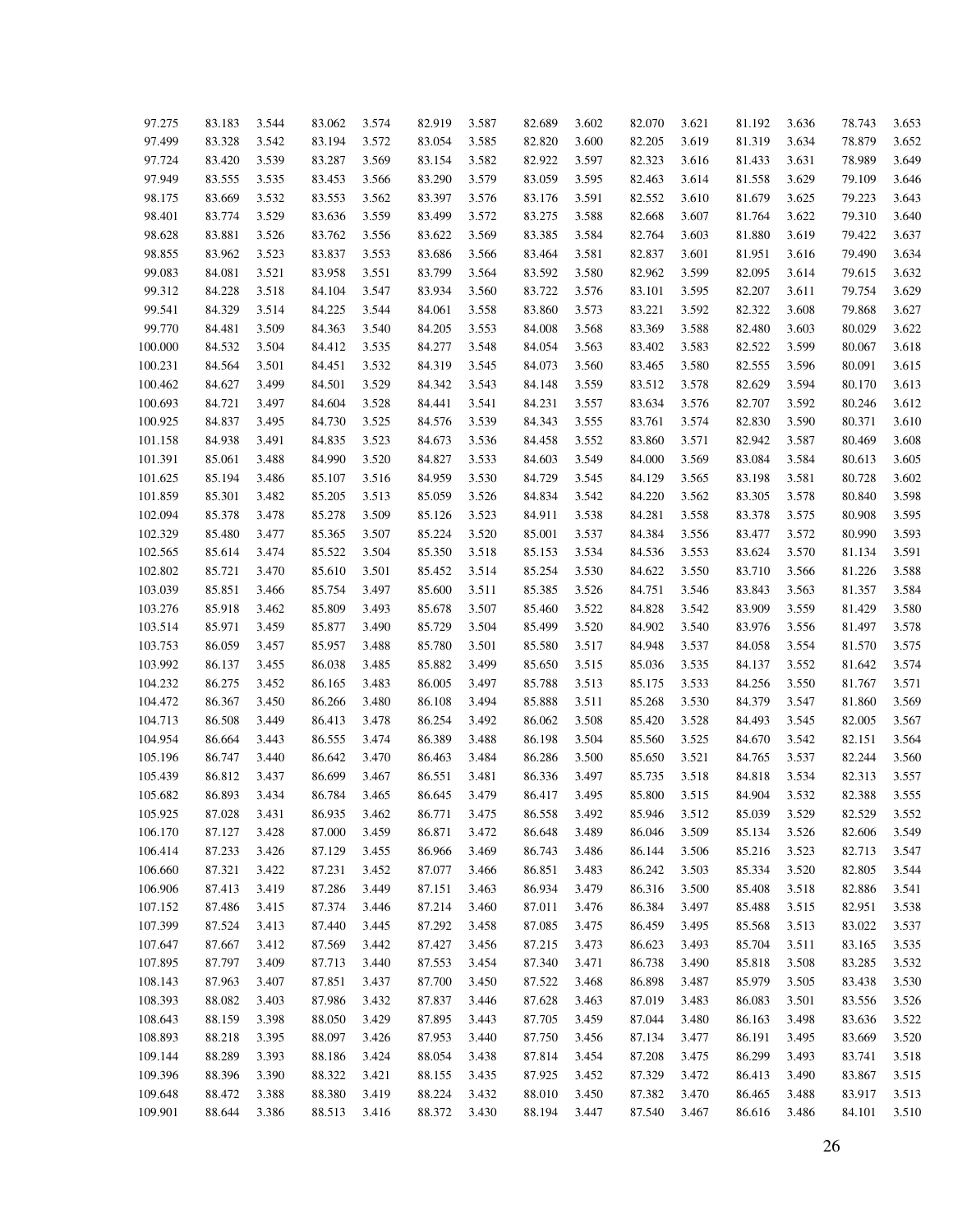| 110.154 | 88.737 | 3.383 | 88.635 | 3.412 | 88.477 | 3.426 | 88.278 | 3.443 | 87.644 | 3.463 | 86.731 | 3.482 | 84.179 | 3.507 |
|---------|--------|-------|--------|-------|--------|-------|--------|-------|--------|-------|--------|-------|--------|-------|
| 110.408 | 88.666 | 3.376 | 88.682 | 3.411 | 88.518 | 3.424 | 88.324 | 3.440 | 87.692 | 3.462 | 86.766 | 3.480 | 84.278 | 3.504 |
| 110.662 | 88.727 | 3.374 | 88.762 | 3.409 | 88.570 | 3.422 | 88.381 | 3.438 | 87.762 | 3.460 | 86.847 | 3.478 | 84.353 | 3.502 |
| 110.918 | 88.863 | 3.372 | 88.879 | 3.407 | 88.713 | 3.420 | 88.508 | 3.436 | 87.900 | 3.458 | 86.957 | 3.476 | 84.482 | 3.500 |
| 111.173 | 89.004 | 3.369 | 89.031 | 3.404 | 88.823 | 3.417 | 88.660 | 3.433 | 88.034 | 3.455 | 87.106 | 3.473 | 84.609 | 3.498 |
| 111.430 | 89.115 | 3.367 | 89.135 | 3.401 | 88.951 | 3.414 | 88.767 | 3.431 | 88.143 | 3.453 | 87.209 | 3.471 | 84.725 | 3.495 |
| 111.686 | 89.252 | 3.363 | 89.270 | 3.398 | 89.087 | 3.410 | 88.905 | 3.427 | 88.275 | 3.449 | 87.346 | 3.467 | 84.860 | 3.492 |
| 111.944 | 89.312 | 3.359 | 89.353 | 3.394 | 89.164 | 3.407 | 88.995 | 3.423 | 88.370 | 3.445 | 87.437 | 3.463 | 84.936 | 3.488 |
| 112.202 | 89.369 | 3.356 | 89.397 | 3.391 | 89.202 | 3.404 | 89.029 | 3.420 | 88.399 | 3.442 | 87.469 | 3.461 | 84.966 | 3.485 |
| 112.461 | 89.424 | 3.354 | 89.448 | 3.389 | 89.260 | 3.402 | 89.072 | 3.418 | 88.450 | 3.441 | 87.514 | 3.459 | 85.021 | 3.484 |
| 112.720 | 89.539 | 3.353 | 89.582 | 3.387 | 89.405 | 3.400 | 89.195 | 3.416 | 88.586 | 3.439 | 87.649 | 3.457 | 85.157 | 3.482 |
| 112.980 | 89.657 | 3.349 | 89.696 | 3.384 | 89.525 | 3.397 | 89.327 | 3.414 | 88.716 | 3.436 | 87.780 | 3.455 | 85.271 | 3.480 |
| 113.240 | 89.770 | 3.347 | 89.808 | 3.382 | 89.617 | 3.395 | 89.445 | 3.411 | 88.812 | 3.434 | 87.882 | 3.452 | 85.373 | 3.478 |
| 113.501 | 89.894 | 3.344 | 89.909 | 3.378 | 89.714 | 3.391 | 89.555 | 3.408 | 88.919 | 3.431 | 87.992 | 3.449 | 85.493 | 3.475 |
| 113.763 | 89.953 | 3.340 | 89.996 | 3.375 | 89.809 | 3.388 | 89.650 | 3.405 | 89.011 | 3.427 | 88.085 | 3.446 | 85.583 | 3.472 |
| 114.025 | 90.024 |       |        |       |        |       |        | 3.402 |        |       |        |       |        | 3.469 |
|         |        | 3.338 | 90.056 | 3.373 | 89.885 | 3.386 | 89.708 |       | 89.058 | 3.425 | 88.138 | 3.444 | 85.633 |       |
| 114.288 | 90.134 | 3.337 | 90.174 | 3.371 | 90.010 | 3.384 | 89.813 | 3.400 | 89.192 | 3.423 | 88.245 | 3.442 | 85.753 | 3.468 |
| 114.551 | 90.274 | 3.333 | 90.317 | 3.368 | 90.113 | 3.381 | 89.948 | 3.397 | 89.333 | 3.420 | 88.386 | 3.439 | 85.878 | 3.465 |
| 114.815 | 90.366 | 3.330 | 90.395 | 3.365 | 90.221 | 3.378 | 90.043 | 3.395 | 89.422 | 3.417 | 88.485 | 3.436 | 85.959 | 3.462 |
| 115.080 | 90.468 | 3.327 | 90.516 | 3.362 | 90.327 | 3.375 | 90.162 | 3.392 | 89.528 | 3.414 | 88.596 | 3.433 | 86.080 | 3.459 |
| 115.345 | 90.557 | 3.324 | 90.593 | 3.360 | 90.417 | 3.372 | 90.245 | 3.389 | 89.599 | 3.412 | 88.672 | 3.431 | 86.150 | 3.456 |
| 115.611 | 90.645 | 3.322 | 90.667 | 3.357 | 90.493 | 3.370 | 90.314 | 3.386 | 89.689 | 3.409 | 88.754 | 3.429 | 86.213 | 3.454 |
| 115.878 | 90.708 | 3.320 | 90.755 | 3.355 | 90.571 | 3.368 | 90.374 | 3.384 | 89.758 | 3.407 | 88.841 | 3.426 | 86.312 | 3.452 |
| 116.145 | 90.842 | 3.317 | 90.878 | 3.352 | 90.700 | 3.365 | 90.512 | 3.382 | 89.881 | 3.405 | 88.966 | 3.424 | 86.421 | 3.450 |
| 116.413 | 90.951 | 3.315 | 90.984 | 3.350 | 90.812 | 3.362 | 90.627 | 3.380 | 90.010 | 3.402 | 89.065 | 3.422 | 86.540 | 3.448 |
| 116.681 | 91.044 | 3.312 | 91.107 | 3.348 | 90.912 | 3.361 | 90.748 | 3.377 | 90.125 | 3.400 | 89.171 | 3.419 | 86.646 | 3.446 |
| 116.950 | 91.149 | 3.309 | 91.195 | 3.344 | 91.026 | 3.357 | 90.849 | 3.374 | 90.221 | 3.397 | 89.282 | 3.417 | 86.763 | 3.443 |
| 117.220 | 91.242 | 3.307 | 91.316 | 3.342 | 91.129 | 3.355 | 90.960 | 3.372 | 90.336 | 3.394 | 89.378 | 3.414 | 86.858 | 3.441 |
| 117.490 | 91.337 | 3.304 | 91.377 | 3.339 | 91.208 | 3.352 | 91.037 | 3.369 | 90.408 | 3.392 | 89.468 | 3.411 | 86.939 | 3.438 |
| 117.761 | 91.442 | 3.302 | 91.504 | 3.337 | 91.316 | 3.350 | 91.143 | 3.367 | 90.526 | 3.390 | 89.591 | 3.410 | 87.052 | 3.437 |
| 118.032 | 91.554 | 3.299 | 91.611 | 3.334 | 91.438 | 3.347 | 91.257 | 3.364 | 90.631 | 3.387 | 89.688 | 3.407 | 87.160 | 3.433 |
| 118.304 | 91.621 | 3.297 | 91.678 | 3.332 | 91.508 | 3.345 | 91.335 | 3.361 | 90.717 | 3.385 | 89.758 | 3.404 | 87.234 | 3.432 |
| 118.577 | 91.752 | 3.294 | 91.810 | 3.330 | 91.647 | 3.343 | 91.465 | 3.360 | 90.829 | 3.383 | 89.901 | 3.402 | 87.364 | 3.430 |
| 118.850 | 91.859 | 3.291 | 91.935 | 3.327 | 91.742 | 3.340 | 91.592 | 3.356 | 90.962 | 3.380 | 90.008 | 3.399 | 87.469 | 3.427 |
| 119.124 | 91.932 | 3.288 | 92.004 | 3.324 | 91.819 | 3.337 | 91.659 | 3.353 | 91.016 | 3.377 | 90.070 | 3.397 | 87.543 | 3.425 |
| 119.399 | 92.028 | 3.286 | 92.092 | 3.322 | 91.910 | 3.335 | 91.729 | 3.351 | 91.109 | 3.375 | 90.162 | 3.395 | 87.630 | 3.423 |
| 119.674 | 92.151 | 3.284 | 92.228 | 3.319 | 92.042 | 3.332 | 91.873 | 3.349 | 91.248 | 3.373 | 90.309 | 3.393 | 87.774 | 3.421 |
| 119.950 | 92.237 | 3.282 | 92.321 | 3.317 | 92.131 | 3.330 | 91.973 | 3.347 | 91.341 | 3.370 | 90.406 | 3.390 | 87.858 | 3.418 |
| 120.226 | 92.380 | 3.279 | 92.458 | 3.315 | 92.283 | 3.328 | 92.110 | 3.345 | 91.469 | 3.368 | 90.522 | 3.389 | 87.972 | 3.417 |
| 120.504 | 92.501 | 3.277 | 92.581 | 3.312 | 92.400 | 3.325 | 92.237 | 3.342 | 91.595 | 3.366 | 90.666 | 3.386 | 88.127 | 3.414 |
| 120.781 | 92.606 | 3.273 | 92.690 | 3.309 | 92.524 | 3.322 | 92.358 | 3.339 | 91.708 | 3.362 | 90.761 | 3.383 | 88.235 | 3.411 |
| 121.060 | 92.700 | 3.271 | 92.744 | 3.306 | 92.576 | 3.320 | 92.424 | 3.336 | 91.787 | 3.360 | 90.852 | 3.380 | 88.301 | 3.409 |
| 121.339 | 92.809 | 3.269 | 92.864 | 3.304 | 92.713 | 3.317 | 92.544 | 3.334 | 91.922 | 3.358 | 90.978 | 3.378 | 88.430 | 3.407 |
| 121.619 | 92.894 | 3.266 | 92.968 | 3.302 | 92.809 | 3.315 | 92.630 | 3.332 | 92.010 | 3.356 | 91.062 | 3.376 | 88.508 | 3.405 |
| 121.899 | 93.063 | 3.265 | 93.134 | 3.300 | 92.973 | 3.313 | 92.805 | 3.330 | 92.182 | 3.353 | 91.233 | 3.374 | 88.674 | 3.403 |
| 122.180 | 93.162 | 3.259 | 93.223 | 3.295 | 93.071 | 3.308 | 92.899 | 3.325 | 92.277 | 3.349 | 91.325 | 3.369 | 88.773 | 3.399 |
| 122.462 | 93.197 | 3.257 | 93.266 | 3.293 | 93.096 | 3.306 | 92.928 | 3.323 | 92.316 | 3.346 | 91.358 | 3.367 | 88.811 | 3.396 |
| 122.744 | 93.293 | 3.256 | 93.370 | 3.291 | 93.193 | 3.304 | 93.024 | 3.321 | 92.404 | 3.345 | 91.479 | 3.366 | 88.901 | 3.395 |
| 123.027 | 93.414 | 3.254 | 93.498 | 3.289 | 93.333 | 3.303 | 93.157 | 3.320 | 92.529 | 3.343 | 91.591 | 3.364 | 89.039 | 3.393 |
| 123.311 | 93.548 | 3.252 | 93.643 | 3.287 | 93.474 | 3.300 | 93.310 | 3.317 | 92.673 | 3.341 | 91.732 | 3.362 | 89.185 | 3.391 |
| 123.595 | 93.712 | 3.249 | 93.777 | 3.284 | 93.597 | 3.298 | 93.455 | 3.314 | 92.821 | 3.339 | 91.883 | 3.359 | 89.310 | 3.389 |
| 123.880 | 93.828 | 3.246 | 93.899 | 3.281 | 93.726 | 3.294 | 93.590 | 3.311 | 92.944 | 3.336 | 92.006 | 3.356 | 89.460 | 3.386 |
| 124.165 | 93.912 | 3.242 | 93.979 | 3.278 | 93.830 | 3.291 | 93.673 | 3.308 | 93.031 | 3.332 | 92.098 | 3.352 | 89.546 | 3.382 |
| 124.452 | 93.978 | 3.239 | 94.040 | 3.275 | 93.887 | 3.288 | 93.710 | 3.305 | 93.101 | 3.330 | 92.145 | 3.350 | 89.592 | 3.380 |
|         |        |       |        |       |        |       |        |       |        |       |        |       |        |       |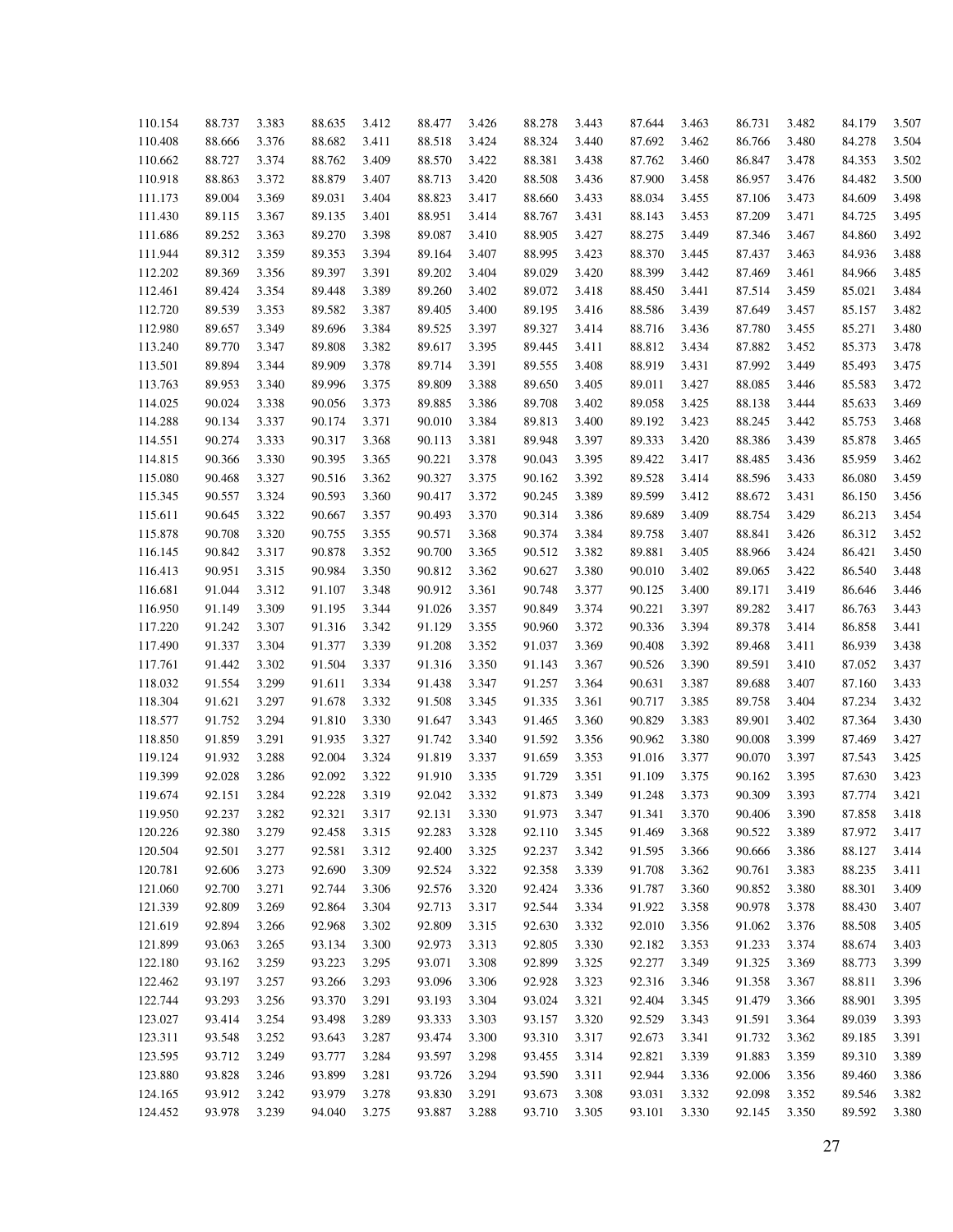| 124.738 | 94.057 | 3.238 | 94.150 | 3.273 | 93.976 | 3.287 | 93.798 | 3.304 | 93.173 | 3.328 | 92.251 | 3.348 | 89.690 | 3.378 |
|---------|--------|-------|--------|-------|--------|-------|--------|-------|--------|-------|--------|-------|--------|-------|
| 125.026 | 94.173 | 3.235 | 94.273 | 3.270 | 94.101 | 3.284 | 93.944 | 3.301 | 93.310 | 3.325 | 92.375 | 3.346 | 89.809 | 3.376 |
| 125.314 | 94.274 | 3.233 | 94.357 | 3.268 | 94.176 | 3.282 | 94.027 | 3.299 | 93.393 | 3.323 | 92.459 | 3.344 | 89.897 | 3.374 |
| 125.603 | 94.365 | 3.231 | 94.473 | 3.266 | 94.304 | 3.280 | 94.146 | 3.296 | 93.504 | 3.321 | 92.574 | 3.342 | 90.003 | 3.372 |
| 125.893 | 94.499 | 3.228 | 94.603 | 3.264 | 94.430 | 3.277 | 94.268 | 3.294 | 93.646 | 3.319 | 92.684 | 3.339 | 90.133 | 3.370 |
| 126.183 | 94.578 | 3.225 | 94.686 | 3.261 | 94.519 | 3.275 | 94.359 | 3.291 | 93.727 | 3.316 | 92.783 | 3.337 | 90.218 | 3.368 |
| 126.474 | 94.715 | 3.223 | 94.818 | 3.259 | 94.645 | 3.272 | 94.484 | 3.289 | 93.866 | 3.314 | 92.925 | 3.335 | 90.359 | 3.366 |
| 126.765 | 94.828 | 3.220 | 94.919 | 3.256 | 94.768 | 3.269 | 94.614 | 3.286 | 93.978 | 3.311 | 93.035 | 3.332 | 90.477 | 3.363 |
| 127.057 | 94.942 | 3.218 | 95.054 | 3.254 | 94.874 | 3.267 | 94.731 | 3.284 | 94.114 | 3.309 | 93.169 | 3.330 | 90.601 | 3.361 |
| 127.350 | 95.065 | 3.214 | 95.145 | 3.250 | 95.000 | 3.264 | 94.827 | 3.281 | 94.209 | 3.305 | 93.266 | 3.326 | 90.693 | 3.357 |
| 127.644 | 95.123 | 3.211 | 95.226 | 3.247 | 95.063 | 3.261 | 94.895 | 3.278 | 94.290 | 3.302 | 93.347 | 3.324 | 90.777 | 3.355 |
| 127.938 | 95.202 | 3.210 | 95.286 | 3.246 | 95.119 | 3.259 | 94.956 | 3.276 | 94.364 | 3.301 | 93.403 | 3.322 | 90.828 | 3.353 |
| 128.233 | 95.312 | 3.208 | 95.415 | 3.244 | 95.246 | 3.257 | 95.105 | 3.274 | 94.487 | 3.298 | 93.542 | 3.320 | 90.946 | 3.352 |
| 128.529 | 95.414 | 3.205 | 95.516 | 3.241 | 95.363 | 3.255 | 95.201 | 3.272 | 94.597 | 3.297 | 93.629 | 3.318 | 91.071 | 3.349 |
| 128.825 | 95.524 | 3.203 | 95.652 | 3.239 | 95.492 | 3.253 | 95.336 | 3.270 | 94.721 | 3.295 | 93.770 | 3.316 | 91.189 | 3.348 |
| 129.122 | 95.672 | 3.201 | 95.792 | 3.236 | 95.646 | 3.250 | 95.460 | 3.267 | 94.836 | 3.292 | 93.911 | 3.313 | 91.316 | 3.345 |
| 129.420 | 95.743 | 3.198 | 95.880 | 3.233 | 95.696 | 3.247 | 95.564 | 3.264 | 94.920 | 3.289 | 93.991 | 3.310 | 91.418 | 3.342 |
| 129.718 | 95.857 | 3.195 | 95.968 | 3.231 | 95.822 | 3.245 | 95.643 | 3.262 | 95.008 | 3.287 | 94.078 | 3.308 | 91.509 | 3.340 |
| 130.017 | 95.965 | 3.193 | 96.091 | 3.229 | 95.923 | 3.242 | 95.786 | 3.260 | 95.156 | 3.285 | 94.189 | 3.306 | 91.639 | 3.338 |
| 130.317 | 96.086 | 3.191 | 96.213 | 3.227 | 96.052 | 3.240 | 95.883 | 3.257 | 95.277 | 3.282 | 94.318 | 3.304 | 91.753 | 3.336 |
| 130.617 | 96.211 | 3.187 | 96.330 | 3.223 | 96.190 | 3.237 | 96.022 | 3.254 | 95.406 | 3.279 | 94.462 | 3.301 | 91.890 | 3.333 |
| 130.918 | 96.294 | 3.184 | 96.388 | 3.220 | 96.245 | 3.234 | 96.078 | 3.251 | 95.490 | 3.276 | 94.540 | 3.298 | 91.956 | 3.330 |
| 131.220 | 96.349 | 3.183 | 96.474 | 3.218 | 96.328 | 3.232 | 96.164 | 3.249 | 95.566 | 3.274 | 94.599 | 3.296 | 92.030 | 3.328 |
| 131.523 | 96.451 | 3.181 | 96.576 | 3.217 | 96.442 | 3.230 | 96.266 | 3.248 | 95.664 | 3.272 | 94.724 | 3.294 | 92.130 | 3.327 |
| 131.826 | 96.554 | 3.178 | 96.686 | 3.214 | 96.516 | 3.228 | 96.385 | 3.246 | 95.768 | 3.270 | 94.839 | 3.292 | 92.243 | 3.325 |
| 132.130 | 96.719 | 3.176 | 96.838 | 3.212 | 96.658 | 3.226 | 96.522 | 3.243 | 95.893 | 3.268 | 94.974 | 3.290 | 92.391 | 3.323 |
| 132.434 | 96.836 | 3.173 | 96.982 | 3.209 | 96.795 | 3.223 | 96.660 | 3.240 | 96.066 | 3.265 | 95.101 | 3.287 | 92.496 | 3.320 |
| 132.739 | 96.914 | 3.170 | 97.021 | 3.206 | 96.879 | 3.220 | 96.736 | 3.237 | 96.115 | 3.262 | 95.180 | 3.284 | 92.582 | 3.317 |
| 133.045 | 97.000 | 3.168 | 97.124 | 3.204 | 96.949 | 3.218 | 96.804 | 3.235 | 96.204 | 3.261 | 95.255 | 3.282 | 92.657 | 3.315 |
| 133.352 | 97.126 | 3.166 | 97.256 | 3.202 | 97.126 | 3.216 | 96.950 | 3.233 | 96.334 | 3.258 | 95.429 | 3.280 | 92.821 | 3.313 |
| 133.660 | 97.239 | 3.164 | 97.385 | 3.199 | 97.208 | 3.213 | 97.062 | 3.231 | 96.458 | 3.256 | 95.495 | 3.278 | 92.918 | 3.311 |
| 133.968 | 97.364 | 3.161 | 97.501 | 3.197 | 97.334 | 3.211 | 97.194 | 3.228 | 96.596 | 3.253 | 95.648 | 3.275 | 93.064 | 3.309 |
| 134.277 | 97.459 | 3.158 | 97.571 | 3.194 | 97.413 | 3.208 | 97.268 | 3.225 | 96.668 | 3.250 | 95.705 | 3.272 | 93.124 | 3.305 |
| 134.586 | 97.513 | 3.156 | 97.643 | 3.192 | 97.472 | 3.206 | 97.342 | 3.223 | 96.747 | 3.248 | 95.804 | 3.271 | 93.196 | 3.304 |
| 134.896 | 97.661 | 3.154 | 97.780 | 3.190 | 97.623 | 3.204 | 97.484 | 3.221 | 96.892 | 3.247 | 95.962 | 3.269 | 93.356 | 3.302 |
| 135.207 | 97.778 | 3.152 | 97.919 | 3.188 | 97.785 | 3.201 | 97.623 | 3.219 | 97.004 | 3.244 | 96.056 | 3.266 | 93.473 | 3.300 |
| 135.519 | 97.874 | 3.149 | 98.014 | 3.185 | 97.848 | 3.199 | 97.703 | 3.216 | 97.091 | 3.242 | 96.152 | 3.264 | 93.565 | 3.298 |
| 135.831 | 97.957 | 3.147 | 98.096 | 3.183 | 97.963 | 3.196 | 97.815 | 3.214 | 97.212 | 3.239 | 96.263 | 3.261 | 93.655 | 3.295 |
| 136.145 | 98.075 | 3.145 | 98.208 | 3.181 | 98.060 | 3.194 | 97.906 | 3.212 | 97.303 | 3.237 | 96.367 | 3.259 | 93.777 | 3.293 |
| 136.458 | 98.199 | 3.143 | 98.332 | 3.178 | 98.211 | 3.192 | 98.040 | 3.209 | 97.424 | 3.235 | 96.483 | 3.257 | 93.907 | 3.291 |
| 136.773 | 98.315 | 3.140 | 98.484 | 3.176 | 98.316 | 3.189 | 98.188 | 3.207 | 97.569 | 3.232 | 96.642 | 3.255 | 94.029 | 3.289 |
|         |        | 3.137 |        |       |        |       |        |       |        |       |        |       |        |       |
| 137.088 | 98.422 |       | 98.567 | 3.173 | 98.418 | 3.187 | 98.269 | 3.204 | 97.671 | 3.229 | 96.715 | 3.252 | 94.118 | 3.286 |
| 137.404 | 98.488 | 3.135 | 98.648 | 3.171 | 98.539 | 3.184 | 98.361 | 3.202 | 97.762 | 3.227 | 96.813 | 3.249 | 94.218 | 3.284 |
| 137.721 | 98.595 | 3.132 | 98.745 | 3.168 | 98.608 | 3.182 | 98.487 | 3.199 | 97.884 | 3.225 | 96.939 | 3.247 | 94.350 | 3.282 |
| 138.038 | 98.686 | 3.130 | 98.878 | 3.166 | 98.712 | 3.180 | 98.571 | 3.197 | 97.954 | 3.222 | 97.022 | 3.245 | 94.428 | 3.280 |
| 138.357 | 98.787 | 3.128 | 98.969 | 3.163 | 98.809 | 3.178 | 98.641 | 3.195 | 98.066 | 3.220 | 97.118 | 3.243 | 94.511 | 3.278 |
| 138.676 | 98.919 | 3.126 | 99.067 | 3.162 | 98.904 | 3.176 | 98.775 | 3.193 | 98.160 | 3.218 | 97.223 | 3.241 | 94.610 | 3.276 |
| 138.995 | 99.040 | 3.124 | 99.195 | 3.160 | 99.023 | 3.173 | 98.894 | 3.191 | 98.328 | 3.216 | 97.366 | 3.239 | 94.757 | 3.274 |
| 139.316 | 99.171 | 3.121 | 99.323 | 3.157 | 99.192 | 3.171 | 99.038 | 3.188 | 98.455 | 3.214 | 97.472 | 3.236 | 94.896 | 3.272 |
| 139.637 | 99.265 | 3.118 | 99.416 | 3.154 | 99.283 | 3.168 | 99.157 | 3.185 | 98.535 | 3.211 | 97.600 | 3.233 | 94.973 | 3.269 |
| 139.959 | 99.378 | 3.116 | 99.497 | 3.152 | 99.382 | 3.166 | 99.209 | 3.183 | 98.636 | 3.209 | 97.659 | 3.232 | 95.105 | 3.267 |
| 140.281 | 99.449 | 3.114 | 99.605 | 3.150 | 99.492 | 3.164 | 99.330 | 3.181 | 98.744 | 3.207 | 97.785 | 3.230 | 95.188 | 3.265 |
| 140.605 | 99.590 | 3.112 | 99.759 | 3.148 | 99.610 | 3.162 | 99.458 | 3.179 | 98.871 | 3.205 | 97.909 | 3.227 | 95.303 | 3.263 |
| 140.929 | 99.717 | 3.109 | 99.864 | 3.145 | 99.707 | 3.159 | 99.587 | 3.176 | 99.003 | 3.202 | 98.067 | 3.225 | 95.460 | 3.260 |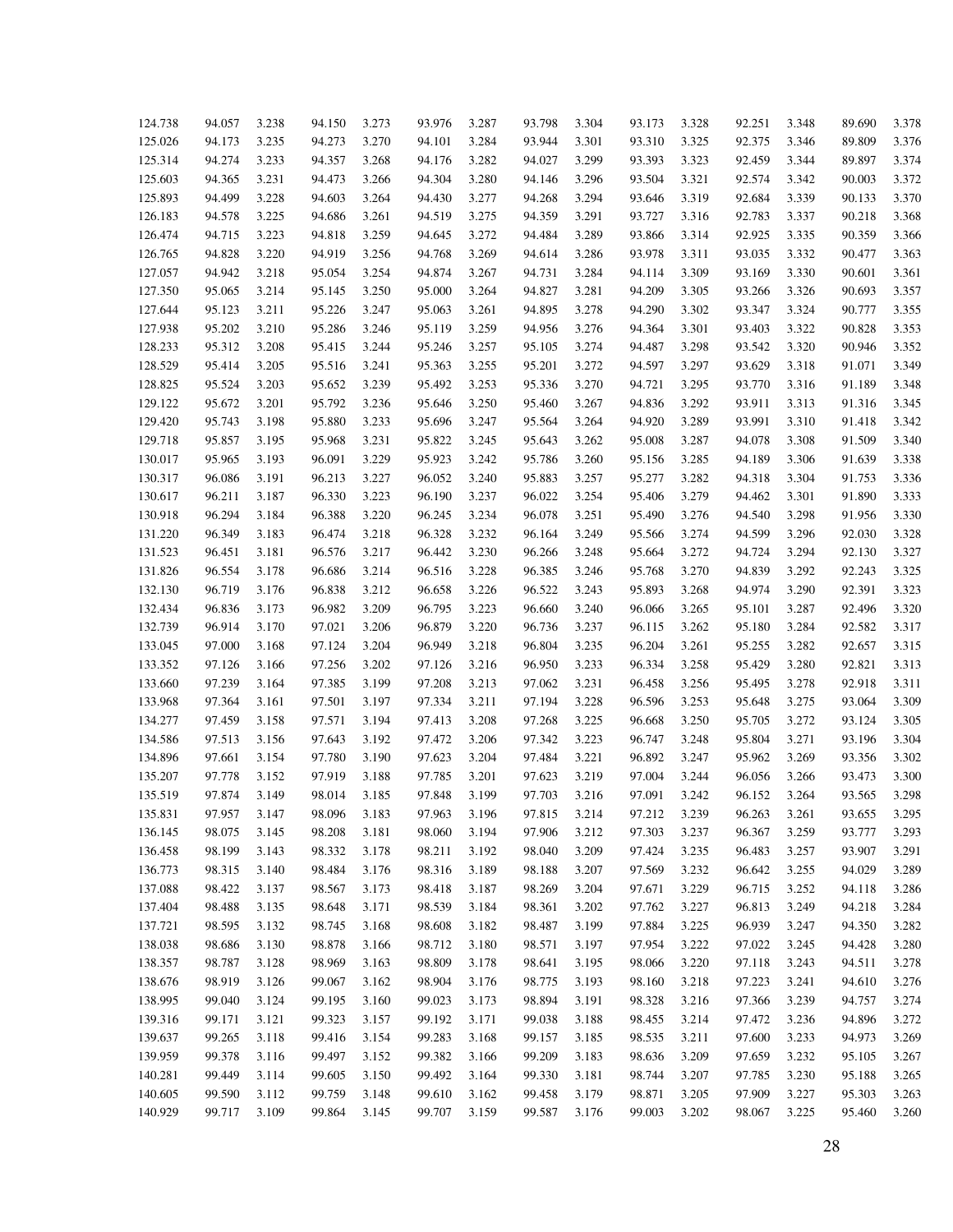| 141.254 | 99.764  | 3.106 | 99.896  | 3.142 | 99.802  | 3.157 | 99.632  | 3.174 | 99.043  | 3.200 | 98.096  | 3.222 | 95.496  | 3.258 |
|---------|---------|-------|---------|-------|---------|-------|---------|-------|---------|-------|---------|-------|---------|-------|
| 141.579 | 99.841  | 3.105 | 100.015 | 3.141 | 99.883  | 3.155 | 99.733  | 3.172 | 99.138  | 3.198 | 98.207  | 3.221 | 95.593  | 3.257 |
| 141.906 | 99.979  | 3.103 | 100.148 | 3.139 | 100.000 | 3.153 | 99.883  | 3.170 | 99.268  | 3.196 | 98.320  | 3.219 | 95.765  | 3.255 |
| 142.233 | 100.126 | 3.101 | 100.279 | 3.136 | 100.143 | 3.150 | 99.993  | 3.168 | 99.417  | 3.194 | 98.477  | 3.217 | 95.858  | 3.253 |
| 142.561 | 100.204 | 3.097 | 100.390 | 3.133 | 100.267 | 3.148 | 100.131 | 3.165 | 99.513  | 3.191 | 98.583  | 3.214 | 95.976  | 3.250 |
| 142.889 | 100.318 | 3.095 | 100.479 | 3.131 | 100.310 | 3.145 | 100.192 | 3.163 | 99.613  | 3.188 | 98.663  | 3.211 | 96.031  | 3.248 |
| 143.219 | 100.400 | 3.093 | 100.557 | 3.129 | 100.413 | 3.144 | 100.284 | 3.161 | 99.694  | 3.187 | 98.753  | 3.210 | 96.136  | 3.246 |
| 143.549 | 100.543 | 3.091 | 100.748 | 3.127 | 100.561 | 3.141 | 100.450 | 3.159 | 99.867  | 3.185 | 98.906  | 3.208 | 96.298  | 3.244 |
| 143.880 | 100.640 | 3.088 | 100.807 | 3.125 | 100.692 | 3.139 | 100.554 | 3.156 | 99.960  | 3.182 | 99.003  | 3.205 | 96.400  | 3.242 |
| 144.212 | 100.736 | 3.086 | 100.927 | 3.122 | 100.750 | 3.136 | 100.621 | 3.154 | 100.051 | 3.180 | 99.125  | 3.203 | 96.497  | 3.239 |
| 144.544 | 100.860 | 3.084 | 101.009 | 3.120 | 100.861 | 3.134 | 100.728 | 3.151 | 100.141 | 3.177 | 99.213  | 3.200 | 96.596  | 3.237 |
| 144.877 | 100.946 | 3.082 | 101.119 | 3.118 | 100.969 | 3.132 | 100.838 | 3.150 | 100.263 | 3.175 | 99.308  | 3.199 | 96.683  | 3.235 |
| 145.211 | 101.046 | 3.079 | 101.233 | 3.116 | 101.085 | 3.129 | 100.954 | 3.147 | 100.348 | 3.173 | 99.439  | 3.196 | 96.832  | 3.233 |
| 145.546 | 101.143 |       | 101.309 |       |         |       |         |       | 100.484 | 3.171 |         | 3.195 | 96.918  | 3.232 |
|         |         | 3.077 |         | 3.114 | 101.181 | 3.128 | 101.063 | 3.146 |         |       | 99.539  |       |         |       |
| 145.881 | 101.277 | 3.075 | 101.473 | 3.111 | 101.318 | 3.126 | 101.201 | 3.143 | 100.646 | 3.169 | 99.693  | 3.192 | 97.063  | 3.230 |
| 146.218 | 101.384 | 3.072 | 101.576 | 3.109 | 101.443 | 3.123 | 101.327 | 3.140 | 100.716 | 3.167 | 99.795  | 3.190 | 97.191  | 3.227 |
| 146.555 | 101.462 | 3.070 | 101.683 | 3.107 | 101.521 | 3.120 | 101.377 | 3.138 | 100.776 | 3.164 | 99.839  | 3.188 | 97.235  | 3.225 |
| 146.893 | 101.557 | 3.068 | 101.759 | 3.104 | 101.642 | 3.119 | 101.507 | 3.136 | 100.922 | 3.162 | 99.997  | 3.186 | 97.357  | 3.223 |
| 147.231 | 101.681 | 3.066 | 101.885 | 3.102 | 101.737 | 3.116 | 101.616 | 3.134 | 101.024 | 3.160 | 100.072 | 3.184 | 97.470  | 3.221 |
| 147.571 | 101.781 | 3.064 | 102.005 | 3.100 | 101.841 | 3.114 | 101.706 | 3.132 | 101.133 | 3.158 | 100.198 | 3.181 | 97.601  | 3.219 |
| 147.911 | 101.908 | 3.062 | 102.140 | 3.098 | 101.964 | 3.112 | 101.843 | 3.130 | 101.272 | 3.156 | 100.291 | 3.179 | 97.738  | 3.217 |
| 148.252 | 101.962 | 3.059 | 102.180 | 3.095 | 102.030 | 3.110 | 101.923 | 3.127 | 101.311 | 3.153 | 100.400 | 3.177 | 97.766  | 3.214 |
| 148.594 | 102.089 | 3.058 | 102.309 | 3.094 | 102.146 | 3.108 | 102.044 | 3.126 | 101.448 | 3.152 | 100.542 | 3.175 | 97.898  | 3.213 |
| 148.936 | 102.197 | 3.055 | 102.437 | 3.091 | 102.305 | 3.106 | 102.188 | 3.123 | 101.602 | 3.149 | 100.672 | 3.173 | 98.025  | 3.211 |
| 149.279 | 102.335 | 3.053 | 102.552 | 3.089 | 102.406 | 3.103 | 102.294 | 3.121 | 101.691 | 3.147 | 100.766 | 3.171 | 98.135  | 3.208 |
| 149.624 | 102.407 | 3.051 | 102.606 | 3.087 | 102.468 | 3.101 | 102.352 | 3.118 | 101.780 | 3.145 | 100.869 | 3.168 | 98.197  | 3.207 |
| 149.969 | 102.527 | 3.049 | 102.706 | 3.084 | 102.585 | 3.099 | 102.466 | 3.116 | 101.895 | 3.143 | 100.947 | 3.166 | 98.328  | 3.205 |
| 150.314 | 102.628 | 3.046 | 102.857 | 3.082 | 102.707 | 3.097 | 102.596 | 3.115 | 102.002 | 3.141 | 101.074 | 3.164 | 98.444  | 3.202 |
| 150.661 | 102.733 | 3.045 | 102.930 | 3.081 | 102.818 | 3.095 | 102.698 | 3.113 | 102.118 | 3.139 | 101.160 | 3.163 | 98.572  | 3.201 |
| 151.008 | 102.848 | 3.042 | 103.088 | 3.079 | 102.941 | 3.093 | 102.833 | 3.111 | 102.282 | 3.137 | 101.305 | 3.161 | 98.718  | 3.199 |
| 151.356 | 102.967 | 3.040 | 103.180 | 3.076 | 103.066 | 3.090 | 102.963 | 3.108 | 102.357 | 3.134 | 101.462 | 3.158 | 98.814  | 3.196 |
| 151.705 | 103.050 | 3.037 | 103.281 | 3.074 | 103.130 | 3.088 | 103.019 | 3.106 | 102.429 | 3.132 | 101.470 | 3.156 | 98.859  | 3.194 |
| 152.055 | 103.203 | 3.036 | 103.402 | 3.072 | 103.268 | 3.086 | 103.157 | 3.104 | 102.574 | 3.130 | 101.632 | 3.154 | 99.004  | 3.193 |
| 152.405 | 103.288 | 3.033 | 103.487 | 3.070 | 103.358 | 3.084 | 103.265 | 3.102 | 102.700 | 3.128 | 101.773 | 3.152 | 99.117  | 3.191 |
| 152.757 | 103.365 | 3.031 | 103.611 | 3.068 | 103.458 | 3.082 | 103.359 | 3.100 | 102.809 | 3.126 | 101.846 | 3.150 | 99.224  | 3.189 |
| 153.109 | 103.513 | 3.029 | 103.740 | 3.066 | 103.618 | 3.080 | 103.500 | 3.098 | 102.936 | 3.124 | 101.999 | 3.148 | 99.392  | 3.187 |
| 153.462 | 103.592 | 3.027 | 103.820 | 3.063 | 103.671 | 3.078 | 103.581 | 3.095 | 103.031 | 3.122 | 102.067 | 3.146 | 99.476  | 3.185 |
| 153.816 | 103.707 | 3.025 | 103.954 | 3.061 | 103.798 | 3.076 | 103.706 | 3.094 | 103.116 | 3.120 | 102.206 | 3.144 | 99.568  | 3.183 |
| 154.170 | 103.795 | 3.023 | 104.061 | 3.059 | 103.910 | 3.074 | 103.802 | 3.092 | 103.261 | 3.118 | 102.290 | 3.142 | 99.683  | 3.181 |
| 154.525 | 103.928 | 3.021 | 104.173 | 3.057 | 104.061 | 3.071 | 103.951 | 3.089 | 103.376 | 3.116 | 102.445 | 3.140 | 99.813  | 3.179 |
| 154.882 | 104.003 | 3.018 | 104.244 | 3.054 | 104.145 | 3.069 | 104.041 | 3.087 | 103.460 | 3.113 | 102.531 | 3.137 | 99.949  | 3.176 |
| 155.239 | 104.101 | 3.017 | 104.353 | 3.053 | 104.206 | 3.067 | 104.102 | 3.085 | 103.540 | 3.112 | 102.585 | 3.136 | 99.983  | 3.175 |
| 155.597 | 104.238 | 3.015 | 104.478 | 3.051 | 104.360 | 3.066 | 104.254 | 3.083 | 103.686 | 3.110 | 102.750 | 3.134 | 100.115 | 3.173 |
| 155.955 | 104.333 | 3.013 | 104.613 | 3.049 | 104.451 | 3.063 | 104.367 | 3.081 | 103.800 | 3.108 | 102.875 | 3.132 | 100.246 | 3.172 |
| 156.315 | 104.526 | 3.010 | 104.752 | 3.047 | 104.608 | 3.061 | 104.529 | 3.079 | 103.980 | 3.106 | 103.022 | 3.130 | 100.398 | 3.169 |
| 156.675 | 104.535 | 3.008 | 104.807 | 3.044 | 104.668 | 3.058 | 104.582 | 3.076 | 103.977 | 3.103 | 103.054 | 3.128 | 100.492 | 3.167 |
| 157.036 | 104.659 | 3.007 | 104.923 | 3.043 | 104.783 | 3.057 | 104.696 | 3.076 | 104.131 | 3.102 | 103.189 | 3.126 | 100.583 | 3.166 |
| 157.398 | 104.822 | 3.004 | 105.062 | 3.041 | 104.965 | 3.055 | 104.847 | 3.073 | 104.290 | 3.100 | 103.356 | 3.124 | 100.745 | 3.164 |
| 157.761 | 104.910 | 3.002 | 105.170 | 3.038 | 105.073 | 3.052 | 104.961 | 3.071 | 104.375 | 3.097 | 103.473 | 3.122 | 100.859 | 3.161 |
| 158.125 | 105.019 | 3.000 | 105.252 | 3.036 | 105.155 | 3.050 | 105.054 | 3.068 | 104.501 | 3.095 | 103.572 | 3.120 | 100.957 | 3.159 |
| 158.489 | 105.104 | 2.998 | 105.360 | 3.034 | 105.234 | 3.048 | 105.144 | 3.066 | 104.563 | 3.093 | 103.657 | 3.118 | 101.063 | 3.157 |
| 158.855 | 105.222 | 2.996 | 105.469 | 3.032 | 105.368 | 3.047 | 105.268 | 3.065 | 104.711 | 3.092 | 103.818 | 3.116 | 101.183 | 3.156 |
| 159.221 | 105.398 | 2.994 | 105.643 | 3.030 | 105.513 | 3.045 | 105.441 | 3.063 | 104.864 | 3.090 | 103.950 | 3.114 | 101.328 | 3.154 |
| 159.588 | 105.530 | 2.991 | 105.787 | 3.027 | 105.644 | 3.042 | 105.555 | 3.060 | 105.020 | 3.086 | 104.075 | 3.111 | 101.479 | 3.151 |
|         |         |       |         |       |         |       |         |       |         |       |         |       |         |       |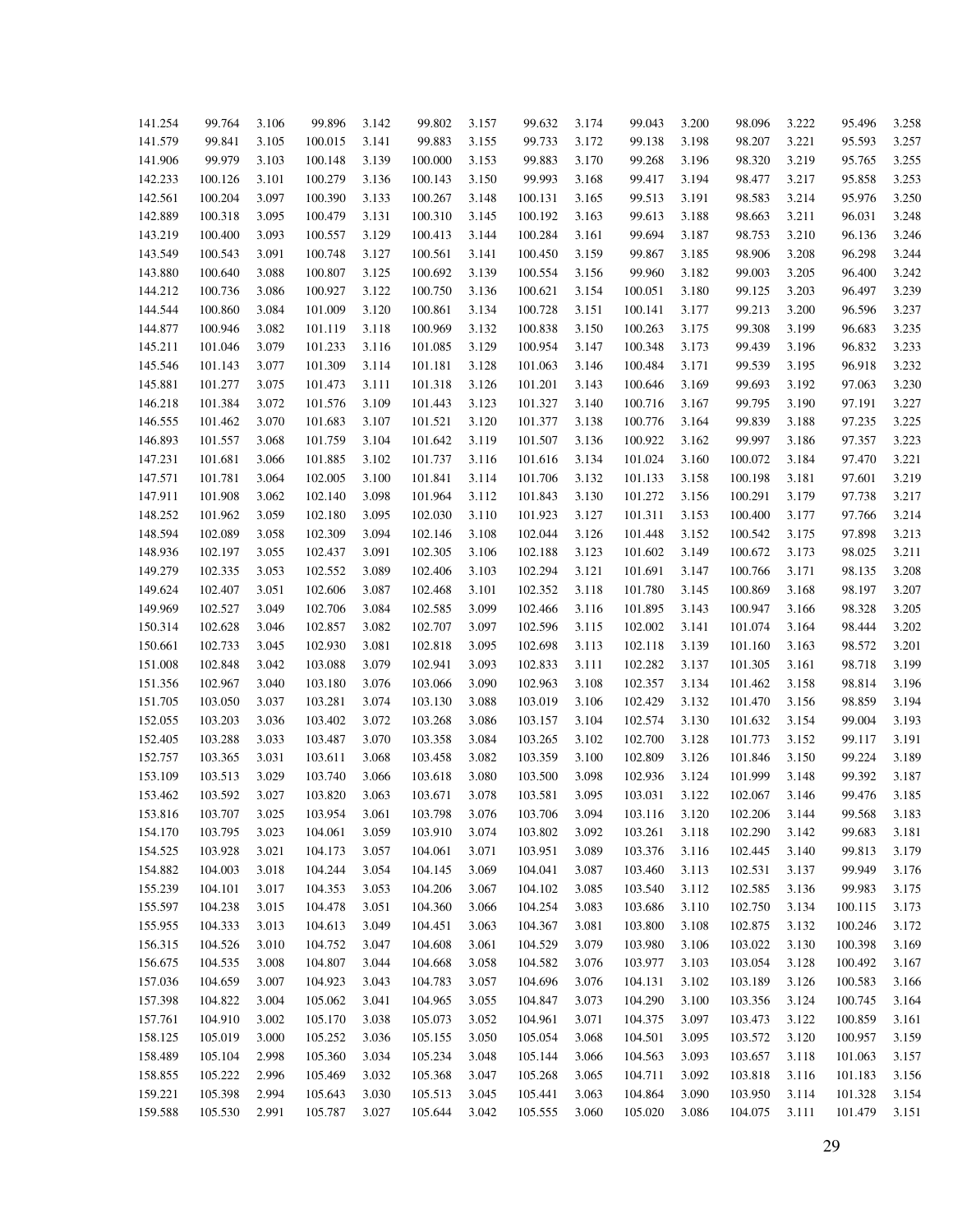| 159.956 | 105.585 | 2.989 | 105.850 | 3.025 | 105.732 | 3.040 | 105.638 | 3.058 | 105.068 | 3.084 | 104.154 | 3.109 | 101.538 | 3.149 |
|---------|---------|-------|---------|-------|---------|-------|---------|-------|---------|-------|---------|-------|---------|-------|
| 160.325 | 105.683 | 2.987 | 105.771 | 3.019 | 105.703 | 3.034 | 105.659 | 3.054 | 105.007 | 3.077 | 104.258 | 3.102 | 101.571 | 3.145 |
| 160.694 | 105.791 | 2.985 | 105.883 | 3.017 | 105.817 | 3.033 | 105.779 | 3.052 | 105.106 | 3.075 | 104.378 | 3.100 | 101.701 | 3.144 |
| 161.065 | 105.896 | 2.983 | 105.996 | 3.016 | 105.936 | 3.031 | 105.896 | 3.050 | 105.241 | 3.074 | 104.504 | 3.099 | 101.827 | 3.142 |
| 161.436 | 106.026 | 2.980 | 106.117 | 3.013 | 106.071 | 3.029 | 106.026 | 3.048 | 105.358 | 3.072 | 104.647 | 3.096 | 101.960 | 3.139 |
| 161.808 | 106.127 | 2.978 | 106.230 | 3.011 | 106.170 | 3.026 | 106.112 | 3.046 | 105.462 | 3.069 | 104.742 | 3.093 | 102.068 | 3.137 |
| 162.181 | 106.211 | 2.976 | 106.336 | 3.009 | 106.250 | 3.024 | 106.207 | 3.044 | 105.574 | 3.067 | 104.825 | 3.092 | 102.138 | 3.136 |
| 162.555 | 106.354 | 2.975 | 106.468 | 3.008 | 106.382 | 3.023 | 106.356 | 3.043 | 105.715 | 3.067 | 104.971 | 3.091 | 102.286 | 3.135 |
| 162.930 | 106.472 | 2.972 | 106.588 | 3.005 | 106.508 | 3.021 | 106.477 | 3.040 | 105.841 | 3.064 | 105.085 | 3.088 | 102.384 | 3.132 |
| 163.305 | 106.560 | 2.970 | 106.659 | 3.002 | 106.595 | 3.018 | 106.558 | 3.037 | 105.927 | 3.061 | 105.180 | 3.086 | 102.487 | 3.129 |
| 163.682 | 106.639 | 2.968 | 106.749 | 3.001 | 106.688 | 3.016 | 106.654 | 3.036 | 105.996 | 3.059 | 105.287 | 3.084 | 102.592 | 3.129 |
| 164.059 | 106.754 | 2.967 | 106.866 | 2.999 | 106.792 | 3.015 | 106.775 | 3.034 | 106.116 | 3.058 | 105.395 | 3.083 | 102.726 | 3.127 |
| 164.437 | 106.905 | 2.965 | 107.007 | 2.998 | 106.946 | 3.013 | 106.919 | 3.032 | 106.271 | 3.056 | 105.544 | 3.081 | 102.870 | 3.124 |
| 164.816 | 107.046 | 2.962 | 107.136 | 2.995 | 107.087 | 3.010 | 107.064 | 3.029 | 106.430 | 3.053 | 105.694 | 3.078 | 102.998 | 3.121 |
| 165.196 | 107.093 | 2.959 | 107.210 | 2.992 | 107.142 | 3.007 | 107.118 | 3.027 | 106.468 | 3.050 | 105.720 | 3.075 | 103.035 | 3.119 |
| 165.577 | 107.189 | 2.957 | 107.321 | 2.990 | 107.253 | 3.006 | 107.237 | 3.025 | 106.590 | 3.049 | 105.842 | 3.074 | 103.155 | 3.118 |
| 165.959 | 107.291 | 2.956 | 107.439 | 2.989 | 107.376 | 3.004 | 107.344 | 3.024 | 106.721 | 3.048 | 105.963 | 3.073 | 103.288 | 3.116 |
| 166.341 | 107.401 | 2.954 | 107.548 | 2.987 | 107.490 | 3.002 | 107.444 | 3.022 | 106.826 | 3.045 | 106.066 | 3.071 | 103.400 | 3.115 |
| 166.725 | 107.513 | 2.952 | 107.645 | 2.985 | 107.599 | 3.000 | 107.561 | 3.020 | 106.924 | 3.043 | 106.195 | 3.069 | 103.522 | 3.114 |
| 167.109 | 107.637 | 2.951 | 107.755 | 2.984 | 107.717 | 2.999 | 107.676 | 3.018 | 107.050 | 3.042 | 106.319 | 3.067 | 103.643 | 3.112 |
| 167.494 | 107.752 | 2.949 | 107.886 | 2.982 | 107.849 | 2.997 | 107.802 | 3.016 | 107.176 | 3.040 | 106.438 | 3.065 | 103.779 | 3.109 |
| 167.880 | 107.892 | 2.946 | 108.044 | 2.979 | 107.985 | 2.994 | 107.926 | 3.014 | 107.324 | 3.038 | 106.557 | 3.062 | 103.906 | 3.107 |
| 168.267 | 108.007 | 2.943 | 108.140 | 2.976 | 108.085 | 2.992 | 108.043 | 3.011 | 107.431 | 3.035 | 106.673 | 3.060 | 104.010 | 3.105 |
| 168.655 | 108.062 | 2.941 | 108.215 | 2.974 | 108.155 | 2.990 | 108.124 | 3.009 | 107.491 | 3.033 | 106.757 | 3.058 | 104.087 | 3.103 |
| 169.044 | 108.157 | 2.940 | 108.299 | 2.973 | 108.252 | 2.988 | 108.231 | 3.008 | 107.568 | 3.032 | 106.852 | 3.057 | 104.206 | 3.101 |
| 169.434 | 108.278 | 2.938 | 108.415 | 2.971 | 108.379 | 2.987 | 108.366 | 3.006 | 107.714 | 3.030 | 106.979 | 3.054 | 104.314 | 3.099 |
| 169.824 | 108.416 | 2.936 | 108.559 | 2.969 | 108.520 | 2.984 | 108.497 | 3.004 | 107.881 | 3.027 | 107.115 | 3.053 | 104.465 | 3.097 |
| 170.216 | 108.541 | 2.933 | 108.675 | 2.967 | 108.637 | 2.982 | 108.608 | 3.001 | 107.988 | 3.025 | 107.253 | 3.050 | 104.606 | 3.096 |
| 170.608 | 108.608 | 2.932 | 108.733 | 2.965 | 108.718 | 2.980 | 108.682 | 3.000 | 108.056 | 3.024 | 107.336 | 3.049 | 104.666 | 3.094 |
| 171.002 | 108.759 | 2.930 | 108.925 | 2.963 | 108.877 | 2.979 | 108.842 | 2.998 | 108.223 | 3.022 | 107.500 | 3.047 | 104.834 | 3.092 |
| 171.396 | 108.876 | 2.928 | 109.039 | 2.961 | 108.996 | 2.976 | 108.951 | 2.996 | 108.342 | 3.019 | 107.601 | 3.045 | 104.927 | 3.090 |
| 171.791 | 108.959 | 2.926 | 109.118 | 2.959 | 109.067 | 2.974 | 109.027 | 2.994 | 108.435 | 3.018 | 107.691 | 3.043 | 105.015 | 3.089 |
| 172.187 | 109.039 | 2.924 | 109.182 | 2.957 | 109.158 | 2.973 | 109.120 | 2.992 | 108.507 | 3.016 | 107.789 | 3.041 | 105.111 | 3.086 |
| 172.584 | 109.156 | 2.922 | 109.306 | 2.955 | 109.284 | 2.971 | 109.254 | 2.990 | 108.646 | 3.014 | 107.899 | 3.039 | 105.235 | 3.084 |
| 172.982 | 109.284 | 2.920 | 109.433 | 2.953 | 109.396 | 2.968 | 109.389 | 2.988 | 108.762 | 3.012 | 108.019 | 3.037 | 105.356 | 3.083 |
| 173.380 | 109.390 | 2.919 | 109.546 | 2.952 | 109.517 | 2.967 | 109.494 | 2.986 | 108.882 | 3.011 | 108.153 | 3.036 | 105.494 | 3.081 |
| 173.780 | 109.493 | 2.916 | 109.655 | 2.949 | 109.650 | 2.965 | 109.598 | 2.984 | 109.002 | 3.008 | 108.278 | 3.033 | 105.601 | 3.079 |
| 174.181 | 109.599 | 2.914 | 109.763 | 2.948 | 109.744 | 2.963 | 109.704 | 2.982 | 109.114 | 3.006 | 108.381 | 3.031 | 105.698 | 3.077 |
| 174.582 | 109.720 | 2.913 | 109.898 | 2.946 | 109.866 | 2.961 | 109.836 | 2.980 | 109.256 | 3.004 | 108.500 | 3.030 | 105.835 | 3.076 |
| 174.985 | 109.849 | 2.911 | 110.017 | 2.943 | 109.989 | 2.959 | 109.957 | 2.978 | 109.373 | 3.003 | 108.613 | 3.028 | 105.972 | 3.074 |
| 175.388 | 109.923 | 2.908 | 110.090 | 2.941 | 110.062 | 2.957 | 110.039 | 2.976 | 109.430 | 3.000 | 108.710 | 3.026 | 106.053 | 3.071 |
| 175.792 | 110.008 | 2.907 | 110.178 | 2.940 | 110.150 | 2.955 | 110.126 | 2.975 | 109.532 | 2.999 | 108.810 | 3.024 | 106.143 | 3.070 |
| 176.198 | 110.136 | 2.905 | 110.324 | 2.938 | 110.286 | 2.954 | 110.280 | 2.973 | 109.663 | 2.998 | 108.954 | 3.023 | 106.286 | 3.069 |
| 176.604 | 110.274 | 2.903 | 110.457 | 2.936 | 110.425 | 2.952 | 110.415 | 2.971 | 109.815 | 2.996 | 109.082 | 3.021 | 106.424 | 3.067 |
| 177.011 | 110.378 | 2.901 | 110.557 | 2.934 | 110.534 | 2.949 | 110.504 | 2.969 | 109.905 | 2.993 | 109.177 | 3.019 | 106.528 | 3.064 |
| 177.419 | 110.469 | 2.899 | 110.653 | 2.932 | 110.620 | 2.948 | 110.610 | 2.967 | 110.007 | 2.991 | 109.291 | 3.017 | 106.638 | 3.063 |
| 177.828 | 110.608 | 2.897 | 110.822 | 2.930 | 110.764 | 2.946 | 110.758 | 2.965 | 110.148 | 2.989 | 109.426 | 3.015 | 106.778 | 3.061 |
| 178.238 | 110.706 | 2.895 | 110.904 | 2.928 | 110.871 | 2.944 | 110.853 | 2.963 | 110.248 | 2.988 | 109.532 | 3.013 | 106.856 | 3.059 |
| 178.649 | 110.779 | 2.893 | 110.975 | 2.926 | 110.946 | 2.942 | 110.936 | 2.961 | 110.344 | 2.985 | 109.621 | 3.011 | 106.965 | 3.057 |
| 179.061 | 110.892 | 2.892 | 111.080 | 2.925 | 111.064 | 2.940 | 111.054 | 2.959 | 110.454 | 2.983 | 109.737 | 3.009 | 107.091 | 3.055 |
| 179.473 | 111.019 | 2.890 | 111.218 | 2.923 | 111.203 | 2.938 | 111.190 | 2.958 | 110.593 | 2.982 | 109.865 | 3.007 | 107.204 | 3.054 |
| 179.887 | 111.142 | 2.888 | 111.351 | 2.921 | 111.334 | 2.936 | 111.304 | 2.956 | 110.724 | 2.981 | 109.969 | 3.006 | 107.325 | 3.052 |
| 180.302 | 111.259 | 2.886 | 111.455 | 2.919 | 111.441 | 2.935 | 111.419 | 2.954 | 110.847 | 2.978 | 110.119 | 3.004 | 107.455 | 3.050 |
| 180.717 | 111.367 | 2.884 | 111.557 | 2.917 | 111.546 | 2.932 | 111.526 | 2.952 | 110.937 | 2.976 | 110.214 | 3.002 | 107.561 | 3.048 |
|         |         |       |         |       |         |       |         |       |         |       |         |       |         |       |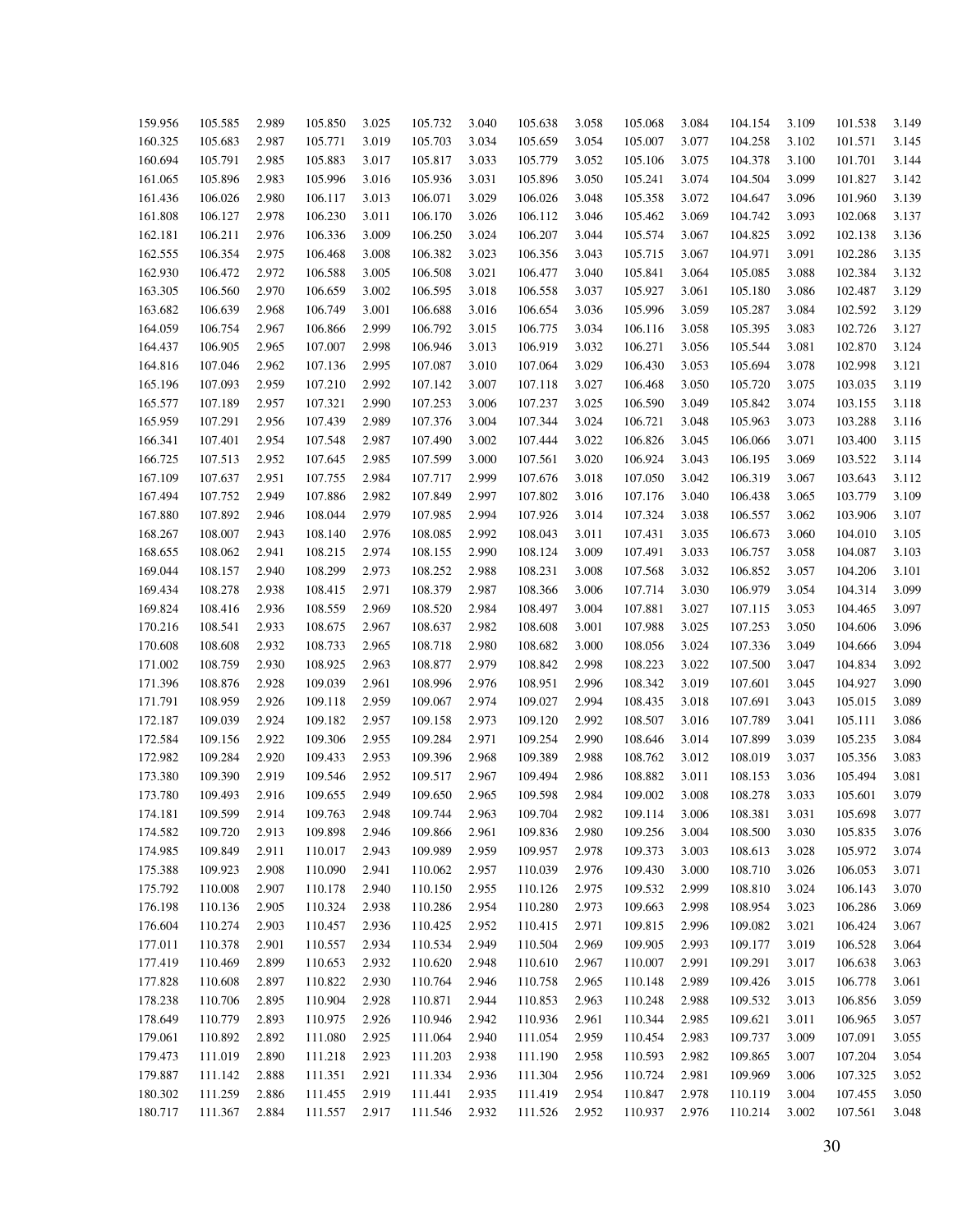| 181.134<br>181.552<br>181.970<br>182.390<br>182.810<br>183.231<br>183.654<br>184.077<br>184.502<br>184.927<br>185.353<br>185.780<br>186.209<br>186.638<br>187.068<br>187.500<br>187.932<br>188.365<br>188.799<br>189.234<br>189.671<br>190.108<br>190.546<br>190.985<br>191.426<br>191.867<br>192.309<br>192.753<br>193.197<br>193.642<br>194.089<br>194.536<br>194.985<br>195.434<br>195.885<br>196.336<br>196.789<br>197.242<br>197.697<br>198.153<br>198.610<br>199.067<br>199.526<br>199.986<br>200.447<br>200.909<br>201.372<br>201.837<br>202.302<br>202.768<br>203.236<br>203.704 |         |       |         |       |         |       |         |       |         |       |         |       |         |       |
|------------------------------------------------------------------------------------------------------------------------------------------------------------------------------------------------------------------------------------------------------------------------------------------------------------------------------------------------------------------------------------------------------------------------------------------------------------------------------------------------------------------------------------------------------------------------------------------|---------|-------|---------|-------|---------|-------|---------|-------|---------|-------|---------|-------|---------|-------|
|                                                                                                                                                                                                                                                                                                                                                                                                                                                                                                                                                                                          | 111.459 | 2.882 | 111.654 | 2.915 | 111.650 | 2.930 | 111.633 | 2.950 | 111.043 | 2.974 | 110.312 | 3.000 | 107.671 | 3.046 |
|                                                                                                                                                                                                                                                                                                                                                                                                                                                                                                                                                                                          | 111.557 | 2.880 | 111.763 | 2.913 | 111.750 | 2.929 | 111.739 | 2.948 | 111.151 | 2.972 | 110.401 | 2.998 | 107.782 | 3.046 |
|                                                                                                                                                                                                                                                                                                                                                                                                                                                                                                                                                                                          | 111.684 | 2.879 | 111.887 | 2.911 | 111.868 | 2.927 | 111.878 | 2.947 | 111.262 | 2.971 | 110.574 | 2.997 | 107.929 | 3.044 |
|                                                                                                                                                                                                                                                                                                                                                                                                                                                                                                                                                                                          | 111.776 | 2.877 | 111.976 | 2.910 | 111.986 | 2.925 | 111.966 | 2.945 | 111.375 | 2.969 | 110.666 | 2.995 | 108.022 | 3.041 |
|                                                                                                                                                                                                                                                                                                                                                                                                                                                                                                                                                                                          | 111.890 | 2.875 | 112.097 | 2.908 | 112.089 | 2.923 | 112.071 | 2.943 | 111.495 | 2.967 | 110.772 | 2.993 | 108.126 | 3.039 |
|                                                                                                                                                                                                                                                                                                                                                                                                                                                                                                                                                                                          | 112.022 | 2.873 | 112.232 | 2.906 | 112.219 | 2.921 | 112.214 | 2.941 | 111.619 | 2.965 | 110.914 | 2.991 | 108.268 | 3.038 |
|                                                                                                                                                                                                                                                                                                                                                                                                                                                                                                                                                                                          | 112.142 | 2.870 | 112.349 | 2.904 | 112.347 | 2.919 | 112.340 | 2.939 | 111.758 | 2.962 | 111.044 | 2.989 | 108.384 | 3.036 |
|                                                                                                                                                                                                                                                                                                                                                                                                                                                                                                                                                                                          | 112.212 | 2.869 | 112.418 | 2.902 | 112.431 | 2.917 | 112.415 | 2.937 | 111.852 | 2.961 | 111.110 | 2.987 | 108.472 | 3.034 |
|                                                                                                                                                                                                                                                                                                                                                                                                                                                                                                                                                                                          | 112.317 | 2.867 | 112.529 | 2.901 | 112.522 | 2.916 | 112.540 | 2.936 | 111.957 | 2.960 | 111.232 | 2.986 | 108.604 | 3.032 |
|                                                                                                                                                                                                                                                                                                                                                                                                                                                                                                                                                                                          | 112.447 | 2.865 | 112.672 | 2.899 | 112.668 | 2.914 | 112.683 | 2.933 | 112.113 | 2.958 | 111.371 | 2.983 | 108.720 | 3.030 |
|                                                                                                                                                                                                                                                                                                                                                                                                                                                                                                                                                                                          | 112.558 | 2.863 | 112.768 | 2.896 | 112.765 | 2.912 | 112.778 | 2.931 | 112.196 | 2.956 | 111.479 | 2.982 | 108.842 | 3.029 |
|                                                                                                                                                                                                                                                                                                                                                                                                                                                                                                                                                                                          | 112.662 | 2.861 | 112.889 | 2.894 | 112.875 | 2.910 | 112.882 | 2.929 | 112.304 | 2.954 | 111.593 | 2.980 | 108.967 | 3.027 |
|                                                                                                                                                                                                                                                                                                                                                                                                                                                                                                                                                                                          | 112.752 | 2.860 | 112.979 | 2.893 | 112.967 | 2.909 | 112.976 | 2.928 | 112.383 | 2.953 | 111.682 | 2.979 | 109.049 | 3.026 |
|                                                                                                                                                                                                                                                                                                                                                                                                                                                                                                                                                                                          | 112.894 | 2.858 | 113.120 | 2.892 | 113.118 | 2.907 | 113.127 | 2.926 | 112.539 | 2.951 | 111.840 | 2.977 | 109.210 | 3.024 |
|                                                                                                                                                                                                                                                                                                                                                                                                                                                                                                                                                                                          | 113.014 | 2.856 | 113.231 | 2.889 | 113.236 | 2.905 | 113.244 | 2.924 | 112.670 | 2.948 | 111.964 | 2.974 | 109.319 | 3.021 |
|                                                                                                                                                                                                                                                                                                                                                                                                                                                                                                                                                                                          | 113.093 | 2.854 | 113.314 | 2.887 | 113.319 | 2.903 | 113.329 | 2.922 | 112.744 | 2.946 | 112.049 | 2.972 | 109.416 | 3.020 |
|                                                                                                                                                                                                                                                                                                                                                                                                                                                                                                                                                                                          | 113.200 | 2.853 | 113.425 | 2.886 | 113.452 | 2.902 | 113.456 | 2.921 | 112.857 | 2.945 | 112.161 | 2.971 | 109.539 | 3.019 |
|                                                                                                                                                                                                                                                                                                                                                                                                                                                                                                                                                                                          | 113.330 | 2.851 | 113.572 | 2.884 | 113.579 | 2.900 | 113.592 | 2.919 | 113.007 | 2.943 | 112.300 | 2.969 | 109.663 | 3.017 |
|                                                                                                                                                                                                                                                                                                                                                                                                                                                                                                                                                                                          | 113.441 | 2.849 | 113.690 | 2.882 | 113.685 | 2.898 | 113.701 | 2.917 | 113.129 | 2.941 | 112.419 | 2.967 | 109.794 | 3.015 |
|                                                                                                                                                                                                                                                                                                                                                                                                                                                                                                                                                                                          | 113.545 | 2.847 | 113.793 | 2.880 | 113.788 | 2.896 | 113.813 | 2.915 | 113.223 | 2.939 | 112.517 | 2.965 | 109.897 | 3.013 |
|                                                                                                                                                                                                                                                                                                                                                                                                                                                                                                                                                                                          | 113.632 | 2.846 | 113.886 | 2.879 | 113.871 | 2.895 | 113.902 | 2.914 | 113.310 | 2.938 | 112.604 | 2.964 | 109.995 | 3.012 |
|                                                                                                                                                                                                                                                                                                                                                                                                                                                                                                                                                                                          | 113.797 | 2.844 | 114.036 | 2.877 | 114.025 | 2.893 | 114.048 | 2.912 | 113.471 | 2.936 | 112.775 | 2.963 | 110.177 | 3.010 |
|                                                                                                                                                                                                                                                                                                                                                                                                                                                                                                                                                                                          | 113.900 | 2.842 | 114.144 | 2.875 | 114.138 | 2.890 | 114.144 | 2.910 | 113.595 | 2.934 | 112.882 | 2.960 | 110.288 | 3.008 |
|                                                                                                                                                                                                                                                                                                                                                                                                                                                                                                                                                                                          | 113.975 | 2.840 | 114.238 | 2.873 | 114.223 | 2.889 | 114.252 | 2.908 | 113.675 | 2.932 | 112.966 | 2.959 | 110.375 | 3.007 |
|                                                                                                                                                                                                                                                                                                                                                                                                                                                                                                                                                                                          | 114.104 | 2.839 | 114.360 | 2.872 | 114.362 | 2.888 | 114.404 | 2.907 | 113.811 | 2.932 | 113.127 | 2.958 | 110.513 | 3.005 |
|                                                                                                                                                                                                                                                                                                                                                                                                                                                                                                                                                                                          | 114.257 | 2.837 | 114.509 | 2.870 | 114.517 | 2.886 | 114.510 | 2.905 | 113.963 | 2.929 | 113.265 | 2.956 | 110.646 | 3.003 |
|                                                                                                                                                                                                                                                                                                                                                                                                                                                                                                                                                                                          | 114.385 | 2.835 | 114.667 | 2.868 | 114.649 | 2.883 | 114.655 | 2.903 | 114.128 | 2.927 | 113.405 | 2.953 | 110.796 | 3.001 |
|                                                                                                                                                                                                                                                                                                                                                                                                                                                                                                                                                                                          | 114.433 | 2.832 | 114.729 | 2.866 | 114.675 | 2.881 | 114.758 | 2.901 | 114.199 | 2.925 | 113.502 | 2.952 | 110.873 | 3.000 |
|                                                                                                                                                                                                                                                                                                                                                                                                                                                                                                                                                                                          | 114.552 | 2.832 | 114.822 | 2.865 | 114.816 | 2.880 | 114.856 | 2.900 | 114.315 | 2.924 | 113.603 | 2.950 | 111.010 | 2.998 |
|                                                                                                                                                                                                                                                                                                                                                                                                                                                                                                                                                                                          | 114.682 | 2.830 | 114.984 | 2.863 | 114.940 | 2.878 | 114.968 | 2.898 | 114.454 | 2.922 | 113.743 | 2.948 | 111.156 | 2.996 |
|                                                                                                                                                                                                                                                                                                                                                                                                                                                                                                                                                                                          | 114.782 | 2.828 | 115.019 | 2.861 | 115.072 | 2.876 | 115.085 | 2.895 | 114.522 | 2.920 | 113.885 | 2.946 | 111.284 | 2.995 |
|                                                                                                                                                                                                                                                                                                                                                                                                                                                                                                                                                                                          | 114.894 | 2.826 | 115.169 | 2.860 | 115.169 | 2.875 | 115.211 | 2.894 | 114.615 | 2.918 | 114.008 | 2.945 | 111.329 | 2.993 |
|                                                                                                                                                                                                                                                                                                                                                                                                                                                                                                                                                                                          | 115.025 | 2.825 | 115.306 | 2.858 | 115.338 | 2.874 | 115.361 | 2.893 | 114.779 | 2.917 | 114.115 | 2.944 | 111.485 | 2.992 |
|                                                                                                                                                                                                                                                                                                                                                                                                                                                                                                                                                                                          | 115.157 | 2.823 | 115.430 | 2.856 | 115.499 | 2.872 | 115.471 | 2.891 | 114.940 | 2.915 | 114.216 | 2.942 | 111.651 | 2.990 |
|                                                                                                                                                                                                                                                                                                                                                                                                                                                                                                                                                                                          | 115.268 | 2.820 | 115.544 | 2.854 | 115.563 | 2.869 | 115.577 | 2.888 | 115.057 | 2.912 | 114.342 | 2.939 | 111.771 | 2.988 |
|                                                                                                                                                                                                                                                                                                                                                                                                                                                                                                                                                                                          | 115.339 | 2.819 | 115.650 | 2.853 | 115.636 | 2.868 | 115.652 | 2.887 | 115.097 | 2.911 | 114.444 | 2.938 | 111.852 | 2.987 |
|                                                                                                                                                                                                                                                                                                                                                                                                                                                                                                                                                                                          | 115.494 | 2.818 | 115.790 | 2.851 | 115.823 | 2.867 | 115.804 | 2.886 | 115.233 | 2.910 | 114.596 | 2.937 | 111.966 | 2.985 |
|                                                                                                                                                                                                                                                                                                                                                                                                                                                                                                                                                                                          | 115.613 | 2.816 | 115.908 | 2.849 | 115.975 | 2.864 | 115.926 | 2.884 | 115.407 | 2.908 | 114.727 | 2.934 | 112.105 | 2.983 |
|                                                                                                                                                                                                                                                                                                                                                                                                                                                                                                                                                                                          | 115.704 | 2.814 | 116.017 | 2.847 | 115.953 | 2.862 | 116.050 | 2.882 | 115.522 | 2.906 | 114.849 | 2.933 | 112.247 | 2.981 |
|                                                                                                                                                                                                                                                                                                                                                                                                                                                                                                                                                                                          | 115.810 | 2.813 | 116.127 | 2.846 | 116.112 | 2.861 | 116.181 | 2.880 | 115.632 | 2.905 | 114.955 | 2.932 | 112.382 | 2.980 |
|                                                                                                                                                                                                                                                                                                                                                                                                                                                                                                                                                                                          | 115.956 | 2.811 | 116.268 | 2.844 | 116.273 | 2.859 | 116.315 | 2.879 | 115.774 | 2.903 | 115.092 | 2.930 | 112.512 | 2.978 |
|                                                                                                                                                                                                                                                                                                                                                                                                                                                                                                                                                                                          | 116.084 | 2.809 | 116.364 | 2.842 | 116.393 | 2.857 | 116.433 | 2.877 | 115.924 | 2.901 | 115.231 | 2.927 | 112.636 | 2.976 |
|                                                                                                                                                                                                                                                                                                                                                                                                                                                                                                                                                                                          | 116.140 | 2.807 | 116.432 | 2.840 | 116.468 | 2.855 | 116.477 | 2.874 | 115.952 | 2.899 | 115.333 | 2.926 | 112.727 | 2.974 |
|                                                                                                                                                                                                                                                                                                                                                                                                                                                                                                                                                                                          | 116.245 | 2.806 | 116.552 | 2.839 | 116.600 | 2.854 | 116.641 | 2.873 | 116.043 | 2.898 | 115.399 | 2.925 | 112.824 | 2.974 |
|                                                                                                                                                                                                                                                                                                                                                                                                                                                                                                                                                                                          | 116.415 | 2.804 | 116.739 | 2.838 | 116.772 | 2.853 | 116.800 | 2.872 | 116.266 | 2.897 | 115.576 | 2.924 | 113.004 | 2.972 |
|                                                                                                                                                                                                                                                                                                                                                                                                                                                                                                                                                                                          | 116.531 | 2.802 | 116.868 | 2.835 | 116.907 | 2.851 | 116.921 | 2.870 | 116.387 | 2.895 | 115.719 | 2.921 | 113.120 | 2.970 |
|                                                                                                                                                                                                                                                                                                                                                                                                                                                                                                                                                                                          | 116.644 | 2.800 | 116.945 | 2.833 | 117.015 | 2.849 | 117.019 | 2.868 | 116.461 | 2.892 | 115.788 | 2.919 | 113.248 | 2.968 |
|                                                                                                                                                                                                                                                                                                                                                                                                                                                                                                                                                                                          | 116.775 | 2.798 | 117.081 | 2.832 | 117.122 | 2.847 | 117.153 | 2.866 | 116.624 | 2.891 | 115.906 | 2.917 | 113.405 | 2.966 |
|                                                                                                                                                                                                                                                                                                                                                                                                                                                                                                                                                                                          | 116.891 | 2.796 | 117.186 | 2.830 | 117.229 | 2.845 | 117.296 | 2.864 | 116.756 | 2.889 | 116.110 | 2.916 | 113.533 | 2.965 |
|                                                                                                                                                                                                                                                                                                                                                                                                                                                                                                                                                                                          | 116.962 | 2.795 | 117.265 | 2.828 | 117.301 | 2.843 | 117.374 | 2.863 | 116.822 | 2.887 | 116.197 | 2.914 | 113.589 | 2.963 |
|                                                                                                                                                                                                                                                                                                                                                                                                                                                                                                                                                                                          | 117.042 | 2.794 | 117.398 | 2.827 | 117.394 | 2.842 | 117.480 | 2.862 | 116.981 | 2.886 | 116.293 | 2.913 | 113.740 | 2.962 |
|                                                                                                                                                                                                                                                                                                                                                                                                                                                                                                                                                                                          | 117.225 | 2.792 | 117.573 | 2.826 | 117.625 | 2.841 | 117.623 | 2.860 | 117.144 | 2.884 | 116.462 | 2.911 | 113.918 | 2.960 |
| 204.174                                                                                                                                                                                                                                                                                                                                                                                                                                                                                                                                                                                  | 117.384 | 2.790 | 117.713 | 2.823 | 117.757 | 2.838 | 117.772 | 2.858 | 117.275 | 2.883 | 116.588 | 2.909 | 114.049 | 2.958 |
| 204.645                                                                                                                                                                                                                                                                                                                                                                                                                                                                                                                                                                                  | 117.423 | 2.788 | 117.811 | 2.822 | 117.776 | 2.836 | 117.826 | 2.856 | 117.336 | 2.880 | 116.643 | 2.907 | 114.071 | 2.956 |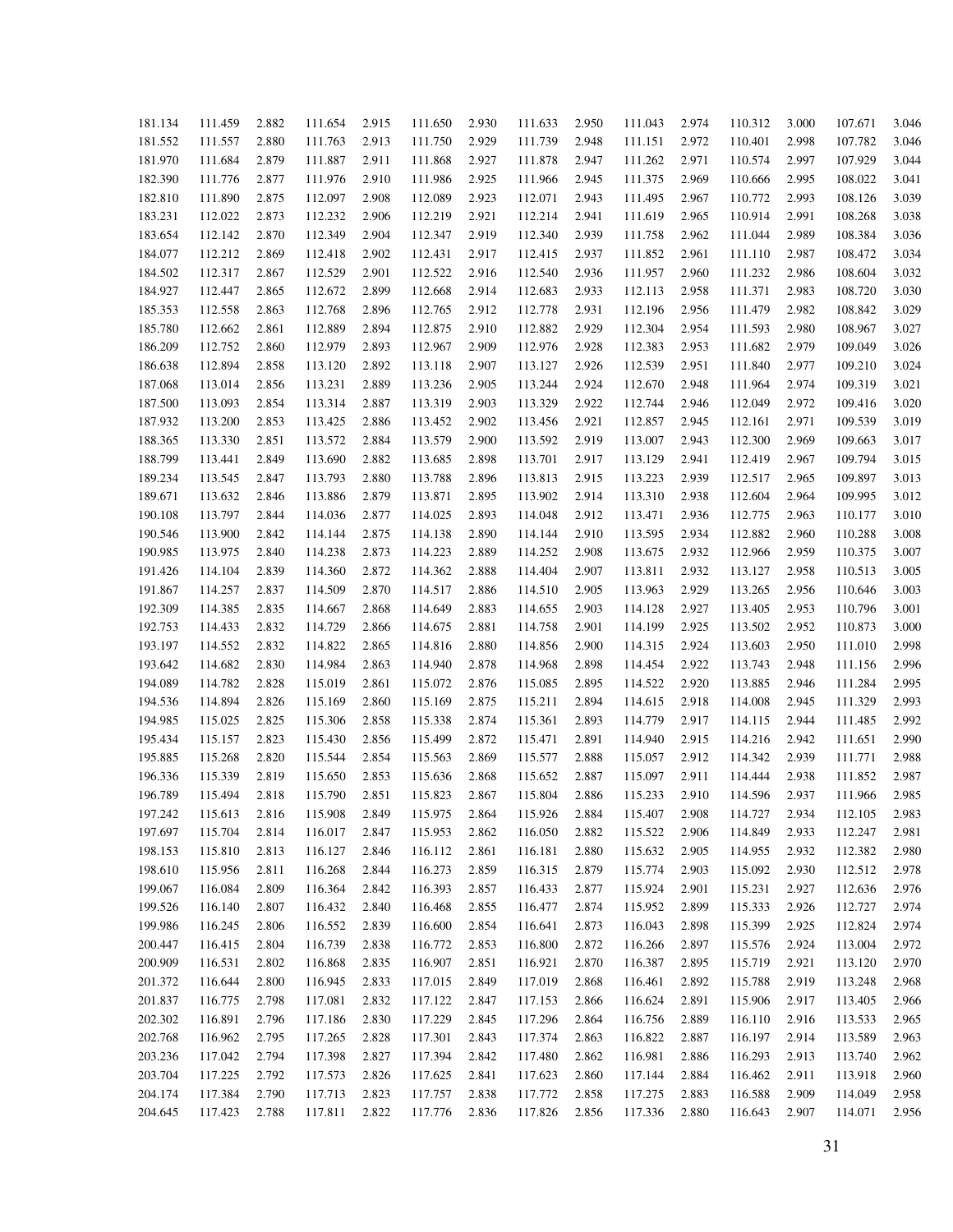| 205.116 | 117.552 | 2.786 | 117.926 | 2.820 | 117.904 | 2.835 | 117.965 | 2.854 | 117.466 | 2.879 | 116.794 | 2.906 | 114.233 | 2.955 |
|---------|---------|-------|---------|-------|---------|-------|---------|-------|---------|-------|---------|-------|---------|-------|
| 205.589 | 117.688 | 2.785 | 118.027 | 2.818 | 118.023 | 2.833 | 118.089 | 2.852 | 117.607 | 2.877 | 116.941 | 2.904 | 114.396 | 2.953 |
| 206.063 | 117.788 | 2.783 | 118.140 | 2.817 | 118.165 | 2.831 | 118.196 | 2.851 | 117.684 | 2.875 | 117.058 | 2.902 | 114.500 | 2.952 |
| 206.538 | 117.899 | 2.781 | 118.198 | 2.815 | 118.270 | 2.830 | 118.293 | 2.850 | 117.742 | 2.874 | 117.172 | 2.901 | 114.564 | 2.950 |
| 207.014 | 118.053 | 2.780 | 118.384 | 2.813 | 118.443 | 2.828 | 118.446 | 2.848 | 117.946 | 2.873 | 117.335 | 2.899 | 114.753 | 2.949 |
| 207.491 | 118.143 | 2.778 | 118.510 | 2.811 | 118.580 | 2.826 | 118.580 | 2.846 | 118.084 | 2.870 | 117.458 | 2.897 | 114.945 | 2.946 |
| 207.970 | 118.241 | 2.776 | 118.580 | 2.809 | 118.666 | 2.824 | 118.676 | 2.844 | 118.132 | 2.868 | 117.519 | 2.895 | 114.960 | 2.945 |
| 208.449 | 118.396 | 2.775 | 118.658 | 2.808 | 118.767 | 2.823 | 118.783 | 2.842 | 118.279 | 2.868 | 117.620 | 2.894 | 115.104 | 2.944 |
| 208.930 | 118.509 | 2.773 | 118.774 | 2.806 | 118.933 | 2.822 | 118.916 | 2.841 | 118.398 | 2.866 | 117.766 | 2.892 | 115.207 | 2.942 |
| 209.411 | 118.614 | 2.771 | 118.975 | 2.805 | 119.061 | 2.820 | 119.041 | 2.839 | 118.557 | 2.863 | 117.941 | 2.891 | 115.374 | 2.940 |
| 209.894 | 118.693 | 2.769 | 119.079 | 2.803 | 119.079 | 2.818 | 119.152 | 2.837 | 118.616 | 2.862 | 118.021 | 2.889 | 115.470 | 2.939 |
| 210.378 | 118.833 | 2.768 | 119.189 | 2.802 | 119.241 | 2.817 | 119.261 | 2.836 | 118.818 | 2.861 | 118.168 | 2.888 | 115.596 | 2.937 |
| 210.863 | 118.965 | 2.766 | 119.311 | 2.800 | 119.343 | 2.815 | 119.355 | 2.834 | 118.949 | 2.858 | 118.256 | 2.886 | 115.739 | 2.935 |
| 211.349 | 119.061 | 2.764 | 119.370 | 2.798 | 119.434 | 2.813 | 119.443 | 2.832 | 119.045 | 2.856 | 118.394 | 2.884 | 115.834 | 2.934 |
| 211.836 | 119.193 | 2.763 | 119.468 | 2.797 | 119.592 | 2.812 | 119.567 | 2.831 | 119.146 | 2.856 | 118.519 | 2.883 | 115.961 | 2.932 |
| 212.324 | 119.307 | 2.761 | 119.676 | 2.795 | 119.746 | 2.810 | 119.764 | 2.829 | 119.283 | 2.854 | 118.696 | 2.881 | 116.069 | 2.931 |
| 212.814 | 119.400 | 2.759 | 119.806 | 2.793 | 119.787 | 2.808 | 119.868 | 2.827 | 119.404 | 2.852 | 118.755 | 2.879 | 116.235 | 2.929 |
| 213.305 | 119.484 | 2.758 | 119.845 | 2.791 | 119.874 | 2.806 | 119.983 | 2.826 | 119.531 | 2.850 | 118.803 | 2.878 | 116.309 | 2.928 |
| 213.796 | 119.627 | 2.757 | 119.982 | 2.790 | 120.040 | 2.805 | 120.119 | 2.825 | 119.634 | 2.850 | 118.981 | 2.877 | 116.468 | 2.926 |
| 214.289 | 119.783 | 2.755 | 120.173 | 2.789 | 120.232 | 2.804 | 120.250 | 2.823 | 119.777 | 2.848 | 119.144 | 2.875 | 116.616 | 2.925 |
| 214.783 | 119.809 | 2.754 | 120.376 | 2.789 | 120.411 | 2.806 | 120.400 | 2.822 | 119.993 | 2.852 | 119.195 | 2.878 | 116.658 | 2.928 |
| 215.278 | 119.913 | 2.753 | 120.509 | 2.788 | 120.497 | 2.804 | 120.538 | 2.820 | 120.120 | 2.850 | 119.327 | 2.877 | 116.802 | 2.927 |
| 215.774 | 120.068 | 2.751 | 120.611 | 2.786 | 120.641 | 2.803 | 120.658 | 2.819 | 120.246 | 2.849 | 119.391 | 2.876 | 116.925 | 2.925 |
| 216.272 | 120.232 | 2.750 | 120.799 | 2.785 | 120.837 | 2.802 | 120.811 | 2.817 | 120.434 | 2.848 | 119.560 | 2.874 | 117.077 | 2.923 |
| 216.770 | 120.260 | 2.748 | 120.818 | 2.783 | 120.888 | 2.800 | 120.865 | 2.816 | 120.463 | 2.846 | 119.609 | 2.873 | 117.180 | 2.922 |
| 217.270 | 120.380 | 2.746 | 120.990 | 2.781 | 121.033 | 2.798 | 121.008 | 2.814 | 120.628 | 2.844 | 119.815 | 2.870 | 117.319 | 2.920 |
| 217.771 | 120.544 | 2.744 | 121.111 | 2.780 | 121.119 | 2.796 | 121.170 | 2.812 | 120.792 | 2.842 | 119.986 | 2.869 | 117.478 | 2.918 |
| 218.273 | 120.600 | 2.743 | 121.188 | 2.778 | 121.209 | 2.795 | 121.220 | 2.811 | 120.838 | 2.841 | 120.020 | 2.868 | 117.506 | 2.917 |
|         | 120.755 |       |         |       | 121.385 |       |         |       | 120.965 |       | 120.159 |       |         | 2.916 |
| 218.776 |         | 2.741 | 121.318 | 2.777 |         | 2.794 | 121.372 | 2.809 |         | 2.840 |         | 2.866 | 117.673 |       |
| 219.281 | 120.878 | 2.740 | 121.440 | 2.775 | 121.434 | 2.792 | 121.477 | 2.807 | 121.103 | 2.838 | 120.262 | 2.864 | 117.849 | 2.914 |
| 219.786 | 120.987 | 2.738 | 121.581 | 2.773 | 121.633 | 2.790 | 121.649 | 2.806 | 121.257 | 2.836 | 120.435 | 2.863 | 117.951 | 2.913 |
| 220.293 | 121.085 | 2.737 | 121.673 | 2.772 | 121.748 | 2.789 | 121.741 | 2.805 | 121.359 | 2.835 | 120.565 | 2.861 | 118.071 | 2.911 |
| 220.801 | 121.196 | 2.735 | 121.802 | 2.771 | 121.855 | 2.787 | 121.859 | 2.803 | 121.502 | 2.833 | 120.658 | 2.860 | 118.186 | 2.910 |
| 221.310 | 121.345 | 2.733 | 121.913 | 2.769 | 121.991 | 2.785 | 122.007 | 2.801 | 121.611 | 2.832 | 120.800 | 2.859 | 118.369 | 2.908 |
| 221.820 | 121.426 | 2.732 | 122.065 | 2.767 | 122.103 | 2.784 | 122.122 | 2.800 | 121.731 | 2.830 | 120.922 | 2.857 | 118.449 | 2.907 |
| 222.331 | 121.592 | 2.730 | 122.179 | 2.765 | 122.246 | 2.782 | 122.242 | 2.798 | 121.874 | 2.828 | 121.053 | 2.855 | 118.605 | 2.905 |
| 222.844 | 121.678 | 2.729 | 122.267 | 2.764 | 122.325 | 2.781 | 122.361 | 2.797 | 121.962 | 2.827 | 121.174 | 2.854 | 118.713 | 2.904 |
| 223.357 | 121.783 | 2.727 | 122.377 | 2.762 | 122.388 | 2.779 | 122.450 | 2.795 | 122.090 | 2.825 | 121.255 | 2.852 | 118.805 | 2.902 |
| 223.872 | 121.894 | 2.726 | 122.476 | 2.761 | 122.550 | 2.778 | 122.583 | 2.794 | 122.182 | 2.824 | 121.395 | 2.851 | 118.904 | 2.900 |
| 224.388 | 122.008 | 2.724 | 122.602 | 2.759 | 122.665 | 2.776 | 122.688 | 2.792 | 122.342 | 2.822 | 121.549 | 2.849 | 119.097 | 2.899 |
| 224.906 | 122.150 | 2.722 | 122.772 | 2.758 | 122.866 | 2.775 | 122.882 | 2.791 | 122.499 | 2.821 | 121.722 | 2.848 | 119.223 | 2.898 |
| 225.424 | 122.271 | 2.721 | 122.876 | 2.756 | 122.941 | 2.773 | 122.993 | 2.789 | 122.605 | 2.819 | 121.817 | 2.847 | 119.407 | 2.896 |
| 225.944 | 122.372 | 2.719 | 122.995 | 2.755 | 123.079 | 2.771 | 123.082 | 2.787 | 122.718 | 2.817 | 121.937 | 2.845 | 119.481 | 2.894 |
| 226.464 | 122.484 | 2.718 | 123.101 | 2.753 | 123.193 | 2.770 | 123.214 | 2.786 | 122.868 | 2.816 | 122.044 | 2.843 | 119.637 | 2.893 |
| 226.987 | 122.585 | 2.716 | 123.216 | 2.752 | 123.321 | 2.769 | 123.313 | 2.784 | 122.969 | 2.815 | 122.162 | 2.842 | 119.731 | 2.892 |
| 227.510 | 122.726 | 2.715 | 123.353 | 2.750 | 123.442 | 2.767 | 123.462 | 2.783 | 123.113 | 2.813 | 122.336 | 2.840 | 119.889 | 2.890 |
| 228.034 | 122.841 | 2.713 | 123.479 | 2.749 | 123.581 | 2.765 | 123.601 | 2.781 | 123.221 | 2.811 | 122.421 | 2.838 | 119.994 | 2.889 |
| 228.560 | 122.983 | 2.711 | 123.608 | 2.747 | 123.671 | 2.763 | 123.724 | 2.779 | 123.361 | 2.809 | 122.607 | 2.836 | 120.150 | 2.886 |
| 229.087 | 123.096 | 2.710 | 123.730 | 2.746 | 123.786 | 2.762 | 123.814 | 2.778 | 123.496 | 2.808 | 122.689 | 2.835 | 120.282 | 2.886 |
| 229.615 | 123.143 | 2.709 | 123.811 | 2.744 | 123.874 | 2.760 | 123.945 | 2.776 | 123.593 | 2.807 | 122.769 | 2.834 | 120.407 | 2.884 |
| 230.144 | 123.323 | 2.707 | 123.951 | 2.743 | 124.023 | 2.759 | 124.101 | 2.775 | 123.743 | 2.805 | 122.959 | 2.832 | 120.525 | 2.883 |
| 230.675 | 123.401 | 2.706 | 124.123 | 2.741 | 124.171 | 2.758 | 124.207 | 2.773 | 123.858 | 2.804 | 123.115 | 2.831 | 120.673 | 2.881 |
| 231.207 | 123.560 | 2.704 | 124.211 | 2.739 | 124.268 | 2.756 | 124.334 | 2.772 | 123.989 | 2.802 | 123.208 | 2.829 | 120.772 | 2.879 |
| 231.740 | 123.672 | 2.702 | 124.311 | 2.738 | 124.402 | 2.755 | 124.435 | 2.770 | 124.106 | 2.801 | 123.352 | 2.828 | 120.916 | 2.878 |
|         |         |       |         |       |         |       |         |       |         |       |         |       |         |       |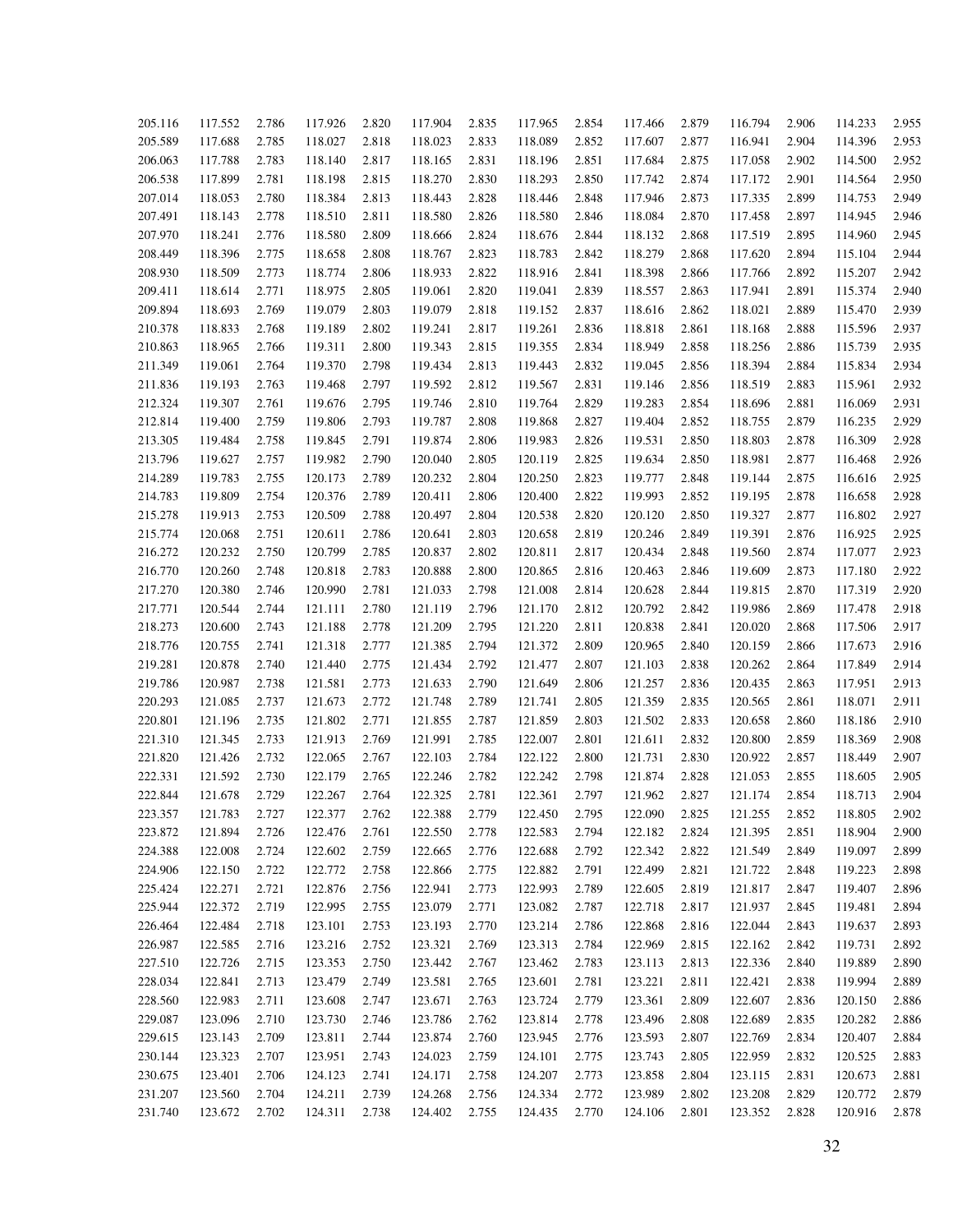| 232.274 | 123.789 | 2.701 | 124.440 | 2.737 | 124.557 | 2.753 | 124.570 | 2.769 | 124.234 | 2.799 | 123.474 | 2.826 | 121.035 | 2.877 |
|---------|---------|-------|---------|-------|---------|-------|---------|-------|---------|-------|---------|-------|---------|-------|
| 232.809 | 123.899 | 2.699 | 124.578 | 2.735 | 124.634 | 2.751 | 124.731 | 2.767 | 124.347 | 2.797 | 123.556 | 2.825 | 121.191 | 2.875 |
| 233.346 | 124.034 | 2.698 | 124.667 | 2.734 | 124.791 | 2.750 | 124.822 | 2.766 | 124.500 | 2.796 | 123.732 | 2.824 | 121.295 | 2.874 |
| 233.884 | 124.117 | 2.697 | 124.800 | 2.732 | 124.841 | 2.749 | 124.946 | 2.764 | 124.627 | 2.795 | 123.848 | 2.822 | 121.464 | 2.872 |
| 234.423 | 124.261 | 2.695 | 124.921 | 2.730 | 125.002 | 2.747 | 125.055 | 2.762 | 124.751 | 2.793 | 123.986 | 2.820 | 121.559 | 2.870 |
| 234.963 | 124.356 | 2.694 | 125.020 | 2.729 | 125.106 | 2.746 | 125.167 | 2.762 | 124.845 | 2.792 | 124.077 | 2.819 | 121.687 | 2.869 |
| 235.505 | 124.483 | 2.692 | 125.174 | 2.727 | 125.263 | 2.744 | 125.296 | 2.760 | 125.000 | 2.790 | 124.251 | 2.817 | 121.832 | 2.868 |
| 236.048 | 124.628 | 2.690 | 125.314 | 2.726 | 125.409 | 2.742 | 125.450 | 2.758 | 125.142 | 2.788 | 124.392 | 2.815 | 121.976 | 2.866 |
| 236.592 | 124.709 | 2.689 | 125.394 | 2.724 | 125.466 | 2.741 | 125.526 | 2.757 | 125.249 | 2.787 | 124.477 | 2.814 | 122.107 | 2.865 |
| 237.137 | 124.839 | 2.687 | 125.516 | 2.723 | 125.621 | 2.740 | 125.661 | 2.755 | 125.372 | 2.785 | 124.641 | 2.813 | 122.226 | 2.863 |
| 237.684 | 124.978 | 2.686 | 125.665 | 2.721 | 125.766 | 2.738 | 125.791 | 2.753 | 125.502 | 2.784 | 124.740 | 2.811 | 122.335 | 2.862 |
| 238.232 | 125.018 | 2.685 | 125.732 | 2.720 | 125.837 | 2.737 | 125.902 | 2.752 | 125.562 | 2.783 | 124.824 | 2.810 | 122.467 | 2.861 |
| 238.781 | 125.188 | 2.683 | 125.883 | 2.719 | 125.994 | 2.735 | 126.064 | 2.751 | 125.735 | 2.781 | 124.986 | 2.809 | 122.595 | 2.859 |
| 239.332 | 125.302 | 2.681 | 126.018 | 2.717 | 126.189 | 2.733 | 126.152 | 2.749 | 125.874 | 2.779 | 125.137 | 2.807 | 122.748 | 2.857 |
| 239.883 | 125.375 | 2.680 | 126.058 | 2.716 | 126.183 | 2.732 | 126.217 | 2.748 | 125.950 | 2.778 | 125.144 | 2.806 | 122.825 | 2.856 |
|         | 125.526 |       |         |       | 126.347 |       |         |       | 126.094 |       | 125.348 |       | 122.987 | 2.855 |
| 240.436 |         | 2.678 | 126.228 | 2.714 |         | 2.731 | 126.390 | 2.746 |         | 2.777 |         | 2.804 |         |       |
| 240.991 | 125.664 | 2.677 | 126.387 | 2.713 | 126.519 | 2.729 | 126.583 | 2.745 | 126.259 | 2.775 | 125.542 | 2.802 | 123.120 | 2.853 |
| 241.546 | 125.775 | 2.676 | 126.461 | 2.711 | 126.572 | 2.728 | 126.636 | 2.743 | 126.357 | 2.774 | 125.623 | 2.801 | 123.263 | 2.852 |
| 242.103 | 125.858 | 2.674 | 126.586 | 2.710 | 126.684 | 2.726 | 126.775 | 2.742 | 126.429 | 2.772 | 125.721 | 2.799 | 123.369 | 2.850 |
| 242.661 | 126.007 | 2.672 | 126.736 | 2.708 | 126.865 | 2.724 | 126.915 | 2.740 | 126.625 | 2.770 | 125.885 | 2.797 | 123.544 | 2.849 |
| 243.220 | 126.119 | 2.671 | 126.822 | 2.707 | 126.910 | 2.723 | 127.016 | 2.739 | 126.724 | 2.769 | 125.989 | 2.797 | 123.648 | 2.847 |
| 243.781 | 126.205 | 2.670 | 126.943 | 2.706 | 127.059 | 2.722 | 127.158 | 2.738 | 126.881 | 2.768 | 126.106 | 2.796 | 123.767 | 2.846 |
| 244.343 | 126.388 | 2.669 | 127.133 | 2.704 | 127.213 | 2.720 | 127.297 | 2.736 | 127.046 | 2.766 | 126.312 | 2.794 | 123.976 | 2.845 |
| 244.906 | 126.466 | 2.667 | 127.222 | 2.703 | 127.362 | 2.719 | 127.395 | 2.735 | 127.132 | 2.765 | 126.392 | 2.793 | 124.053 | 2.844 |
| 245.471 | 126.579 | 2.665 | 127.335 | 2.701 | 127.484 | 2.717 | 127.529 | 2.733 | 127.289 | 2.763 | 126.518 | 2.791 | 124.178 | 2.842 |
| 246.037 | 126.674 | 2.664 | 127.443 | 2.700 | 127.556 | 2.716 | 127.650 | 2.732 | 127.356 | 2.762 | 126.633 | 2.790 | 124.266 | 2.841 |
| 246.604 | 126.829 | 2.662 | 127.554 | 2.698 | 127.686 | 2.714 | 127.771 | 2.730 | 127.483 | 2.760 | 126.791 | 2.788 | 124.462 | 2.839 |
| 247.172 | 126.954 | 2.661 | 127.694 | 2.697 | 127.844 | 2.713 | 127.923 | 2.729 | 127.636 | 2.759 | 126.921 | 2.787 | 124.589 | 2.838 |
| 247.742 | 127.034 | 2.660 | 127.801 | 2.695 | 127.902 | 2.711 | 128.025 | 2.727 | 127.733 | 2.757 | 127.039 | 2.785 | 124.709 | 2.836 |
| 248.313 | 127.130 | 2.658 | 127.908 | 2.693 | 128.053 | 2.709 | 128.118 | 2.725 | 127.862 | 2.756 | 127.145 | 2.783 | 124.829 | 2.834 |
| 248.886 | 127.239 | 2.657 | 128.045 | 2.693 | 128.175 | 2.709 | 128.256 | 2.725 | 127.992 | 2.755 | 127.250 | 2.783 | 124.988 | 2.834 |
| 249.460 | 127.395 | 2.656 | 128.152 | 2.691 | 128.302 | 2.708 | 128.389 | 2.723 | 128.150 | 2.754 | 127.430 | 2.781 | 125.113 | 2.832 |
| 250.035 | 127.564 | 2.654 | 128.343 | 2.689 | 128.455 | 2.706 | 128.550 | 2.721 | 128.297 | 2.752 | 127.590 | 2.779 | 125.278 | 2.831 |
| 250.611 | 127.690 | 2.653 | 128.440 | 2.688 | 128.592 | 2.704 | 128.703 | 2.720 | 128.427 | 2.750 | 127.710 | 2.778 | 125.405 | 2.829 |
| 251.189 | 127.769 | 2.651 | 128.550 | 2.686 | 128.696 | 2.703 | 128.741 | 2.718 | 128.534 | 2.749 | 127.820 | 2.776 | 125.513 | 2.827 |
| 251.768 | 127.882 | 2.650 | 128.659 | 2.685 | 128.778 | 2.701 | 128.881 | 2.717 | 128.623 | 2.747 | 127.936 | 2.775 | 125.650 | 2.826 |
| 252.348 | 127.996 | 2.649 | 128.734 | 2.684 | 128.879 | 2.700 | 128.983 | 2.716 | 128.762 | 2.746 | 128.017 | 2.774 | 125.775 | 2.825 |
| 252.930 | 128.123 | 2.647 | 128.923 | 2.683 | 129.072 | 2.699 | 129.199 | 2.715 | 128.909 | 2.745 | 128.221 | 2.772 | 125.947 | 2.824 |
| 253.513 | 128.250 | 2.646 | 129.024 | 2.681 | 129.183 | 2.698 | 129.279 | 2.713 | 129.027 | 2.744 | 128.283 | 2.771 | 126.068 | 2.823 |
| 254.097 | 128.373 | 2.644 | 129.179 | 2.679 | 129.341 | 2.696 | 129.439 | 2.712 | 129.217 | 2.742 | 128.499 | 2.769 | 126.221 | 2.821 |
| 254.683 | 128.553 | 2.643 | 129.319 | 2.678 | 129.446 | 2.694 | 129.565 | 2.710 | 129.330 | 2.741 | 128.637 | 2.768 | 126.307 | 2.820 |
| 255.270 | 128.677 | 2.641 | 129.417 | 2.677 | 129.559 | 2.693 | 129.663 | 2.709 | 129.429 | 2.739 | 128.703 | 2.767 | 126.467 | 2.818 |
| 255.859 | 128.703 | 2.640 | 129.505 | 2.675 | 129.598 | 2.691 | 129.748 | 2.707 | 129.506 | 2.737 | 128.842 | 2.765 | 126.573 | 2.816 |
| 256.448 | 128.891 | 2.639 | 129.635 | 2.674 | 129.775 | 2.690 | 129.887 | 2.706 | 129.654 | 2.736 | 128.973 | 2.764 | 126.702 | 2.816 |
| 257.040 | 128.868 | 2.637 | 129.686 | 2.673 | 129.814 | 2.689 | 129.985 | 2.705 | 129.749 | 2.735 | 129.039 | 2.763 | 126.762 | 2.815 |
| 257.632 | 129.044 | 2.636 | 129.876 | 2.671 | 130.041 | 2.688 | 130.131 | 2.704 | 129.916 | 2.734 | 129.226 | 2.762 | 126.985 | 2.813 |
| 258.226 | 129.212 | 2.635 | 130.026 | 2.670 | 130.164 | 2.687 | 130.290 | 2.702 | 130.073 | 2.733 | 129.395 | 2.760 | 127.135 | 2.812 |
| 258.821 | 129.314 | 2.633 | 130.136 | 2.668 | 130.275 | 2.684 | 130.438 | 2.701 | 130.180 | 2.731 | 129.483 | 2.759 | 127.279 | 2.810 |
| 259.418 | 129.443 | 2.632 | 130.291 | 2.667 | 130.468 | 2.684 | 130.547 | 2.699 | 130.337 | 2.730 | 129.670 | 2.757 | 127.420 | 2.809 |
| 260.016 | 129.620 | 2.630 | 130.388 | 2.665 | 130.537 | 2.682 | 130.693 | 2.697 | 130.427 | 2.728 | 129.754 | 2.755 | 127.488 | 2.807 |
| 260.615 | 129.649 | 2.629 | 130.476 | 2.664 | 130.662 | 2.680 | 130.753 | 2.696 | 130.557 | 2.727 | 129.852 | 2.754 | 127.624 | 2.806 |
| 261.216 | 129.774 | 2.628 | 130.563 | 2.663 | 130.708 | 2.679 | 130.849 | 2.695 | 130.619 | 2.725 | 130.010 | 2.753 | 127.719 | 2.805 |
| 261.818 | 129.904 | 2.626 | 130.766 | 2.662 | 130.883 | 2.678 | 131.046 | 2.694 | 130.836 | 2.724 | 130.170 | 2.752 | 127.923 | 2.804 |
| 262.422 | 129.949 | 2.625 | 130.686 | 2.660 | 130.852 | 2.676 | 131.054 | 2.692 | 130.856 | 2.723 | 130.173 | 2.750 | 127.936 | 2.802 |
|         |         |       |         |       |         |       |         |       |         |       |         |       |         |       |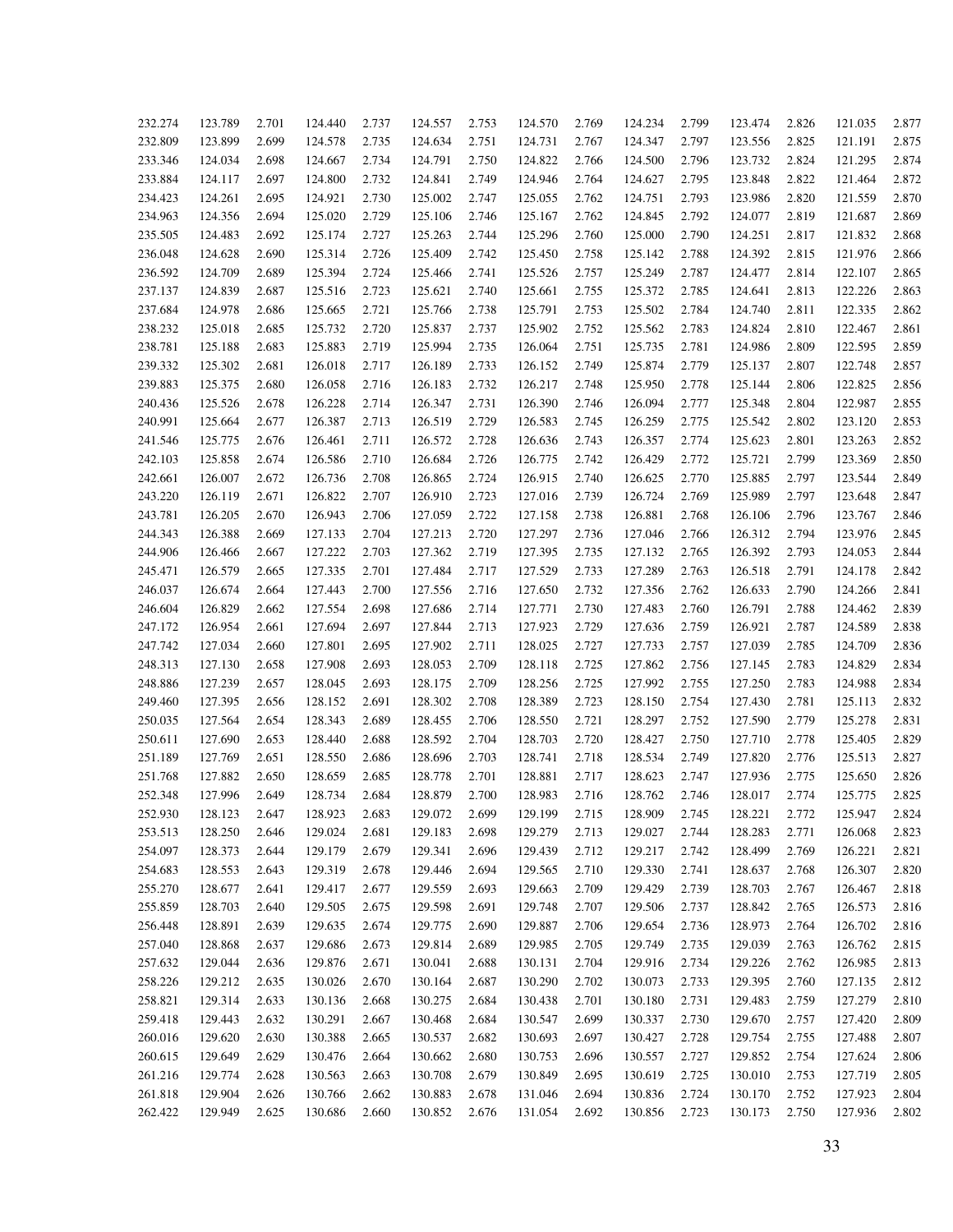| 263.027 | 130.195 | 2.624 | 130.996 | 2.659 | 131.172 | 2.675 | 131.313 | 2.691 | 131.146 | 2.721 | 130.446 | 2.749 | 128.245 | 2.801 |
|---------|---------|-------|---------|-------|---------|-------|---------|-------|---------|-------|---------|-------|---------|-------|
| 263.633 | 130.279 | 2.622 | 131.120 | 2.657 | 131.294 | 2.674 | 131.398 | 2.689 | 131.183 | 2.720 | 130.543 | 2.747 | 128.338 | 2.799 |
| 264.241 | 130.458 | 2.620 | 131.307 | 2.655 | 131.448 | 2.672 | 131.592 | 2.688 | 131.363 | 2.718 | 130.719 | 2.745 | 128.485 | 2.797 |
| 264.850 | 130.445 | 2.619 | 131.294 | 2.654 | 131.390 | 2.670 | 131.594 | 2.686 | 131.410 | 2.716 | 130.753 | 2.744 | 128.526 | 2.796 |
| 265.461 | 130.616 | 2.618 | 131.432 | 2.653 | 131.600 | 2.669 | 131.716 | 2.685 | 131.543 | 2.715 | 130.871 | 2.743 | 128.673 | 2.795 |
| 266.073 | 130.573 | 2.617 | 131.389 | 2.653 | 131.564 | 2.669 | 131.739 | 2.684 | 131.524 | 2.715 | 130.873 | 2.743 | 128.686 | 2.794 |
| 266.686 | 130.866 | 2.616 | 131.677 | 2.651 | 131.882 | 2.667 | 132.030 | 2.683 | 131.838 | 2.714 | 131.199 | 2.741 | 129.008 | 2.793 |
| 267.301 | 130.910 | 2.615 | 131.745 | 2.650 | 131.901 | 2.666 | 132.049 | 2.682 | 131.881 | 2.712 | 131.230 | 2.740 | 129.041 | 2.792 |
| 267.917 | 131.033 | 2.613 | 131.909 | 2.648 | 132.076 | 2.664 | 132.256 | 2.680 | 132.084 | 2.711 | 131.429 | 2.738 | 129.273 | 2.790 |
| 268.534 | 131.149 | 2.613 | 131.977 | 2.648 | 132.142 | 2.664 | 132.364 | 2.680 | 132.160 | 2.710 | 131.475 | 2.738 | 129.312 | 2.790 |
| 269.154 | 131.295 | 2.610 | 132.115 | 2.645 | 132.351 | 2.662 | 132.491 | 2.677 | 132.315 | 2.708 | 131.673 | 2.736 | 129.457 | 2.788 |
| 269.774 | 131.459 | 2.610 | 132.323 | 2.645 | 132.479 | 2.661 | 132.647 | 2.677 | 132.481 | 2.708 | 131.863 | 2.735 | 129.641 | 2.787 |
| 270.396 | 131.592 | 2.607 | 132.450 | 2.642 | 132.640 | 2.659 | 132.808 | 2.674 | 132.606 | 2.705 | 131.963 | 2.733 | 129.796 | 2.785 |
| 271.019 | 131.550 | 2.607 | 132.463 | 2.643 | 132.661 | 2.659 | 132.846 | 2.675 | 132.645 | 2.705 | 132.006 | 2.733 | 129.876 | 2.785 |
| 271.644 | 131.744 | 2.606 | 132.653 | 2.641 | 132.792 | 2.657 | 132.971 | 2.673 | 132.794 | 2.704 | 132.171 | 2.731 | 130.077 | 2.783 |
| 272.270 | 131.969 | 2.605 | 132.818 | 2.641 | 133.065 | 2.657 | 133.187 | 2.673 | 132.996 | 2.703 | 132.358 | 2.731 | 130.258 | 2.783 |
| 272.898 | 132.047 | 2.603 | 132.927 | 2.638 | 133.148 | 2.654 | 133.342 | 2.670 | 133.160 | 2.701 | 132.519 | 2.728 | 130.383 | 2.780 |
| 273.527 | 132.196 | 2.602 | 133.125 | 2.637 | 133.323 | 2.653 | 133.497 | 2.669 | 133.340 | 2.700 | 132.694 | 2.727 | 130.563 | 2.779 |
| 274.157 | 132.266 | 2.600 | 133.152 | 2.634 | 133.369 | 2.651 | 133.503 | 2.667 | 133.349 | 2.697 | 132.735 | 2.725 | 130.613 | 2.777 |
| 274.789 | 132.397 | 2.600 | 133.325 | 2.634 | 133.502 | 2.651 | 133.705 | 2.667 | 133.519 | 2.697 | 132.952 | 2.725 | 130.772 | 2.777 |
| 275.423 | 132.479 | 2.598 | 133.374 | 2.632 | 133.593 | 2.649 | 133.760 | 2.664 | 133.613 | 2.695 | 133.006 | 2.723 | 130.847 | 2.775 |
| 276.058 | 132.627 | 2.597 | 133.549 | 2.631 | 133.766 | 2.648 | 133.941 | 2.663 | 133.790 | 2.694 | 133.134 | 2.722 | 131.053 | 2.774 |
| 276.694 | 132.563 | 2.595 | 133.504 | 2.630 | 133.719 | 2.646 | 133.894 | 2.662 | 133.772 | 2.693 | 133.185 | 2.720 | 130.986 | 2.773 |
| 277.332 | 132.933 | 2.595 | 133.805 | 2.629 | 134.063 | 2.645 | 134.260 | 2.661 | 134.066 | 2.692 | 133.488 | 2.719 | 131.346 | 2.772 |
| 277.971 | 132.875 | 2.593 | 133.755 | 2.628 | 133.953 | 2.644 | 134.180 | 2.660 | 134.058 | 2.691 | 133.379 | 2.718 | 131.311 | 2.770 |
| 278.612 | 133.151 | 2.592 | 134.109 | 2.627 | 134.328 | 2.643 | 134.508 | 2.659 | 134.376 | 2.690 | 133.707 | 2.717 | 131.674 | 2.769 |
| 279.254 | 133.104 | 2.591 | 134.025 | 2.625 | 134.246 | 2.641 | 134.417 | 2.657 | 134.301 | 2.688 | 133.647 | 2.715 | 131.652 | 2.767 |
| 279.898 | 133.318 | 2.589 | 134.280 | 2.623 | 134.515 | 2.640 | 134.707 | 2.655 | 134.542 | 2.686 | 133.948 | 2.714 | 131.886 | 2.766 |
| 280.543 | 133.251 | 2.590 | 134.005 | 2.624 | 134.259 | 2.641 | 134.540 | 2.657 | 134.373 | 2.688 | 133.801 | 2.715 | 131.668 | 2.767 |
| 281.190 | 133.565 | 2.588 | 134.530 | 2.622 | 134.754 | 2.638 | 134.938 | 2.654 | 134.815 | 2.685 | 134.178 | 2.712 | 132.152 | 2.764 |
| 281.838 | 133.627 | 2.589 | 134.551 | 2.623 | 134.876 | 2.640 | 135.055 | 2.655 | 134.948 | 2.686 | 134.342 | 2.713 | 132.284 | 2.765 |
| 282.488 | 133.920 | 2.585 | 134.863 | 2.619 | 135.081 | 2.636 | 135.294 | 2.651 | 135.164 | 2.682 | 134.617 | 2.710 | 132.477 | 2.762 |
|         | 134.052 |       | 134.970 |       | 135.221 |       | 135.426 |       |         |       |         |       |         | 2.761 |
| 283.139 |         | 2.585 |         | 2.619 |         | 2.636 |         | 2.651 | 135.329 | 2.682 | 134.685 | 2.710 | 132.649 |       |
| 283.792 | 134.049 | 2.583 | 134.999 | 2.617 | 135.200 | 2.633 | 135.458 | 2.649 | 135.317 | 2.680 | 134.747 | 2.707 | 132.686 | 2.760 |
| 284.446 | 134.325 | 2.582 | 135.321 | 2.617 | 135.562 | 2.633 | 135.776 | 2.649 | 135.703 | 2.679 | 135.032 | 2.707 | 133.014 | 2.759 |
| 285.102 | 134.262 | 2.579 | 135.290 | 2.614 | 135.465 | 2.630 | 135.715 | 2.646 | 135.642 | 2.677 | 135.022 | 2.704 | 132.995 | 2.757 |
| 285.759 | 134.612 | 2.580 | 135.554 | 2.614 | 135.839 | 2.631 | 136.021 | 2.646 | 135.917 | 2.677 | 135.359 | 2.704 | 133.286 | 2.757 |
| 286.418 | 134.398 | 2.577 | 135.379 | 2.611 | 135.645 | 2.627 | 135.846 | 2.643 | 135.755 | 2.674 | 135.180 | 2.702 | 133.114 | 2.754 |
| 287.078 | 134.868 | 2.578 | 135.821 | 2.613 | 136.047 | 2.629 | 136.309 | 2.644 | 136.209 | 2.675 | 135.647 | 2.703 | 133.566 | 2.755 |
| 287.740 | 134.711 | 2.576 | 135.764 | 2.610 | 136.009 | 2.627 | 136.237 | 2.643 | 136.142 | 2.673 | 135.590 | 2.701 | 133.531 | 2.753 |
| 288.403 | 135.156 | 2.575 | 136.132 | 2.609 | 136.486 | 2.626 | 136.598 | 2.641 | 136.549 | 2.672 | 135.918 | 2.699 | 134.017 | 2.751 |
| 289.068 | 135.049 | 2.575 | 136.009 | 2.608 | 136.234 | 2.625 | 136.475 | 2.641 | 136.400 | 2.671 | 135.839 | 2.699 | 133.870 | 2.751 |
| 289.734 | 135.394 | 2.572 | 136.412 | 2.606 | 136.707 | 2.623 | 136.895 | 2.638 | 136.773 | 2.669 | 136.174 | 2.696 | 134.192 | 2.749 |
| 290.402 | 135.282 | 2.573 | 136.137 | 2.606 | 136.494 | 2.623 | 136.606 | 2.639 | 136.598 | 2.670 | 136.068 | 2.697 | 133.937 | 2.749 |
| 291.072 | 135.550 | 2.570 | 136.600 | 2.604 | 136.885 | 2.620 | 137.105 | 2.636 | 137.022 | 2.667 | 136.478 | 2.694 | 134.470 | 2.746 |
| 291.743 | 135.794 | 2.571 | 136.779 | 2.605 | 137.046 | 2.621 | 137.274 | 2.637 | 137.211 | 2.668 | 136.667 | 2.695 | 134.667 | 2.747 |
| 292.415 | 135.957 | 2.568 | 136.910 | 2.602 | 137.198 | 2.618 | 137.467 | 2.634 | 137.395 | 2.665 | 136.760 | 2.692 | 134.858 | 2.744 |
| 293.089 | 136.052 | 2.567 | 137.096 | 2.601 | 137.360 | 2.617 | 137.601 | 2.633 | 137.537 | 2.664 | 137.046 | 2.691 | 135.029 | 2.744 |
| 293.765 | 136.088 | 2.564 | 137.111 | 2.598 | 137.299 | 2.614 | 137.578 | 2.630 | 137.524 | 2.661 | 137.039 | 2.688 | 135.060 | 2.740 |
| 294.442 | 136.322 | 2.564 | 137.353 | 2.598 | 137.666 | 2.614 | 137.877 | 2.630 | 137.859 | 2.661 | 137.275 | 2.688 | 135.252 | 2.741 |
| 295.121 | 136.250 | 2.562 | 137.297 | 2.595 | 137.594 | 2.612 | 137.844 | 2.627 | 137.778 | 2.658 | 137.199 | 2.685 | 135.288 | 2.738 |
| 295.801 | 136.598 | 2.562 | 137.566 | 2.596 | 137.888 | 2.612 | 138.111 | 2.628 | 138.131 | 2.658 | 137.479 | 2.686 | 135.560 | 2.738 |
| 296.483 | 136.443 | 2.560 | 137.388 | 2.593 | 137.714 | 2.609 | 137.914 | 2.625 | 137.839 | 2.656 | 137.376 | 2.684 | 135.378 | 2.736 |
| 297.167 | 136.753 | 2.560 | 137.721 | 2.594 | 138.072 | 2.610 | 138.277 | 2.626 | 138.239 | 2.657 | 137.737 | 2.684 | 135.764 | 2.736 |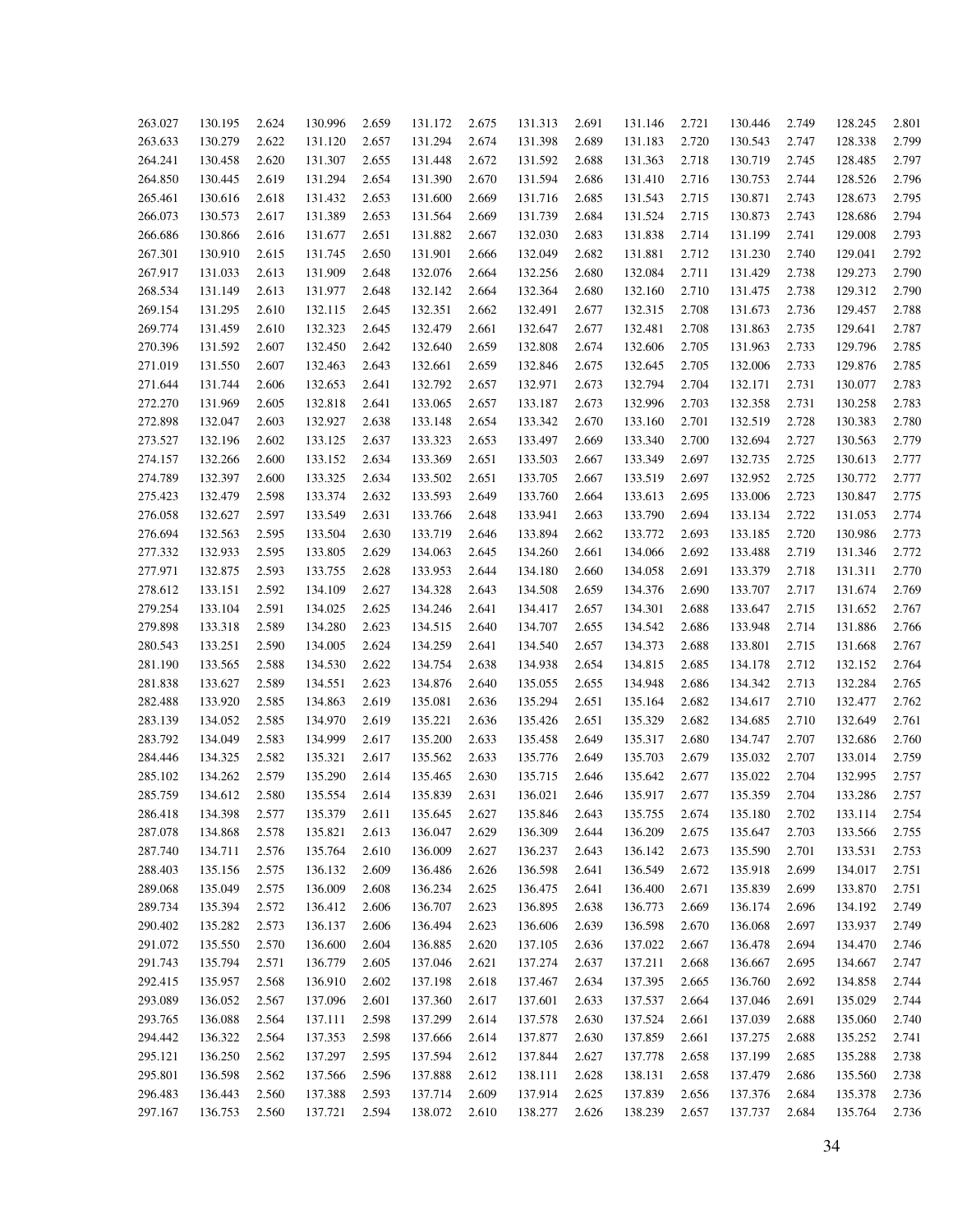| 297.852 | 136.826 | 2.560 | 137.741 | 2.594 | 138.103 | 2.610 | 138.325 | 2.626 | 138.327 | 2.657 | 137.715 | 2.684 | 135.851 | 2.736 |
|---------|---------|-------|---------|-------|---------|-------|---------|-------|---------|-------|---------|-------|---------|-------|
| 298.538 | 137.158 | 2.557 | 138.189 | 2.590 | 138.425 | 2.607 | 138.716 | 2.622 | 138.620 | 2.653 | 138.162 | 2.681 | 136.262 | 2.733 |
| 299.227 | 137.204 | 2.557 | 138.164 | 2.591 | 138.508 | 2.607 | 138.773 | 2.622 | 138.724 | 2.653 | 138.112 | 2.680 | 136.294 | 2.733 |
| 299.916 | 137.304 | 2.553 | 138.292 | 2.587 | 138.614 | 2.603 | 138.903 | 2.619 | 138.875 | 2.650 | 138.380 | 2.677 | 136.281 | 2.730 |
| 300.608 | 137.445 | 2.555 | 138.504 | 2.589 | 138.814 | 2.605 | 139.055 | 2.621 | 139.045 | 2.652 | 138.591 | 2.679 | 136.600 | 2.731 |
| 301.301 | 137.557 | 2.551 | 138.654 | 2.585 | 138.884 | 2.601 | 139.163 | 2.617 | 139.122 | 2.647 | 138.623 | 2.675 | 136.608 | 2.728 |
| 301.995 | 137.672 | 2.552 | 138.690 | 2.585 | 138.969 | 2.602 | 139.232 | 2.617 | 139.253 | 2.648 | 138.711 | 2.675 | 136.732 | 2.728 |
| 302.691 | 137.585 | 2.551 | 138.641 | 2.584 | 138.901 | 2.600 | 139.219 | 2.616 | 139.177 | 2.647 | 138.685 | 2.674 | 136.709 | 2.727 |
| 303.389 | 138.048 | 2.550 | 139.068 | 2.584 | 139.442 | 2.600 | 139.666 | 2.616 | 139.600 | 2.647 | 139.139 | 2.674 | 137.218 | 2.726 |
| 304.089 | 138.091 | 2.550 | 139.138 | 2.584 | 139.532 | 2.599 | 139.813 | 2.615 | 139.774 | 2.646 | 139.391 | 2.673 | 137.370 | 2.725 |
| 304.790 | 138.187 | 2.546 | 139.380 | 2.580 | 139.638 | 2.596 | 139.949 | 2.612 | 139.909 | 2.642 | 139.403 | 2.670 | 137.464 | 2.722 |
| 305.492 | 138.286 | 2.549 | 139.232 | 2.583 | 139.592 | 2.599 | 139.936 | 2.615 | 139.960 | 2.646 | 139.347 | 2.672 | 137.476 | 2.725 |
| 306.196 | 138.552 | 2.545 | 139.700 | 2.579 | 140.081 | 2.595 | 140.213 | 2.610 | 140.282 | 2.641 | 139.749 | 2.669 | 137.848 | 2.721 |
| 306.902 | 138.822 | 2.544 | 139.930 | 2.578 | 140.281 | 2.594 | 140.562 | 2.609 | 140.570 | 2.640 | 140.080 | 2.667 | 138.150 | 2.720 |
| 307.610 | 138.775 | 2.542 | 139.866 | 2.575 | 140.162 | 2.591 | 140.405 | 2.607 | 140.383 | 2.638 | 139.920 | 2.665 | 138.068 | 2.717 |
| 308.319 | 138.858 | 2.541 | 140.081 | 2.575 | 140.387 | 2.591 | 140.670 | 2.607 | 140.709 | 2.637 | 140.150 | 2.664 | 138.185 | 2.717 |
| 309.030 | 138.764 | 2.543 | 139.833 | 2.575 | 140.271 | 2.592 | 140.475 | 2.608 | 140.509 | 2.639 | 140.172 | 2.665 | 138.186 | 2.718 |
| 309.742 | 139.375 | 2.538 | 140.536 | 2.572 | 140.876 | 2.588 | 141.143 | 2.604 | 141.177 | 2.635 | 140.719 | 2.662 | 138.737 | 2.715 |
| 310.456 | 139.236 | 2.539 | 140.225 | 2.572 | 140.623 | 2.588 | 140.925 | 2.604 | 140.992 | 2.635 | 140.408 | 2.662 | 138.710 | 2.714 |
| 311.172 | 139.555 | 2.536 | 140.705 | 2.570 | 140.955 | 2.586 | 141.236 | 2.602 | 141.321 | 2.633 | 140.848 | 2.660 | 138.941 | 2.712 |
| 311.889 | 139.824 | 2.536 | 140.822 | 2.571 | 141.110 | 2.587 | 141.482 | 2.602 | 141.545 | 2.633 | 141.024 | 2.660 | 139.187 | 2.712 |
| 312.608 | 139.751 | 2.534 | 140.953 | 2.568 | 141.287 | 2.584 | 141.541 | 2.600 | 141.515 | 2.630 | 141.206 | 2.657 | 139.328 | 2.710 |
| 313.329 | 139.983 | 2.532 | 141.203 | 2.566 | 141.574 | 2.582 | 141.817 | 2.597 | 141.806 | 2.628 | 141.399 | 2.655 | 139.631 | 2.707 |
| 314.051 | 139.704 | 2.533 | 140.816 | 2.565 | 141.208 | 2.581 | 141.448 | 2.597 | 141.561 | 2.628 | 141.075 | 2.655 | 139.251 | 2.708 |
| 314.775 | 140.268 | 2.531 | 141.433 | 2.565 | 141.849 | 2.580 | 142.067 | 2.596 | 142.201 | 2.627 | 141.662 | 2.654 | 139.733 | 2.706 |
| 315.501 | 140.266 | 2.531 | 141.403 | 2.564 | 141.755 | 2.580 | 141.953 | 2.596 | 142.142 | 2.626 | 141.568 | 2.653 | 139.806 | 2.706 |
| 316.228 | 140.557 | 2.528 | 141.759 | 2.561 | 142.133 | 2.577 | 142.316 | 2.593 | 142.322 | 2.623 | 141.921 | 2.650 | 140.107 | 2.703 |
| 316.957 | 140.514 | 2.528 | 141.655 | 2.561 | 141.954 | 2.577 | 142.328 | 2.593 | 142.373 | 2.624 | 141.967 | 2.651 | 140.088 | 2.702 |
| 317.687 | 140.668 | 2.527 | 141.829 | 2.560 | 142.261 | 2.576 | 142.535 | 2.592 | 142.511 | 2.623 | 142.192 | 2.650 | 140.243 | 2.703 |
| 318.420 | 140.973 | 2.524 | 142.149 | 2.557 | 142.575 | 2.573 | 142.786 | 2.588 | 142.899 | 2.619 | 142.446 | 2.646 | 140.630 | 2.699 |
| 319.154 | 140.790 | 2.524 | 142.010 | 2.556 | 142.277 | 2.572 | 142.674 | 2.588 | 142.750 | 2.619 | 142.423 | 2.645 | 140.426 | 2.698 |
| 319.890 | 140.999 | 2.515 | 142.109 | 2.549 | 142.405 | 2.563 | 142.731 | 2.580 | 142.799 | 2.612 | 142.303 | 2.637 | 140.489 | 2.693 |
| 320.627 | 140.898 | 2.509 | 142.355 | 2.542 | 142.469 | 2.561 | 142.836 | 2.573 | 142.705 | 2.608 | 142.876 | 2.632 | 140.699 | 2.689 |
| 321.366 | 141.328 | 2.512 | 142.118 | 2.543 | 142.626 | 2.559 | 142.929 | 2.574 | 143.176 | 2.608 | 143.073 | 2.634 | 140.787 | 2.691 |
| 322.107 | 141.373 | 2.510 | 142.220 | 2.543 | 142.689 | 2.559 | 143.059 | 2.573 | 143.319 | 2.606 | 142.739 | 2.631 | 140.865 | 2.689 |
| 322.849 | 141.523 | 2.509 | 142.491 | 2.542 | 142.885 | 2.559 | 143.222 | 2.574 | 143.322 | 2.605 | 143.115 | 2.630 | 141.342 | 2.686 |
| 323.594 | 141.682 | 2.509 | 142.522 | 2.540 | 142.955 | 2.557 | 143.348 | 2.573 | 143.305 | 2.603 | 143.244 | 2.630 | 141.365 | 2.685 |
| 324.340 | 141.814 | 2.506 | 142.722 | 2.539 | 143.178 | 2.556 | 143.460 | 2.571 | 143.576 | 2.602 | 143.463 | 2.628 | 141.427 | 2.681 |
| 325.087 | 141.904 | 2.508 | 143.093 | 2.541 | 143.529 | 2.557 | 143.828 | 2.573 | 143.898 | 2.605 | 143.687 | 2.632 | 141.538 | 2.684 |
| 325.837 | 141.966 | 2.505 | 142.972 | 2.538 | 143.430 | 2.555 | 143.797 | 2.571 | 143.771 | 2.602 | 143.533 | 2.629 | 141.499 | 2.680 |
| 326.588 | 142.252 | 2.506 | 143.342 | 2.539 | 143.749 | 2.555 | 144.047 | 2.571 | 144.191 | 2.602 | 143.886 | 2.631 | 141.936 | 2.682 |
| 327.341 | 142.084 | 2.504 | 143.274 | 2.536 | 143.568 | 2.552 | 143.849 | 2.568 | 144.014 | 2.599 | 143.703 | 2.627 | 141.695 | 2.679 |
| 328.095 | 142.683 | 2.503 | 143.592 | 2.535 | 143.955 | 2.552 | 144.293 | 2.568 | 144.384 | 2.599 | 144.153 | 2.627 | 142.336 | 2.678 |
| 328.852 | 142.526 | 2.501 | 143.617 | 2.533 | 143.921 | 2.549 | 144.190 | 2.565 | 144.515 | 2.597 | 144.187 | 2.624 | 142.300 | 2.678 |
| 329.610 | 142.795 | 2.500 | 143.497 | 2.533 | 144.302 | 2.549 | 144.464 | 2.565 | 144.590 | 2.596 | 144.367 | 2.623 | 142.727 | 2.675 |
| 330.370 | 142.630 | 2.500 | 143.740 | 2.533 | 144.288 | 2.548 | 144.617 | 2.565 | 144.799 | 2.597 | 144.640 | 2.623 | 142.633 | 2.677 |
| 331.131 | 142.663 | 2.498 | 143.744 | 2.531 | 144.204 | 2.548 | 144.535 | 2.563 | 144.547 | 2.593 | 144.114 | 2.620 | 142.428 | 2.673 |
| 331.895 | 143.273 | 2.499 | 144.305 | 2.531 | 144.776 | 2.547 | 145.055 | 2.563 | 145.256 | 2.594 | 144.735 | 2.622 | 143.289 | 2.674 |
| 332.660 | 143.176 | 2.498 | 144.128 | 2.530 | 144.607 | 2.546 | 144.858 | 2.562 | 145.024 | 2.594 | 144.689 | 2.622 | 142.822 | 2.675 |
| 333.426 | 143.567 | 2.495 | 144.500 | 2.528 | 144.962 | 2.545 | 145.251 | 2.560 | 145.494 | 2.591 | 145.447 | 2.619 | 143.450 | 2.671 |
| 334.195 | 143.384 | 2.494 | 144.595 | 2.527 | 145.109 | 2.543 | 145.349 | 2.558 | 145.509 | 2.591 | 145.294 | 2.616 | 143.301 | 2.671 |
| 334.965 | 143.481 | 2.491 | 144.724 | 2.524 | 144.938 | 2.541 | 145.377 | 2.557 | 145.484 | 2.587 | 145.233 | 2.615 | 143.409 | 2.666 |
| 335.738 | 143.890 | 2.493 | 144.858 | 2.525 | 145.416 | 2.541 | 145.702 | 2.556 | 145.832 | 2.587 | 145.646 | 2.614 | 143.960 | 2.669 |
| 336.512 | 143.863 | 2.494 | 144.881 | 2.526 | 145.209 | 2.542 | 145.599 | 2.558 | 145.790 | 2.591 | 145.737 | 2.617 | 143.711 | 2.672 |
|         |         |       |         |       |         |       |         |       |         |       |         |       |         |       |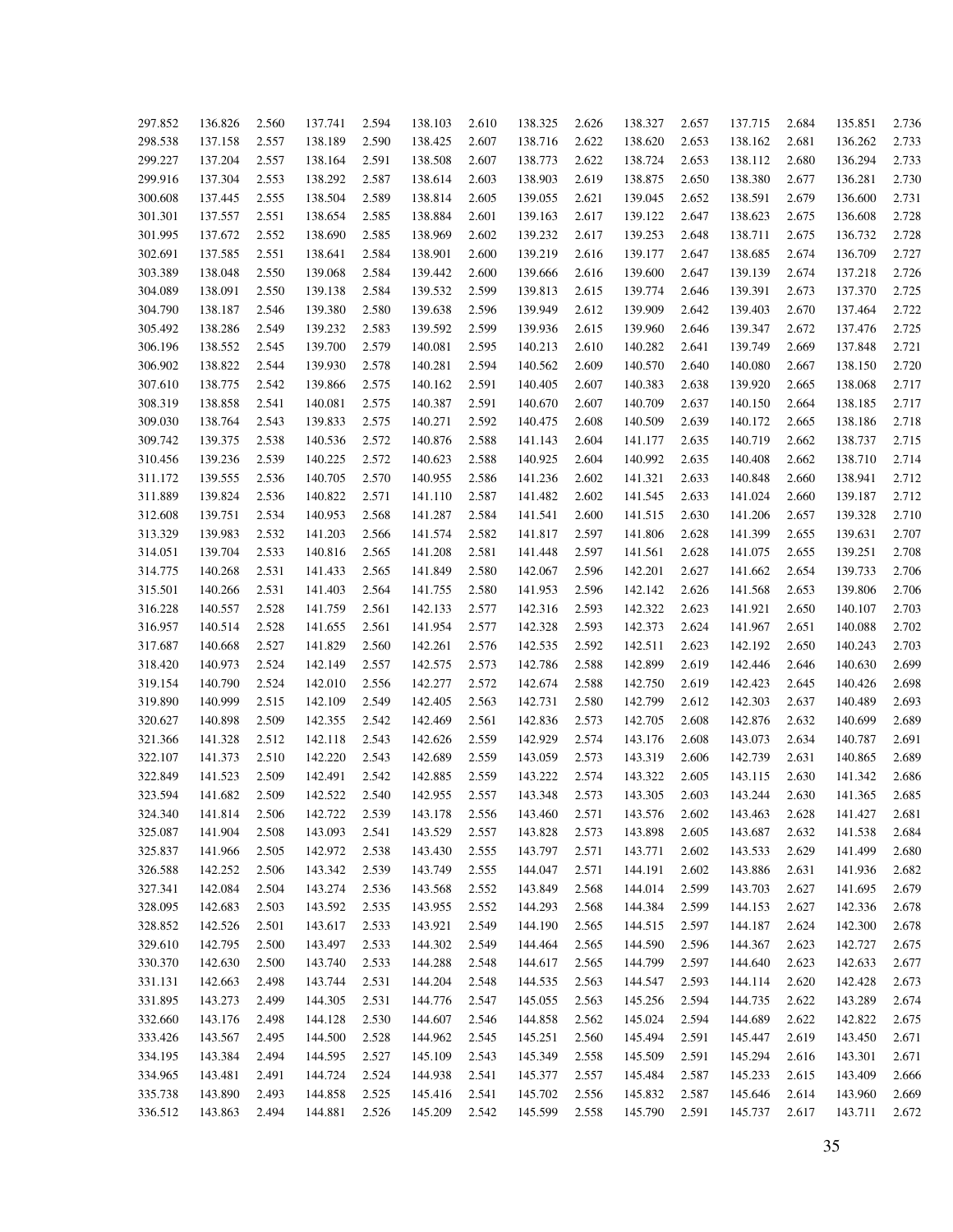| 337.287 | 144.228 | 2.490 | 145.275 | 2.523 | 145.801 | 2.539 | 146.113 | 2.555 | 146.375 | 2.586 | 146.142 | 2.614 | 144.408 | 2.666 |
|---------|---------|-------|---------|-------|---------|-------|---------|-------|---------|-------|---------|-------|---------|-------|
| 338.065 | 144.364 | 2.491 | 145.516 | 2.523 | 145.871 | 2.539 | 146.285 | 2.555 | 146.485 | 2.586 | 146.222 | 2.615 | 144.495 | 2.666 |
| 338.844 | 144.438 | 2.488 | 145.649 | 2.521 | 146.081 | 2.537 | 146.339 | 2.553 | 146.553 | 2.584 | 146.289 | 2.613 | 144.501 | 2.663 |
| 339.625 | 144.631 | 2.488 | 145.631 | 2.520 | 146.184 | 2.536 | 146.481 | 2.553 | 146.714 | 2.583 | 146.651 | 2.613 | 144.741 | 2.663 |
| 340.408 | 144.347 | 2.487 | 145.712 | 2.519 | 146.081 | 2.536 | 146.378 | 2.552 | 146.487 | 2.583 | 146.203 | 2.612 | 144.347 | 2.662 |
| 341.193 | 144.913 | 2.485 | 145.938 | 2.517 | 146.479 | 2.534 | 146.866 | 2.550 | 147.058 | 2.580 | 146.737 | 2.609 | 145.162 | 2.660 |
| 341.979 | 145.047 | 2.486 | 146.149 | 2.518 | 146.607 | 2.534 | 146.977 | 2.551 | 147.271 | 2.582 | 147.053 | 2.610 | 145.244 | 2.661 |
| 342.768 | 145.116 | 2.483 | 146.422 | 2.515 | 146.767 | 2.531 | 147.075 | 2.547 | 147.244 | 2.578 | 147.051 | 2.606 | 145.403 | 2.658 |
| 343.558 | 145.466 | 2.483 | 146.597 | 2.515 | 146.983 | 2.531 | 147.404 | 2.547 | 147.600 | 2.578 | 147.307 | 2.606 | 145.605 | 2.658 |
| 344.350 | 145.397 | 2.481 | 146.659 | 2.513 | 147.117 | 2.529 | 147.438 | 2.545 | 147.686 | 2.576 | 147.381 | 2.602 | 145.530 | 2.657 |
| 345.144 | 145.755 | 2.479 | 146.758 | 2.512 | 147.382 | 2.528 | 147.595 | 2.544 | 147.851 | 2.575 | 147.670 | 2.602 | 145.961 | 2.654 |
| 345.939 | 145.742 | 2.478 | 146.834 | 2.510 | 147.421 | 2.526 | 147.728 | 2.542 | 148.084 | 2.574 | 147.816 | 2.602 | 146.124 | 2.654 |
| 346.737 | 145.825 | 2.476 | 146.971 | 2.508 | 147.471 | 2.525 | 147.754 | 2.541 | 148.001 | 2.572 | 147.952 | 2.600 | 146.147 | 2.652 |
| 347.536 | 145.997 | 2.477 | 147.215 | 2.509 | 147.735 | 2.525 | 148.107 | 2.541 | 148.328 | 2.572 | 148.166 | 2.600 | 146.444 | 2.653 |
| 348.337 | 145.962 | 2.478 | 147.235 | 2.510 | 147.702 | 2.526 | 148.069 | 2.542 | 148.236 | 2.574 | 148.023 | 2.602 | 146.294 | 2.655 |
| 349.140 | 146.334 | 2.474 | 147.559 | 2.507 | 148.054 | 2.523 | 148.443 | 2.539 | 148.683 | 2.570 | 148.504 | 2.599 | 146.803 | 2.649 |
| 349.945 | 146.455 | 2.474 | 147.712 | 2.506 | 148.091 | 2.523 | 148.534 | 2.539 | 148.793 | 2.570 | 148.689 | 2.598 | 146.963 | 2.649 |
| 350.752 | 146.576 | 2.472 | 147.773 | 2.504 | 148.270 | 2.521 | 148.700 | 2.537 | 148.897 | 2.568 | 148.687 | 2.596 | 147.004 | 2.647 |
| 351.560 | 146.872 | 2.471 | 147.976 | 2.503 | 148.489 | 2.519 | 148.777 | 2.536 | 149.022 | 2.566 | 148.599 | 2.594 | 147.400 | 2.646 |
| 352.371 | 146.869 | 2.470 | 148.059 | 2.502 | 148.572 | 2.519 | 148.881 | 2.535 | 149.177 | 2.566 | 149.040 | 2.593 | 147.199 | 2.646 |
| 353.183 | 146.962 | 2.468 | 148.142 | 2.500 | 148.694 | 2.516 | 149.017 | 2.532 | 149.232 | 2.563 | 148.896 | 2.590 | 147.327 | 2.643 |
| 353.997 | 147.165 | 2.469 | 148.354 | 2.501 | 148.943 | 2.517 | 149.284 | 2.533 | 149.553 | 2.564 | 149.482 | 2.591 | 147.720 | 2.645 |
| 354.813 | 146.900 | 2.466 | 148.435 | 2.498 | 148.669 | 2.514 | 149.159 | 2.529 | 149.229 | 2.561 | 149.035 | 2.588 | 147.399 | 2.642 |
| 355.631 | 147.572 | 2.466 | 148.793 | 2.498 | 149.183 | 2.515 | 149.551 | 2.531 | 149.888 | 2.562 | 149.702 | 2.590 | 148.167 | 2.641 |
| 356.451 | 147.543 | 2.465 | 148.607 | 2.497 | 149.295 | 2.514 | 149.656 | 2.530 | 149.955 | 2.561 | 149.925 | 2.590 | 148.117 | 2.640 |
| 357.273 | 147.683 | 2.463 | 149.031 | 2.495 | 149.398 | 2.511 | 149.842 | 2.528 | 150.090 | 2.558 | 149.815 | 2.587 | 148.332 | 2.638 |
| 358.096 | 147.959 | 2.462 | 149.046 | 2.494 | 149.650 | 2.511 | 149.920 | 2.527 | 150.251 | 2.558 | 150.137 | 2.586 | 148.690 | 2.638 |
| 358.922 | 147.899 | 2.463 | 149.148 | 2.495 | 149.616 | 2.512 | 150.102 | 2.528 | 150.478 | 2.560 | 150.270 | 2.589 | 148.594 | 2.639 |
| 359.749 | 148.258 | 2.460 | 149.501 | 2.492 | 149.935 | 2.509 | 150.348 | 2.525 | 150.630 | 2.555 | 150.551 | 2.584 | 149.037 | 2.635 |
| 360.579 | 148.342 | 2.460 | 149.584 | 2.492 | 150.108 | 2.508 | 150.529 | 2.524 | 150.878 | 2.555 | 150.727 | 2.584 | 149.212 | 2.635 |
| 361.410 | 148.407 | 2.458 | 149.548 | 2.490 | 150.083 | 2.505 | 150.507 | 2.522 | 150.721 | 2.553 | 150.526 | 2.582 | 149.014 | 2.634 |
| 362.243 | 148.644 | 2.457 | 149.751 | 2.490 | 150.436 | 2.506 | 150.802 | 2.522 | 151.104 | 2.553 | 150.999 | 2.581 | 149.572 | 2.632 |
| 363.078 | 148.683 | 2.457 | 149.866 | 2.488 | 150.552 | 2.505 | 150.942 | 2.521 | 151.328 | 2.552 | 151.226 | 2.580 | 149.698 | 2.632 |
| 363.915 | 148.635 | 2.455 | 150.110 | 2.487 | 150.489 | 2.503 | 150.863 | 2.519 | 151.152 | 2.550 | 151.099 | 2.578 | 149.324 | 2.629 |
| 364.754 | 149.115 | 2.455 | 150.256 | 2.487 | 150.840 | 2.503 | 151.172 | 2.519 | 151.590 | 2.549 | 151.585 | 2.578 | 149.971 | 2.629 |
| 365.595 | 149.215 | 2.455 | 150.400 | 2.486 | 150.857 | 2.503 | 151.365 | 2.519 | 151.809 | 2.550 | 151.672 | 2.579 | 150.169 | 2.629 |
| 366.438 | 149.359 | 2.452 | 150.565 | 2.484 | 151.228 | 2.500 | 151.619 | 2.516 | 151.944 | 2.547 | 151.854 | 2.575 | 150.220 | 2.627 |
| 367.282 | 149.491 | 2.451 | 150.704 | 2.483 | 151.256 | 2.500 | 151.711 | 2.516 | 152.102 | 2.546 | 152.022 | 2.574 | 150.577 | 2.626 |
| 368.129 | 149.653 | 2.451 | 150.788 | 2.483 | 151.367 | 2.499 | 151.766 | 2.515 | 152.287 | 2.546 | 152.041 | 2.574 | 150.551 | 2.626 |
| 368.978 | 149.749 | 2.449 | 150.954 | 2.481 | 151.645 | 2.497 | 151.962 | 2.514 | 152.349 | 2.544 | 152.287 | 2.572 | 150.688 | 2.623 |
| 369.828 | 149.951 | 2.449 | 151.252 | 2.480 | 151.914 | 2.496 | 152.247 | 2.513 | 152.782 | 2.544 | 152.781 | 2.572 | 151.055 | 2.624 |
| 370.681 | 149.915 | 2.449 | 151.060 | 2.481 | 151.756 | 2.497 | 152.132 | 2.513 | 152.528 | 2.545 | 152.508 | 2.573 | 150.915 | 2.625 |
| 371.535 | 150.276 | 2.447 | 151.582 | 2.478 | 152.144 | 2.495 | 152.655 | 2.511 | 152.924 | 2.541 | 152.797 | 2.570 | 151.276 | 2.621 |
| 372.392 | 150.426 | 2.446 | 151.681 | 2.478 | 152.346 | 2.494 | 152.775 | 2.510 | 153.175 | 2.541 | 153.050 | 2.569 | 151.496 | 2.620 |
| 373.250 | 150.475 | 2.444 | 151.760 | 2.476 | 152.413 | 2.492 | 152.822 | 2.508 | 153.200 | 2.539 | 153.145 | 2.567 | 151.625 | 2.620 |
| 374.111 | 150.778 | 2.443 | 151.973 | 2.475 | 152.605 | 2.492 | 152.998 | 2.508 | 153.342 | 2.538 | 153.239 | 2.567 | 151.814 | 2.617 |
| 374.973 | 150.846 | 2.443 | 152.240 | 2.474 | 152.715 | 2.491 | 153.210 | 2.507 | 153.641 | 2.537 | 153.570 | 2.565 | 152.039 | 2.617 |
| 375.837 | 150.723 | 2.441 | 152.195 | 2.473 | 152.538 | 2.489 | 153.122 | 2.505 | 153.406 | 2.537 | 153.281 | 2.565 | 151.890 | 2.617 |
| 376.704 | 151.212 | 2.441 | 152.413 | 2.472 | 153.092 | 2.488 | 153.592 | 2.504 | 154.001 | 2.535 | 153.910 | 2.564 | 152.610 | 2.615 |
| 377.572 | 151.365 | 2.440 | 152.616 | 2.471 | 153.232 | 2.488 | 153.695 | 2.504 | 154.228 | 2.535 | 154.208 | 2.563 | 152.813 | 2.614 |
| 378.443 | 151.389 | 2.438 | 152.693 | 2.470 | 153.387 | 2.486 | 153.724 | 2.502 | 154.149 | 2.533 | 154.147 | 2.561 | 152.702 | 2.613 |
| 379.315 | 151.656 | 2.437 | 152.991 | 2.469 | 153.544 | 2.486 | 154.009 | 2.502 | 154.334 | 2.532 | 154.303 | 2.560 | 152.953 | 2.611 |
| 380.189 | 151.699 | 2.437 | 152.996 | 2.468 | 153.596 | 2.484 | 154.109 | 2.500 | 154.591 | 2.532 | 154.672 | 2.560 | 153.212 | 2.611 |
| 381.066 | 151.746 | 2.435 | 153.116 | 2.466 | 153.801 | 2.482 | 154.149 | 2.499 | 154.679 | 2.530 | 154.381 | 2.558 | 153.180 | 2.610 |
|         |         |       |         |       |         |       |         |       |         |       |         |       |         |       |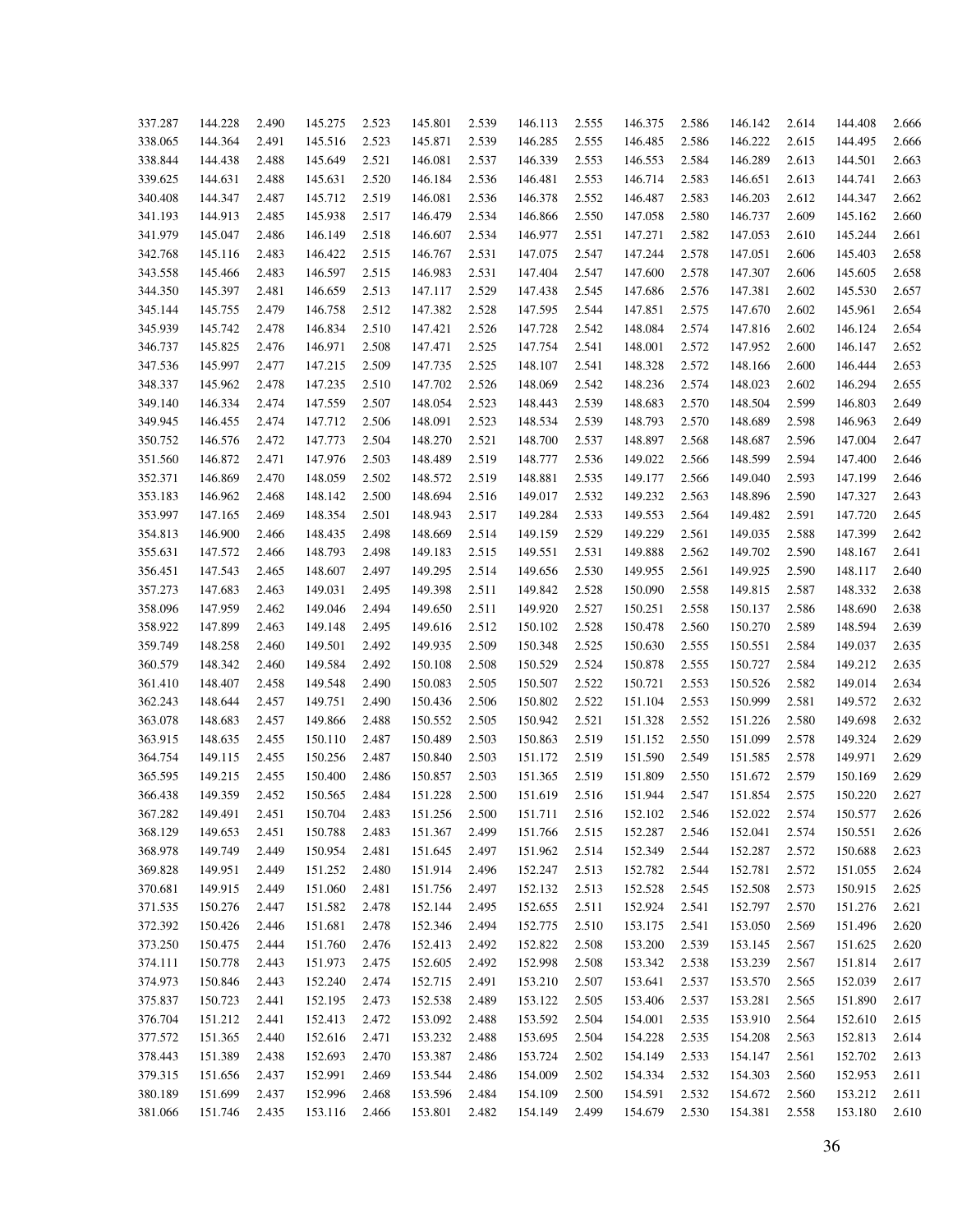| 381.944 | 152.092 | 2.434 | 153.339 | 2.465 | 154.031            | 2.482 | 154.479 | 2.498 | 154.926 | 2.529 | 154.831 | 2.558 | 153.497 | 2.608 |
|---------|---------|-------|---------|-------|--------------------|-------|---------|-------|---------|-------|---------|-------|---------|-------|
| 382.825 | 152.163 | 2.434 | 153.439 | 2.465 | 154.174            | 2.482 | 154.644 | 2.498 | 155.137 | 2.529 | 155.112 | 2.557 | 153.770 | 2.608 |
| 383.707 | 152.253 | 2.432 | 153.698 | 2.463 | 154.368            | 2.479 | 154.762 | 2.495 | 155.243 | 2.527 | 155.219 | 2.555 | 153.922 | 2.607 |
| 384.592 | 152.505 | 2.431 | 153.824 | 2.463 | 154.503            | 2.479 | 154.958 | 2.495 | 155.380 | 2.526 | 155.411 | 2.554 | 153.995 | 2.605 |
| 385.478 | 152.570 | 2.431 | 154.058 | 2.462 | 154.689            | 2.478 | 155.222 | 2.494 | 155.632 | 2.525 | 155.659 | 2.553 | 154.279 | 2.604 |
| 386.367 | 152.685 | 2.429 | 154.032 | 2.459 | 154.742            | 2.476 | 155.193 | 2.492 | 155.718 | 2.523 | 155.653 | 2.551 | 154.273 | 2.603 |
| 387.258 | 152.970 | 2.428 | 154.362 | 2.460 | 154.916            | 2.476 | 155.443 | 2.492 | 155.911 | 2.523 | 155.916 | 2.551 | 154.539 | 2.602 |
| 388.150 | 153.033 | 2.428 | 154.632 | 2.459 | 155.163            | 2.475 | 155.597 | 2.491 | 156.064 | 2.522 | 156.138 | 2.551 | 154.762 | 2.602 |
| 389.045 | 153.178 | 2.426 | 154.570 | 2.458 | 155.213            | 2.473 | 155.701 | 2.489 | 156.182 | 2.521 | 156.240 | 2.549 | 154.910 | 2.601 |
| 389.942 | 153.423 | 2.425 | 155.006 | 2.456 | 155.472            | 2.473 | 155.965 | 2.489 | 156.357 | 2.520 | 156.388 | 2.548 | 154.965 | 2.599 |
| 390.841 | 153.528 | 2.425 | 154.962 | 2.455 | 155.574            | 2.472 | 156.105 | 2.488 | 156.694 | 2.519 | 156.696 | 2.547 | 155.291 | 2.598 |
| 391.742 | 153.478 | 2.423 | 154.889 | 2.454 | 155.505            | 2.470 | 156.092 | 2.486 | 156.520 | 2.517 | 156.591 | 2.545 | 155.246 | 2.597 |
| 392.645 | 153.875 | 2.422 | 155.285 | 2.453 | 155.952            | 2.469 | 156.386 | 2.485 | 156.870 | 2.517 | 156.927 | 2.545 | 155.630 | 2.596 |
| 393.550 | 153.970 | 2.422 | 155.414 | 2.452 | 156.001            | 2.469 | 156.508 | 2.485 | 157.163 | 2.516 | 157.138 | 2.544 | 155.826 | 2.596 |
| 394.457 | 153.812 | 2.421 | 155.331 | 2.452 | 155.807            | 2.468 | 156.349 | 2.485 | 157.063 | 2.515 | 156.971 | 2.543 | 155.923 | 2.595 |
|         | 154.313 |       | 155.828 |       |                    |       |         |       |         |       |         |       |         | 2.593 |
| 395.367 |         | 2.419 |         | 2.450 | 156.410<br>156.543 | 2.467 | 156.921 | 2.483 | 157.426 | 2.514 | 157.493 | 2.541 | 156.154 |       |
| 396.278 | 154.470 | 2.419 | 155.917 | 2.449 |                    | 2.466 | 157.114 | 2.482 | 157.593 | 2.512 | 157.691 | 2.541 | 156.293 | 2.592 |
| 397.192 | 154.398 | 2.418 | 155.951 | 2.449 | 156.554            | 2.465 | 157.085 | 2.481 | 157.742 | 2.512 | 157.779 | 2.541 | 156.432 | 2.591 |
| 398.107 | 154.717 | 2.416 | 156.182 | 2.447 | 156.839            | 2.463 | 157.332 | 2.479 | 157.865 | 2.510 | 157.912 | 2.537 | 156.624 | 2.589 |
| 399.025 | 154.922 | 2.416 | 156.424 | 2.447 | 156.951            | 2.463 | 157.530 | 2.479 | 158.135 | 2.510 | 158.209 | 2.537 | 156.989 | 2.590 |
| 399.945 | 154.981 | 2.415 | 156.368 | 2.446 | 157.020            | 2.463 | 157.611 | 2.479 | 158.300 | 2.509 | 158.348 | 2.537 | 157.076 | 2.589 |
| 400.867 | 155.046 | 2.413 | 156.665 | 2.444 | 157.334            | 2.461 | 157.827 | 2.477 | 158.369 | 2.507 | 158.461 | 2.535 | 157.285 | 2.587 |
| 401.791 | 155.391 | 2.412 | 156.833 | 2.443 | 157.493            | 2.460 | 158.070 | 2.476 | 158.619 | 2.507 | 158.722 | 2.534 | 157.400 | 2.586 |
| 402.717 | 155.442 | 2.412 | 156.819 | 2.443 | 157.695            | 2.459 | 158.262 | 2.474 | 158.852 | 2.505 | 158.794 | 2.532 | 157.633 | 2.585 |
| 403.645 | 155.353 | 2.410 | 156.880 | 2.440 | 157.595            | 2.457 | 158.075 | 2.472 | 158.678 | 2.504 | 158.678 | 2.532 | 157.507 | 2.583 |
| 404.576 | 155.772 | 2.410 | 157.290 | 2.441 | 158.034            | 2.457 | 158.528 | 2.473 | 158.997 | 2.504 | 159.187 | 2.531 | 157.985 | 2.583 |
| 405.509 | 155.973 | 2.410 | 157.461 | 2.441 | 158.159            | 2.457 | 158.719 | 2.473 | 159.261 | 2.503 | 159.339 | 2.531 | 158.232 | 2.582 |
| 406.443 | 155.957 | 2.409 | 157.292 | 2.440 | 158.196            | 2.457 | 158.656 | 2.473 | 159.394 | 2.504 | 159.563 | 2.532 | 158.349 | 2.582 |
| 407.380 | 156.205 | 2.406 | 157.808 | 2.437 | 158.361            | 2.454 | 159.034 | 2.470 | 159.628 | 2.500 | 159.822 | 2.528 | 158.399 | 2.580 |
| 408.319 | 156.445 | 2.406 | 158.228 | 2.437 | 158.700            | 2.453 | 159.346 | 2.469 | 159.820 | 2.500 | 159.966 | 2.528 | 158.782 | 2.579 |
| 409.261 | 156.441 | 2.406 | 157.896 | 2.436 | 158.717            | 2.453 | 159.216 | 2.468 | 159.944 | 2.500 | 159.970 | 2.528 | 158.916 | 2.578 |
| 410.204 | 156.493 | 2.403 | 158.107 | 2.434 | 158.759            | 2.450 | 159.235 | 2.466 | 159.836 | 2.497 | 160.020 | 2.525 | 158.782 | 2.577 |
| 411.150 | 156.889 | 2.403 | 158.535 | 2.434 | 159.141            | 2.450 | 159.710 | 2.466 | 160.291 | 2.497 | 160.568 | 2.525 | 159.287 | 2.576 |
| 412.098 | 156.993 | 2.403 | 158.673 | 2.434 | 159.399            | 2.450 | 159.861 | 2.466 | 160.510 | 2.496 | 160.500 | 2.524 | 159.564 | 2.575 |
| 413.048 | 156.989 | 2.402 | 158.520 | 2.433 | 159.437            | 2.449 | 159.934 | 2.465 | 160.742 | 2.496 | 160.698 | 2.523 | 159.601 | 2.575 |
| 414.000 | 157.306 | 2.400 | 158.871 | 2.430 | 159.586            | 2.446 | 160.141 | 2.463 | 160.738 | 2.494 | 160.812 | 2.522 | 159.866 | 2.573 |
| 414.954 | 157.565 | 2.400 | 159.303 | 2.430 | 159.853            | 2.447 | 160.420 | 2.463 | 160.950 | 2.493 | 161.140 | 2.521 | 159.996 | 2.572 |
| 415.911 | 157.656 | 2.400 | 158.996 | 2.430 | 159.896            | 2.447 | 160.539 | 2.462 | 161.266 | 2.493 | 161.354 | 2.520 | 160.213 | 2.572 |
| 416.869 | 157.583 | 2.397 | 159.105 | 2.428 | 159.836            | 2.444 | 160.523 | 2.460 | 161.107 | 2.492 | 161.298 | 2.520 | 160.279 | 2.570 |
| 417.830 | 157.981 | 2.396 | 159.517 | 2.427 | 160.286            | 2.443 | 160.886 | 2.459 | 161.562 | 2.490 | 161.732 | 2.518 | 160.654 | 2.569 |
| 418.794 | 158.201 | 2.396 | 159.746 | 2.427 | 160.499            | 2.443 | 161.019 | 2.459 | 161.794 | 2.489 | 161.984 | 2.517 | 160.756 | 2.568 |
| 419.759 | 158.138 | 2.396 | 159.871 | 2.426 | 160.521            | 2.443 | 161.206 | 2.459 | 161.921 | 2.489 | 162.054 | 2.516 | 161.022 | 2.568 |
| 420.727 | 158.232 | 2.393 | 159.877 | 2.423 | 160.659            | 2.440 | 161.163 | 2.456 | 161.860 | 2.487 | 161.939 | 2.514 | 161.115 | 2.566 |
| 421.697 | 158.622 | 2.393 | 160.328 | 2.424 | 160.959            | 2.440 | 161.525 | 2.456 | 162.207 | 2.487 | 162.433 | 2.514 | 161.280 | 2.565 |
| 422.669 | 158.764 | 2.393 | 160.561 | 2.424 | 161.241            | 2.440 | 161.842 | 2.455 | 162.567 | 2.486 | 162.698 | 2.513 | 161.580 | 2.564 |
| 423.643 | 158.747 | 2.392 | 160.393 | 2.422 | 161.186            | 2.439 | 161.806 | 2.455 | 162.661 | 2.486 | 162.882 | 2.513 | 161.863 | 2.564 |
| 424.620 | 159.069 | 2.390 | 160.548 | 2.420 | 161.403            | 2.436 | 162.040 | 2.453 | 162.772 | 2.483 | 162.909 | 2.511 | 162.025 | 2.562 |
| 425.598 | 159.292 | 2.389 | 160.897 | 2.420 | 161.627            | 2.436 | 162.265 | 2.453 | 162.957 | 2.483 | 163.161 | 2.511 | 162.021 | 2.561 |
| 426.580 | 159.401 | 2.389 | 161.022 | 2.420 | 161.688            | 2.436 | 162.378 | 2.452 | 163.252 | 2.482 | 163.351 | 2.509 | 162.443 | 2.561 |
| 427.563 | 159.350 | 2.389 | 160.926 | 2.419 | 161.747            | 2.436 | 162.380 | 2.451 | 163.274 | 2.482 | 163.566 | 2.510 | 162.326 | 2.561 |
| 428.549 | 159.709 | 2.386 | 161.236 | 2.417 | 162.125            | 2.433 | 162.774 | 2.449 | 163.456 | 2.480 | 163.643 | 2.507 | 162.873 | 2.558 |
| 429.536 | 159.935 | 2.386 | 161.592 | 2.416 | 162.327            | 2.433 | 163.018 | 2.448 | 163.747 | 2.479 | 163.977 | 2.507 | 162.987 | 2.558 |
| 430.527 | 159.993 | 2.385 | 161.681 | 2.415 | 162.526            | 2.432 | 163.167 | 2.447 | 163.906 | 2.478 | 164.151 | 2.506 | 163.216 | 2.557 |
| 431.519 | 159.949 | 2.384 | 161.426 | 2.415 | 162.378            | 2.431 | 163.065 | 2.447 | 163.997 | 2.478 | 164.067 | 2.505 | 163.219 | 2.556 |
|         |         |       |         |       |                    |       |         |       |         |       |         |       |         |       |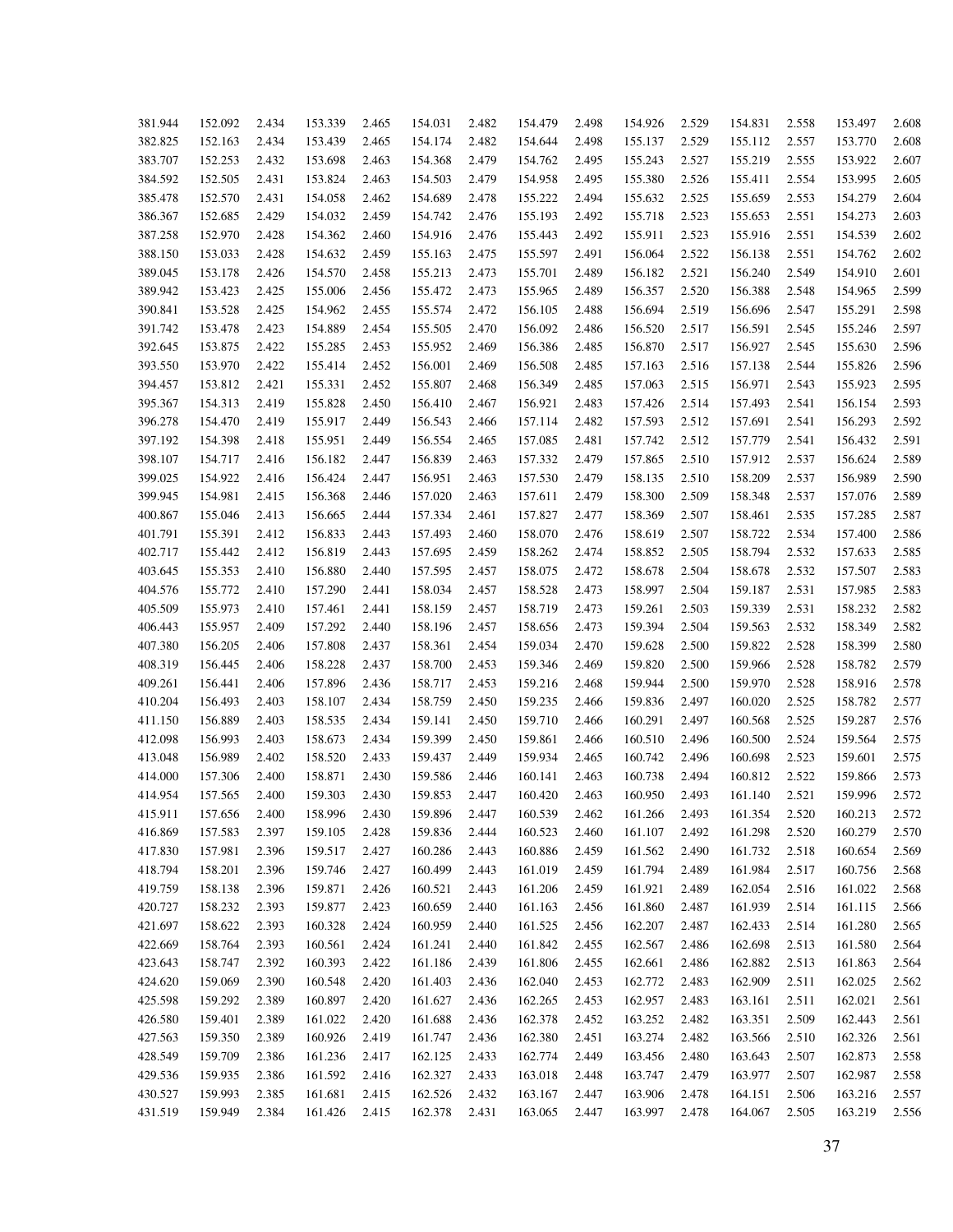| 432.514 | 160.248 | 2.383 | 161.913 | 2.413 | 162.850 | 2.429 | 163.400 | 2.445 | 164.160 | 2.476 | 164.497 | 2.504 | 163.354 | 2.555 |
|---------|---------|-------|---------|-------|---------|-------|---------|-------|---------|-------|---------|-------|---------|-------|
| 433.511 | 160.649 | 2.382 | 162.383 | 2.413 | 163.159 | 2.429 | 163.766 | 2.445 | 164.458 | 2.475 | 164.826 | 2.503 | 163.840 | 2.553 |
| 434.510 | 160.774 | 2.382 | 162.448 | 2.412 | 163.163 | 2.429 | 163.885 | 2.444 | 164.642 | 2.474 | 164.839 | 2.503 | 164.012 | 2.553 |
| 435.512 | 160.735 | 2.381 | 162.293 | 2.411 | 163.266 | 2.427 | 163.907 | 2.443 | 164.750 | 2.474 | 165.035 | 2.502 | 164.032 | 2.552 |
| 436.516 | 160.898 | 2.379 | 162.721 | 2.409 | 163.451 | 2.425 | 164.010 | 2.441 | 164.904 | 2.472 | 165.157 | 2.499 | 164.260 | 2.551 |
| 437.522 | 161.262 | 2.378 | 163.063 | 2.408 | 163.705 | 2.424 | 164.371 | 2.440 | 165.128 | 2.472 | 165.428 | 2.500 | 164.345 | 2.550 |
| 438.531 | 161.220 | 2.378 | 163.165 | 2.408 | 163.924 | 2.424 | 164.567 | 2.440 | 165.403 | 2.471 | 165.714 | 2.499 | 164.684 | 2.549 |
| 439.542 | 161.402 | 2.378 | 163.188 | 2.408 | 164.091 | 2.425 | 164.674 | 2.441 | 165.633 | 2.470 | 165.862 | 2.498 | 164.980 | 2.549 |
| 440.555 | 161.557 | 2.376 | 163.265 | 2.406 | 164.179 | 2.422 | 164.819 | 2.438 | 165.633 | 2.469 | 165.903 | 2.496 | 165.087 | 2.547 |
| 441.570 | 161.910 | 2.375 | 163.654 | 2.405 | 164.394 | 2.421 | 165.122 | 2.437 | 165.849 | 2.468 | 166.072 | 2.495 | 165.310 | 2.546 |
| 442.588 | 162.046 | 2.374 | 163.712 | 2.404 | 164.609 | 2.421 | 165.349 | 2.436 | 166.087 | 2.467 | 166.436 | 2.494 | 165.517 | 2.545 |
| 443.609 | 162.093 | 2.374 | 163.866 | 2.404 | 164.729 | 2.420 | 165.452 | 2.436 | 166.417 | 2.466 | 166.720 | 2.493 | 165.842 | 2.545 |
| 444.631 | 162.219 | 2.372 | 163.653 | 2.402 | 164.709 | 2.419 | 165.338 | 2.434 | 166.365 | 2.465 | 166.534 | 2.493 | 165.826 | 2.543 |
| 445.656 | 162.492 | 2.371 | 164.358 | 2.401 | 165.169 | 2.418 | 165.781 | 2.433 | 166.628 | 2.464 | 167.055 | 2.492 | 166.117 | 2.542 |
| 446.684 | 162.751 | 2.370 | 164.461 | 2.400 | 165.376 | 2.417 | 166.043 | 2.432 | 166.903 | 2.463 | 167.185 | 2.490 | 166.272 | 2.541 |
| 447.713 | 162.748 | 2.370 | 164.389 | 2.399 | 165.397 | 2.416 | 166.104 | 2.431 | 167.024 | 2.462 | 167.296 | 2.489 | 166.604 | 2.540 |
| 448.745 | 162.773 | 2.369 | 164.359 | 2.399 | 165.427 | 2.415 | 166.095 | 2.431 | 167.171 | 2.462 | 167.508 | 2.490 | 166.642 | 2.540 |
| 449.780 | 163.137 | 2.367 | 164.673 | 2.396 | 165.552 | 2.413 | 166.432 | 2.428 | 167.386 | 2.460 | 167.595 | 2.487 | 167.034 | 2.538 |
| 450.817 | 163.429 | 2.367 | 165.321 | 2.396 | 166.056 | 2.413 | 166.659 | 2.429 | 167.510 | 2.459 | 167.937 | 2.487 | 167.036 | 2.537 |
| 451.856 | 163.534 | 2.366 | 165.370 | 2.396 | 166.352 | 2.412 | 166.990 | 2.428 | 167.854 | 2.458 | 168.057 | 2.485 | 167.373 | 2.536 |
| 452.898 | 163.525 | 2.365 | 165.363 | 2.395 | 166.275 | 2.411 | 167.047 | 2.427 | 168.010 | 2.457 | 168.325 | 2.485 | 167.687 | 2.535 |
| 453.942 | 163.644 | 2.363 | 165.393 | 2.393 | 166.265 | 2.409 | 167.029 | 2.425 | 167.997 | 2.456 | 168.522 | 2.484 | 167.603 | 2.535 |
|         |         |       |         |       |         |       |         |       |         | 2.455 |         |       |         | 2.534 |
| 454.988 | 163.931 | 2.363 | 165.738 | 2.392 | 166.631 | 2.408 | 167.294 | 2.424 | 168.296 |       | 168.808 | 2.482 | 167.901 |       |
| 456.037 | 164.221 | 2.363 | 166.009 | 2.392 | 166.855 | 2.408 | 167.602 | 2.424 | 168.527 | 2.455 | 168.982 | 2.482 | 168.080 | 2.532 |
| 457.088 | 164.311 | 2.362 | 166.034 | 2.391 | 167.061 | 2.408 | 167.886 | 2.424 | 168.788 | 2.454 | 169.058 | 2.481 | 168.327 | 2.532 |
| 458.142 | 164.388 | 2.361 | 166.097 | 2.391 | 167.094 | 2.407 | 167.861 | 2.422 | 168.948 | 2.453 | 169.180 | 2.481 | 168.438 | 2.531 |
| 459.198 | 164.516 | 2.360 | 166.307 | 2.389 | 167.319 | 2.406 | 168.053 | 2.422 | 168.986 | 2.452 | 169.451 | 2.479 | 168.537 | 2.530 |
| 460.257 | 164.838 | 2.359 | 166.590 | 2.388 | 167.605 | 2.404 | 168.339 | 2.420 | 169.302 | 2.451 | 169.562 | 2.478 | 168.863 | 2.529 |
| 461.318 | 164.974 | 2.358 | 166.904 | 2.388 | 167.885 | 2.404 | 168.571 | 2.419 | 169.477 | 2.450 | 169.937 | 2.477 | 169.125 | 2.528 |
| 462.381 | 165.265 | 2.358 | 167.094 | 2.387 | 167.998 | 2.403 | 168.716 | 2.419 | 169.855 | 2.449 | 170.048 | 2.476 | 169.470 | 2.527 |
| 463.447 | 165.239 | 2.357 | 167.008 | 2.386 | 168.098 | 2.403 | 168.820 | 2.418 | 169.945 | 2.448 | 170.284 | 2.475 | 169.636 | 2.527 |
| 464.515 | 165.404 | 2.355 | 167.284 | 2.385 | 168.303 | 2.401 | 168.906 | 2.416 | 170.009 | 2.447 | 170.420 | 2.475 | 169.610 | 2.525 |
| 465.586 | 165.606 | 2.354 | 167.419 | 2.384 | 168.434 | 2.400 | 169.118 | 2.415 | 170.236 | 2.446 | 170.549 | 2.474 | 169.945 | 2.524 |
| 466.659 | 165.906 | 2.354 | 167.689 | 2.383 | 168.623 | 2.399 | 169.382 | 2.415 | 170.464 | 2.445 | 170.905 | 2.473 | 170.108 | 2.523 |
| 467.735 | 166.018 | 2.353 | 168.024 | 2.382 | 168.798 | 2.399 | 169.629 | 2.414 | 170.730 | 2.444 | 171.096 | 2.471 | 170.347 | 2.523 |
| 468.813 | 166.043 | 2.353 | 168.140 | 2.382 | 169.047 | 2.398 | 169.828 | 2.413 | 170.886 | 2.444 | 171.358 | 2.472 | 170.626 | 2.522 |
| 469.894 | 166.310 | 2.351 | 168.083 | 2.380 | 169.075 | 2.397 | 169.920 | 2.411 | 170.996 | 2.443 | 171.422 | 2.470 | 170.835 | 2.520 |
| 470.977 | 166.528 | 2.350 | 168.333 | 2.379 | 169.246 | 2.395 | 170.180 | 2.410 | 171.152 | 2.441 | 171.691 | 2.468 | 170.958 | 2.520 |
| 472.063 | 166.705 | 2.349 | 168.742 | 2.378 | 169.570 | 2.394 | 170.256 | 2.410 | 171.439 | 2.440 | 171.903 | 2.467 | 171.282 | 2.519 |
| 473.151 | 166.929 | 2.349 | 168.873 | 2.378 | 169.868 | 2.394 | 170.596 | 2.409 | 171.684 | 2.440 | 172.071 | 2.467 | 171.502 | 2.518 |
| 474.242 | 166.957 | 2.348 | 169.022 | 2.378 | 169.953 | 2.393 | 170.780 | 2.409 | 171.824 | 2.439 | 172.183 | 2.466 | 171.620 | 2.517 |
| 475.335 | 167.097 | 2.347 | 168.834 | 2.376 | 169.982 | 2.392 | 170.830 | 2.408 | 171.881 | 2.438 | 172.433 | 2.465 | 171.786 | 2.516 |
| 476.431 | 167.326 | 2.346 | 169.104 | 2.375 | 170.301 | 2.391 | 171.040 | 2.407 | 172.164 | 2.437 | 172.630 | 2.465 | 172.033 | 2.515 |
| 477.529 | 167.648 | 2.345 | 169.571 | 2.374 | 170.484 | 2.390 | 171.306 | 2.405 | 172.317 | 2.436 | 172.712 | 2.463 | 172.214 | 2.514 |
| 478.630 | 167.680 | 2.344 | 169.782 | 2.373 | 170.624 | 2.389 | 171.492 | 2.404 | 172.602 | 2.435 | 173.193 | 2.463 | 172.395 | 2.513 |
| 479.733 | 167.757 | 2.343 | 169.759 | 2.372 | 170.893 | 2.388 | 171.851 | 2.402 | 172.787 | 2.434 | 173.216 | 2.460 | 172.710 | 2.512 |
| 480.839 | 167.946 | 2.343 | 169.831 | 2.372 | 171.118 | 2.388 | 171.881 | 2.403 | 173.084 | 2.433 | 173.382 | 2.459 | 172.737 | 2.511 |
| 481.948 | 168.090 | 2.341 | 170.169 | 2.371 | 171.194 | 2.387 | 171.984 | 2.402 | 173.178 | 2.432 | 173.738 | 2.459 | 173.084 | 2.510 |
| 483.059 | 168.336 | 2.341 | 170.354 | 2.370 | 171.365 | 2.386 | 172.036 | 2.401 | 173.279 | 2.432 | 173.757 | 2.459 | 173.268 | 2.509 |
| 484.172 | 168.495 | 2.340 | 170.379 | 2.369 | 171.735 | 2.385 | 172.360 | 2.399 | 173.487 | 2.431 | 173.981 | 2.458 | 173.552 | 2.505 |
| 485.289 | 168.797 | 2.339 | 170.628 | 2.368 | 171.874 | 2.384 | 172.600 | 2.399 | 173.754 | 2.430 | 174.315 | 2.457 | 173.810 | 2.510 |
| 486.407 | 168.801 | 2.339 | 171.035 | 2.367 | 172.098 | 2.383 | 172.751 | 2.398 | 173.857 | 2.429 | 174.470 | 2.455 | 173.989 | 2.505 |
| 487.529 | 169.053 | 2.338 | 170.966 | 2.367 | 172.260 | 2.382 | 172.996 | 2.398 | 174.188 | 2.428 | 174.682 | 2.455 | 174.247 | 2.509 |
| 488.652 | 169.197 | 2.337 | 171.197 | 2.366 | 172.256 | 2.381 | 172.975 | 2.397 | 174.312 | 2.427 | 174.931 | 2.454 | 174.222 | 2.507 |
|         |         |       |         |       |         |       |         |       |         |       |         |       |         |       |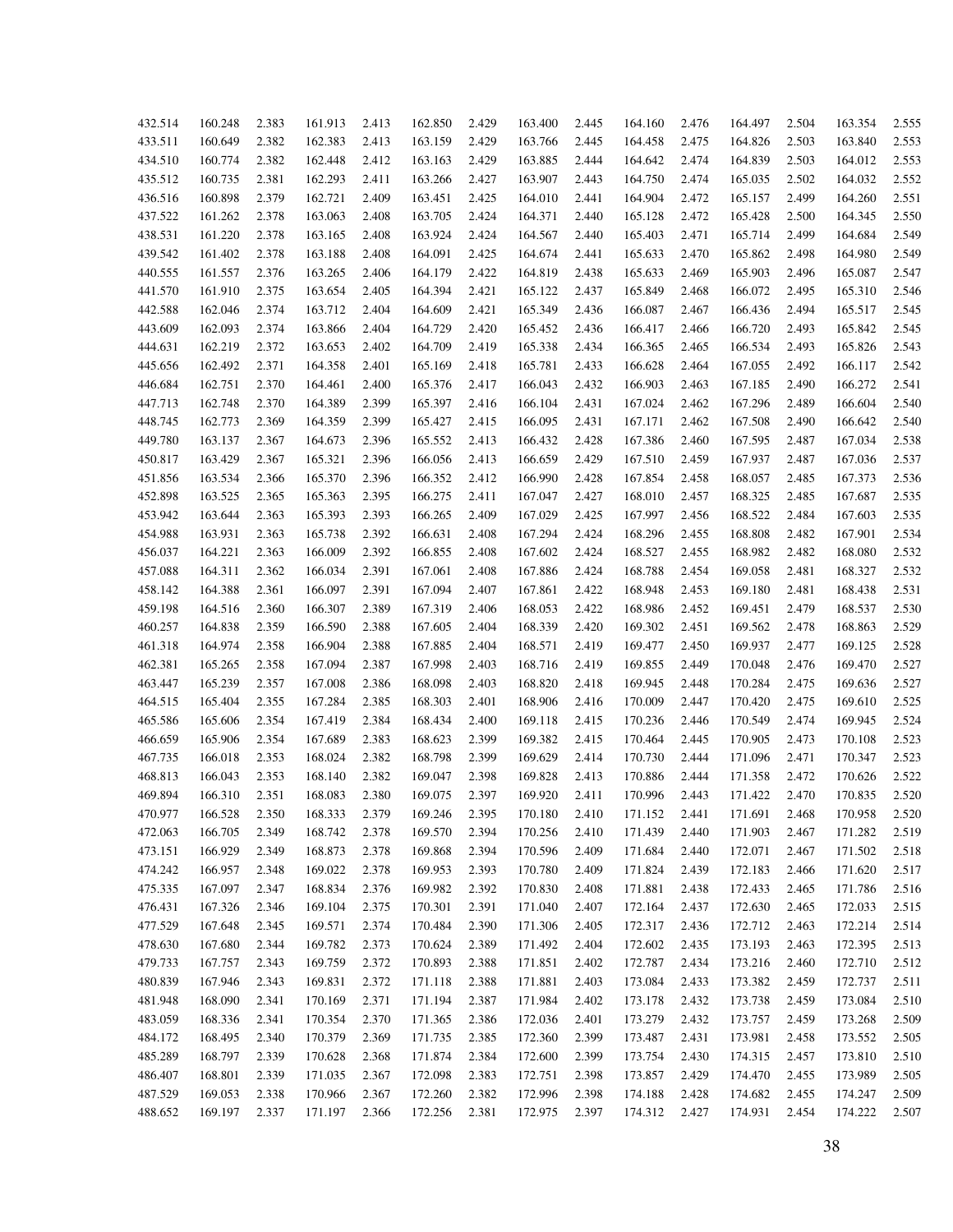| 489.779 |         |       | 171.520 |       | 172.414 | 2.380 |         | 2.396 | 174.484 | 2.426 | 174.967 |       | 174.451            | 2.499 |
|---------|---------|-------|---------|-------|---------|-------|---------|-------|---------|-------|---------|-------|--------------------|-------|
|         | 169.418 | 2.336 |         | 2.365 |         |       | 173.175 |       |         |       |         | 2.453 |                    |       |
| 490.908 | 169.629 | 2.335 | 171.538 | 2.364 | 172.765 | 2.379 | 173.454 | 2.395 | 174.751 | 2.425 | 175.183 | 2.451 | 174.873            | 2.501 |
| 492.040 | 169.764 | 2.334 | 172.036 | 2.363 | 172.772 | 2.378 | 173.757 | 2.394 | 174.801 | 2.423 | 175.210 | 2.449 | 174.992            | 2.500 |
| 493.174 | 170.256 | 2.338 | 172.122 | 2.363 | 173.215 | 2.375 | 173.766 | 2.392 | 174.980 | 2.420 | 175.765 | 2.450 | 175.349            | 2.494 |
| 494.311 | 170.365 | 2.335 | 171.993 | 2.362 | 173.141 | 2.375 | 174.198 | 2.390 | 175.168 | 2.419 | 175.574 | 2.449 | 175.254            | 2.493 |
| 495.450 | 170.273 | 2.335 | 172.417 | 2.361 | 173.316 | 2.374 | 174.129 | 2.389 | 175.515 | 2.418 | 176.123 | 2.447 | 175.747            | 2.492 |
| 496.592 | 170.422 | 2.334 | 173.059 | 2.360 | 173.501 | 2.372 | 174.339 | 2.388 | 175.845 | 2.417 | 176.322 | 2.447 | 175.644            | 2.491 |
| 497.737 | 170.649 | 2.334 | 173.171 | 2.359 | 173.635 | 2.371 | 174.680 | 2.388 | 175.851 | 2.417 | 176.631 | 2.447 | 176.040            | 2.490 |
| 498.885 | 170.948 | 2.333 | 172.898 | 2.359 | 173.916 | 2.371 | 174.687 | 2.387 | 176.177 | 2.416 | 176.746 | 2.446 | 176.228            | 2.489 |
| 500.035 | 171.006 | 2.333 | 173.269 | 2.359 | 174.168 | 2.370 | 175.110 | 2.387 | 176.174 | 2.416 | 176.921 | 2.445 | 176.597            | 2.489 |
| 501.187 | 171.073 | 2.331 | 173.302 | 2.358 | 174.318 | 2.369 | 175.268 | 2.386 | 176.475 | 2.415 | 177.227 | 2.443 | 176.912            | 2.487 |
| 502.343 | 171.540 | 2.330 | 173.577 | 2.355 | 174.564 | 2.367 | 175.187 | 2.384 | 176.401 | 2.413 | 177.144 | 2.441 | 176.940            | 2.486 |
| 503.501 | 171.550 | 2.329 | 173.695 | 2.355 | 174.756 | 2.367 | 175.606 | 2.383 | 176.951 | 2.412 | 177.699 | 2.441 | 177.220            | 2.485 |
| 504.661 | 171.577 | 2.328 | 173.942 | 2.354 | 174.822 | 2.366 | 175.783 | 2.382 | 177.208 | 2.411 | 177.714 | 2.440 | 177.382            | 2.485 |
| 505.825 | 172.060 | 2.327 | 173.886 | 2.353 | 174.863 | 2.365 | 175.987 | 2.382 | 177.186 | 2.410 | 177.943 | 2.439 | 177.364            | 2.484 |
| 506.991 | 172.288 | 2.326 | 174.433 | 2.353 | 175.604 | 2.364 | 176.111 | 2.381 | 177.550 | 2.410 | 178.067 | 2.440 | 177.960            | 2.483 |
| 508.159 | 172.403 | 2.326 | 174.594 | 2.352 | 175.313 | 2.364 | 176.245 | 2.380 | 177.600 | 2.409 | 178.253 | 2.438 | 178.088            | 2.482 |
| 509.331 | 172.395 | 2.325 | 174.710 | 2.351 | 175.590 | 2.363 | 176.644 | 2.379 | 177.618 | 2.408 | 178.314 | 2.437 | 178.141            | 2.482 |
| 510.505 | 172.608 | 2.325 | 174.848 | 2.350 | 176.060 | 2.362 | 176.592 | 2.379 | 177.888 | 2.407 | 178.668 | 2.436 | 178.498            | 2.481 |
| 511.682 | 172.787 | 2.323 | 175.471 | 2.349 | 176.278 | 2.361 | 177.156 | 2.377 | 178.210 | 2.406 | 179.020 | 2.435 | 178.749            | 2.480 |
| 512.861 | 173.049 | 2.323 | 175.076 | 2.347 | 176.294 | 2.361 | 177.195 | 2.376 | 178.735 | 2.404 | 179.134 | 2.434 | 179.013            | 2.479 |
| 514.044 | 173.000 | 2.322 | 175.233 | 2.347 | 176.227 | 2.359 | 177.505 | 2.375 | 178.706 | 2.404 | 179.290 | 2.433 | 178.917            | 2.478 |
| 515.229 | 173.326 | 2.321 | 175.942 | 2.346 | 176.728 | 2.359 | 177.810 | 2.375 | 178.708 | 2.403 | 179.873 | 2.433 | 179.388            | 2.476 |
| 516.416 | 173.650 | 2.320 | 175.765 | 2.345 | 176.964 | 2.357 | 177.874 | 2.374 | 179.238 | 2.402 | 180.107 | 2.432 | 179.591            | 2.476 |
| 517.607 | 173.708 | 2.320 | 176.052 | 2.345 | 177.280 | 2.357 | 177.942 | 2.373 | 179.347 | 2.401 | 180.020 | 2.431 | 179.904            | 2.475 |
| 518.800 | 174.048 | 2.319 | 175.782 | 2.344 | 176.978 | 2.356 | 178.008 | 2.373 | 179.285 | 2.400 | 180.074 | 2.430 | 180.074            | 2.475 |
| 519.996 | 174.005 | 2.318 | 176.184 | 2.343 | 177.216 | 2.355 | 178.199 | 2.372 | 179.453 | 2.400 | 180.323 | 2.428 | 180.288            | 2.473 |
| 521.195 | 174.172 | 2.317 | 176.416 | 2.342 | 177.493 | 2.355 | 178.414 | 2.371 | 179.847 | 2.399 | 180.664 | 2.428 | 180.330            | 2.473 |
| 522.396 | 174.284 | 2.316 | 176.764 | 2.342 | 177.846 | 2.354 | 178.586 | 2.370 | 180.174 | 2.397 | 180.620 | 2.427 | 180.582            | 2.472 |
| 523.600 | 174.381 | 2.316 | 176.934 | 2.341 | 177.861 | 2.353 | 178.914 | 2.369 | 180.061 | 2.397 | 181.062 | 2.427 | 180.964            | 2.471 |
| 524.808 | 175.026 | 2.315 | 176.987 | 2.340 | 178.138 | 2.352 | 179.219 | 2.368 | 180.542 | 2.397 | 181.189 | 2.426 | 181.112            | 2.470 |
| 526.017 | 175.178 | 2.314 | 177.570 | 2.339 | 178.379 | 2.351 | 179.254 | 2.367 | 180.615 | 2.396 | 181.223 | 2.425 | 181.168            | 2.469 |
| 527.230 | 175.278 | 2.313 | 177.638 | 2.339 | 178.841 | 2.350 | 179.564 | 2.367 | 180.758 | 2.395 | 181.572 | 2.424 | 181.571            | 2.468 |
| 528.445 | 175.346 | 2.312 | 177.902 | 2.338 | 178.677 | 2.350 | 179.578 | 2.367 | 181.234 | 2.395 | 181.929 | 2.423 | 181.846            | 2.468 |
|         | 175.607 |       | 178.054 |       | 178.875 |       |         |       | 181.262 |       |         |       |                    | 2.466 |
| 529.663 |         | 2.312 |         | 2.337 | 178.915 | 2.349 | 179.908 | 2.365 | 181.658 | 2.393 | 181.922 | 2.423 | 181.993<br>182.455 |       |
| 530.884 | 175.618 | 2.311 | 177.826 | 2.336 |         | 2.348 | 179.917 | 2.365 |         | 2.392 | 182.143 | 2.421 |                    | 2.466 |
| 532.108 | 176.060 | 2.309 | 178.275 | 2.335 | 179.144 | 2.346 | 180.149 | 2.364 | 181.472 | 2.391 | 182.381 | 2.420 | 182.389            | 2.464 |
| 533.335 | 176.125 | 2.309 | 178.389 | 2.334 | 179.356 | 2.346 | 180.218 | 2.363 | 181.849 | 2.390 | 182.596 | 2.419 | 182.855            | 2.464 |
| 534.564 | 176.219 | 2.308 | 178.751 | 2.334 | 179.774 | 2.346 | 180.723 | 2.361 | 182.111 | 2.390 | 182.833 | 2.418 | 183.222            | 2.463 |
| 535.797 | 176.555 | 2.307 | 178.837 | 2.333 | 179.813 | 2.345 | 180.565 | 2.360 | 182.415 | 2.388 | 182.947 | 2.418 | 182.965            | 2.463 |
| 537.032 | 176.523 | 2.306 | 179.330 | 2.331 | 179.966 | 2.344 | 181.178 | 2.359 | 182.645 | 2.387 | 183.220 | 2.416 | 183.392            | 2.462 |
| 538.270 | 176.956 | 2.305 | 179.478 | 2.331 | 180.278 | 2.343 | 181.637 | 2.359 | 182.734 | 2.387 | 183.495 | 2.415 | 183.375            | 2.461 |
| 539.511 | 177.189 | 2.304 | 179.416 | 2.329 | 180.526 | 2.341 | 181.354 | 2.358 | 183.049 | 2.386 | 183.549 | 2.414 | 183.719            | 2.459 |
| 540.754 | 177.229 | 2.304 | 179.727 | 2.329 | 180.413 | 2.341 | 181.673 | 2.357 | 183.260 | 2.386 | 183.918 | 2.414 | 184.145            | 2.458 |
| 542.001 | 177.342 | 2.303 | 179.742 | 2.329 | 180.732 | 2.340 | 182.078 | 2.357 | 183.442 | 2.385 | 184.013 | 2.413 | 184.295            | 2.458 |
| 543.250 | 177.675 | 2.303 | 180.148 | 2.328 | 181.210 | 2.339 | 182.108 | 2.357 | 183.553 | 2.384 | 184.385 | 2.413 | 184.489            | 2.457 |
| 544.503 | 177.842 | 2.302 | 180.099 | 2.327 | 181.244 | 2.339 | 182.213 | 2.356 | 183.821 | 2.382 | 184.497 | 2.411 | 184.670            | 2.456 |
| 545.758 | 178.004 | 2.301 | 180.472 | 2.327 | 181.423 | 2.338 | 182.570 | 2.354 | 184.097 | 2.382 | 184.697 | 2.411 | 185.158            | 2.455 |
| 547.016 | 177.955 | 2.300 | 180.518 | 2.325 | 181.648 | 2.337 | 182.602 | 2.354 | 184.200 | 2.381 | 184.945 | 2.409 | 185.149            | 2.455 |
| 548.277 | 178.296 | 2.300 | 180.615 | 2.325 | 181.597 | 2.336 | 182.853 | 2.352 | 184.158 | 2.380 | 185.192 | 2.409 | 185.561            | 2.454 |
| 549.541 | 178.653 | 2.299 | 180.829 | 2.323 | 182.151 | 2.335 | 183.315 | 2.352 | 184.850 | 2.379 | 185.540 | 2.408 | 185.566            | 2.453 |
| 550.808 | 178.812 | 2.298 | 181.067 | 2.323 | 182.135 | 2.335 | 183.000 | 2.351 | 184.661 | 2.379 | 185.468 | 2.406 | 185.871            | 2.452 |
| 552.077 | 178.878 | 2.297 | 181.571 | 2.322 | 182.604 | 2.334 | 183.670 | 2.349 | 184.769 | 2.377 | 185.922 | 2.406 | 186.033            | 2.451 |
| 553.350 | 178.911 | 2.296 | 181.761 | 2.321 | 182.753 | 2.333 | 183.451 | 2.348 | 185.323 | 2.377 | 185.968 | 2.406 | 186.515            | 2.450 |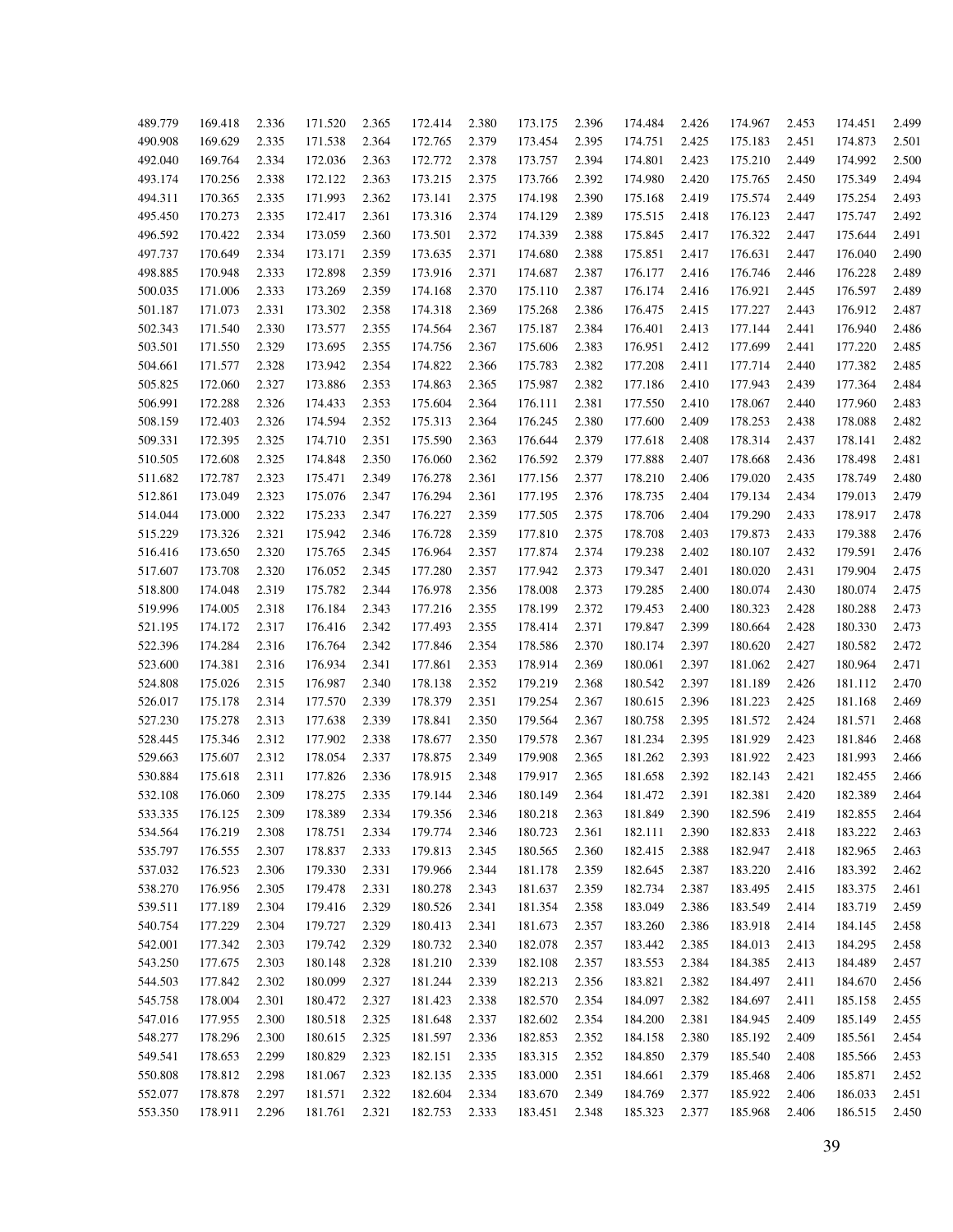| 554.626 | 179.372 | 2.296 | 181.942 | 2.321 | 182.979 | 2.332 | 183.691 | 2.348 | 185.316 | 2.377 | 186.342 | 2.404 | 186.366 | 2.450 |
|---------|---------|-------|---------|-------|---------|-------|---------|-------|---------|-------|---------|-------|---------|-------|
| 555.904 | 179.635 | 2.294 | 182.150 | 2.319 | 182.703 | 2.331 | 184.064 | 2.347 | 185.454 | 2.375 | 186.399 | 2.403 | 186.451 | 2.449 |
| 557.186 | 179.507 | 2.294 | 181.904 | 2.319 | 183.003 | 2.330 | 184.451 | 2.345 | 186.045 | 2.374 | 186.492 | 2.402 | 187.215 | 2.447 |
| 558.470 | 179.840 | 2.293 | 181.738 | 2.318 | 183.347 | 2.330 | 184.199 | 2.346 | 186.215 | 2.373 | 186.871 | 2.402 | 187.368 | 2.446 |
| 559.758 | 179.833 | 2.293 | 182.331 | 2.317 | 183.752 | 2.329 | 184.904 | 2.345 | 186.254 | 2.372 | 187.255 | 2.401 | 187.351 | 2.446 |
| 561.048 | 180.212 | 2.293 | 183.055 | 2.317 | 183.670 | 2.328 | 185.241 | 2.344 | 186.746 | 2.373 | 187.683 | 2.401 | 187.961 | 2.446 |
| 562.341 | 180.502 | 2.292 | 182.850 | 2.316 | 183.742 | 2.328 | 185.326 | 2.344 | 186.736 | 2.372 | 187.742 | 2.400 | 187.910 | 2.445 |
| 563.638 | 180.673 | 2.291 | 182.902 | 2.315 | 184.391 | 2.327 | 185.397 | 2.343 | 187.011 | 2.371 | 187.781 | 2.399 | 188.432 | 2.443 |
| 564.937 | 180.742 | 2.290 | 183.226 | 2.315 | 184.428 | 2.326 | 185.475 | 2.342 | 187.050 | 2.370 | 187.720 | 2.399 | 188.400 | 2.443 |
| 566.239 | 181.057 | 2.289 | 183.538 | 2.314 | 184.787 | 2.326 | 186.048 | 2.342 | 187.124 | 2.369 | 188.325 | 2.397 | 188.716 | 2.442 |
| 567.545 | 181.195 | 2.288 | 183.941 | 2.313 | 184.686 | 2.325 | 186.082 | 2.341 | 187.593 | 2.368 | 188.599 | 2.398 | 188.921 | 2.442 |
| 568.853 | 181.159 | 2.287 | 183.754 | 2.313 | 184.864 | 2.324 | 186.373 | 2.341 | 187.720 | 2.368 | 188.805 | 2.396 | 189.215 | 2.440 |
| 570.164 | 181.413 | 2.287 | 183.946 | 2.311 | 185.074 | 2.323 | 186.565 | 2.340 | 187.917 | 2.367 | 188.677 | 2.396 | 189.431 | 2.440 |
| 571.479 | 181.755 | 2.285 | 184.170 | 2.311 | 185.429 | 2.322 | 186.557 | 2.339 | 188.279 | 2.366 | 189.289 | 2.394 | 189.786 | 2.439 |
| 572.796 | 181.916 | 2.285 | 184.876 | 2.310 | 185.536 | 2.322 | 186.874 | 2.338 | 187.999 | 2.365 | 189.546 | 2.393 | 189.863 | 2.438 |
| 574.117 | 182.334 | 2.284 | 184.955 | 2.309 | 186.127 | 2.321 | 187.092 | 2.337 | 188.513 | 2.364 | 189.898 | 2.393 | 190.236 | 2.437 |
| 575.440 | 182.348 | 2.284 | 184.992 | 2.308 | 186.075 | 2.319 | 187.353 | 2.337 | 189.032 | 2.363 | 189.827 | 2.392 | 190.544 | 2.436 |
| 576.767 | 182.351 | 2.283 | 185.018 | 2.308 | 186.243 | 2.319 | 187.483 | 2.336 | 188.948 | 2.362 | 190.254 | 2.391 | 190.727 | 2.436 |
| 578.096 | 182.756 | 2.282 | 185.368 | 2.308 | 186.782 | 2.318 | 187.728 | 2.335 | 189.287 | 2.362 | 190.110 | 2.391 | 190.955 | 2.435 |
| 579.429 | 183.047 | 2.282 | 185.626 | 2.306 | 186.453 | 2.318 | 187.957 | 2.333 | 189.490 | 2.361 | 190.321 | 2.389 | 191.197 | 2.434 |
| 580.764 | 183.291 | 2.280 | 185.350 | 2.305 | 186.806 | 2.317 | 188.009 | 2.333 | 190.019 | 2.360 | 190.900 | 2.389 | 191.368 | 2.433 |
| 582.103 | 183.303 | 2.280 | 186.187 | 2.305 | 187.059 | 2.316 | 187.979 | 2.332 | 190.063 | 2.359 | 191.339 | 2.388 | 191.661 | 2.432 |
| 583.445 | 183.472 | 2.279 | 186.353 | 2.304 | 187.296 | 2.315 | 188.558 | 2.331 | 190.059 | 2.358 | 191.540 | 2.387 | 191.896 | 2.431 |
| 584.790 | 183.646 | 2.279 | 186.533 | 2.303 | 187.940 | 2.315 | 188.689 | 2.331 | 189.981 | 2.358 | 191.632 | 2.386 | 192.134 | 2.430 |
| 586.138 | 183.703 | 2.277 | 186.627 | 2.302 | 187.947 | 2.313 | 188.898 | 2.330 | 190.762 | 2.357 | 191.947 | 2.386 | 192.545 | 2.430 |
| 587.489 | 184.154 | 2.277 | 186.571 | 2.302 | 188.075 | 2.313 | 189.144 | 2.329 | 191.229 | 2.356 | 192.168 | 2.384 | 192.592 | 2.429 |
| 588.844 | 184.200 | 2.276 | 186.936 | 2.301 | 188.427 | 2.311 | 189.315 | 2.329 | 191.234 | 2.355 | 192.010 | 2.383 | 192.877 | 2.428 |
| 590.201 | 184.535 | 2.275 | 187.455 | 2.300 | 188.543 | 2.311 | 189.603 | 2.328 | 191.418 | 2.354 | 192.317 | 2.383 | 193.332 | 2.427 |
| 591.562 | 184.570 | 2.274 | 187.556 | 2.299 | 188.745 | 2.310 | 189.869 | 2.327 | 191.283 | 2.354 | 192.414 | 2.382 | 193.459 | 2.426 |
| 592.925 | 184.756 | 2.274 | 187.697 | 2.298 | 188.621 | 2.309 | 189.716 | 2.326 | 192.053 | 2.353 | 192.889 | 2.381 | 193.710 | 2.425 |
| 594.292 | 184.903 | 2.273 | 187.850 | 2.298 | 189.464 | 2.309 | 191.034 | 2.325 | 192.023 | 2.352 | 193.208 | 2.380 | 188.261 | 2.425 |
| 595.662 | 185.240 | 2.273 | 187.875 | 2.297 | 189.188 | 2.308 | 190.417 | 2.325 | 192.142 | 2.352 | 193.514 | 2.380 | 194.018 | 2.424 |
| 597.035 | 185.429 | 2.272 | 188.104 | 2.297 | 189.255 | 2.307 | 190.558 | 2.324 | 192.523 | 2.351 | 193.331 | 2.380 | 194.291 | 2.423 |
| 598.412 | 185.733 | 2.271 | 188.223 | 2.296 | 189.954 | 2.306 | 190.894 | 2.323 | 192.608 | 2.350 | 193.588 | 2.378 | 194.576 | 2.422 |
| 599.791 | 185.927 | 2.271 | 188.489 | 2.296 | 189.890 | 2.306 | 191.144 | 2.323 | 192.986 | 2.350 | 193.953 | 2.378 | 194.864 | 2.422 |
| 601.174 | 186.046 | 2.270 | 188.816 | 2.294 | 190.447 | 2.305 | 191.241 | 2.322 | 192.781 | 2.348 | 194.572 | 2.377 | 195.111 | 2.421 |
| 602.560 | 186.446 | 2.269 | 188.890 | 2.294 | 190.351 | 2.304 | 191.736 | 2.321 | 193.261 | 2.348 | 194.172 | 2.376 | 195.556 | 2.420 |
| 603.949 | 186.249 | 2.268 | 189.487 | 2.293 | 190.233 | 2.303 | 191.861 | 2.320 | 193.781 | 2.347 | 194.900 | 2.376 | 195.761 | 2.420 |
| 605.341 | 186.814 | 2.267 | 189.377 | 2.292 | 190.782 | 2.303 | 192.163 | 2.319 | 193.925 | 2.347 | 195.170 | 2.375 | 195.745 | 2.418 |
| 606.736 | 186.820 | 2.267 | 189.543 | 2.291 | 191.217 | 2.302 | 192.231 | 2.319 | 194.307 | 2.346 | 195.164 | 2.374 | 196.335 | 2.418 |
| 608.135 | 187.187 | 2.266 | 189.866 | 2.290 | 191.385 | 2.301 | 192.492 | 2.317 | 194.323 | 2.345 | 195.944 | 2.373 | 196.431 | 2.417 |
| 609.537 | 187.263 | 2.265 | 190.044 | 2.290 | 191.761 | 2.300 | 193.149 | 2.316 | 194.543 | 2.344 | 196.050 | 2.372 | 196.600 | 2.415 |
| 610.942 | 187.512 | 2.265 | 190.248 | 2.289 | 191.652 | 2.300 | 193.115 | 2.316 | 195.149 | 2.343 | 195.977 | 2.371 | 196.799 | 2.415 |
| 612.350 | 187.483 | 2.264 | 190.464 | 2.287 | 191.736 | 2.299 | 193.148 | 2.315 | 195.116 | 2.342 | 196.204 | 2.370 | 197.228 | 2.414 |
| 613.762 | 187.747 | 2.263 | 190.669 | 2.286 | 191.807 | 2.299 | 193.165 | 2.314 | 195.239 | 2.340 | 196.016 | 2.369 | 197.487 | 2.414 |
| 615.177 | 188.225 | 2.262 | 190.859 | 2.286 | 191.844 | 2.297 | 193.461 | 2.314 | 195.422 | 2.340 | 196.943 | 2.369 | 197.561 | 2.413 |
| 616.595 | 188.212 | 2.262 | 191.103 | 2.285 | 192.273 | 2.297 | 193.297 | 2.313 | 195.575 | 2.340 | 196.742 | 2.368 | 197.769 | 2.412 |
| 618.016 | 188.514 | 2.260 | 191.116 | 2.286 | 192.484 | 2.296 | 193.737 | 2.313 | 195.696 | 2.339 | 197.224 | 2.368 | 198.287 | 2.412 |
| 619.441 | 188.644 | 2.260 | 191.153 | 2.285 | 192.844 | 2.296 | 194.106 | 2.312 | 196.120 | 2.339 | 197.244 | 2.367 | 198.516 | 2.411 |
| 620.869 | 188.989 | 2.259 | 191.446 | 2.285 | 193.040 | 2.295 | 194.605 | 2.311 | 196.202 | 2.338 | 197.765 | 2.366 | 198.757 | 2.410 |
| 622.300 | 189.138 | 2.259 | 192.210 | 2.285 | 193.880 | 2.294 | 194.910 | 2.311 | 196.272 | 2.338 | 197.688 | 2.366 | 198.855 | 2.409 |
| 623.735 | 189.318 | 2.259 | 192.397 | 2.283 | 193.882 | 2.293 | 195.128 | 2.310 | 196.710 | 2.337 | 198.300 | 2.365 | 199.302 | 2.407 |
| 625.173 | 189.635 | 2.258 | 192.740 | 2.282 | 194.012 | 2.292 | 195.381 | 2.308 | 197.072 | 2.335 | 198.710 | 2.363 | 199.596 | 2.406 |
| 626.614 | 189.724 | 2.257 | 192.613 | 2.281 | 194.039 | 2.291 | 195.360 | 2.308 | 197.868 | 2.335 | 198.973 | 2.363 | 199.542 | 2.406 |
|         |         |       |         |       |         |       |         |       |         |       |         |       |         |       |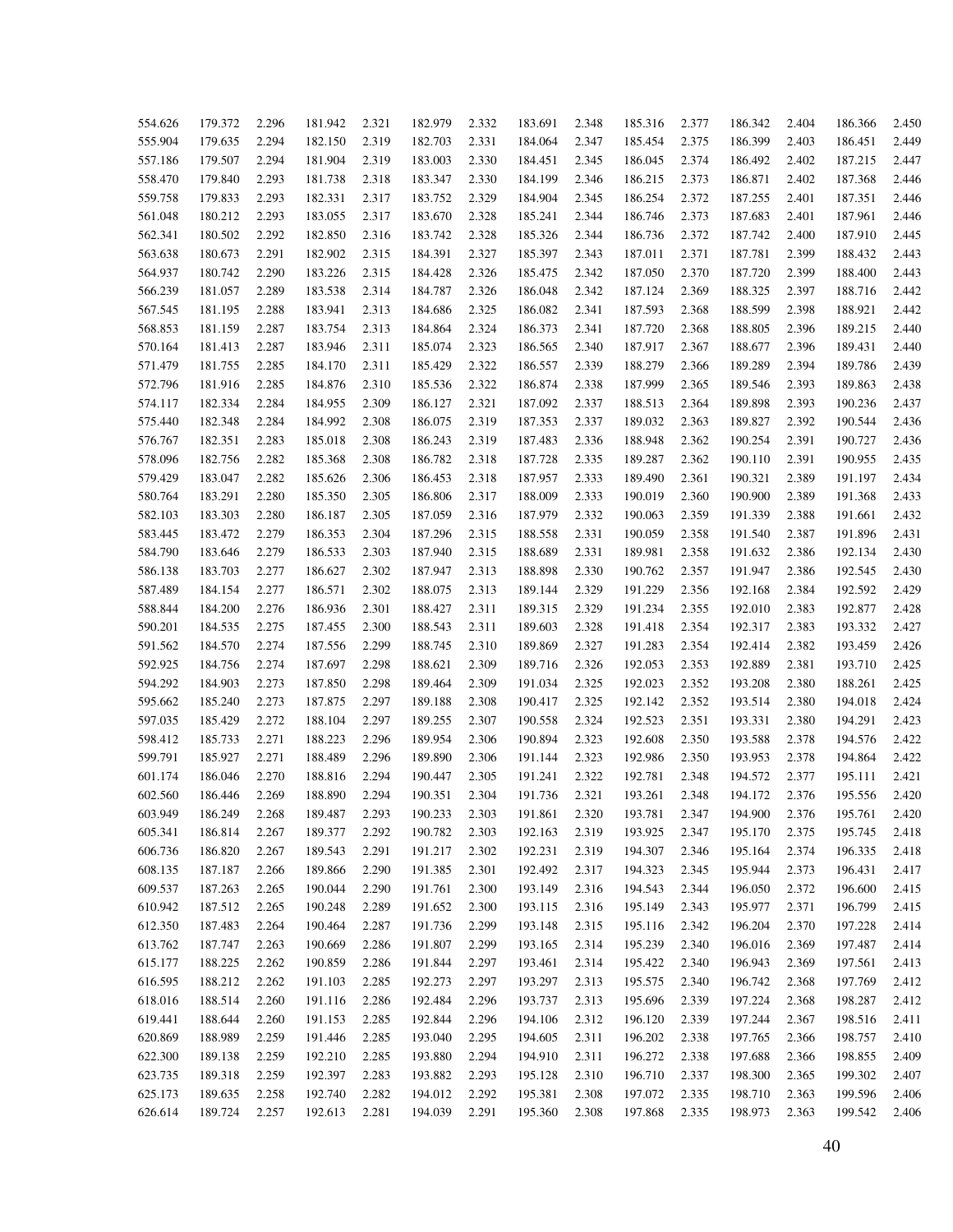| 628.058 | 190.037 | 2.256          | 193.009 | 2.280 | 194.106 | 2.290 | 195.362 | 2.307 | 197.919 | 2.334 | 198.699 | 2.361 | 200.136            | 2.405 |
|---------|---------|----------------|---------|-------|---------|-------|---------|-------|---------|-------|---------|-------|--------------------|-------|
| 629.506 | 189.949 | 2.255          | 193.213 | 2.280 | 194.246 | 2.290 | 196.015 | 2.306 | 197.844 | 2.333 | 199.280 | 2.361 | 200.383            | 2.404 |
| 630.957 | 190.556 | 2.254          | 193.430 | 2.278 | 194.645 | 2.289 | 196.263 | 2.306 | 198.118 | 2.332 | 199.506 | 2.360 | 200.525            | 2.404 |
| 632.412 | 190.724 | 2.254          | 193.713 | 2.278 | 194.729 | 2.288 | 196.345 | 2.305 | 198.408 | 2.332 | 199.848 | 2.359 | 201.028            | 2.403 |
| 633.870 | 190.948 | 2.253          | 193.304 | 2.277 | 194.900 | 2.288 | 196.794 | 2.304 | 198.597 | 2.331 | 200.022 | 2.358 | 201.129            | 2.402 |
| 635.331 | 191.270 | 2.252          | 194.174 | 2.276 | 195.302 | 2.287 | 196.870 | 2.303 | 198.792 | 2.330 | 200.228 | 2.358 | 201.167            | 2.401 |
| 636.796 | 191.281 | 2.252          | 194.017 | 2.276 | 195.530 | 2.287 | 197.264 | 2.303 | 198.807 | 2.329 | 200.549 | 2.358 | 201.729            | 2.401 |
| 638.264 | 191.161 | 2.250          | 194.404 | 2.275 | 195.897 | 2.285 | 197.614 | 2.302 | 199.594 | 2.329 | 200.629 | 2.357 | 201.902            | 2.400 |
| 639.735 | 191.609 | 2.250          | 194.316 | 2.276 | 196.103 | 2.285 | 197.376 | 2.302 | 199.387 | 2.328 | 201.081 | 2.356 | 202.487            | 2.400 |
| 641.210 | 191.868 | 2.250          | 194.621 | 2.275 | 196.462 | 2.284 | 197.870 | 2.301 | 199.864 | 2.328 | 201.447 | 2.355 | 202.693            | 2.398 |
| 642.688 | 192.078 | 2.249          | 195.323 | 2.273 | 196.561 | 2.283 | 197.843 | 2.300 | 200.139 | 2.326 | 201.832 | 2.354 | 202.682            | 2.397 |
| 644.169 | 192.296 | 2.248          | 195.395 | 2.272 | 196.904 | 2.283 | 197.945 | 2.299 | 200.202 | 2.326 | 202.074 | 2.353 | 203.086            | 2.396 |
| 645.654 | 192.534 | 2.248          | 195.368 | 2.271 | 196.566 | 2.282 | 198.534 | 2.298 | 200.677 | 2.325 | 201.909 | 2.353 | 203.286            | 2.396 |
| 647.143 | 192.776 | 2.247          | 195.761 | 2.271 | 197.627 | 2.281 | 198.712 | 2.298 | 200.749 | 2.324 | 202.430 | 2.352 | 203.394            | 2.395 |
| 648.634 | 192.736 | 2.246          | 195.543 | 2.270 | 197.471 | 2.280 | 198.997 | 2.297 | 201.110 | 2.324 | 202.706 | 2.351 | 203.692            | 2.395 |
| 650.130 | 193.307 | 2.245          | 195.980 | 2.269 | 197.545 | 2.280 | 199.054 | 2.296 | 200.840 | 2.322 | 202.727 | 2.350 | 204.254            | 2.394 |
| 651.628 | 193.515 | 2.245          | 196.372 | 2.268 | 198.080 | 2.279 | 199.275 | 2.296 | 201.312 | 2.321 | 203.029 | 2.350 | 204.605            | 2.393 |
| 653.131 | 193.529 | 2.244          | 196.931 | 2.269 | 197.756 | 2.279 | 199.641 | 2.295 | 201.710 | 2.321 | 202.897 | 2.349 | 204.923            | 2.392 |
| 654.636 | 193.845 | 2.244          | 197.290 | 2.268 | 198.516 | 2.277 | 199.742 | 2.294 | 202.161 | 2.321 | 203.644 | 2.348 | 205.036            | 2.391 |
| 656.145 | 194.234 | 2.243          | 197.220 | 2.267 | 198.374 | 2.277 | 200.022 | 2.293 | 202.545 | 2.319 | 203.599 | 2.347 | 205.086            | 2.390 |
| 657.658 | 194.260 | 2.242          | 197.486 | 2.266 | 198.445 | 2.276 | 200.436 | 2.293 | 202.902 | 2.320 | 203.723 | 2.347 | 205.474            | 2.389 |
| 659.174 | 194.372 | 2.241          | 197.565 | 2.265 | 198.889 | 2.275 | 200.485 | 2.293 | 202.421 | 2.318 | 204.321 | 2.346 | 205.585            | 2.389 |
| 660.693 | 194.472 | 2.240          | 198.006 | 2.265 | 199.423 | 2.275 | 201.208 | 2.291 | 203.378 | 2.317 | 204.865 | 2.346 | 205.900            | 2.388 |
| 662.217 | 194.736 | 2.240          | 198.163 | 2.264 | 199.619 | 2.274 | 201.294 | 2.290 | 203.366 | 2.316 | 204.733 | 2.344 | 206.118            | 2.387 |
| 663.743 | 195.206 | 2.239          | 198.532 | 2.263 | 199.570 | 2.273 | 201.195 | 2.289 | 203.584 | 2.315 | 205.120 | 2.343 | 206.578            | 2.386 |
| 665.273 | 195.158 | 2.238          | 198.537 | 2.262 | 199.883 | 2.272 | 201.906 | 2.289 | 203.668 | 2.315 | 205.303 | 2.342 | 206.790            | 2.386 |
| 666.807 | 195.556 | 2.237          | 198.666 | 2.262 | 200.055 | 2.272 | 201.829 | 2.288 | 203.964 | 2.314 | 205.704 | 2.342 | 207.101            | 2.385 |
| 668.344 | 195.788 | 2.238          | 199.172 | 2.262 | 200.447 | 2.271 | 202.341 | 2.288 | 204.055 | 2.314 | 206.044 | 2.342 | 207.542            | 2.383 |
| 669.885 | 195.882 | 2.236          | 199.150 | 2.261 | 201.056 | 2.270 | 202.697 | 2.287 | 204.618 | 2.313 | 206.591 | 2.341 | 207.598            | 2.383 |
| 671.429 | 196.191 | 2.236          | 199.238 | 2.260 | 200.873 | 2.269 | 202.515 | 2.286 | 204.693 | 2.313 | 206.516 | 2.339 | 207.737            | 2.383 |
| 672.977 | 196.550 | 2.235          | 200.199 | 2.259 | 201.254 | 2.269 | 203.096 | 2.284 | 205.119 | 2.312 | 206.783 | 2.339 | 208.341            | 2.382 |
| 674.528 | 196.863 | 2.234          | 199.546 | 2.258 | 201.437 | 2.269 | 202.824 | 2.283 | 205.398 | 2.310 | 206.716 | 2.338 | 208.745            | 2.381 |
| 676.083 | 196.823 | 2.233          | 199.995 | 2.258 | 201.822 | 2.268 | 203.272 | 2.284 | 205.596 | 2.310 | 206.684 | 2.339 | 209.135            | 2.381 |
| 677.642 | 197.160 | 2.233          | 200.554 | 2.258 | 201.980 | 2.267 | 203.360 | 2.284 | 206.362 | 2.310 | 207.278 | 2.337 | 209.349            | 2.379 |
| 679.204 | 197.436 | 2.232          | 200.695 | 2.257 | 202.186 | 2.265 | 203.751 | 2.283 | 206.318 | 2.309 | 207.968 | 2.336 | 208.974            | 2.377 |
| 680.769 | 197.552 | 2.232          | 200.811 | 2.256 | 202.338 | 2.265 | 204.127 | 2.282 | 206.273 | 2.308 | 208.111 | 2.336 | 209.590            | 2.378 |
|         |         |                |         | 2.255 | 203.060 | 2.265 |         | 2.280 |         | 2.307 |         | 2.334 |                    | 2.377 |
| 682.339 | 198.046 | 2.232<br>2.230 | 201.388 |       |         |       | 204.457 |       | 206.780 |       | 208.696 |       | 210.082<br>209.834 | 2.376 |
| 683.912 | 198.280 |                | 201.355 | 2.253 | 202.950 | 2.263 | 204.281 | 2.279 | 206.441 | 2.305 | 208.828 | 2.333 |                    |       |
| 685.488 | 197.939 | 2.229          | 200.790 | 2.253 | 202.885 | 2.263 | 205.342 | 2.279 | 207.237 | 2.305 | 208.974 | 2.333 | 210.390            | 2.376 |
| 687.068 | 198.255 | 2.229          | 201.791 | 2.254 | 203.340 | 2.262 | 205.276 | 2.279 | 207.292 | 2.305 | 208.914 | 2.333 | 211.025            | 2.375 |
| 688.652 | 198.841 | 2.228          | 202.360 | 2.252 | 203.353 | 2.261 | 205.385 | 2.278 | 207.556 | 2.304 | 209.445 | 2.331 | 210.833            | 2.374 |
| 690.240 | 198.926 | 2.228          | 202.688 | 2.251 | 203.940 | 2.261 | 205.722 | 2.278 | 208.242 | 2.303 | 209.786 | 2.331 | 211.515            | 2.373 |
| 691.831 | 199.226 | 2.227          | 202.688 | 2.250 | 203.929 | 2.261 | 205.960 | 2.276 | 208.272 | 2.302 | 209.965 | 2.329 | 211.499            | 2.372 |
| 693.426 | 199.312 | 2.226          | 203.007 | 2.250 | 204.442 | 2.260 | 205.980 | 2.276 | 208.425 | 2.301 | 209.775 | 2.329 | 212.056            | 2.372 |
| 695.024 | 199.397 | 2.226          | 202.916 | 2.250 | 204.403 | 2.259 | 206.387 | 2.276 | 208.573 | 2.302 | 210.419 | 2.329 | 211.909            | 2.371 |
| 696.627 | 199.797 | 2.225          | 203.276 | 2.249 | 204.889 | 2.257 | 206.571 | 2.274 | 209.102 | 2.300 | 210.906 | 2.328 | 212.530            | 2.370 |
| 698.232 | 199.926 | 2.225          | 203.416 | 2.248 | 204.807 | 2.257 | 206.322 | 2.274 | 209.312 | 2.299 | 211.156 | 2.327 | 212.713            | 2.370 |
| 699.842 | 200.201 | 2.223          | 203.687 | 2.247 | 205.322 | 2.257 | 206.697 | 2.272 | 209.868 | 2.298 | 210.975 | 2.326 | 213.322            | 2.369 |
| 701.455 | 200.559 | 2.223          | 204.105 | 2.246 | 205.573 | 2.256 | 207.093 | 2.273 | 209.750 | 2.298 | 211.361 | 2.325 | 213.546            | 2.368 |
| 703.072 | 200.821 | 2.222          | 204.001 | 2.246 | 205.390 | 2.255 | 207.368 | 2.272 | 209.949 | 2.298 | 211.938 | 2.325 | 213.906            | 2.367 |
| 704.693 | 200.890 | 2.222          | 204.053 | 2.245 | 206.018 | 2.254 | 207.704 | 2.271 | 209.624 | 2.297 | 212.272 | 2.324 | 214.049            | 2.366 |
| 706.318 | 201.528 | 2.220          | 204.788 | 2.242 | 206.969 | 2.253 | 208.232 | 2.270 | 211.066 | 2.296 | 212.410 | 2.323 | 213.675            | 2.366 |
| 707.946 | 201.517 | 2.220          | 205.017 | 2.243 | 206.227 | 2.253 | 208.148 | 2.269 | 210.892 | 2.295 | 212.793 | 2.322 | 214.810            | 2.366 |
| 709.578 | 201.697 | 2.219          | 205.445 | 2.243 | 206.701 | 2.252 | 208.754 | 2.268 | 211.183 | 2.294 | 212.423 | 2.321 | 214.747            | 2.364 |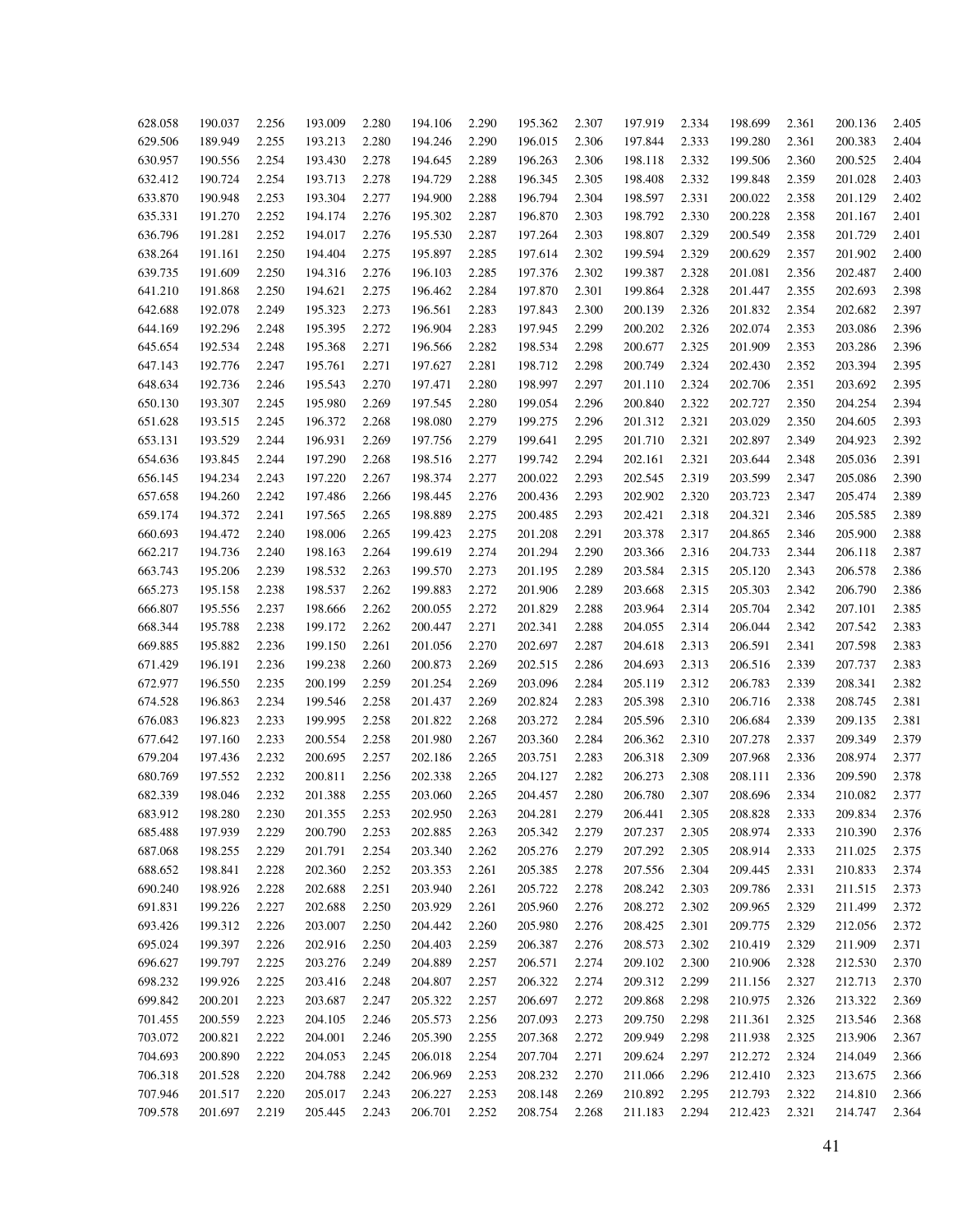| 711.214 | 201.669 | 2.218 | 205.662 | 2.243 | 207.368 | 2.252 | 208.728 | 2.268 | 211.365 | 2.294 | 212.656 | 2.321 | 215.365 | 2.364 |
|---------|---------|-------|---------|-------|---------|-------|---------|-------|---------|-------|---------|-------|---------|-------|
| 712.853 | 202.258 | 2.218 | 205.802 | 2.242 | 207.081 | 2.250 | 209.719 | 2.266 | 211.915 | 2.294 | 213.951 | 2.320 | 215.607 | 2.362 |
| 714.496 | 202.248 | 2.217 | 206.005 | 2.241 | 207.375 | 2.250 | 209.446 | 2.265 | 211.302 | 2.292 | 213.618 | 2.319 | 216.031 | 2.363 |
| 716.143 | 202.649 | 2.218 | 205.826 | 2.240 | 207.587 | 2.250 | 209.776 | 2.265 | 211.534 | 2.290 | 214.080 | 2.318 | 216.173 | 2.362 |
| 717.794 | 202.605 | 2.216 | 206.483 | 2.239 | 208.086 | 2.248 | 209.727 | 2.265 | 212.539 | 2.290 | 214.180 | 2.318 | 216.372 | 2.361 |
| 719.449 | 203.273 | 2.216 | 206.715 | 2.240 | 208.032 | 2.248 | 210.336 | 2.265 | 212.896 | 2.290 | 214.849 | 2.317 | 216.794 | 2.360 |
| 721.108 | 203.596 | 2.214 | 206.619 | 2.238 | 208.646 | 2.246 | 210.399 | 2.263 | 212.989 | 2.288 | 214.920 | 2.315 | 216.751 | 2.358 |
| 722.770 | 203.139 | 2.214 | 206.939 | 2.238 | 208.707 | 2.247 | 210.568 | 2.263 | 212.658 | 2.288 | 215.090 | 2.316 | 216.535 | 2.359 |
| 724.436 | 203.930 | 2.213 | 207.266 | 2.236 | 208.805 | 2.246 | 211.265 | 2.262 | 213.299 | 2.287 | 215.413 | 2.314 | 217.711 | 2.358 |
| 726.106 | 204.117 | 2.213 | 207.519 | 2.237 | 209.232 | 2.245 | 211.231 | 2.261 | 213.145 | 2.287 | 215.469 | 2.315 | 217.974 | 2.358 |
| 727.780 | 204.552 | 2.212 | 208.079 | 2.235 | 209.227 | 2.245 | 211.707 | 2.261 | 214.453 | 2.286 | 216.348 | 2.313 | 217.785 | 2.356 |
| 729.458 | 204.098 | 2.212 | 208.058 | 2.235 | 208.833 | 2.245 | 211.235 | 2.260 | 214.409 | 2.284 | 216.205 | 2.312 | 218.377 | 2.356 |
| 731.139 | 204.784 | 2.211 | 208.618 | 2.233 | 209.962 | 2.242 | 211.997 | 2.258 | 214.370 | 2.284 | 216.863 | 2.312 | 218.783 | 2.355 |
| 732.825 | 204.955 | 2.210 | 209.326 | 2.234 | 210.252 | 2.241 | 212.101 | 2.259 | 214.394 | 2.284 | 216.962 | 2.311 | 219.266 | 2.355 |
| 734.514 | 205.017 | 2.210 | 208.899 | 2.231 | 210.143 | 2.240 | 212.830 | 2.257 | 214.880 | 2.282 | 217.344 | 2.309 | 219.496 | 2.353 |
| 736.207 | 205.221 | 2.208 | 209.062 | 2.232 | 210.414 | 2.241 | 211.936 | 2.257 | 215.780 | 2.283 | 217.219 | 2.310 | 218.902 | 2.354 |
| 737.904 | 205.707 | 2.208 | 209.274 | 2.230 | 211.016 | 2.239 | 212.976 | 2.257 | 215.344 | 2.281 | 217.521 | 2.307 | 219.732 | 2.353 |
| 739.605 | 205.475 | 2.207 | 209.646 | 2.232 | 212.147 | 2.239 | 212.599 | 2.256 | 215.602 | 2.281 | 217.716 | 2.308 | 220.923 | 2.353 |
| 741.310 | 206.496 | 2.207 | 209.822 | 2.230 | 211.433 | 2.238 | 213.937 | 2.255 | 215.949 | 2.280 | 217.598 | 2.306 | 220.454 | 2.350 |
| 743.019 | 206.225 | 2.207 | 211.245 | 2.231 | 212.060 | 2.239 | 213.842 | 2.255 | 215.914 | 2.282 | 218.378 | 2.306 | 220.830 | 2.350 |
| 744.732 | 206.267 | 2.205 | 209.830 | 2.227 | 212.008 | 2.238 | 214.174 | 2.254 | 216.297 | 2.278 | 218.723 | 2.305 | 221.489 | 2.351 |
| 746.449 | 206.414 | 2.205 | 211.200 | 2.227 | 213.207 | 2.236 | 214.648 | 2.253 | 217.081 | 2.278 | 218.519 | 2.304 | 221.559 | 2.348 |
| 748.170 | 206.835 | 2.204 | 210.924 | 2.227 | 213.035 | 2.236 | 213.558 | 2.253 | 217.273 | 2.277 | 219.259 | 2.303 | 222.278 | 2.348 |
| 749.894 | 206.975 | 2.204 | 210.110 | 2.226 | 212.919 | 2.236 | 215.467 | 2.251 | 217.425 | 2.277 | 218.850 | 2.305 | 221.476 | 2.348 |
| 751.623 | 207.301 | 2.203 | 211.366 | 2.227 | 213.168 | 2.237 | 215.842 | 2.252 | 217.676 | 2.278 | 220.304 | 2.304 | 222.211 | 2.350 |
| 753.356 | 207.553 | 2.203 | 212.410 | 2.227 | 213.892 | 2.239 | 215.551 | 2.251 | 217.174 | 2.274 | 220.334 | 2.301 | 222.915 | 2.346 |
| 755.092 | 207.813 | 2.203 | 211.811 | 2.228 | 213.253 | 2.234 | 215.530 | 2.250 | 217.966 | 2.275 | 220.979 | 2.301 | 222.437 | 2.348 |
| 756.833 | 208.704 | 2.200 | 212.460 | 2.222 | 213.860 | 2.233 | 215.765 | 2.248 | 218.925 | 2.274 | 220.614 | 2.301 | 222.570 | 2.345 |
| 758.578 | 208.703 | 2.202 | 212.803 | 2.224 | 215.056 | 2.234 | 216.716 | 2.251 | 218.588 | 2.273 | 221.217 | 2.300 | 223.896 | 2.344 |
| 760.326 | 209.154 | 2.199 | 213.060 | 2.249 | 213.666 | 2.247 | 216.714 | 2.265 | 216.732 | 2.260 | 220.871 | 2.281 | 221.389 | 2.330 |
| 762.079 | 209.072 | 2.201 | 213.023 | 2.234 | 213.889 | 2.238 | 216.803 | 2.251 | 217.861 | 2.260 | 221.431 | 2.291 | 222.080 | 2.339 |
| 763.836 | 208.947 | 2.201 | 213.327 | 2.232 | 213.151 | 2.235 | 216.808 | 2.253 | 218.087 | 2.260 | 221.102 | 2.288 | 223.423 | 2.343 |
| 765.597 | 210.864 | 2.199 | 213.574 | 2.239 | 215.373 | 2.246 | 216.832 | 2.258 | 219.794 | 2.259 | 222.500 | 2.288 | 224.031 | 2.336 |
| 767.362 | 209.861 | 2.197 | 215.335 | 2.229 | 216.782 | 2.234 | 217.985 | 2.249 | 218.858 | 2.263 | 222.461 | 2.287 | 225.036 | 2.340 |
| 769.130 | 209.913 | 2.196 | 214.695 | 2.228 | 215.480 | 2.236 | 217.227 | 2.251 | 218.476 | 2.263 | 222.325 | 2.291 | 224.329 | 2.341 |
| 770.904 | 210.526 | 2.198 | 214.729 | 2.234 | 215.628 | 2.239 | 217.581 | 2.252 | 221.117 | 2.259 | 223.046 | 2.286 | 224.495 | 2.337 |
| 772.681 | 210.838 | 2.195 | 216.497 | 2.228 | 217.021 | 2.235 | 219.405 | 2.248 | 220.426 | 2.256 | 223.052 | 2.284 | 225.109 | 2.338 |
| 774.462 | 210.318 | 2.195 | 215.167 | 2.226 | 215.947 | 2.232 | 218.211 | 2.249 | 220.480 | 2.263 | 223.236 | 2.288 | 225.971 | 2.339 |
| 776.247 | 211.218 | 2.197 | 214.201 | 2.229 | 215.957 | 2.236 | 219.001 | 2.252 | 220.524 | 2.261 | 223.620 | 2.287 | 225.438 | 2.335 |
| 778.037 | 211.856 | 2.192 | 216.490 | 2.232 | 217.238 | 2.235 | 220.032 | 2.248 | 219.151 | 2.250 | 223.390 | 2.279 | 225.683 | 2.330 |
| 779.830 | 211.514 | 2.194 | 215.627 | 2.224 | 216.765 | 2.230 | 218.614 | 2.245 | 221.071 | 2.256 | 224.221 | 2.288 | 227.186 | 2.334 |
| 781.628 | 211.286 | 2.195 | 216.044 | 2.225 | 216.434 | 2.231 | 219.494 | 2.245 | 223.207 | 2.257 | 224.630 | 2.282 | 227.310 | 2.331 |
| 783.430 | 211.926 | 2.193 | 217.372 | 2.234 | 219.024 | 2.235 | 221.017 | 2.248 | 220.032 | 2.247 | 225.488 | 2.275 | 225.673 | 2.329 |
| 785.236 | 212.266 | 2.191 | 216.357 | 2.223 | 216.455 | 2.231 | 219.897 | 2.244 | 221.228 | 2.258 | 225.368 | 2.287 | 227.446 | 2.335 |
|         |         |       |         |       |         |       |         |       |         |       |         |       |         |       |
| 787.046 | 212.664 | 2.193 | 216.698 | 2.226 | 218.015 | 2.230 | 218.796 | 2.246 | 221.447 | 2.258 | 225.668 | 2.283 | 227.546 | 2.327 |
| 788.860 | 212.469 | 2.189 | 218.055 | 2.225 | 218.968 | 2.232 | 219.914 | 2.242 | 221.720 | 2.248 | 225.752 | 2.274 | 227.234 | 2.328 |
| 790.679 | 212.518 | 2.189 | 218.422 | 2.221 | 218.638 | 2.226 | 220.704 | 2.240 | 222.212 | 2.253 | 226.266 | 2.280 | 228.220 | 2.332 |
| 792.501 | 213.851 | 2.189 | 217.430 | 2.222 | 218.528 | 2.230 | 220.828 | 2.245 | 223.396 | 2.253 | 226.615 | 2.281 | 228.600 | 2.329 |
| 794.328 | 213.556 | 2.189 | 218.952 | 2.223 | 219.155 | 2.227 | 221.518 | 2.241 | 222.904 | 2.250 | 226.875 | 2.278 | 228.658 | 2.328 |
| 796.159 | 213.381 | 2.187 | 218.295 | 2.220 | 220.077 | 2.223 | 221.393 | 2.238 | 223.647 | 2.251 | 226.902 | 2.279 | 229.769 | 2.330 |
| 797.995 | 214.049 | 2.188 | 218.213 | 2.221 | 220.189 | 2.231 | 221.693 | 2.239 | 224.006 | 2.253 | 226.858 | 2.277 | 229.417 | 2.327 |
| 799.834 | 214.052 | 2.185 | 219.059 | 2.218 | 219.699 | 2.224 | 222.812 | 2.239 | 224.104 | 2.251 | 226.483 | 2.282 | 229.800 | 2.328 |
| 801.678 | 214.287 | 2.187 | 219.307 | 2.214 | 220.417 | 2.220 | 221.571 | 2.237 | 223.656 | 2.252 | 227.780 | 2.278 | 230.982 | 2.327 |
| 803.526 | 214.542 | 2.184 | 219.496 | 2.220 | 219.977 | 2.225 | 222.515 | 2.238 | 225.592 | 2.246 | 228.690 | 2.275 | 230.263 | 2.324 |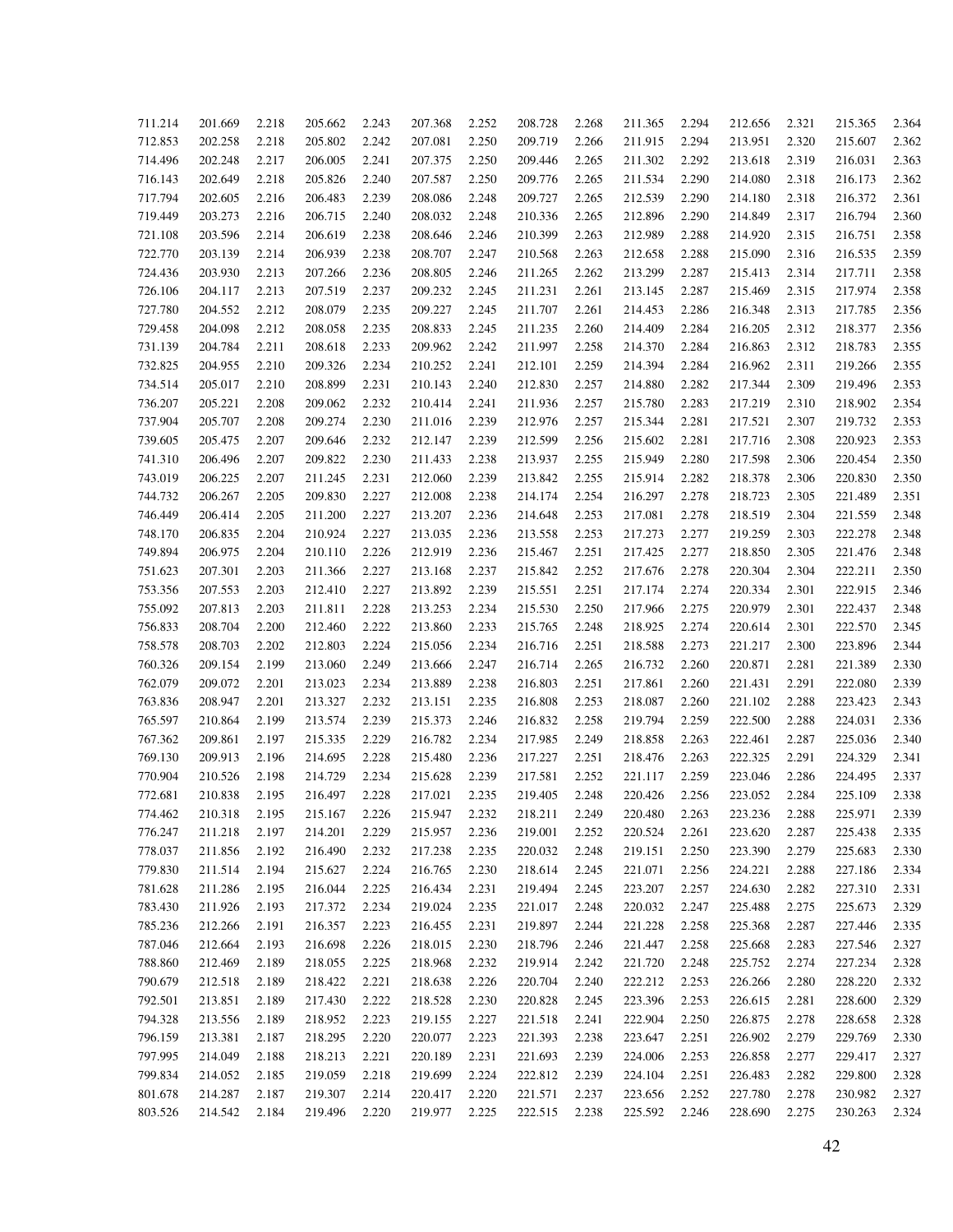| 805.378 | 215.260 | 2.185 | 220.292 | 2.215 | 222.187 | 2.223 | 223.557 | 2.236 | 224.424            | 2.248 | 228.273 | 2.275 | 231.263 | 2.327 |
|---------|---------|-------|---------|-------|---------|-------|---------|-------|--------------------|-------|---------|-------|---------|-------|
| 807.235 | 214.895 | 2.183 | 220.268 | 2.214 | 220.338 | 2.222 | 222.987 | 2.236 | 225.317            | 2.247 | 229.016 | 2.274 | 231.537 | 2.323 |
| 809.096 | 216.009 | 2.184 | 220.750 | 2.220 | 221.484 | 2.224 | 224.224 | 2.235 | 224.867            | 2.245 | 227.574 | 2.271 | 231.564 | 2.321 |
| 810.961 | 215.914 | 2.184 | 220.906 | 2.215 | 221.800 | 2.218 | 223.658 | 2.233 | 226.269            | 2.246 | 228.448 | 2.273 | 232.227 | 2.322 |
| 812.831 | 215.867 | 2.182 | 221.257 | 2.214 | 221.106 | 2.223 | 224.050 | 2.237 | 225.903            | 2.246 | 230.065 | 2.272 | 232.966 | 2.321 |
| 814.704 | 216.279 | 2.182 | 222.191 | 2.213 | 223.516 | 2.216 | 224.241 | 2.231 | 226.901            | 2.248 | 228.925 | 2.274 | 232.770 | 2.322 |
| 816.582 | 216.416 | 2.182 | 221.775 | 2.209 | 223.708 | 2.217 | 224.361 | 2.231 | 227.077            | 2.248 | 230.259 | 2.274 | 233.715 | 2.322 |
| 818.465 | 216.764 | 2.180 | 221.381 | 2.212 | 222.966 | 2.218 | 225.422 | 2.232 | 227.007            | 2.244 | 231.325 | 2.274 | 234.177 | 2.320 |
| 820.352 | 217.096 | 2.179 | 221.836 | 2.209 | 223.414 | 2.216 | 225.678 | 2.231 | 228.047            | 2.244 | 230.873 | 2.272 | 234.779 | 2.320 |
| 822.243 | 217.955 | 2.180 | 221.807 | 2.208 | 222.602 | 2.217 | 225.210 | 2.231 | 228.128            | 2.245 | 230.827 | 2.273 | 235.095 | 2.318 |
| 824.138 | 217.927 | 2.180 | 222.650 | 2.207 | 224.151 | 2.214 | 226.092 | 2.227 | 227.513            | 2.244 | 231.718 | 2.274 | 234.971 | 2.321 |
| 826.038 | 217.718 | 2.178 | 223.402 | 2.206 | 223.864 | 2.215 | 225.837 | 2.227 | 228.296            | 2.244 | 231.570 | 2.272 | 235.927 | 2.320 |
| 827.942 | 217.873 | 2.176 | 223.461 | 2.210 | 223.755 | 2.219 | 226.796 | 2.230 | 229.128            | 2.241 | 231.722 | 2.266 | 235.260 | 2.317 |
| 829.851 | 218.048 | 2.177 | 224.392 | 2.209 | 224.253 | 2.214 | 226.748 | 2.225 | 229.882            | 2.242 | 231.680 | 2.270 | 235.687 | 2.318 |
| 831.764 | 218.959 | 2.176 | 223.118 | 2.206 | 224.873 | 2.216 | 226.767 | 2.227 | 229.318            | 2.241 | 233.063 | 2.265 | 236.552 | 2.316 |
| 833.681 | 218.304 | 2.175 | 224.456 | 2.205 | 225.292 | 2.211 | 227.059 | 2.224 | 228.999            | 2.240 | 233.976 | 2.268 | 236.467 | 2.316 |
| 835.603 | 219.318 | 2.176 | 224.353 | 2.201 | 225.972 | 2.209 | 226.828 | 2.223 | 229.492            | 2.240 | 233.426 | 2.269 | 236.968 | 2.315 |
| 837.529 | 219.162 | 2.172 | 225.740 | 2.204 | 226.800 | 2.212 | 228.738 | 2.224 | 229.546            | 2.241 | 233.166 | 2.266 | 237.207 | 2.315 |
| 839.460 | 219.453 | 2.174 | 225.354 | 2.202 | 226.683 | 2.209 | 227.587 | 2.223 | 229.664            | 2.239 | 233.855 | 2.265 | 237.429 | 2.314 |
| 841.395 | 220.870 | 2.171 | 224.809 | 2.205 | 226.336 | 2.213 | 228.703 | 2.225 | 230.686            | 2.236 | 234.415 | 2.264 | 237.830 | 2.310 |
| 843.335 | 219.903 | 2.172 | 225.308 | 2.202 | 226.926 | 2.210 | 228.681 | 2.223 | 230.831            | 2.238 | 233.922 | 2.265 | 238.625 | 2.312 |
| 845.279 | 220.521 | 2.173 | 224.236 | 2.201 | 225.711 | 2.212 | 228.396 | 2.224 | 232.290            | 2.236 | 235.801 | 2.263 | 238.767 | 2.309 |
| 847.227 | 220.422 | 2.172 | 226.979 | 2.200 | 227.254 | 2.205 | 228.914 | 2.220 | 231.795            | 2.237 | 234.652 | 2.263 | 238.717 | 2.310 |
| 849.181 | 220.860 | 2.172 | 225.552 | 2.198 | 227.597 | 2.207 | 229.431 | 2.219 | 232.927            | 2.237 | 236.037 | 2.264 | 239.435 | 2.311 |
| 851.138 | 220.954 | 2.170 | 226.554 | 2.202 | 227.945 | 2.206 | 230.726 | 2.220 | 232.246            | 2.231 | 235.474 | 2.259 | 239.562 | 2.308 |
| 853.100 | 220.593 | 2.172 | 227.315 | 2.199 | 228.065 | 2.204 | 230.331 | 2.216 | 231.880            | 2.234 | 236.417 | 2.261 | 239.944 | 2.308 |
| 855.067 | 221.723 | 2.168 | 227.016 | 2.202 | 229.148 | 2.209 | 230.664 | 2.221 | 232.502            | 2.231 | 237.052 | 2.257 | 240.096 | 2.306 |
| 857.038 | 221.876 | 2.168 | 227.717 | 2.200 | 229.007 | 2.204 | 230.474 | 2.217 | 233.829            | 2.233 | 235.614 | 2.259 | 240.524 | 2.308 |
| 859.014 | 222.163 | 2.168 | 227.129 | 2.200 | 228.117 | 2.210 | 231.202 | 2.222 | 233.745            | 2.228 | 237.142 | 2.255 | 240.851 | 2.304 |
| 860.994 | 222.403 | 2.167 | 227.654 | 2.198 | 229.388 | 2.206 | 232.146 | 2.218 | 234.193            | 2.231 | 237.846 | 2.257 | 241.139 | 2.305 |
| 862.979 | 223.142 | 2.167 | 226.746 | 2.196 | 228.884 | 2.204 | 230.857 | 2.218 | 233.225            | 2.231 | 238.364 | 2.259 | 242.414 | 2.304 |
| 864.968 | 223.918 | 2.167 | 228.081 | 2.194 | 228.553 | 2.203 | 232.277 | 2.215 | 233.731            | 2.229 | 237.695 | 2.256 | 242.581 | 2.305 |
| 866.962 | 223.680 | 2.166 | 227.741 | 2.192 | 230.098 | 2.204 | 231.404 | 2.217 | 235.917            | 2.230 | 239.290 | 2.257 | 242.326 | 2.302 |
| 868.960 | 223.211 | 2.166 | 228.956 | 2.193 | 229.544 | 2.201 | 232.135 | 2.214 | 235.176            | 2.229 | 239.719 | 2.256 | 242.904 | 2.304 |
| 870.964 | 223.656 | 2.165 | 228.850 | 2.191 | 229.891 | 2.200 | 231.838 | 2.213 | 235.727            | 2.230 | 239.594 | 2.256 | 243.877 | 2.303 |
| 872.971 | 224.275 | 2.165 | 229.960 | 2.194 | 231.013 | 2.199 | 232.499 | 2.214 | 235.564            | 2.225 | 238.997 | 2.253 | 243.407 | 2.301 |
| 874.984 | 224.274 | 2.164 | 229.721 | 2.190 | 231.237 | 2.200 | 232.883 | 2.211 | 236.099            | 2.225 | 240.089 | 2.253 | 244.826 | 2.301 |
| 877.001 | 224.680 | 2.163 | 230.350 | 2.192 | 231.297 | 2.198 | 233.944 | 2.211 | 235.938            | 2.226 | 240.773 | 2.252 | 243.225 | 2.300 |
| 879.023 | 224.752 | 2.163 | 230.225 | 2.189 | 232.150 | 2.197 | 233.950 | 2.209 | 237.087            | 2.226 | 240.372 | 2.251 | 244.573 | 2.300 |
| 881.049 | 225.015 | 2.162 | 231.202 | 2.191 | 232.265 | 2.198 | 234.241 | 2.211 | 236.279            | 2.224 | 239.845 | 2.247 | 244.492 | 2.299 |
| 883.080 | 225.555 | 2.161 | 231.209 | 2.189 | 231.965 | 2.194 | 234.450 | 2.208 | 236.820            | 2.226 | 240.570 | 2.249 | 245.646 | 2.299 |
| 885.116 | 226.024 | 2.160 | 231.719 | 2.189 | 231.886 | 2.197 | 234.510 | 2.209 | 237.275            | 2.223 | 241.904 | 2.247 | 245.544 | 2.297 |
| 887.156 | 225.937 | 2.160 | 232.038 | 2.187 | 233.864 | 2.194 | 234.312 | 2.207 | 238.150            | 2.222 | 241.785 | 2.251 | 246.037 | 2.296 |
| 889.201 | 226.691 | 2.158 | 231.842 | 2.187 | 232.793 | 2.194 | 235.754 | 2.208 | 236.949            | 2.221 | 241.728 | 2.247 | 246.378 | 2.296 |
| 891.251 | 226.096 | 2.159 | 231.786 | 2.186 | 233.975 | 2.193 | 235.525 | 2.206 | 238.491            | 2.222 | 242.207 | 2.248 | 246.517 | 2.295 |
| 893.306 | 226.810 | 2.157 | 232.811 | 2.186 | 234.268 | 2.192 | 236.078 | 2.206 |                    | 2.221 | 242.575 | 2.249 | 246.749 | 2.296 |
| 895.365 | 227.220 | 2.156 | 233.399 | 2.183 | 234.428 | 2.191 | 235.775 |       | 238.201<br>239.133 | 2.222 | 242.465 | 2.250 | 247.521 | 2.295 |
|         |         |       |         |       |         |       |         | 2.203 |                    |       |         |       |         |       |
| 897.429 | 227.329 | 2.156 | 232.815 | 2.186 | 234.442 | 2.193 | 236.187 | 2.205 | 239.622            | 2.219 | 242.758 | 2.247 | 247.801 | 2.294 |
| 899.498 | 227.754 | 2.155 | 233.586 | 2.183 | 234.663 | 2.191 | 236.716 | 2.203 | 238.893            | 2.221 | 242.814 | 2.248 | 248.433 | 2.293 |
| 901.571 | 228.337 | 2.155 | 233.182 | 2.183 | 234.755 | 2.191 | 237.518 | 2.203 | 240.002            | 2.218 | 244.731 | 2.242 | 248.898 | 2.292 |
| 903.650 | 227.989 | 2.155 | 232.761 | 2.183 | 235.400 | 2.191 | 236.784 | 2.203 | 240.418            | 2.220 | 244.161 | 2.245 | 249.179 | 2.290 |
| 905.733 | 228.654 | 2.152 | 233.961 | 2.182 | 234.799 | 2.189 | 238.072 | 2.202 | 240.840            | 2.217 | 244.071 | 2.246 | 249.237 | 2.292 |
| 907.821 | 228.712 | 2.153 | 234.563 | 2.181 | 236.202 | 2.189 | 238.371 | 2.200 | 240.934            | 2.216 | 245.253 | 2.243 | 249.968 | 2.290 |
| 909.913 | 229.012 | 2.153 | 235.602 | 2.182 | 237.061 | 2.189 | 238.182 | 2.200 | 240.750            | 2.217 | 245.104 | 2.242 | 250.435 | 2.291 |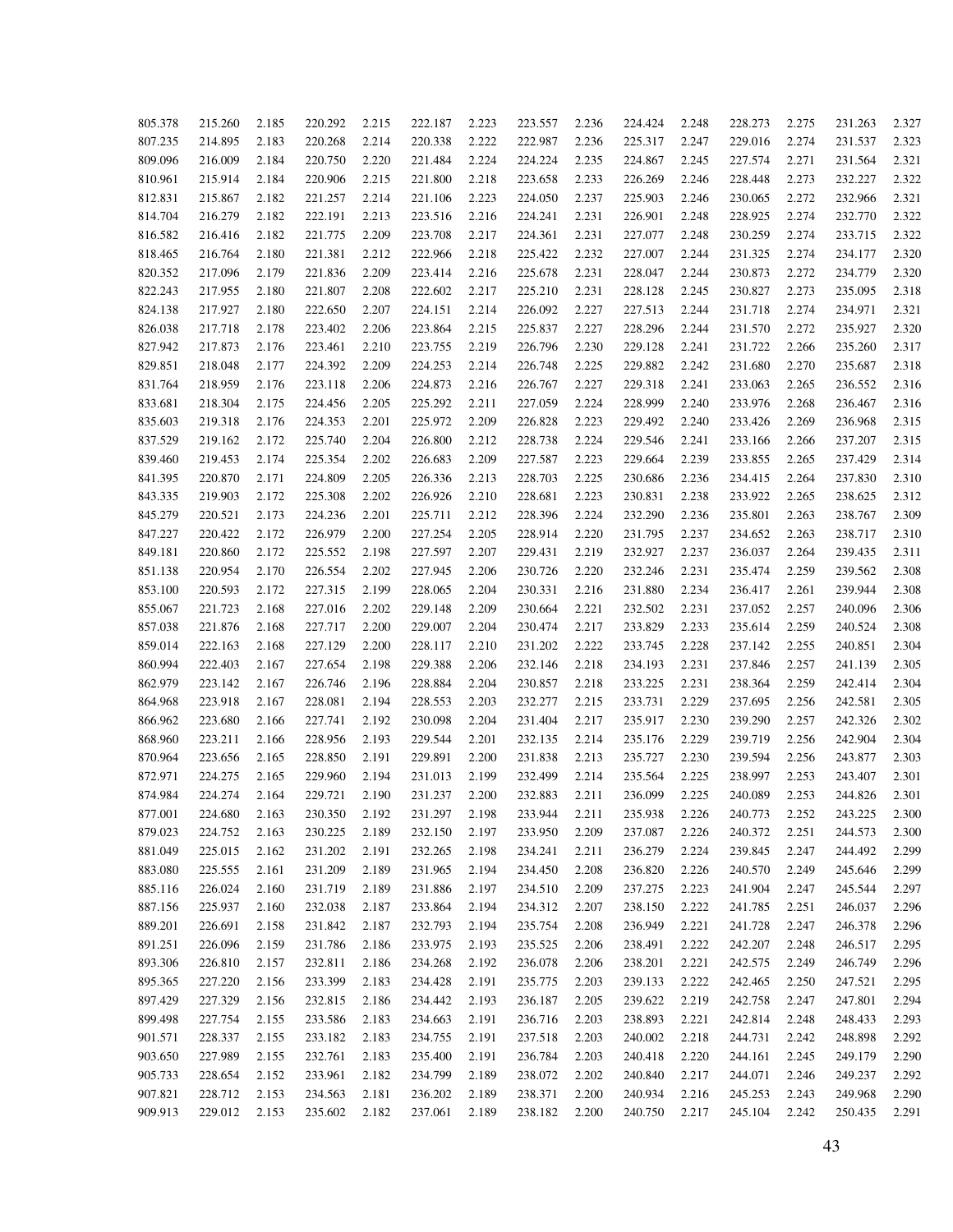| 912.011  | 229.445 | 2.152 | 234.225 | 2.181 | 236.787 | 2.189 | 238.581 | 2.201 | 241.962 | 2.214 | 244.958 | 2.239 | 251.012 | 2.288 |
|----------|---------|-------|---------|-------|---------|-------|---------|-------|---------|-------|---------|-------|---------|-------|
| 914.113  | 229.187 | 2.152 | 236.613 | 2.180 | 237.165 | 2.187 | 239.154 | 2.199 | 242.389 | 2.212 | 246.194 | 2.237 | 251.009 | 2.287 |
| 916.221  | 229.843 | 2.151 | 234.738 | 2.179 | 237.102 | 2.187 | 239.897 | 2.199 | 242.257 | 2.212 | 245.695 | 2.240 | 251.587 | 2.286 |
| 918.333  | 229.937 | 2.150 | 236.146 | 2.176 | 237.757 | 2.185 | 239.877 | 2.198 | 243.195 | 2.213 | 246.938 | 2.241 | 251.857 | 2.288 |
| 920.450  | 230.345 | 2.150 | 235.990 | 2.179 | 237.577 | 2.186 | 240.016 | 2.199 | 242.807 | 2.214 | 247.149 | 2.241 | 251.679 | 2.285 |
| 922.571  | 230.274 | 2.149 | 236.413 | 2.176 | 238.526 | 2.184 | 240.716 | 2.197 | 243.367 | 2.212 | 247.322 | 2.238 | 252.163 | 2.286 |
| 924.698  | 230.967 | 2.148 | 237.078 | 2.178 | 238.658 | 2.186 | 241.084 | 2.197 | 243.960 | 2.212 | 247.604 | 2.239 | 252.921 | 2.285 |
| 926.830  | 231.027 | 2.147 | 237.072 | 2.176 | 238.673 | 2.184 | 240.959 | 2.196 | 244.161 | 2.210 | 248.566 | 2.237 | 253.235 | 2.284 |
| 928.966  | 231.332 | 2.147 | 237.988 | 2.176 | 239.881 | 2.182 | 242.817 | 2.194 | 243.945 | 2.210 | 248.209 | 2.238 | 253.566 | 2.284 |
| 931.108  | 231.798 | 2.148 | 237.119 | 2.175 | 239.664 | 2.181 | 241.508 | 2.195 | 244.421 | 2.208 | 248.131 | 2.234 | 253.706 | 2.282 |
| 933.254  | 232.072 | 2.146 | 238.142 | 2.174 | 239.973 | 2.181 | 241.432 | 2.193 | 246.155 | 2.209 | 249.620 | 2.234 | 254.546 | 2.282 |
| 935.406  | 232.691 | 2.145 | 237.113 | 2.176 | 239.623 | 2.184 | 242.057 | 2.195 | 245.302 | 2.206 | 249.581 | 2.231 | 254.136 | 2.279 |
| 937.562  | 232.826 | 2.144 | 238.286 | 2.173 | 241.158 | 2.181 | 242.525 | 2.193 | 246.337 | 2.207 | 249.345 | 2.234 | 254.996 | 2.280 |
| 939.723  | 232.833 | 2.144 | 238.946 | 2.175 | 240.615 | 2.180 | 243.173 | 2.193 | 245.153 | 2.206 | 249.124 | 2.234 | 255.003 | 2.280 |
| 941.890  | 233.112 | 2.144 | 239.757 | 2.171 | 241.166 | 2.178 | 243.240 | 2.189 | 245.937 | 2.206 | 250.738 | 2.233 | 255.947 | 2.280 |
| 944.061  | 233.577 | 2.142 | 239.821 | 2.170 | 241.351 | 2.177 | 243.949 | 2.190 | 246.500 | 2.205 | 249.916 | 2.233 | 256.323 | 2.278 |
| 946.237  | 233.638 | 2.143 | 240.108 | 2.171 | 241.735 | 2.178 | 243.547 | 2.190 | 246.607 | 2.205 | 250.655 | 2.231 | 256.398 | 2.277 |
| 948.419  | 233.891 | 2.141 | 240.206 | 2.170 | 242.264 | 2.177 | 244.585 | 2.190 | 247.747 | 2.203 | 251.223 | 2.230 | 256.993 | 2.276 |
| 950.605  | 234.181 | 2.141 | 240.699 | 2.170 | 242.586 | 2.177 | 244.678 | 2.189 | 247.168 | 2.204 | 251.488 | 2.229 | 257.075 | 2.276 |
| 952.796  | 234.839 | 2.140 | 240.998 | 2.169 | 242.737 | 2.175 | 245.441 | 2.187 | 248.021 | 2.203 | 252.895 | 2.228 | 257.614 | 2.276 |
| 954.993  | 234.507 | 2.141 | 241.467 | 2.168 | 242.589 | 2.173 | 245.075 | 2.187 | 248.994 | 2.201 | 252.810 | 2.228 | 257.767 | 2.273 |
| 957.194  | 235.259 | 2.140 | 241.223 | 2.166 | 242.214 | 2.175 | 245.674 | 2.188 | 248.630 | 2.202 | 252.813 | 2.227 | 257.679 | 2.273 |
|          | 235.317 |       | 240.792 |       | 243.974 |       | 246.257 |       | 248.855 |       |         | 2.224 | 258.049 | 2.272 |
| 959.401  |         | 2.139 |         | 2.168 |         | 2.175 |         | 2.187 |         | 2.198 | 253.704 |       |         |       |
| 961.612  | 235.445 | 2.138 | 242.309 | 2.166 | 243.463 | 2.172 | 246.687 | 2.186 | 248.630 | 2.199 | 254.357 | 2.224 | 258.461 | 2.272 |
| 963.829  | 236.374 | 2.138 | 242.506 | 2.166 | 243.833 | 2.171 | 246.408 | 2.185 | 249.215 | 2.198 | 254.033 | 2.224 | 259.589 | 2.270 |
| 966.051  | 236.539 | 2.137 | 242.071 | 2.164 | 243.686 | 2.172 | 246.900 | 2.184 | 249.820 | 2.198 | 254.738 | 2.224 | 260.167 | 2.270 |
| 968.278  | 236.210 | 2.136 | 242.798 | 2.164 | 244.790 | 2.171 | 246.924 | 2.183 | 249.648 | 2.198 | 255.802 | 2.224 | 260.378 | 2.270 |
| 970.510  | 236.757 | 2.136 | 244.412 | 2.165 | 244.145 | 2.171 | 247.417 | 2.184 | 250.147 | 2.196 | 256.035 | 2.220 | 260.619 | 2.268 |
| 972.747  | 237.379 | 2.136 | 243.230 | 2.163 | 243.228 | 2.169 | 247.105 | 2.181 | 250.780 | 2.197 | 255.270 | 2.218 | 261.237 | 2.268 |
| 974.990  | 237.327 | 2.135 | 243.988 | 2.163 | 245.230 | 2.168 | 247.431 | 2.181 | 251.865 | 2.194 | 255.124 | 2.217 | 261.366 | 2.267 |
| 977.237  | 237.121 | 2.134 | 245.014 | 2.164 | 246.175 | 2.168 | 247.823 | 2.182 | 251.413 | 2.196 | 256.347 | 2.219 | 261.705 | 2.267 |
| 979.490  | 238.240 | 2.135 | 244.285 | 2.161 | 246.239 | 2.166 | 249.121 | 2.180 | 251.285 | 2.194 | 255.946 | 2.219 | 261.858 | 2.265 |
| 981.748  | 238.065 | 2.133 | 244.387 | 2.160 | 246.046 | 2.168 | 248.293 | 2.181 | 252.193 | 2.192 | 257.033 | 2.218 | 262.321 | 2.264 |
| 984.011  | 238.821 | 2.132 | 245.153 | 2.162 | 247.139 | 2.169 | 249.925 | 2.181 | 252.496 | 2.187 | 257.260 | 2.217 | 262.487 | 2.264 |
| 986.280  | 238.361 | 2.133 | 245.375 | 2.158 | 247.600 | 2.165 | 249.826 | 2.176 | 252.979 | 2.186 | 256.787 | 2.213 | 263.030 | 2.258 |
| 988.553  | 238.812 | 2.133 | 246.114 | 2.161 | 248.048 | 2.165 | 250.663 | 2.177 | 252.487 | 2.184 | 257.344 | 2.211 | 262.682 | 2.255 |
| 990.832  | 239.911 | 2.132 | 245.478 | 2.160 | 246.485 | 2.167 | 251.272 | 2.177 | 253.127 | 2.184 | 257.480 | 2.208 | 262.758 | 2.258 |
| 993.116  | 240.325 | 2.135 | 246.004 | 2.159 | 248.710 | 2.160 | 250.627 | 2.172 | 252.167 | 2.184 | 257.631 | 2.210 | 264.070 | 2.255 |
| 995.405  | 240.710 | 2.131 | 246.324 | 2.158 | 249.153 | 2.164 | 251.749 | 2.172 | 254.221 | 2.186 | 257.900 | 2.209 | 263.692 | 2.257 |
| 997.700  | 239.783 | 2.129 | 246.697 | 2.161 | 249.450 | 2.167 | 252.349 | 2.176 | 254.641 | 2.183 | 258.819 | 2.207 | 263.591 | 2.259 |
| 1000.000 | 241.463 | 2.131 | 247.094 | 2.156 | 249.167 | 2.161 | 252.682 | 2.175 | 254.756 | 2.185 | 259.823 | 2.207 | 264.121 | 2.256 |
| 1002.305 | 240.796 | 2.127 | 246.972 | 2.158 | 249.576 | 2.161 | 252.368 | 2.174 | 254.292 | 2.185 | 260.932 | 2.208 | 265.758 | 2.257 |
| 1004.616 | 240.754 | 2.129 | 248.541 | 2.157 | 250.725 | 2.161 | 253.557 | 2.172 | 255.591 | 2.180 | 260.001 | 2.206 | 266.415 | 2.254 |
| 1006.932 | 242.094 | 2.129 | 248.396 | 2.154 | 250.445 | 2.162 | 253.051 | 2.173 | 255.644 | 2.181 | 259.783 | 2.208 | 266.432 | 2.254 |
| 1009.253 | 241.333 | 2.129 | 248.392 | 2.155 | 249.565 | 2.159 | 252.311 | 2.171 | 254.367 | 2.180 | 260.445 | 2.206 | 266.208 | 2.252 |
| 1011.579 | 242.132 | 2.128 | 249.335 | 2.152 | 250.811 | 2.155 | 252.278 | 2.169 | 256.462 | 2.184 | 261.262 | 2.207 | 266.476 | 2.253 |
| 1013.911 | 242.429 | 2.125 | 247.968 | 2.154 | 251.534 | 2.160 | 253.517 | 2.172 | 257.741 | 2.180 | 260.429 | 2.205 | 267.457 | 2.253 |
| 1016.249 | 242.605 | 2.125 | 249.990 | 2.150 | 251.724 | 2.155 | 253.879 | 2.169 | 257.016 | 2.180 | 262.514 | 2.207 | 268.785 | 2.252 |
| 1018.591 | 243.342 | 2.124 | 249.443 | 2.151 | 251.809 | 2.155 | 255.138 | 2.167 | 258.028 | 2.181 | 262.022 | 2.205 | 267.939 | 2.249 |
| 1020.939 | 242.921 | 2.123 | 250.028 | 2.153 | 252.207 | 2.156 | 255.696 | 2.168 | 256.973 | 2.178 | 261.402 | 2.203 | 268.715 | 2.250 |
| 1023.293 | 243.845 | 2.123 | 249.661 | 2.148 | 251.051 | 2.157 | 254.569 | 2.171 | 258.313 | 2.177 | 262.820 | 2.200 | 268.729 | 2.251 |
| 1025.652 | 243.949 | 2.124 | 248.943 | 2.150 | 251.787 | 2.153 | 255.295 | 2.168 | 259.069 | 2.176 | 262.725 | 2.202 | 269.606 | 2.251 |
| 1028.016 | 244.244 | 2.122 | 252.023 | 2.147 | 253.349 | 2.150 | 256.240 | 2.163 | 258.500 | 2.179 | 264.483 | 2.203 | 270.269 | 2.249 |
| 1030.386 | 244.890 | 2.120 | 251.906 | 2.152 | 252.795 | 2.157 | 256.288 | 2.169 | 259.051 | 2.176 | 264.259 | 2.201 | 270.610 | 2.250 |
|          |         |       |         |       |         |       |         |       |         |       |         |       |         |       |